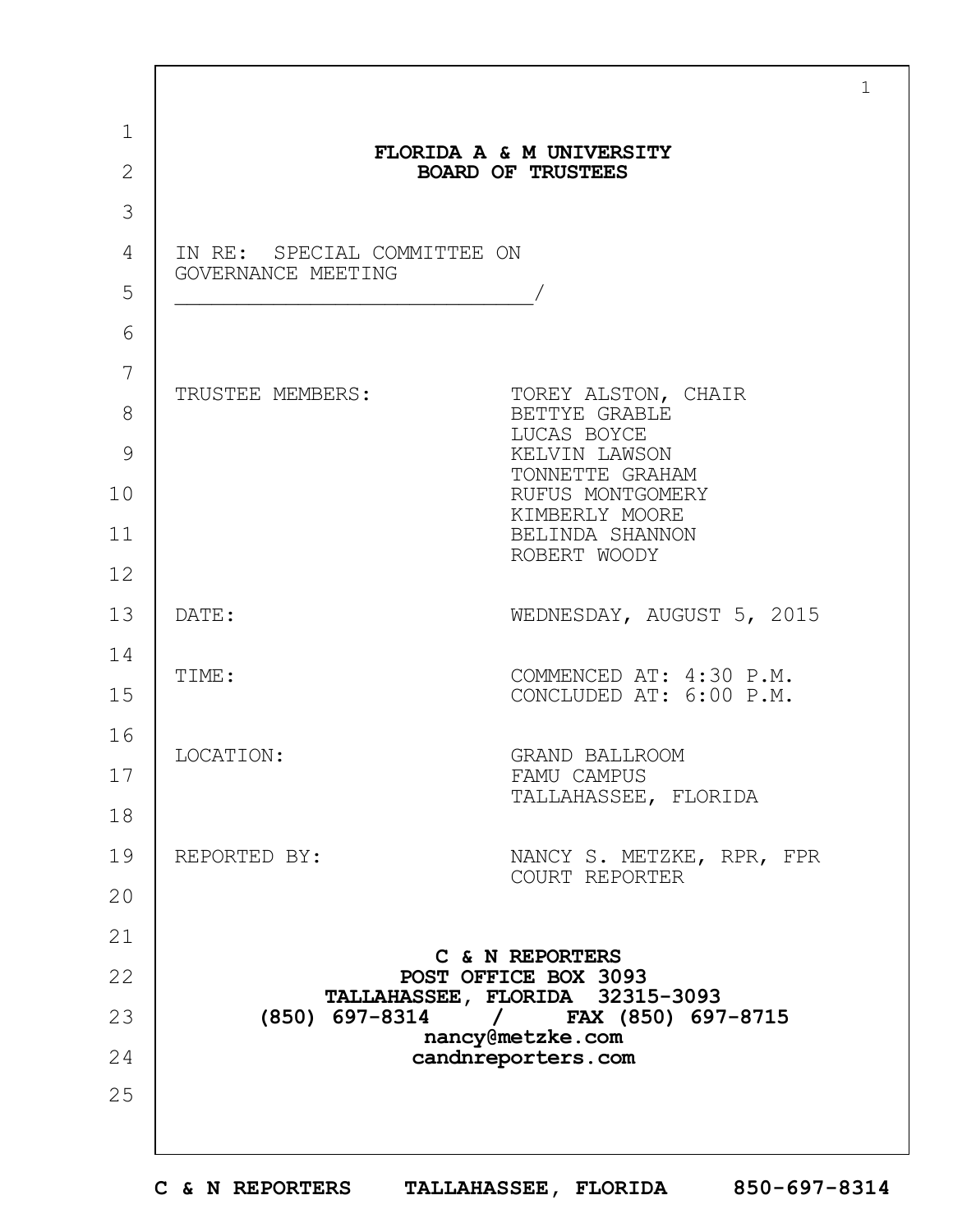|                | 2                                             |
|----------------|-----------------------------------------------|
| $\mathbf 1$    | SPECIAL COMMITTEE ON GOVERNANCE               |
| $\overline{2}$ |                                               |
| 3              | TRUSTEE ALSTON: Okay. I would like to call    |
| 4              | the Special Committee on Governance to order. |
| 5              | Attorney Barge-Miles, would you please call   |
| 6              | the roll.                                     |
| 7              | ATTORNEY BARGE-MILES: Trustee Alston.         |
| 8              | TRUSTEE ALSTON: Here.                         |
| 9              | ATTORNEY BARGE-MILES: Trustee Boyce.          |
| 10             | (NO RESPONSE).                                |
| 11             | ATTORNEY BARGE-MILES: Trustee Grable.         |
| 12             | TRUSTEE GRABLE: Here.                         |
| 13             | ATTORNEY BARGE-MILES: Trustee Graham.         |
| 14             | TRUSTEE GRAHAM: Here.                         |
| 15             | ATTORNEY BARGE-MILES: Trustee Lawson.         |
| 16             | TRUSTEE LAWSON: Here.                         |
| 17             | ATTORNEY BARGE-MILES: Trustee McWilliams.     |
| 18             | (NO RESPONSE).                                |
| 19             | ATTORNEY BARGE-MILES:<br>Trustee Montgomery.  |
| 20             | CHAIRMAN MONTGOMERY:<br>Here.                 |
| 21             | ATTORNEY BARGE-MILES: Trustee Moore.          |
| 22             | TRUSTEE MOORE: Here.                          |
| 23             | ATTORNEY BARGE-MILES: Trustee Shannon.        |
| 24             | (NO RESPONSE).                                |
| 25             | ATTORNEY BARGE-MILES: Trustee Shannon.        |
|                |                                               |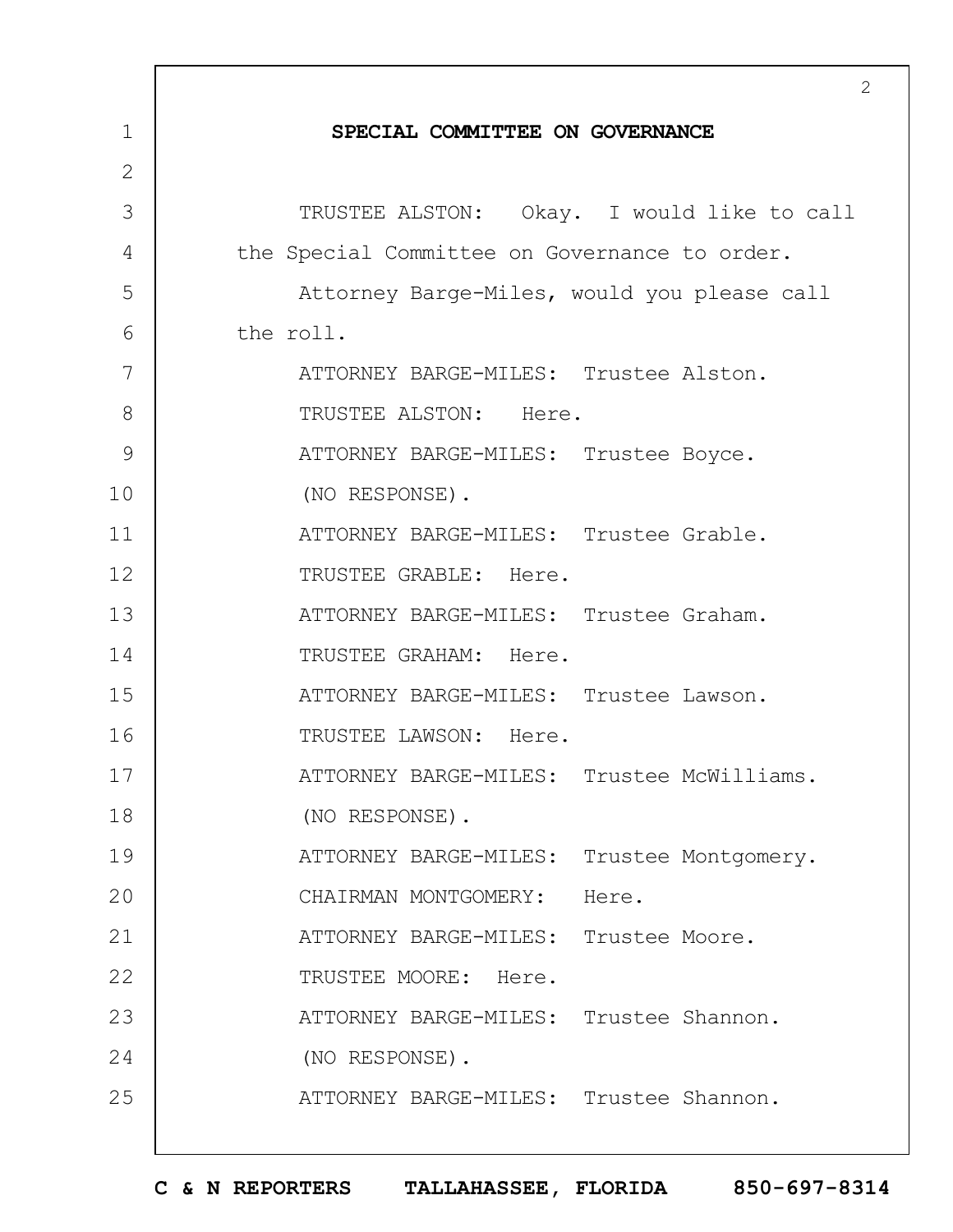1 2 3 4 5 6 7 8 9 10 11 12 13 14 15 16 17 18 19  $20$ 21 22 23 24 25 3 (NO RESPONSE). ATTORNEY BARGE-MILES: Trustee Warren. (NO RESPONSE). ATTORNEY BARGE-MILES: Trustee Warren. (NO RESPONSE). ATTORNEY BARGE-MILES: Trustee White. (NO RESPONSE). ATTORNEY BARGE-MILES: Trustee Woody. TRUSTEE WOODY: Here. ATTORNEY BARGE-MILES: Mr. Chair, you have a quorum. TRUSTEE ALSTON: Yes, thank you, barely, but that's a good thing. Okay. We'll move on to our action items. Actually, before we move to the first, if there is no objection, we need to add revision to the equity report as an action item. So, colleagues, we'll make that the fourth action item under this committee. Again, revision to the equity report. There was conversation at the previous committee regarding this document, and staff is ready to present the changes once we get, you know, to that item. Any objection to adding that action item. (NO RESPONSE).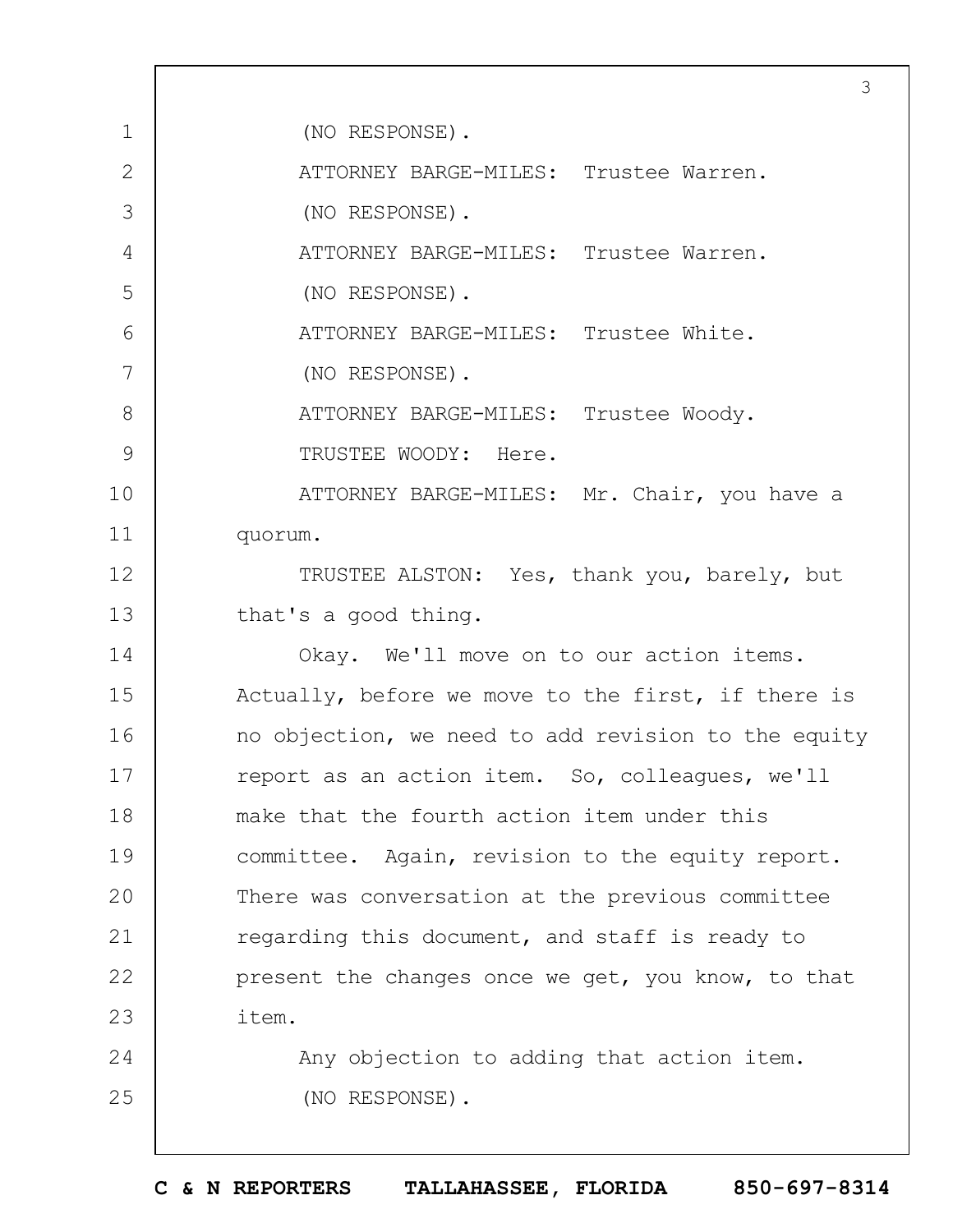1 2 3 4 5 6 7 8 9 10 11 12 13 14 15 16 17 18 19  $20$ 21 22 23 24 25  $\Delta$ TRUSTEE ALSTON: Seeing none, we'll add that as an action item to the agenda. The first action item is approval of the minutes. You have the document, it should be in your Board book. Is there a motion to approve the previous minutes? TRUSTEE LAWSON: So move. TRUSTEE MOORE: Second. TRUSTEE ALSTON: It's been properly moved and seconded to approve the minutes from the July 21st meeting. Any further discussion? (NO RESPONSE). TRUSTEE ALSTON: Seeing none, all those in favor of the motion, please signify by the sign of aye. (AFFIRMATIVE INDICATIONS). TRUSTEE ALSTON: Any opposed? (NO RESPONSE). TRUSTEE ALSTON: Motion carries. So I'm going to try to tee up this first conversation, then I'm actually going to turn it over to Board Chair Montgomery. I think you'll recall that we had during our previous conversation a very comprehensive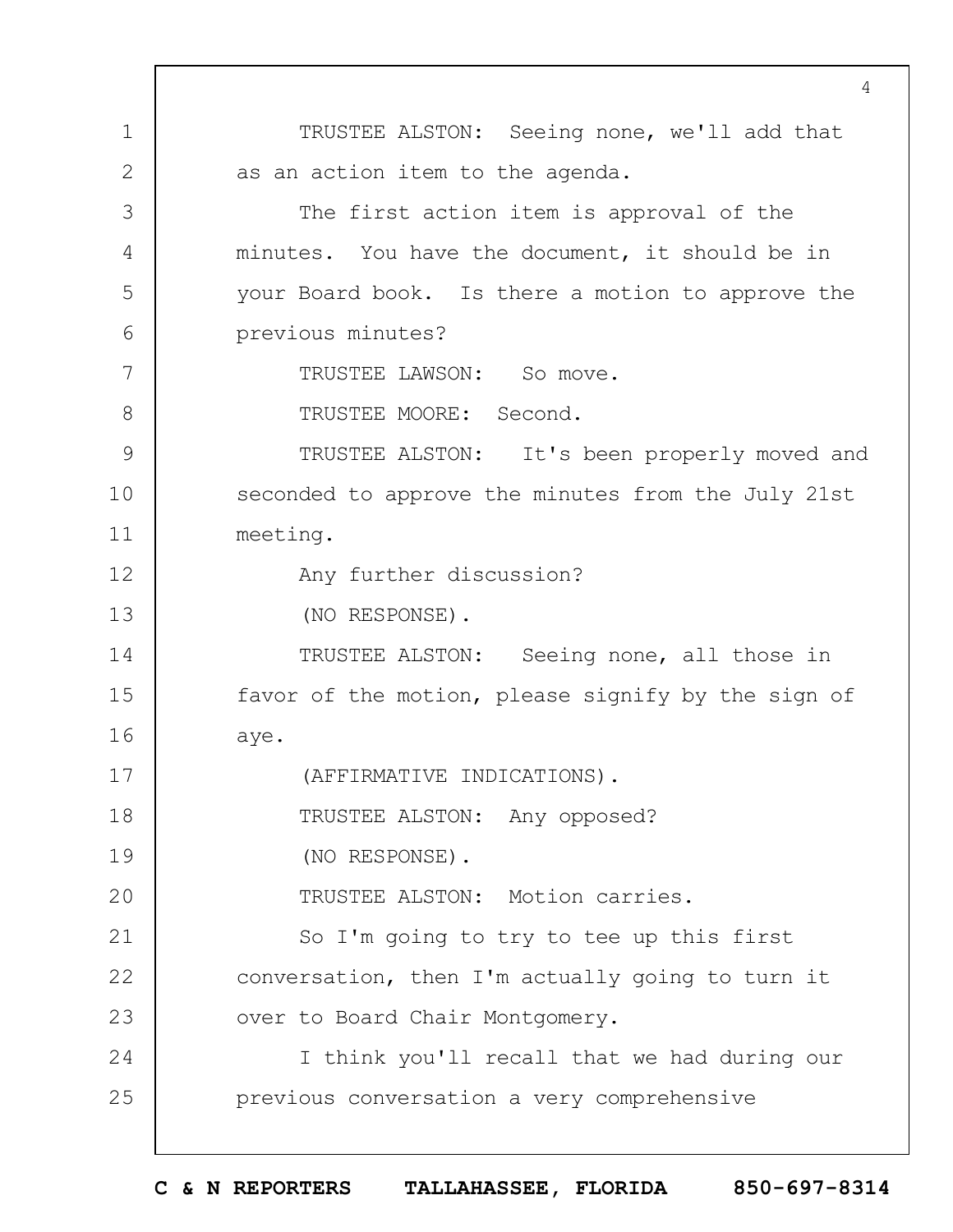discussion which started at our first committee around the reporting structure of the General Counsel. I think there were conversations around the University attorney versus using outside attorneys, et cetera.

6 7 8 9 10 11 12 13 So we're to this point. First I'm going to ask Board Chair Montgomery to, again, restate - this was his item that was being brought to this committee. And then, of course, the recommendations that I know you heard at a previous meeting, we'll get to that; and then, also, there was a document posted from the President, and we'll get to that document as well.

So Chair Montgomery.

1

2

3

4

5

14

15 16 17 18 19 CHAIRMAN MONTGOMERY: Thank you, Chairman Alston. I'd ask -- Board members should all have a copy of the Operating Procedures before them. If anyone doesn't have a copy, we'll make sure we get that in front of you.

 $20$ 21 22 23 24 25 If you could flip to an addendum at the rear of the Audit Committee Charter. In the Audit Committee Charter, if you'll flip to the third page. It's Section A under -- excuse me, Section 5, responsibilities and duties; and then A, under general, if you'll go to Item Number 10. There's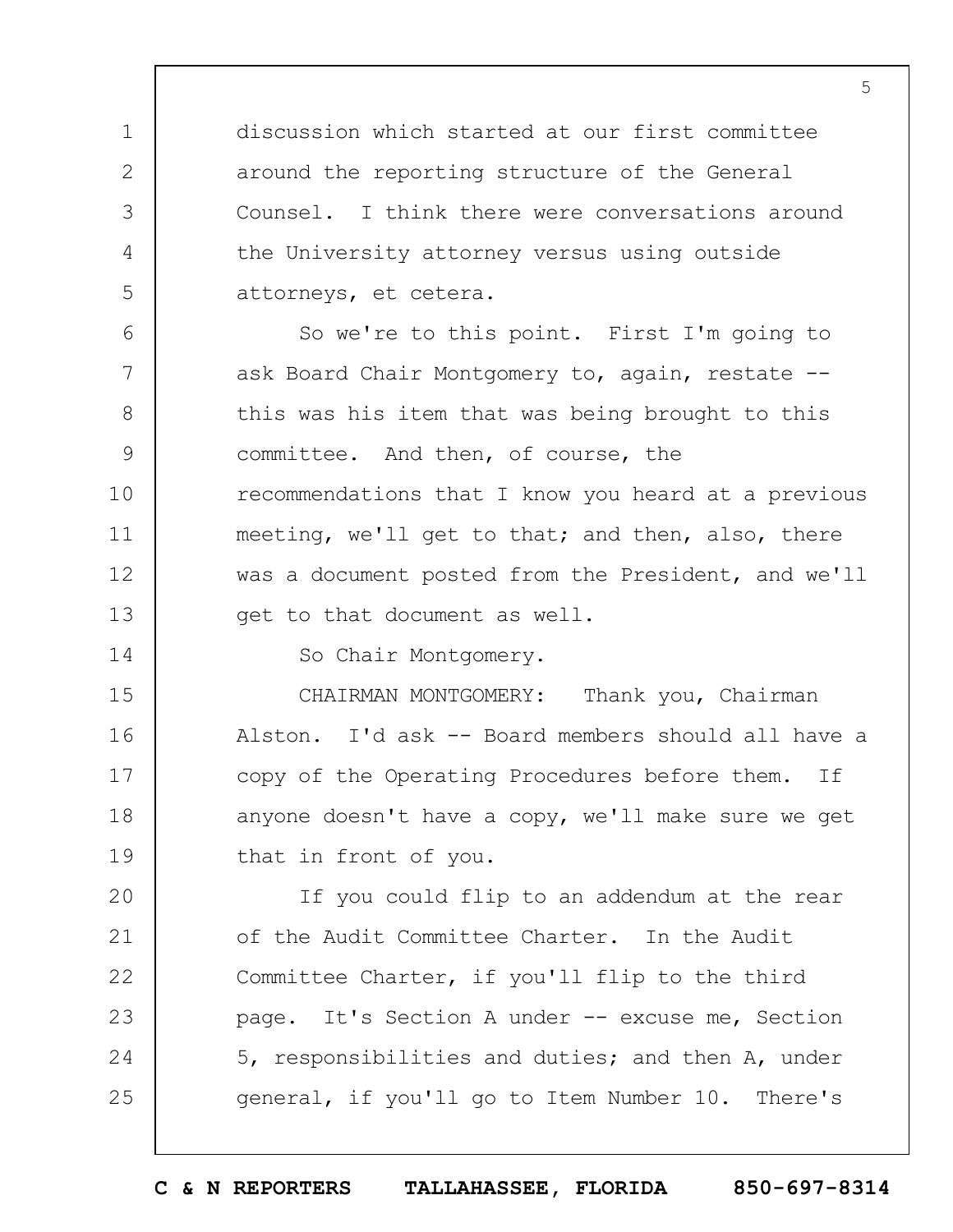language here that could be applicable for the Vice President for Legal Affairs, and it states that the Vice President for Audit and Compliance Audit, as the chief audit executive, reports functionally to the Chair of the Board of Trustees and the Chair of the Audit Committee of the Board of Trustees and reports both administratively and functionally to the President.

1

2

3

4

5

6

7

8

9 10 11 12 13 14 15 16 17 18 19  $20$ 21 22 23 24 25 And the language is included so as to provide a level of independence and objectivity on behalf of an employee. And the most noted and common example is an employee makes a decision and their employment changes as a result of it. I'm not insinuating or saying that that is the case here, but the vice president for Audit and Compliance is responsible for investigating, say if something came up in the University under the purview of the President and Chief Executive Officer. Well, as a Board, we are also in the capacity of our fiduciary responsibilities and our governance responsibilities of being in receipt of sound legal advice and opinion that is free from, say, the restraint of possibly having to also keep your employer or your direct supervisor, direct report in good stead.

**C & N REPORTERS TALLAHASSEE, FLORIDA 850-697-8314**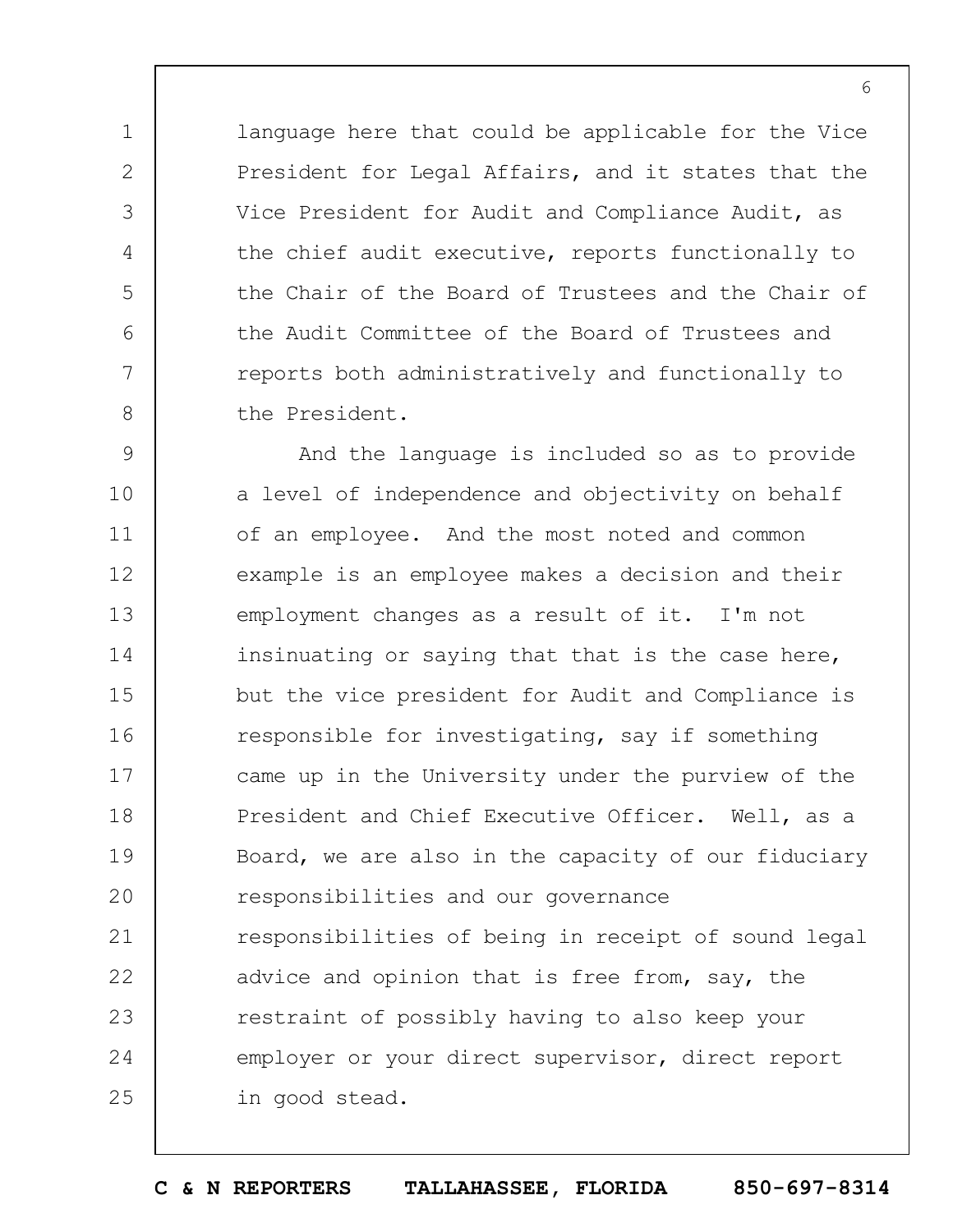So there have been some things that the Board may head in one direction and where the President and CEO might head in another direction and legal counsel is actually necessary. Well, for inequity purposes of the Board and to keep it at a level of professionalism that allows the Board to receive independent and objective information -- and let me preface this by saying that several Board members spoke up at that meeting when we first talked about this and said, we don't have a problem with the current legal counsel, but it is a concern that we will be able to remain in a position to receive that counsel.

1

2

3

4

5

6

7

8

9

10

11

12

13

14 15 16 17 18 19  $20$ So one idea that was brought forward was to hire or obtain outside counsel. And as we moved along in the process, a simple mechanism that occurs in place is to allow the same reporting requirement for the Vice President of Audit and Compliance to apply to the Vice President for Legal Affairs.

21 22 23 24 25 There's some mechanics that are associated with this. I'll put that back to you, Mr. Chair, in terms of operating procedures and how this works. But the proposed language would substitute Audit and Compliance and would put in Legal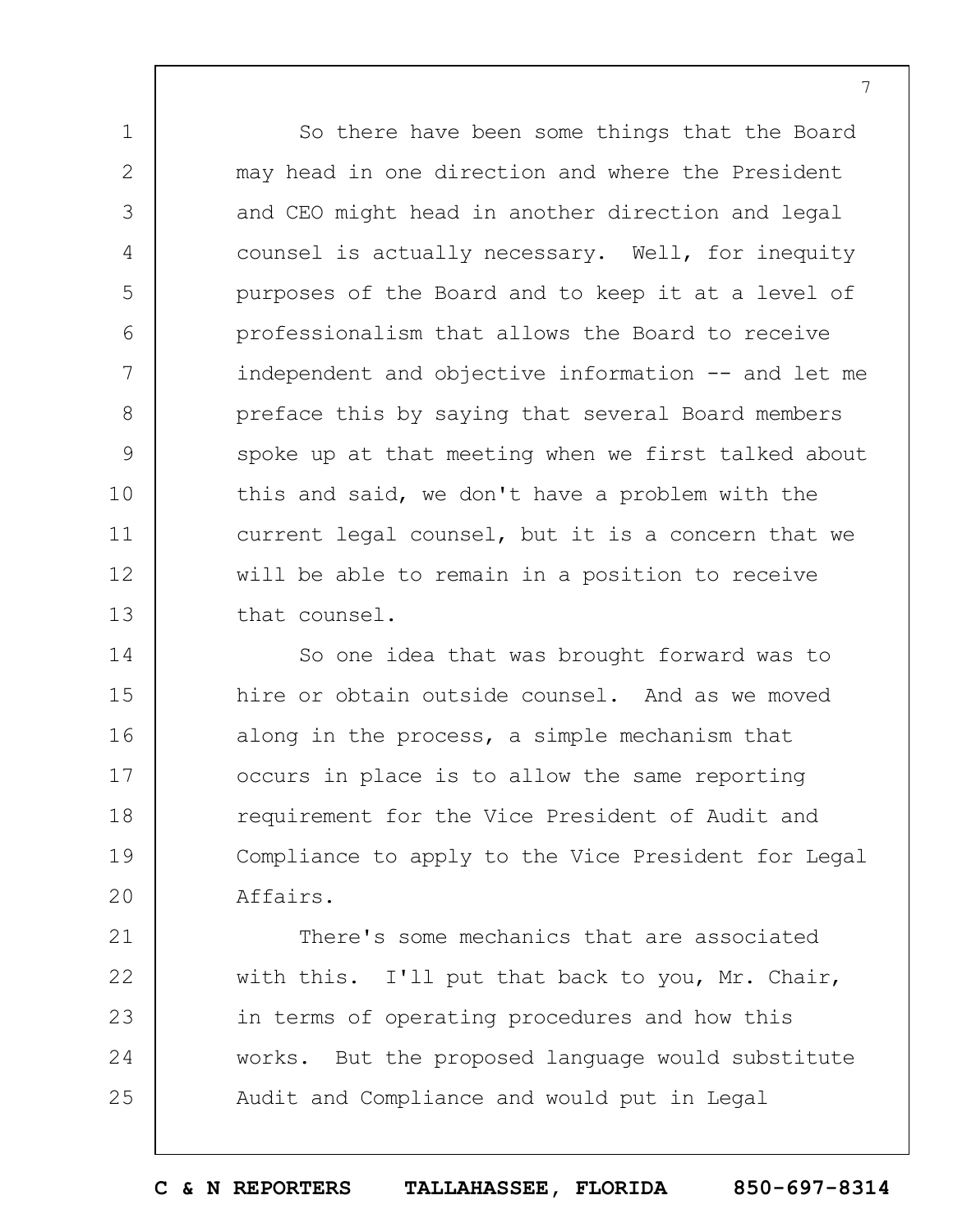Affairs.

1

2

3

4

5

6

7

25

TRUSTEE ALSTON: Right.

CHAIRMAN MONTGOMERY: And as the Chief Legal Officer in the place of Chief Audit Executive, and that the person would report functionally to the Chair of the Board of Trustees and administratively to the President.

8 9 10 11 12 13 14 15 16 17 18 19 I'll share with the committee that part of your charge as a governance committee is to help move us in the direction so that we can move to better processes and better practices. And one of them that I would see us eventually having  $-$  and there's another handout I think that speaks to this -- is having a best practice of establishing a governance committee. Instead of doing it one off and adding it to the existing committee structure, over the next couple of months, I am going to ask the Governance Committee to review our operating procedures as part of this process.

 $20$ 21 22 23 24 Now I don't have the page, but in the operating procedures it requires us on an annual basis to review the actual operating procedures, so the Governance Committee will have that as part of its process.

But back to this with the Vice President for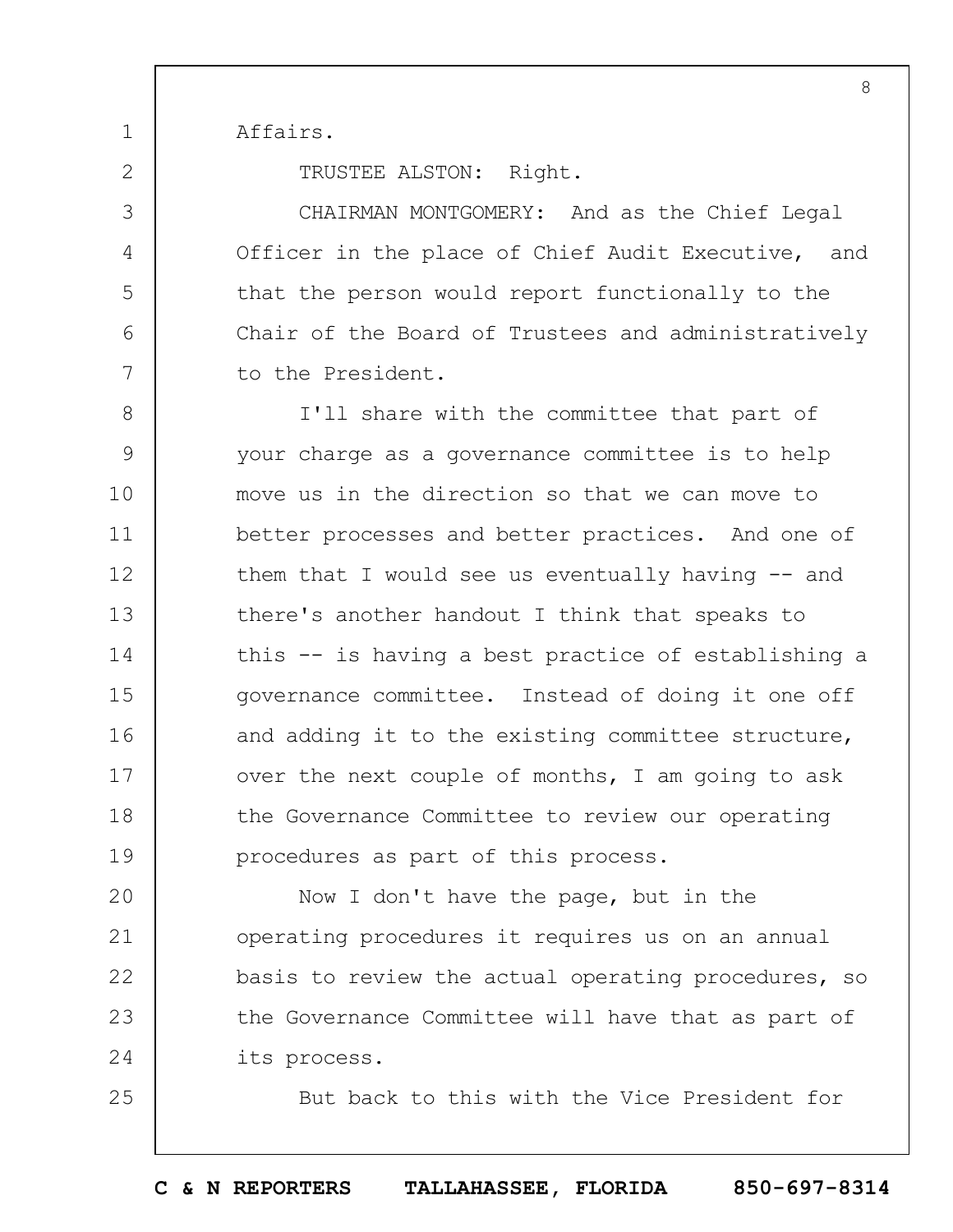1 2 3 4 5  $6 \overline{6}$ 7 8 9 10 11 12 13 14 15 16 17 18 19  $20$ 21 22 23 24 25 Legal Affairs, and I'll throw it back to you, Mr. Chairman, this simply allows us to be in a position where very specifically, if the chief legal officer disagrees with the President, they can't be fired for giving the Board objective advice or advice that the President and CEO disagrees with. And I think that would accomplish it, and at some point I'd be prepared to offer that as a motion. TRUSTEE ALSTON: Thank you, Mr. Chair. And, again, you've heard the recommendation from Chair Montgomery. (WHEREUPON, ATTORNEY BARGE-MILES SPOKE OFF THE RECORD TO TRUSTEE ALSTON). TRUSTEE ALSTON: Okay. It's my understanding that Trustees Boyce and Shannon are trying to call in, so as we continue this conversation, we'll try to maybe hold off -- I understand that two trustees are trying to call in, both Trustee Boyce and Trustee Shannon. So, again, colleagues, you've heard the recommendation from Chair Montgomery. I'm now going to ask you to also refer to -- actually, I'll do them separate. Any questions or comments on the

9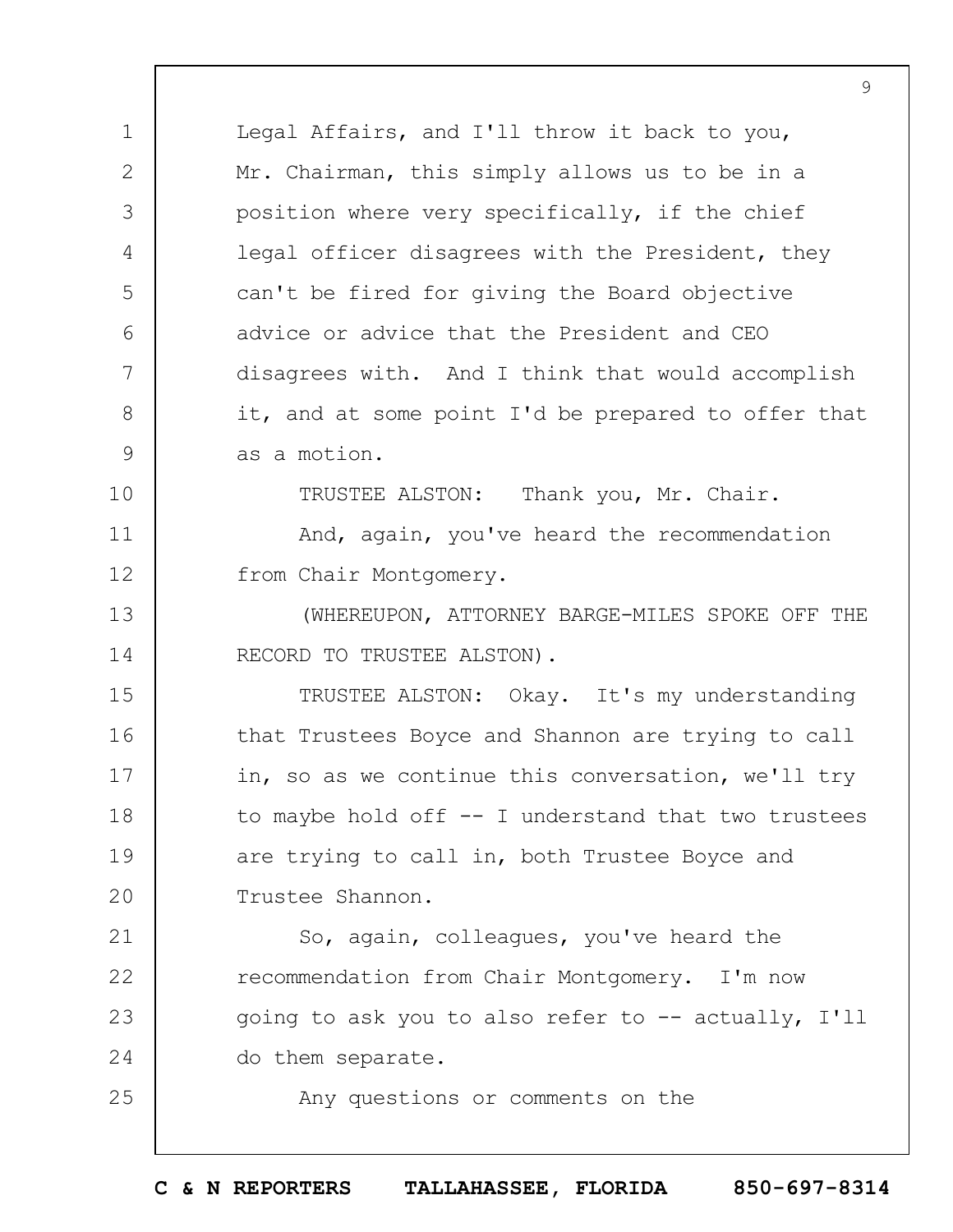1 2 3 4 5 6 7 8 9 10 11 12 13 14 15 16 17 18 19  $20$ 21 22 23 24 25 10 recommendation from Chair Montgomery? (NO RESPONSE). TRUSTEE ALSTON: Okay. Let me also refer to two different things. I want to treat these separately but, of course, they are somewhat tied together. There were also recommendations that I think that many of us heard during our previous meeting from the outside consultant which also ties in similar to the recommendation from Chair Montgomery. Thirdly -- so and, again, you should have that information in front of you. And I'll repeat the six if needed. And, thirdly, there also was additional documentation that the President also provided on this topic as well. So in that order, I think does everyone have the document with the six recommendations? Anyone does not? (NO RESPONSE). TRUSTEE ALSTON: Okay. Great. Okay. Now, President Mangum, you want to share with the Board your feedback as it relates to this item?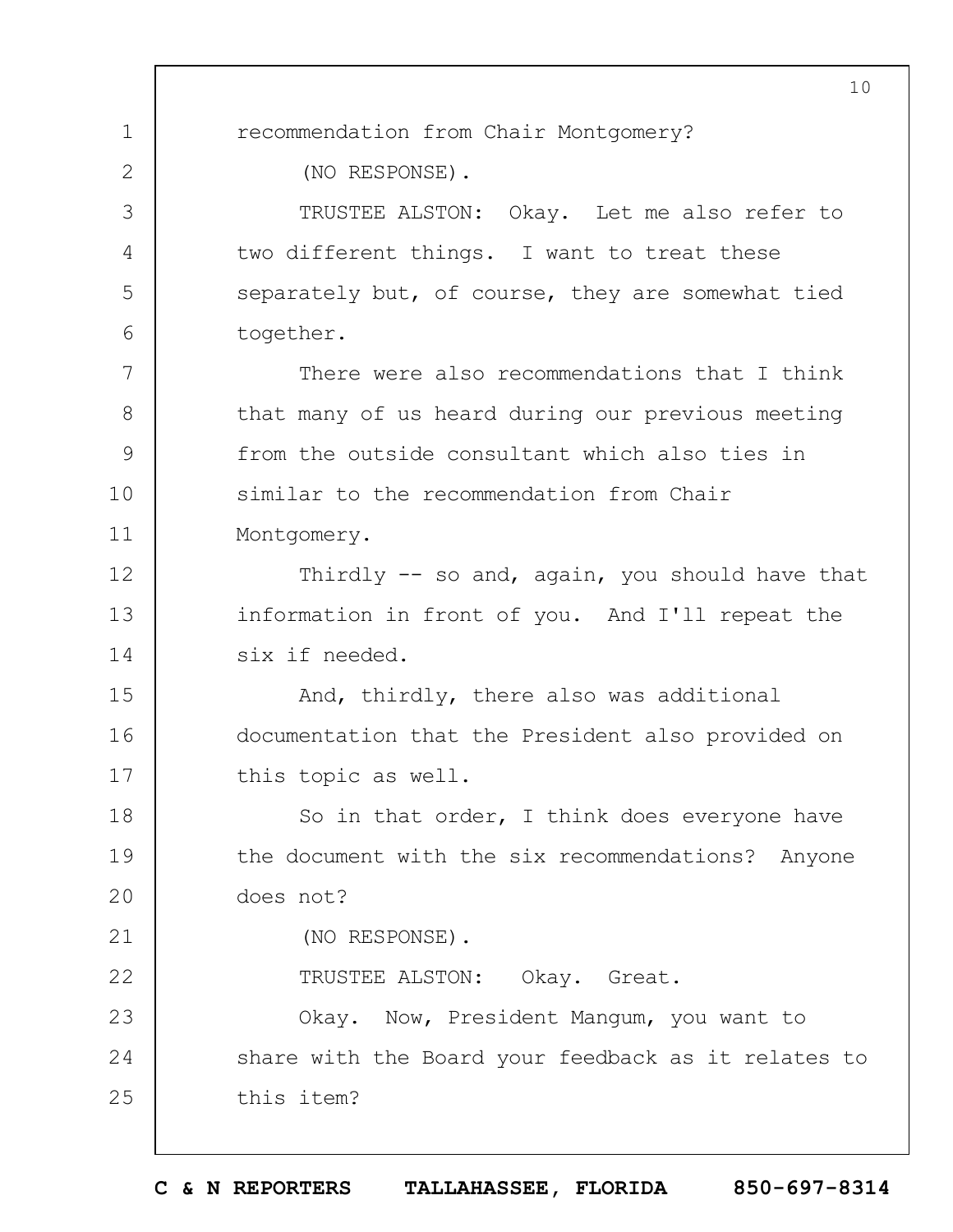1 2 3 4 5 6 7 8 9 10 11 12 13 PRESIDENT MANGUM: Yes, I had -- one of the things that after having listened to the  $-$ - I'm thinking we were calling it an expert on General Counsel relations and reporting relationships at the last meeting. There was -- we also as a University contacted NACUA, as well as other leading researchers on this particular topic about reporting relationships. Since we have been in a mode of looking at what best practices are, talking about theory with regard to reporting relationship and organizational structure, we've reached out - members of the team reached out and did research on this particular topic.

14 15 16 17 18 19  $20$ 21 22 23 24 25 Because it is such a major concern for many institutions and also expressed in the literatures by others that have done research in this area, being a university we thought we should provide some additional information for your consideration in deliberating on this particular topic rather than -- because it is not typical to take the information from one expert but being able to consider a more holistic approach. So staff members took the time to gather data, and that's what was posted on the site, looking at State University System institutions and their reporting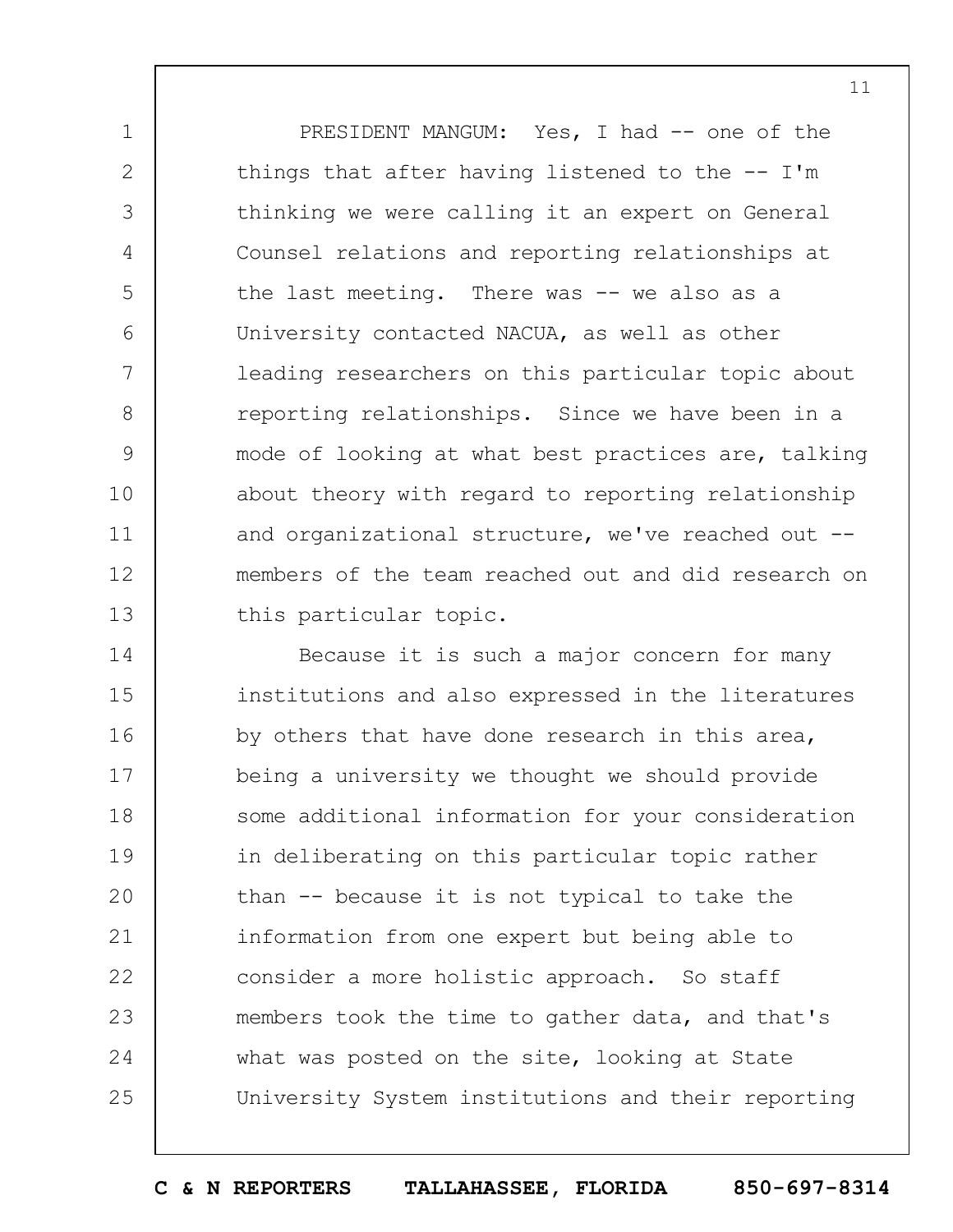relationships with regard to General Counsel. What was posted on the site showed the SUS system schools, that the general counsel reported directly to the president. In the case of University of West Florida, you'll see that the General Counsel reports to the provost and executive vice president.

1

2

3

4

5

6

7

8 9 10 11 12 13 14 15 Much of the literature in this area and the leading writer we contacted from the American Governing Board shared with us information about reporting relationships of general counsel and part of the concern in the industry has been that general counsels -- their goal has been to have them report to the President as opposed to some other person in the organization.

16 17 18 19  $20$ 21 22 23 24 25 So at the time the study was first conducted in 2012 and the articles were written, 87 percent of the university general counsels were reporting to the president and the other -- the larger percentage -- the smaller percentage was reporting to other vice presidents or executive officers within the organization. So the move to report to -- was to have that reporting relationship be with the president and not lower down in the organization.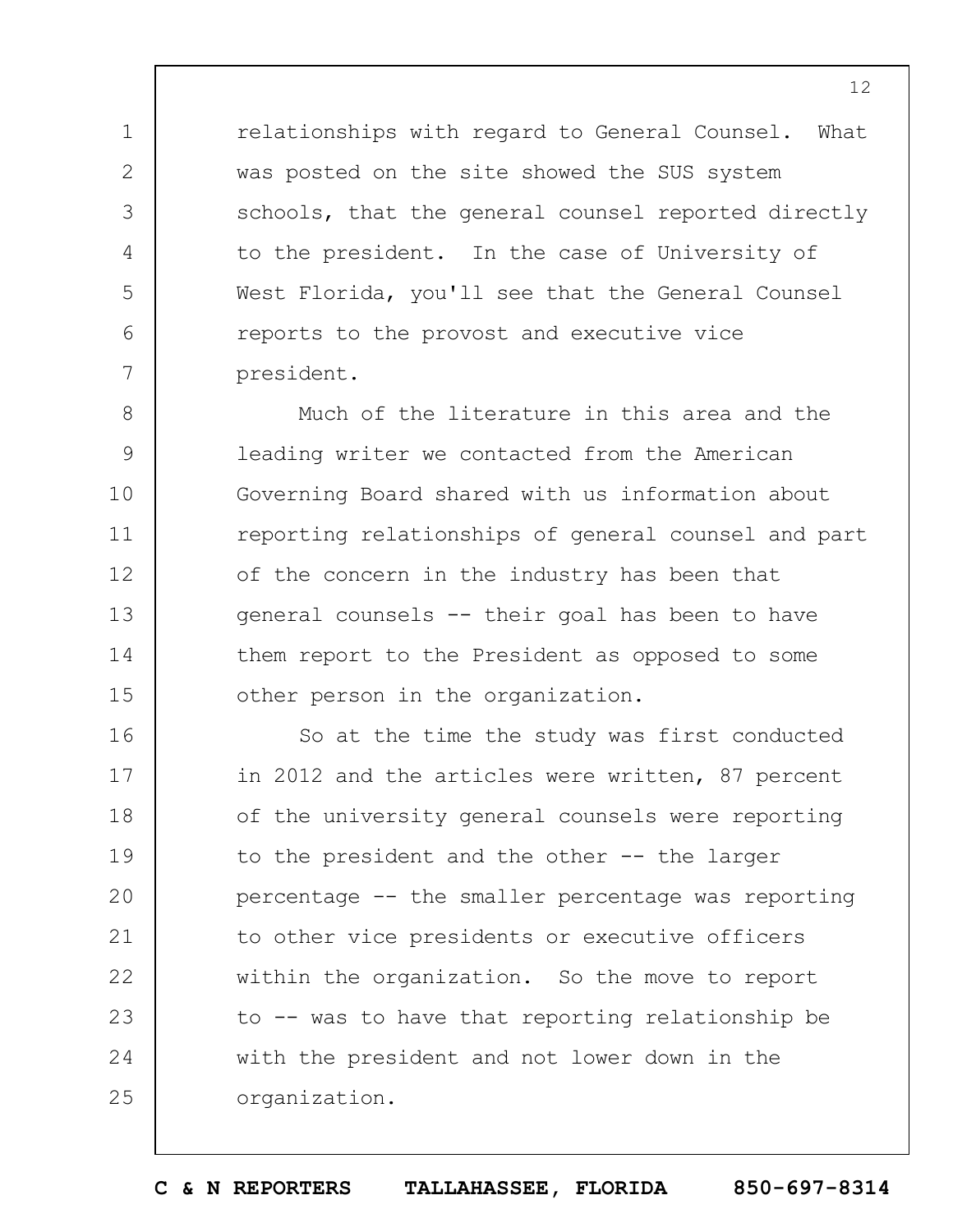We also took the opportunity to look at the 2015 -- did a survey of the top ten public universities according to U.S. News & World Report, and the data that you have is a result of those surveys that were conducted. And that's basically all of them in the top ten public universities as well as in the SUS System, with the exception of one, report directly to the president.

9 10 11 12 13 14 15 16 17 18 19  $20$ So the information that we provided was just to help the Board with making its decision with regard to best practices and separating best practices from a professional organization's desire and what they would like to move the University towards. So that's basically what we wanted to make sure was that you had a greater set of data. TRUSTEE ALSTON: Great. Thank you, Madam President. Board Members -- and just for the record, Trustee Boyce, are you on the line? TRUSTEE BOYCE: Yes, I'm on. TRUSTEE ALSTON: Great. Trustee Shannon, are

21 you on the line?

1

2

3

4

5

6

7

8

22 23 24 25 TRUSTEE SHANNON: Yes, I am. TRUSTEE ALSTON: Thank you so much. Just for the record, so you've heard from Chair Montgomery the recommendation, you've also

**C & N REPORTERS TALLAHASSEE, FLORIDA 850-697-8314**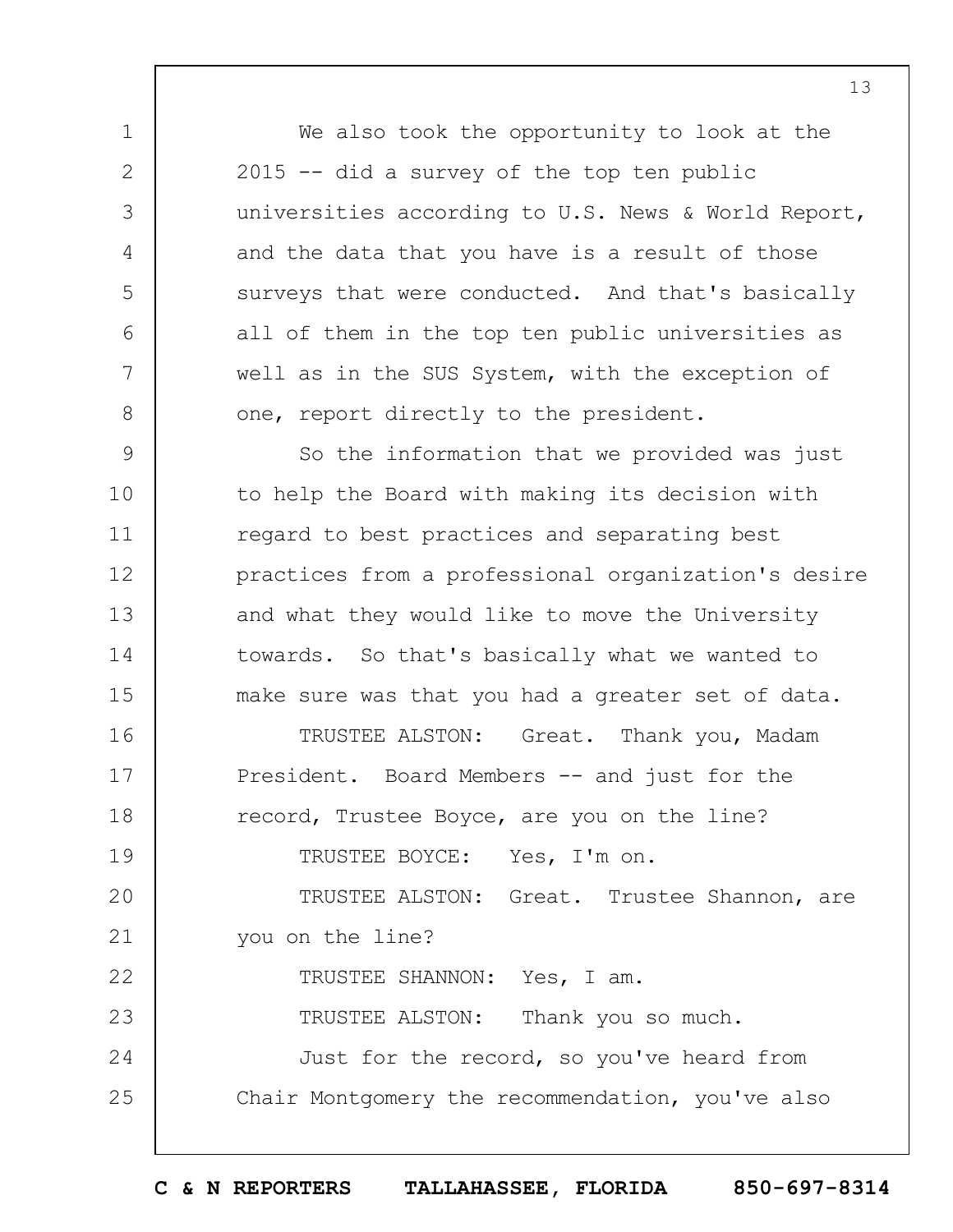1 2 3 4 5 6 7 8 9 10 11 12 13 14 15 16 17 18 19  $20$ 21 22 23 heard feedback from the President, so clearly at this point, I think is bumped up to us from a governance -- a policy standpoint. This clearly is a policy decision that we must make as the Governance Committee of the whole as it relates to the reporting relationship with the General Counsel. So at this point, I would entertain a motion. That's probably the formal way for us to start the conversation and for us to have a Board discussion on this item. Is there a motion or a discussion? (NO RESPONSE). TRUSTEE ALSTON: I can't make a motion. TRUSTEE LAWSON: Ouestion. TRUSTEE ALSTON: Yes, Vice Chair Lawson. TRUSTEE LAWSON: Yeah. We talked about the need for outside counsel -- TRUSTEE ALSTON: Yes. TRUSTEE LAWSON: -- was one issue, and then that we talked about the reporting relationship both of the audit vice president and the legal vice president. Are these two tied together, or do you see them as two separate  $-$ - when I say two,

14

25 Counsel reporting to the Board chair. Are they one

meaning the outside counsel and then General

24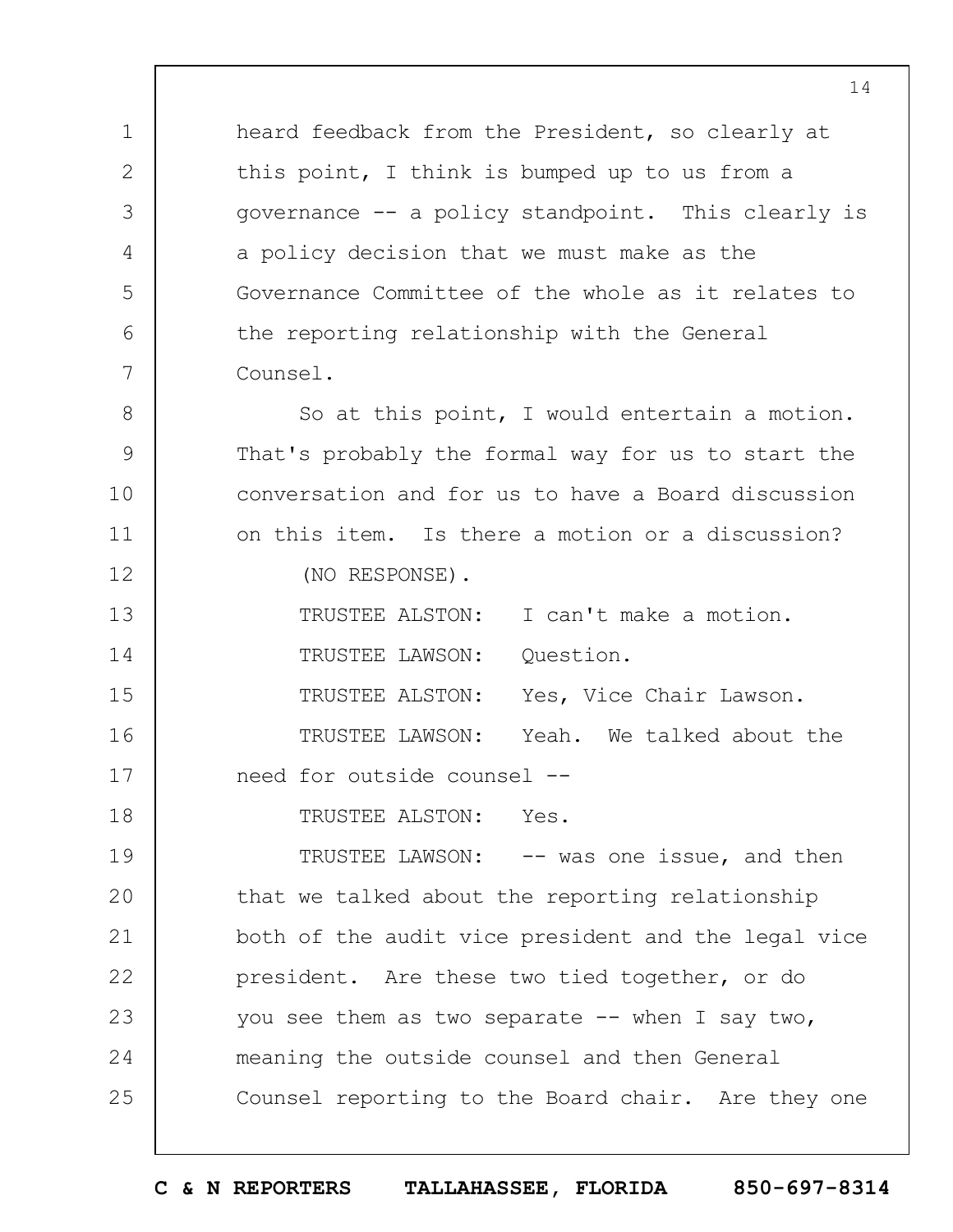1 2 3 4 5 6 7 8 9 10 11 12 13 14 15 16 17 18 19  $20$ 21 22 23 24 25 and the same or do you see them as separate? TRUSTEE ALSTON: Great question. I see those as two different issues. TRUSTEE LAWSON: Okay. TRUSTEE ALSTON: Actually, I think the reporting structure which Chair Montgomery read, at least for the Vice President of Audit, in that scenario, it reports to the Chair of the Board and to the chair of that committee. In this case, I'm assuming it will be governance, but administratively and functionally to the President. So if that's the same structure that I think -- that Chair Montgomery just referenced. So it would be in terms of the position for the General Counsel's -- whoever sits in that seat. Separately, I think the conversation around outside counsel, I think that we all reserve the right if we chose to do outside counsel. And that's already in our operating procedures anyway. So if we chose to do outside counsel for a, you know, special service, you know, a project, we still have a right to do so. TRUSTEE LAWSON: Okay. TRUSTEE ALSTON: So this is a separate item from that.

**C & N REPORTERS TALLAHASSEE, FLORIDA 850-697-8314**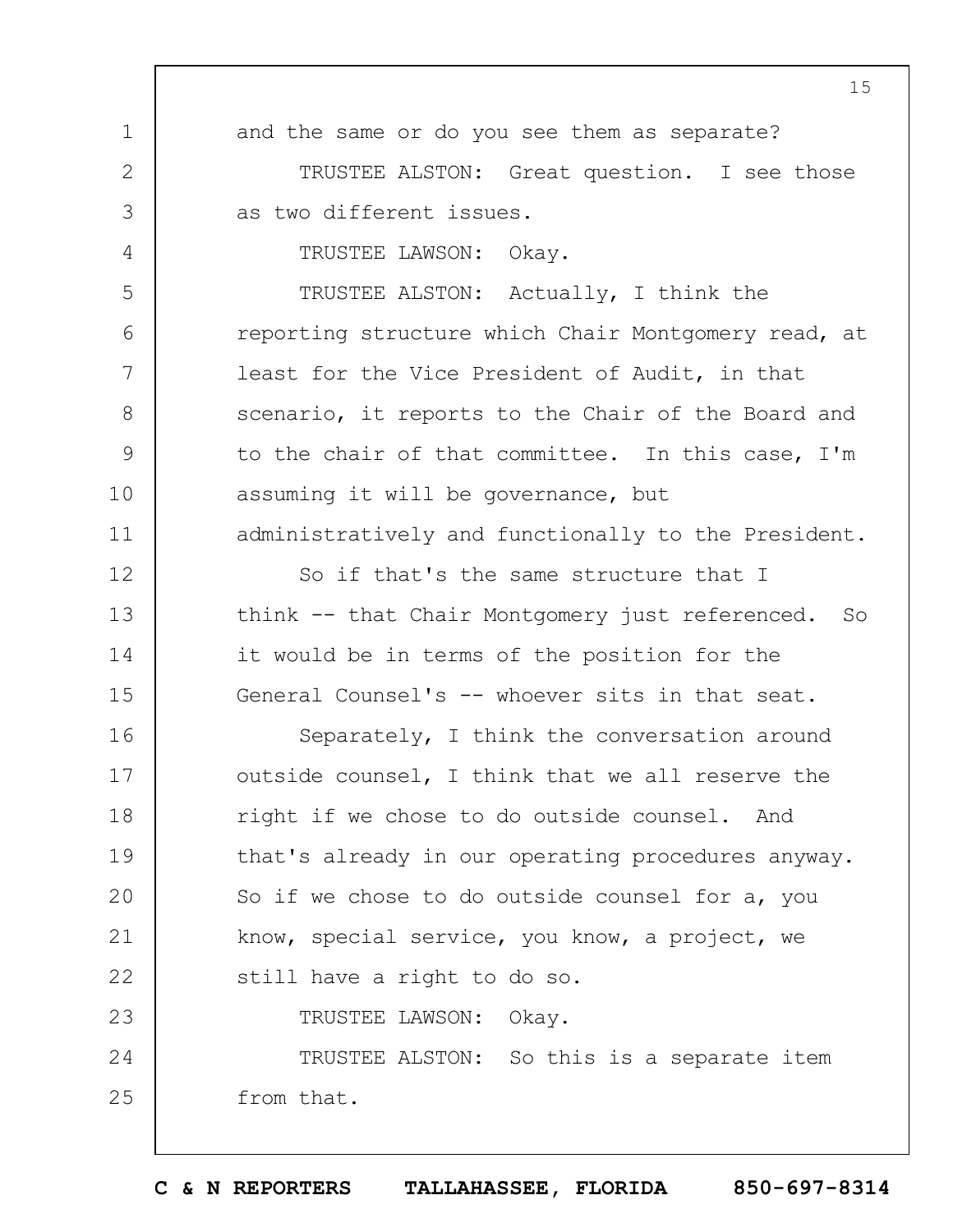TRUSTEE WOODY: Mr. Chairman. TRUSTEE ALSTON: Yes, Trustee Woody. TRUSTEE WOODY: That outside counsel will report to the Chairman of the Board of Trustees, or who will that individual report to? TRUSTEE ALSTON: That's a great question. So I'm only going by past knowledge, and I'm looking both to the chair and the General Counsel, at least how we've handled outside counsel in the past. As Attorney McKnight is walking to the podium,  $I$  --CHAIRMAN MONTGOMERY: Let me -- TRUSTEE ALSTON: Yes, go ahead, Chair Montgomery. CHAIRMAN MONTGOMERY: Let me -- if I can frame this for you. The Board had a conversation about obtaining outside counsel. My understanding, as communicated from Doctor Mangum, was that we weren't able to obtain outside counsel. I conferred with our in-house counsel, and he said, yes, we can obtain outside counsel. So that put us in a position where our

1

2

3

4

5

6

7

8

9

10

11

12

13

14

15

16

17

18

19

 $20$ 

21 22 23 24 25 University counsel is saying one thing, our President is saying something else; and because he reports directly to her, that puts everybody in a bad situation. It's very hard to disagree with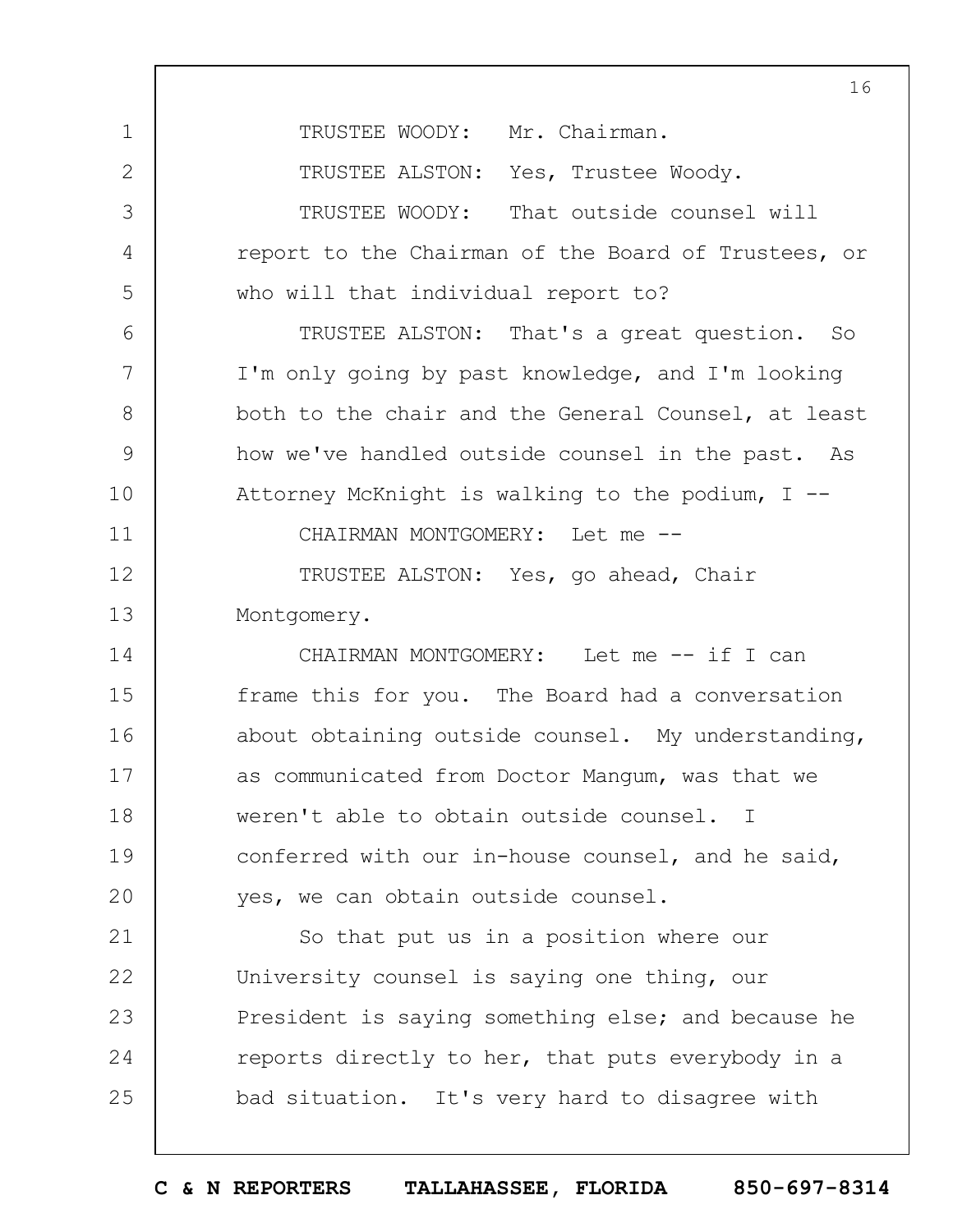your boss in an objective way if your boss -- I'm not saying she would, but if your boss could very well change your employment status based upon the kind of responses that he or she receives.

1

2

3

4

5

6

7

8

9

10

11

25

So what I'm proposing is that we, as a board -- and however we get there is fine -- but that we as a board have a way to receive objective counsel, whether that is the Board -- and there's precedence for this. I think Seminole State College has outside counsel. I'm not suggesting that we do that, but that's where the conversation started.

12 13 14 15 16 17 18 19 There's precedence for having outside counsel, and there's also precedence for having the legal counsel report administratively and functionally to the Chairman of the Board. If some would think that it was self-serving, remove that requirement but consider the inclusion of board consultation prior to hiring and firing the individual in this position.

 $20$ 21 22 23 24 This is not about Attorney McKnight. This is about the Board's ability to get counsel without interference. And so that's where I'm headed in terms of getting us in the direction of being able to receive that.

TRUSTEE ALSTON: Thank you, Mr. Chair.

**C & N REPORTERS TALLAHASSEE, FLORIDA 850-697-8314**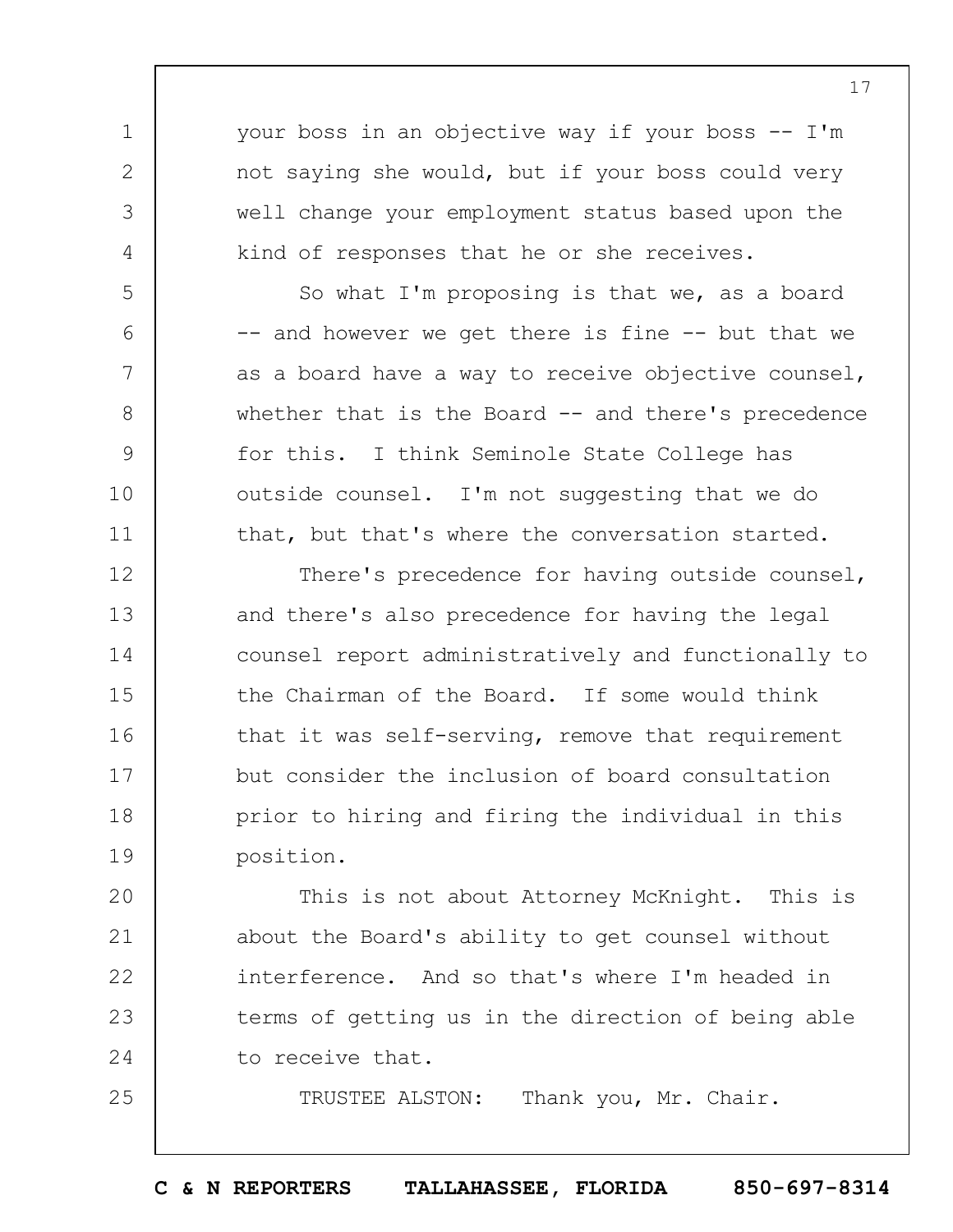1 2 3 4 5 6 7 8 9 Before I recognize  $--$  I think I saw your hand, Chair Lawson. (NO RESPONSE). TRUSTEE ALSTON: No? (NO RESPONSE). TRUSTEE ALSTON: Madam President, you wanted to comment. I know that there was a document that you sent to us. Would you want to -- would you comment on that?

10

PRESIDENT MANGUM: Sure. Thank you very much.

11 12 13 14 15 16 17 18 19  $20$ The question about outside counsel was prepared in a written response to the Board at the last meeting, and it advised, based upon state law, that the Board had the ability to obtain outside counsel. So the statement that I supposedly made that you could not obtain outside counsel was not made by me, and it is a written record because that statement, in fact, was prepared by General Counsel, and they cited the statute that certainly enables the Board to obtain outside counsel.

21 22 23 24 25 Not only did we confer with our General Counsel, we also conferred with the Board of Governors' counsel which affirmed also that this Board is able to obtain outside counsel. So under no circumstances did I suggest that you could not.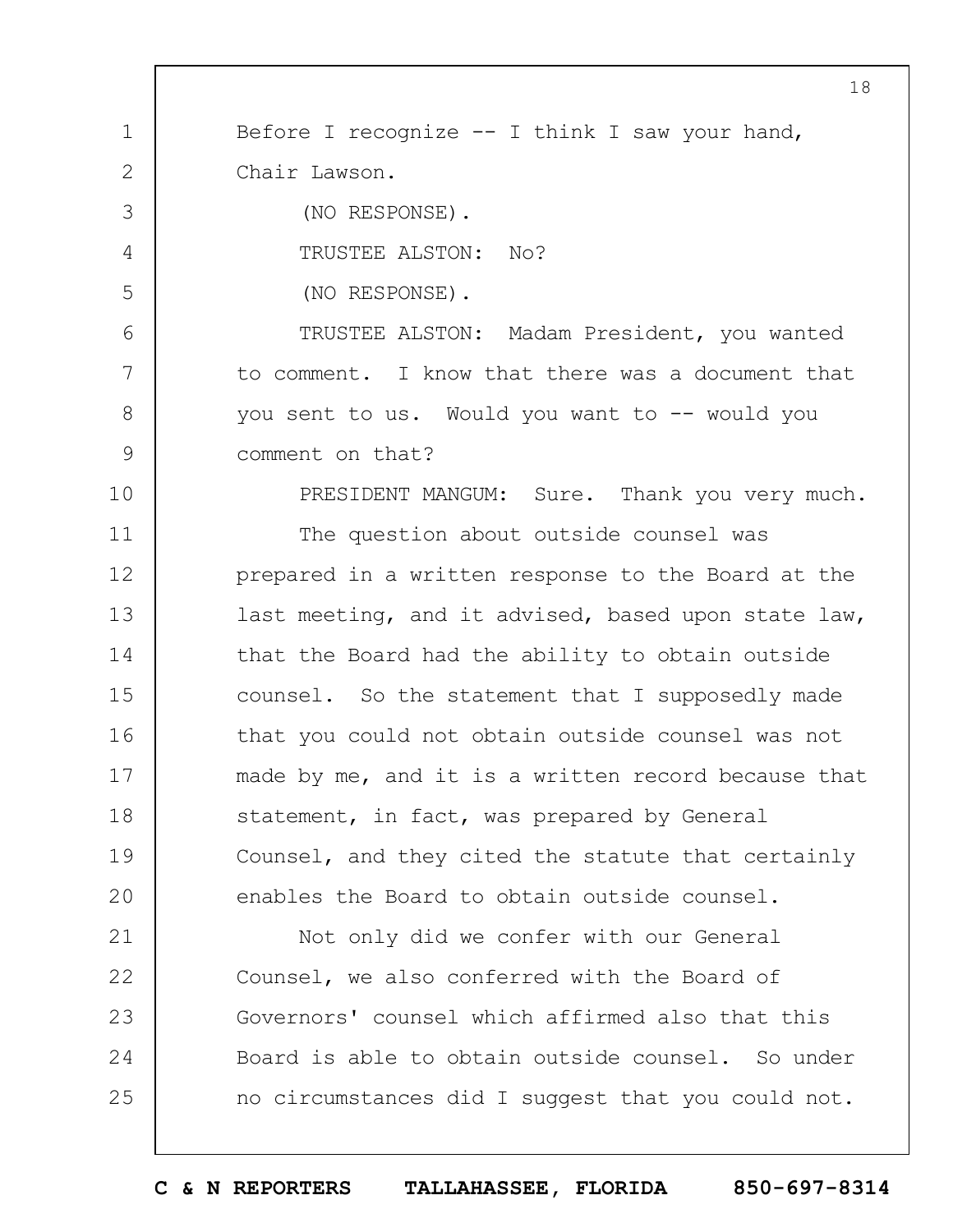1 2 3 4 5 6 7 8 TRUSTEE ALSTON: Thank you, Madam President. CHAIRMAN MONTGOMERY: Mr. Chairman. TRUSTEE ALSTON: Yes, Mr. Chair. CHAIRMAN MONTGOMERY: Okay. So I had a conversation with Doctor Mangum, it was on a Friday. I'll source the time and the date. And during this conversation is when she expressed her concern and her view.

9 10 11 12 13 14 15 16 17 18 19 I followed up this call from Doctor Mangum with a call to our General Counsel, late on a Friday too, and I'll source the times. Someone from FAMU contacted the Board of Governors, okay? Someone from FAMU contacted the Board of Governors and prompted a call to me, and this is where we got to the point of understanding that there was a disagreement between where the President was and the legal advice that we were receiving -- or that I was receiving. And so that's how we got to that point.

 $20$ 21 22 23 24 25 If there was an understanding from the beginning that this was, in fact, the case, then there wouldn't have been a need for FAMU to contact other external sources, including the Board of Governors. So I can't let that stand unchallenged. This was, in fact, the information that was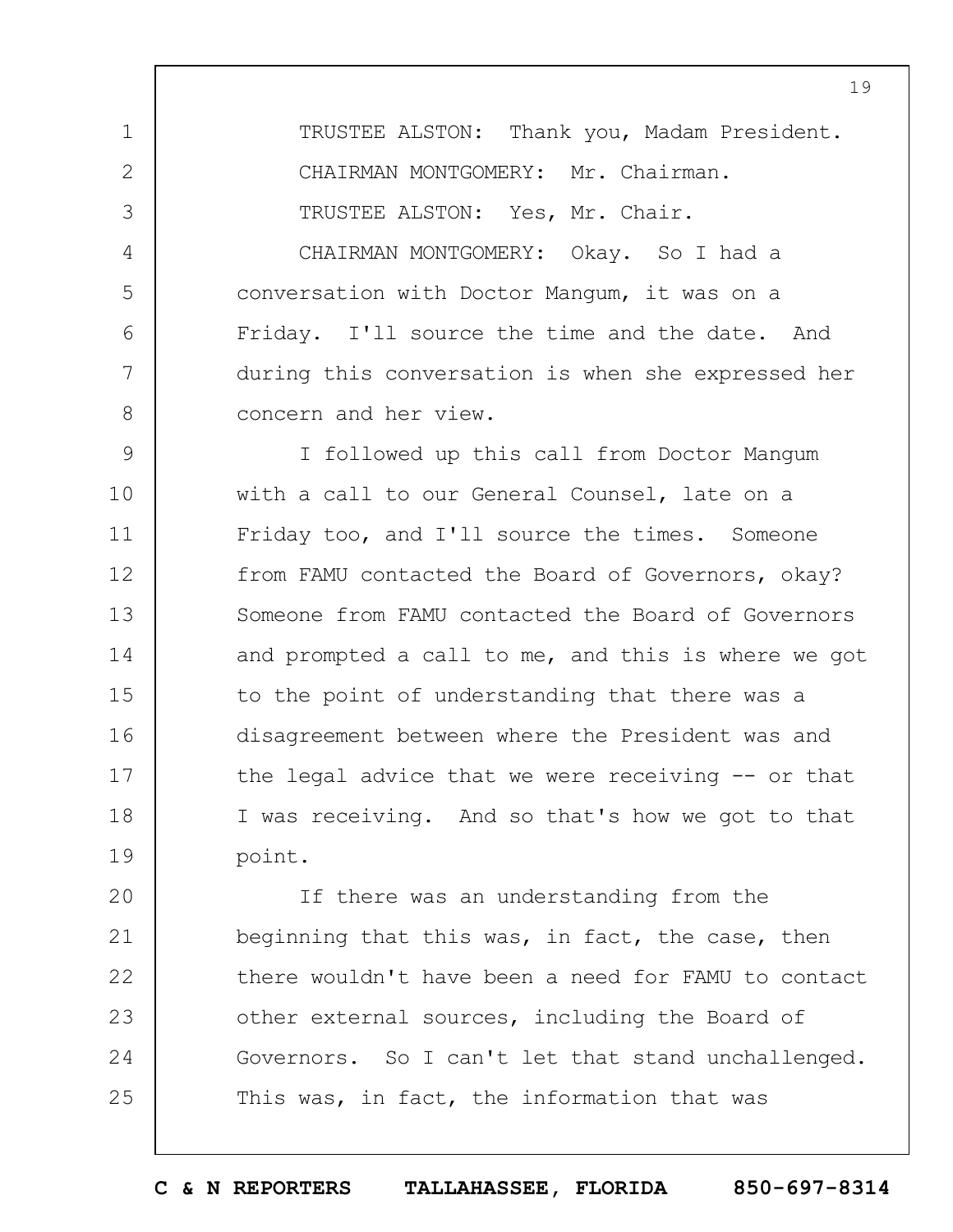1 2 3 4 5 6 7 8 9 10 11 12 13 14 15 16 17 18 19  $20$ 21 22 23 24 25  $20$ received, and I can provide supporting documentation to at least prove the things that I'm sharing today. I'd ask Attorney McKnight if he could address -- I'm sorry, Mr. Chair, it's your meeting. TRUSTEE ALSTON: No, no. Thank you, Mr. Chair. Attorney McKnight, did you want to make a comment? ATTORNEY MCKNIGHT: Oh, no, I was just going to respond to your question about how we've handled outside counsel. TRUSTEE ALSTON: Sure. ATTORNEY McKNIGHT: Usually in the contract, the FAMU Board of Trustees will be the client because it is the Board of Trustees that is the entity that can sue or be sued. And for example, there's ongoing litigation -- and you always see when you get that email, right, where outside counsel will say, if you have any questions or concerns, please contact me. So every individual Board of Trustee who wants to follow up, right, then they have the opportunity to do so. TRUSTEE ALSTON: Okay. Thank you, Mr. Attorney.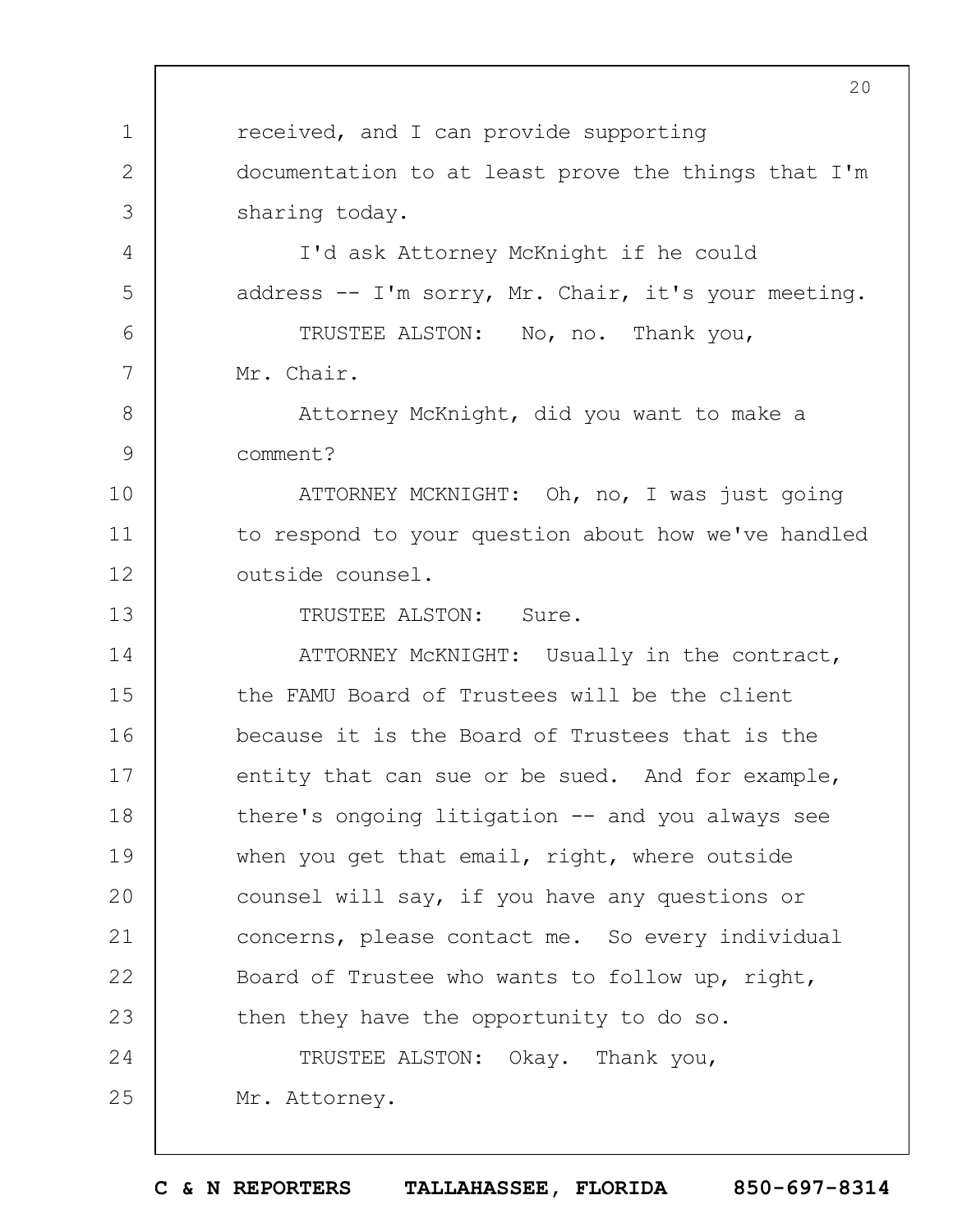1 2 3 4 5 6 7 8 9 10 11 12 13 14 15 16 17 18 19  $20$ 21 Any additional questions or comments on this item? Yeah, and actually the President is referencing the document in front of us as it relates to outside legal services. So, again, two separate issues, but just want to point that out. Mr. Chair, would you like to make a motion? CHAIRMAN MONTGOMERY: Well, I was offering it for discussion for the committee. TRUSTEE ALSTON: Okay. CHAIRMAN MONTGOMERY: The committee may decide to go with an attempt at outside counsel, the committee may decide to clarify the reporting relationship of the legal counsel, or the committee may choose to do nothing. But I just wanted to make the Governance Committee in its entirety aware that these are some challenges faced in the role as Chair, and I don't represent myself. I represent you as a Board, and this is a challenge that I faced, either outside counsel or changing -- excuse me, clarifying the role of the University counsel would be very helpful.

22 23 24 25 I'd also share in response to the document about the other SUS institutions, I had the opportunity to speak with board counsel with other boards, and they all said they work for the board;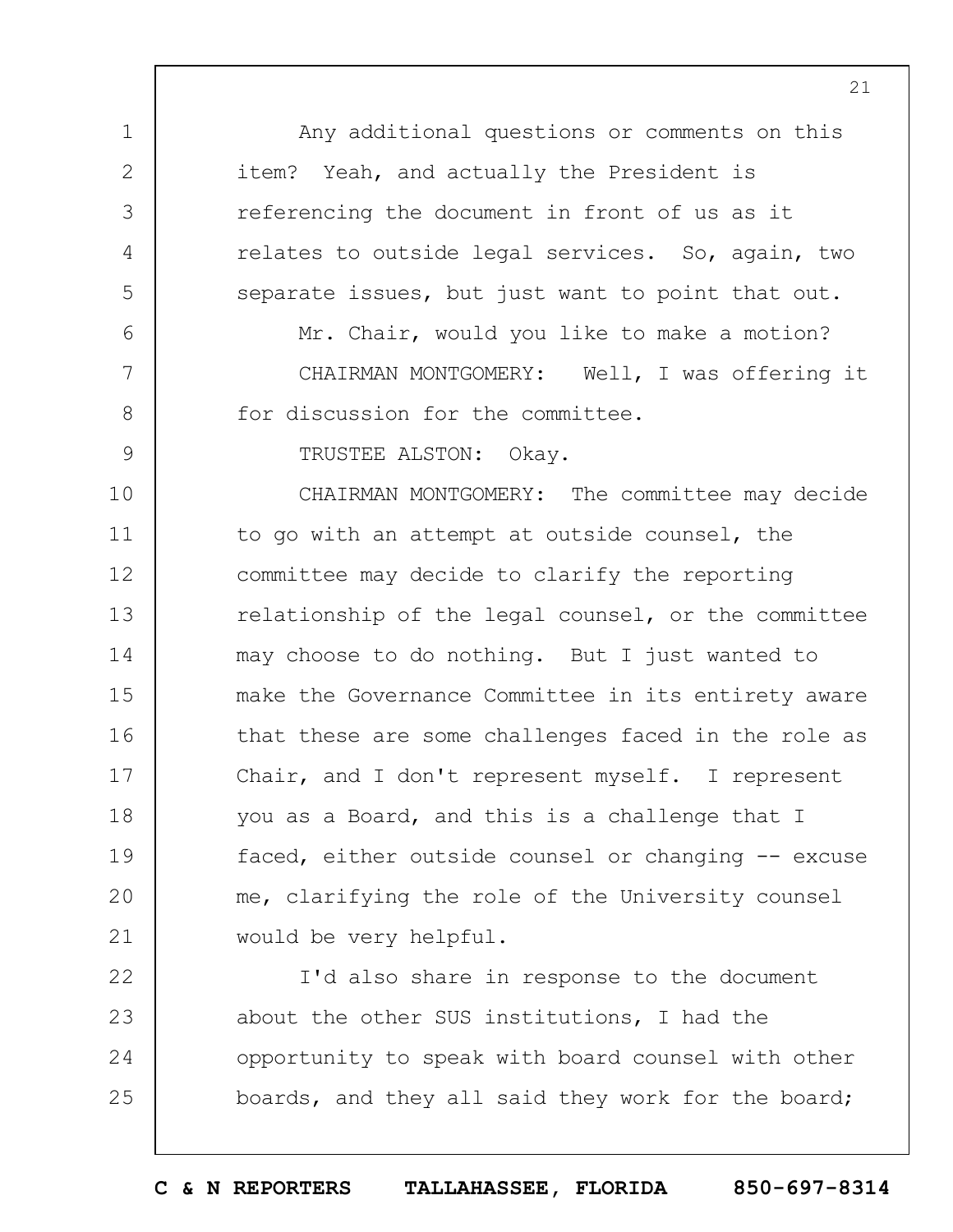whereas, here at FAMU, we're told that the counsel works for the president.

1

2

3 4 5 6 7 8 9 10 11 12 13 14 15 Now that  $-$  on paper, and that relationship may be that they directly report from an administrative capacity; but even the Board of Governors' counsel said very frankly, hey, she works for the actual board. And so if there's an understanding that that's where we are and it doesn't affect their employment situation based upon advice that they give us to, that can be clarified; but that hasn't indicated and communicated to me by Doctor Mangum. We wouldn't have had to go through this exercise if there had been an understanding all along of what that reporting relationship is.

16 17 18 19  $20$ 21 22 23 24 25 One other thing that I'll share for the Governance Committee, and this is a longer term issue or concern, when it came down to negotiating -- and the expert, Mr. Blakemore, that was here shared this -- the Board was in a position where you had an attorney who had negotiated over 300 presidential contracts; but we as a Board were left with an in-house counsel who -- I mean basically was in a position where he wanted -- he probably wanted to keep his position here at the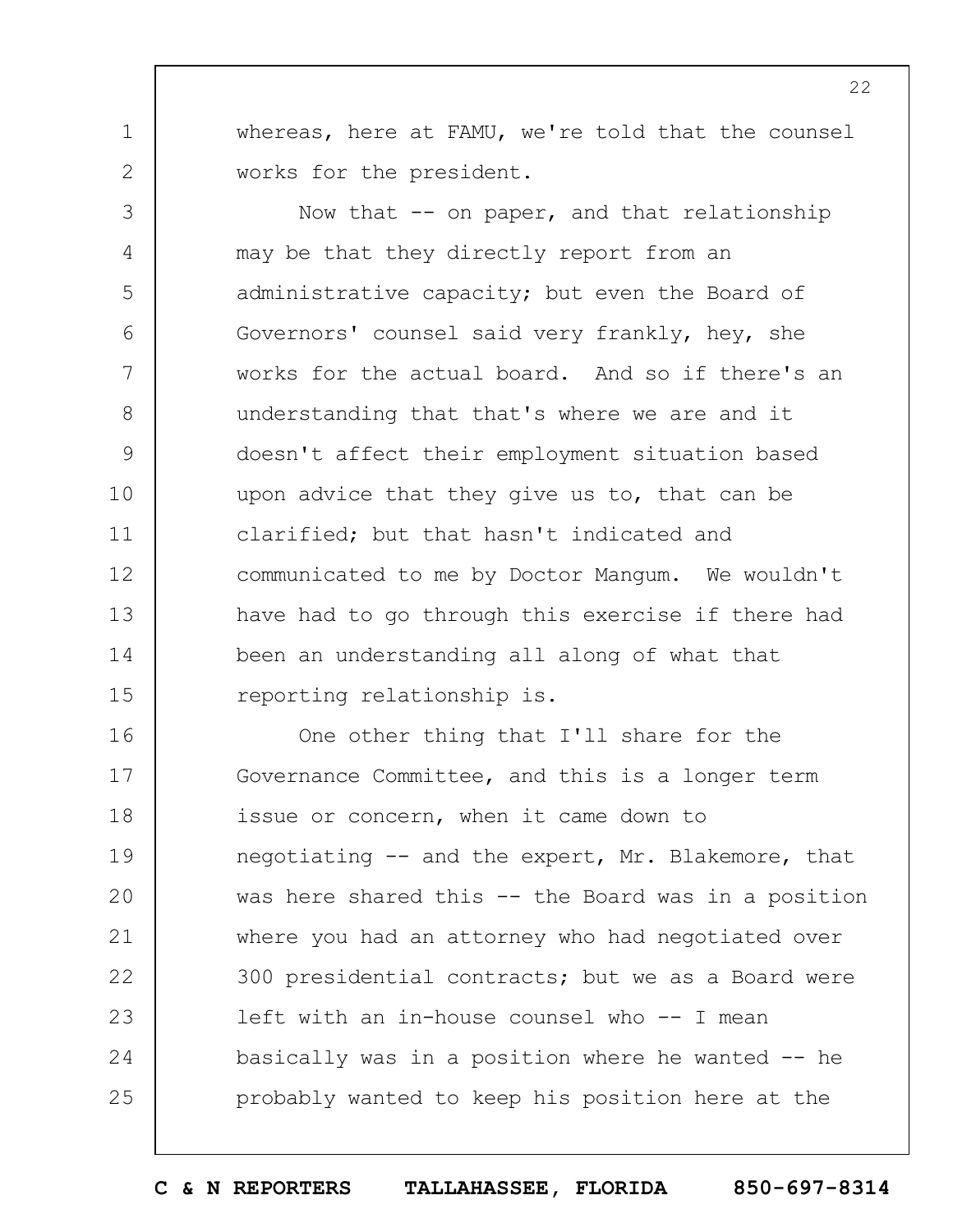University; and that's a tough position for anybody to be in. My suggestion was that we had obtained outside counsel, and I believed that outside counsel wouldn't have put us in the position that we're in now with regard to that particular contract.

1

2

3

4

5

6

7 8 9 10 11 12 13 14 15 16 17 18 19  $20$ So going forward, the Board needs to retain the ability -- remember, y'all, we have a role in governance and we have a role in responsibility here, but we need to retain the ability to obtain -- or to have independent and objective counsel. We're not questioning the quality of Attorney McKnight's work. What I'm suggesting is that there is a work dynamic when there's a disagreement between the President and CEO and the actual Board, and either of these mechanisms would allow us to get there. And so I'd like to put it out there for discussion prior to making a motion if there are committee members that would like to chime in.

21 22 TRUSTEE ALSTON: Thank you, Mr. Chair. I'm going to now recognize Trustee Moore.

23 24 25 TRUSTEE MOORE: What I'd like to do is just kind test the temperature of the Board, so I'm going to move forward with a motion; and the motion

23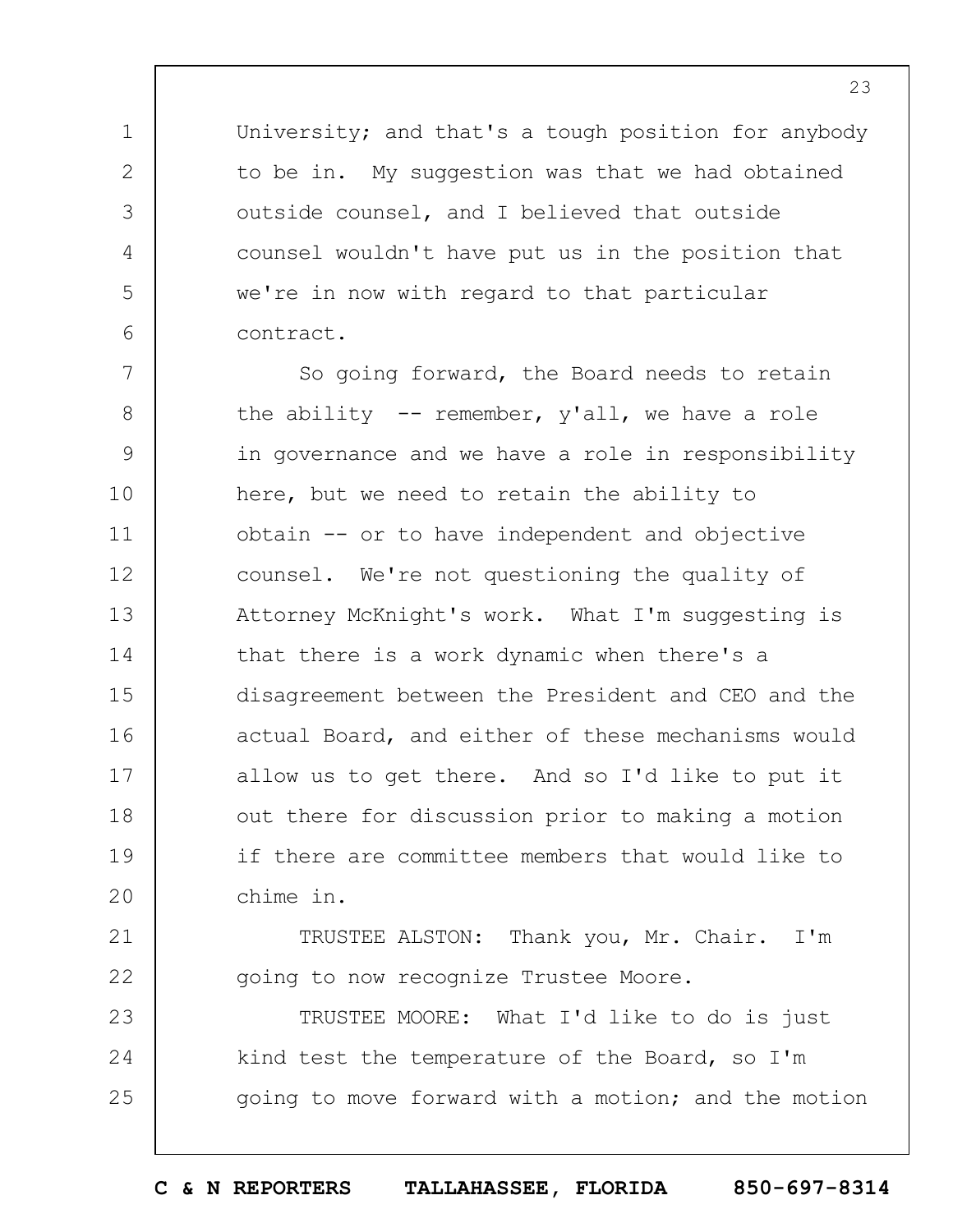would read as follows: That we establish a reporting relationship that would afford General Counsel reporting directly to the Board with the understanding that outside counsel could be pursued if deemed appropriate.

TRUSTEE BOYCE: Second the motion.

TRUSTEE ALSTON: You've heard the motion. It's been seconded by Trustee Boyce. Any discussion or comments to the motion?

10 11 TRUSTEE SHANNON: Yes, this is Trustee Shannon.

1

2

3

4

5

6

7

8

9

12 13 TRUSTEE ALSTON: Yes, Trustee Shannon, you're recognized.

14 15 16 17 18 19  $20$ 21 22 23 24 25 TRUSTEE SHANNON: Yeah, I don't want the fact to be lost on the Board that the General Counsel is an officer of the court, he's licensed by the state, and he has an obligation to provide sound and objective advice for whoever he is providing that advice. So he is employed on behalf of the University, and I'm not clear why there is the thought that he would or any general counsel is at threat of modifying the advice depending on the party that he's trying to please. I just don't understand that that's a way that, from a legal standpoint, he's approaching -- or anybody in that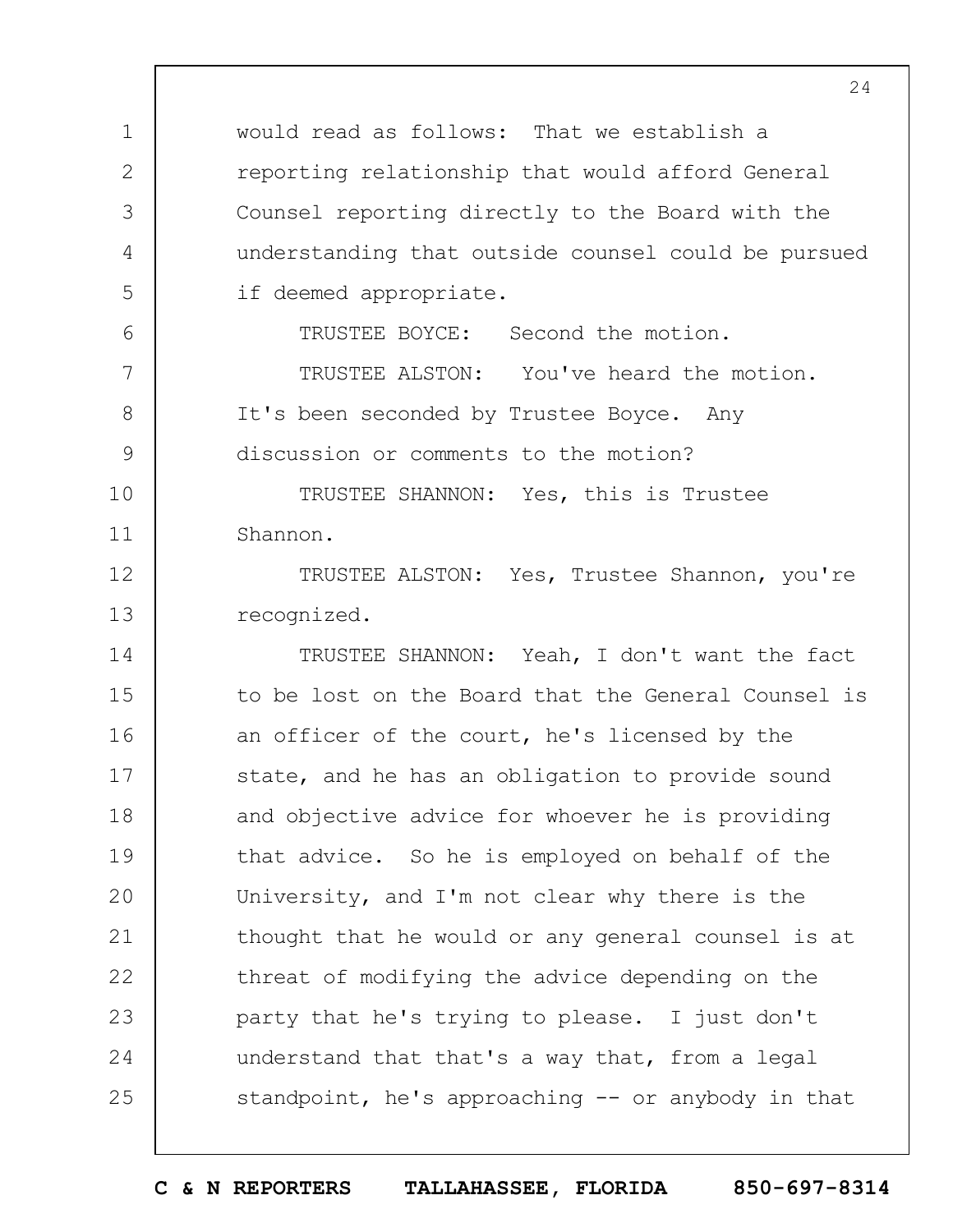position would approach given their obligation as an officer of the Court.

1

2

3

4

5

6

7

8

9

And for that reason, I don't believe that there is a need to change the reporting relationship. I don't believe that there is enough justification for FAMU to be an outlier where so many other organizations, universities face the same issues, the same responsibilities that we do as a board.

10 11 12 13 14 15 16 17 18 19  $20$ I'm not seeing the gain, and I don't see the interruption in our ability to secure independent counsel for those matters that as a board we feel a need to. I do agree and I would ask, you know, that the Board to speak up on those instances in which they do think that we need to obtain independent counsel, there are going to be those times. And so I'm more than, when we are justified, willing to support that and accept that; but I don't think that we have enough justification to change the relationship at this time.

21 22 23 24 25 TRUSTEE ALSTON: Thank you. You've heard the comments from Trustee Shannon. Any additional comments? CHAIRMAN MONTGOMERY: Mr. Chair.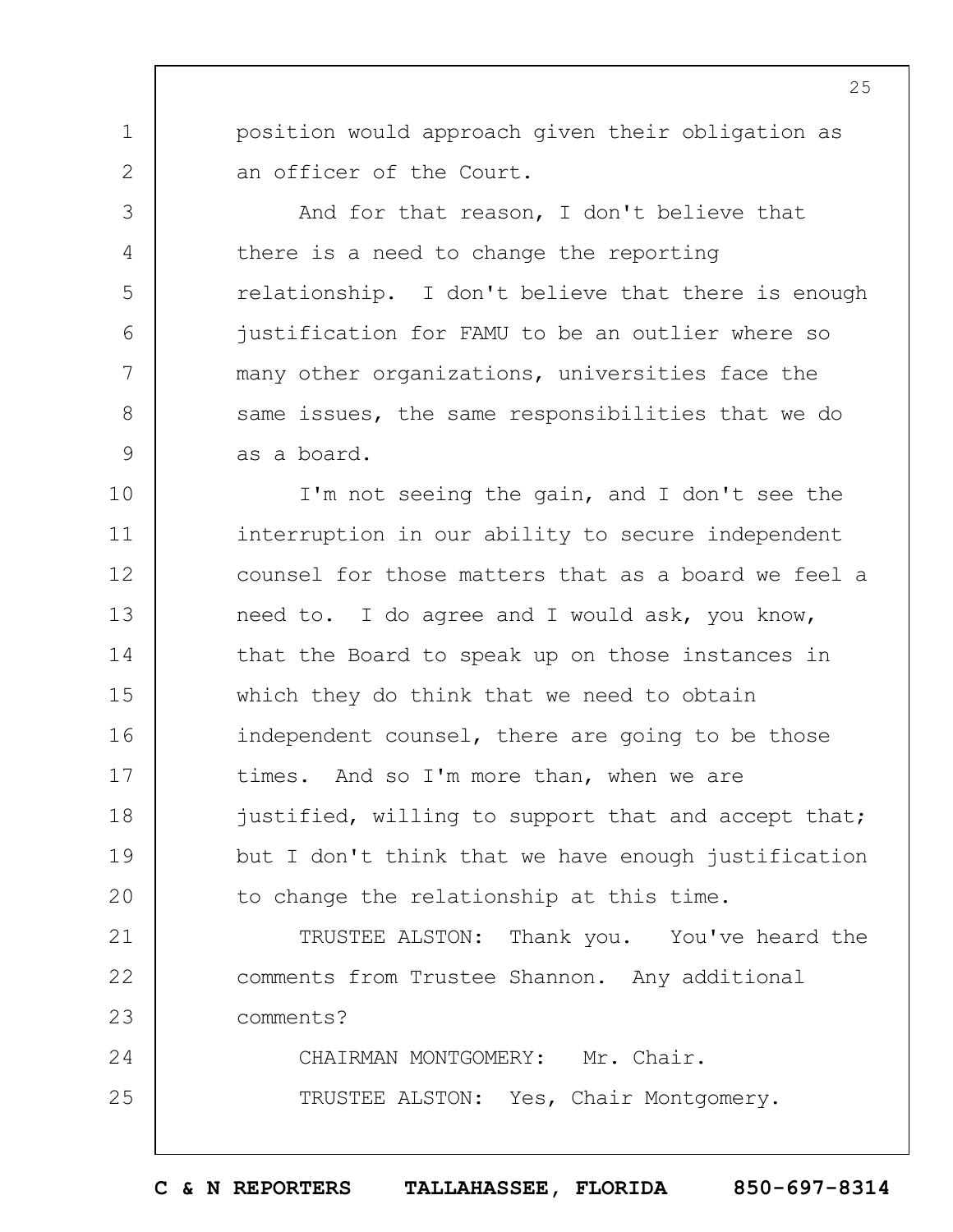CHAIRMAN MONTGOMERY: So we've all as a board, at least from my view and particularly as the leader, have attempted to proceed in a manner that brings credit to the University. We're working on your image, we're working on what we're doing. On this particular issue, I will share with you that I was contacted by a member of the senior leadership team on Saturday, and it said: The President has asked me to discuss a possible course of action with you before Monday, and then blah, blah, so on and so forth.

1

2

3

4

5

6

7

8

9

10

11

12 13 14 15 16 17 18 19  $20$ I had the conversations with the member of the senior leadership team who told me that this person was authorized to have a conversation with me about replacing Attorney McKnight on Monday, this past Monday, and I was given the name of the person he would be replaced by. And I was told that in exchange for replacing Attorney McKnight that the deal would be that we would drop this whole thing.

21 22 23 24 25 And so to the extent that these measures are being taken to prevent us from obtaining outside counsel should be of great concern to this committee and to members of the Board, that's the first thing. I've also shared that while there is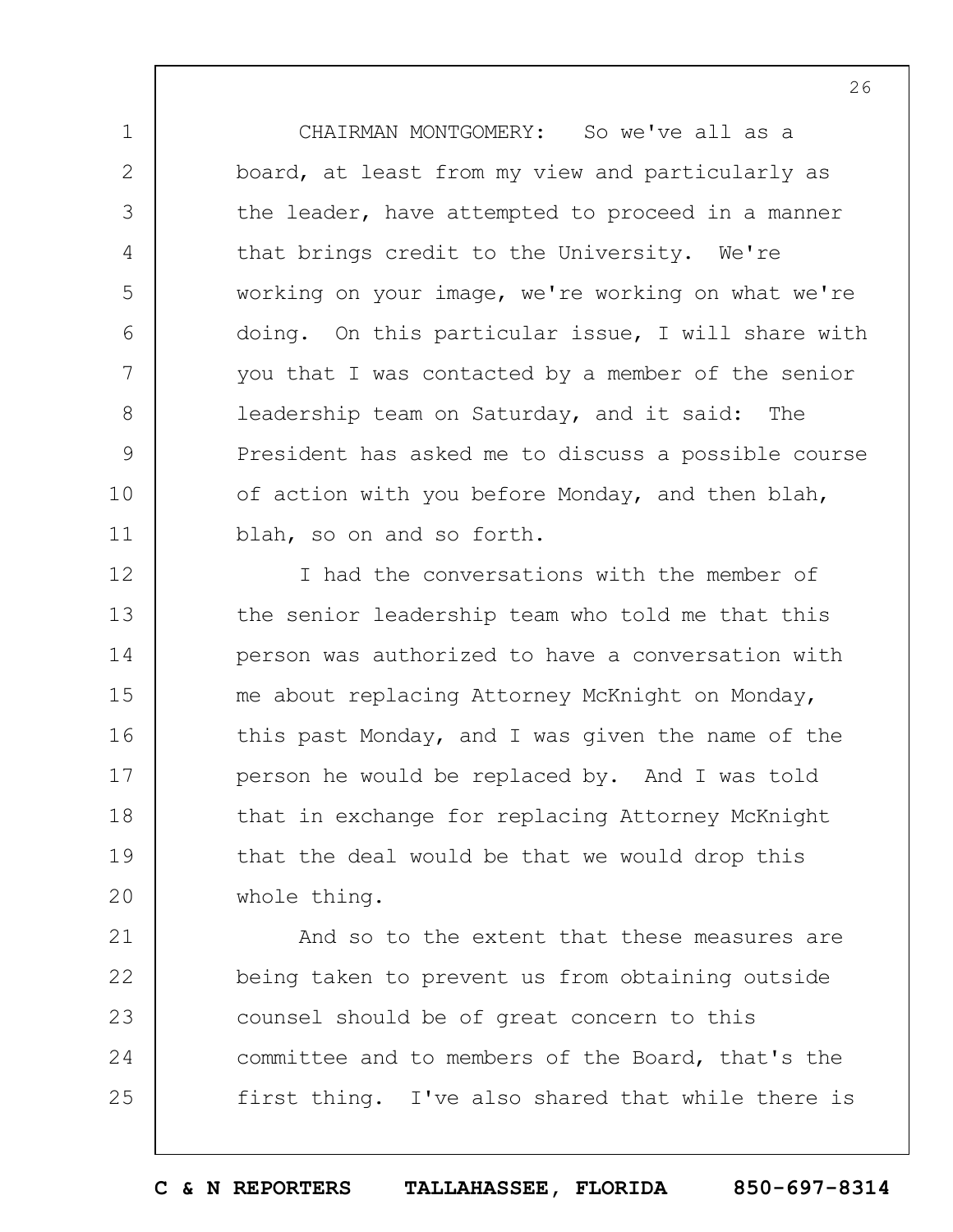a line between the day-to-day activities, and we're told and lectured often that the Board should stay out of the day to day -- I agree, as in, let's watch what's going on. I've also counseled the President that the President needs to be mindful of what is considered to be Board business. This is Board business, this is not within the purview of the CEO in terms of the policy and its direction, and that needs to be clearly stated.

1

2

3

4

5

6

7

8

9

10 11 12 13 14 15 16 So, Board, we're in a position here where we have the Champion case coming up, there's institutional knowledge, this is not about the individual that holds the position. This is about the actual position itself being able to provide autonomous information to the Board in direct response.

17 18 19  $20$ 21 22 We could be in a position where a person is placed into that role -- and for the record, I'll say I do believe that a new president should be able to pick their own team; but it's been a year and several months and that change has not been made.

23 24 25 Doctor Mangum told me at the Board of Governors meeting that she intended to make some changes in the area of legal affairs. I have in no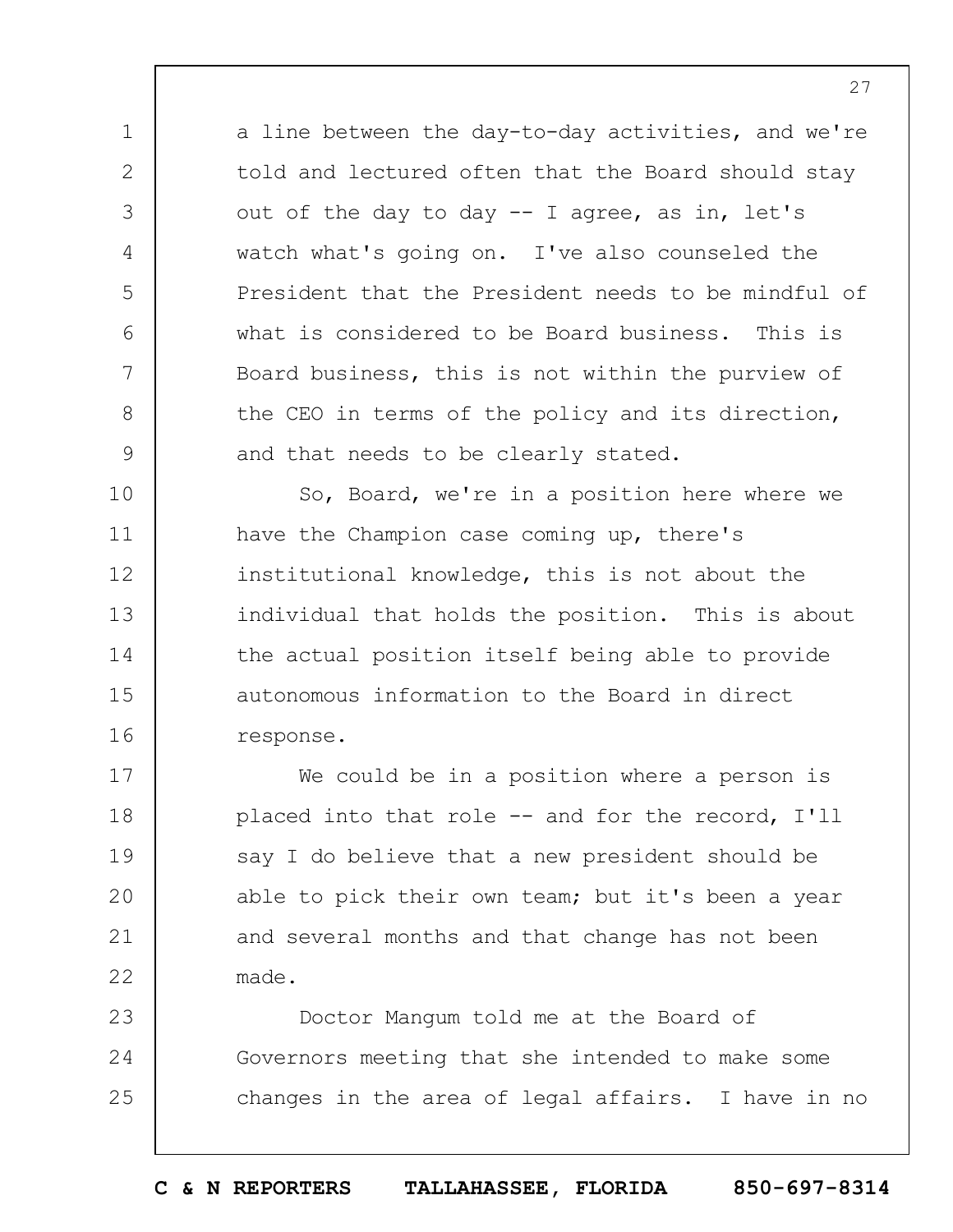1 2 3 4 5 6 7 8 9 10 11 12 13 14 15 16 17 18 19  $20$ 21 22 23 24 25 way, shape or form attempted to influence the personnel decision. What I said to her was, and I was very clear: Please, given that this is an item before the Board, please give the Board  $-$  excuse me, I'm mistaken, I'm sorry, I shared with the senior leadership team member that contacted me. Number 1, this is an item for the Board; it's not a decision that the chairman makes. Number 2, I didn't appreciate that a person in a lateral position is coming to me about a personnel decision involving a person in a lateral position. And I will share that that leadership team member had been part of discussions involving this individual. And then, Number 3, I just didn't think that that conversation was appropriate. So Trustee Shannon, to your question, if you're an individual in a position under threat of termination constantly, how can you possibly give consistent, objective advise? No one here has questioned the quality of work that Attorney McKnight has provided, what we're saying is it puts him -- or whoever the officeholder in that position, it puts them into a potentially compromising position. All of -- and I support the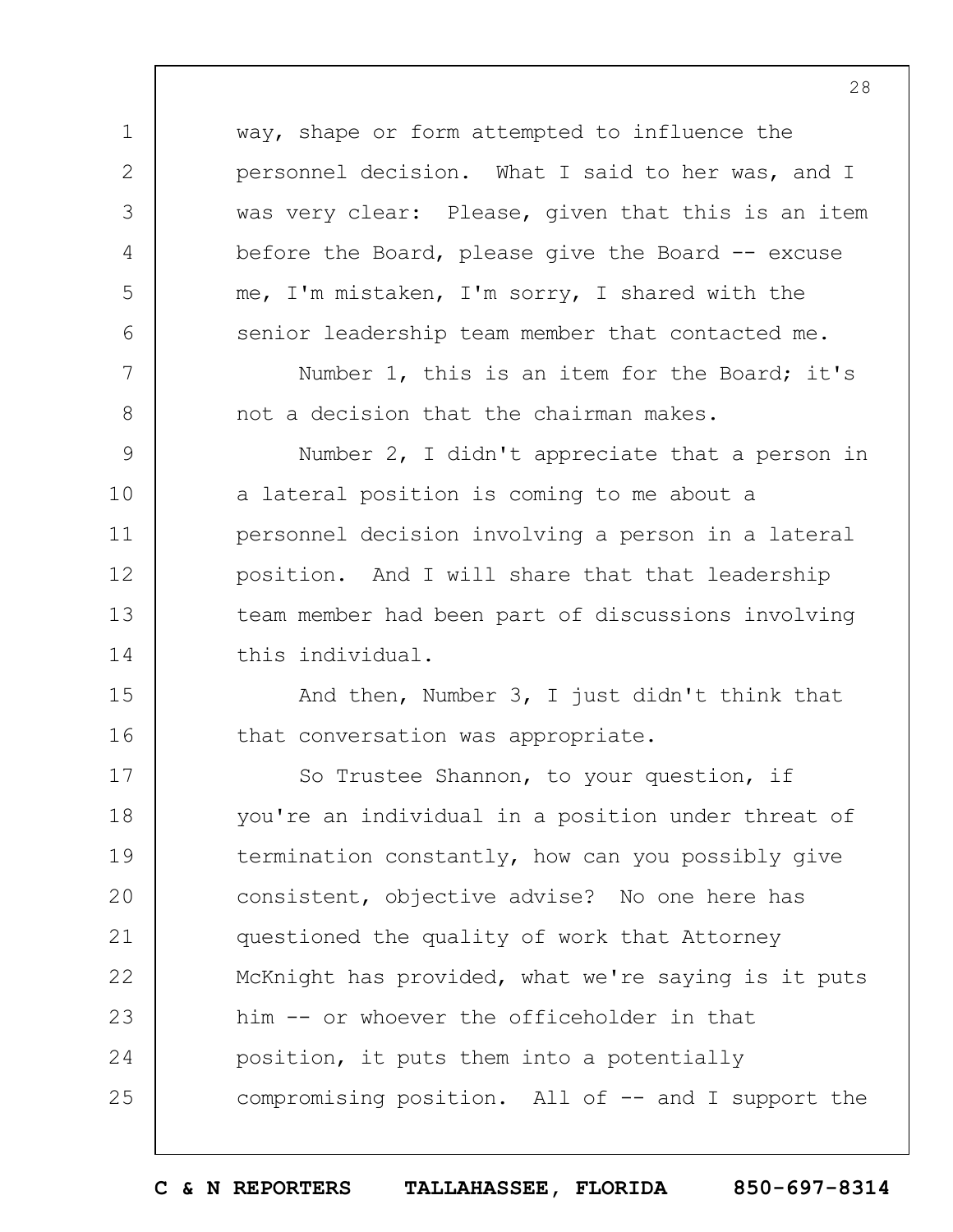motion, but all it does is it affords the Board the ability to weigh in. We're not making a personnel decision and would not be in the position to make the personnel decision.

1

2

3

4

5

6

7

8

9

10

11

12

13

14

The President, is my understanding, unless someone shares different, would be able to hire and fire the person. The President would simply need to consult with the Board as the President would have to do with the Inspector General. We already have an existing reporting relationship with our Vice President for Audit and Compliance. This would simply extend that to the person that's charged with providing us with objective legal advice.

15 16 17 18 19  $20$ Thank you, Mr. Chairman. I probably spoke out of turn. I know we're going to allow all members of the committee to speak before one speaks for a second time, but I did want to make sure that I was able to address Trustee Shannon's concern. Thank you.

21 22 23 24 25 TRUSTEE ALSTON: Thank you, Mr. Chair. And, actually, I'm going to make a slight recommendation to the maker of the motion, but I'm going to wait until after Trustee Grable chimes -- well, after all trustees chime in.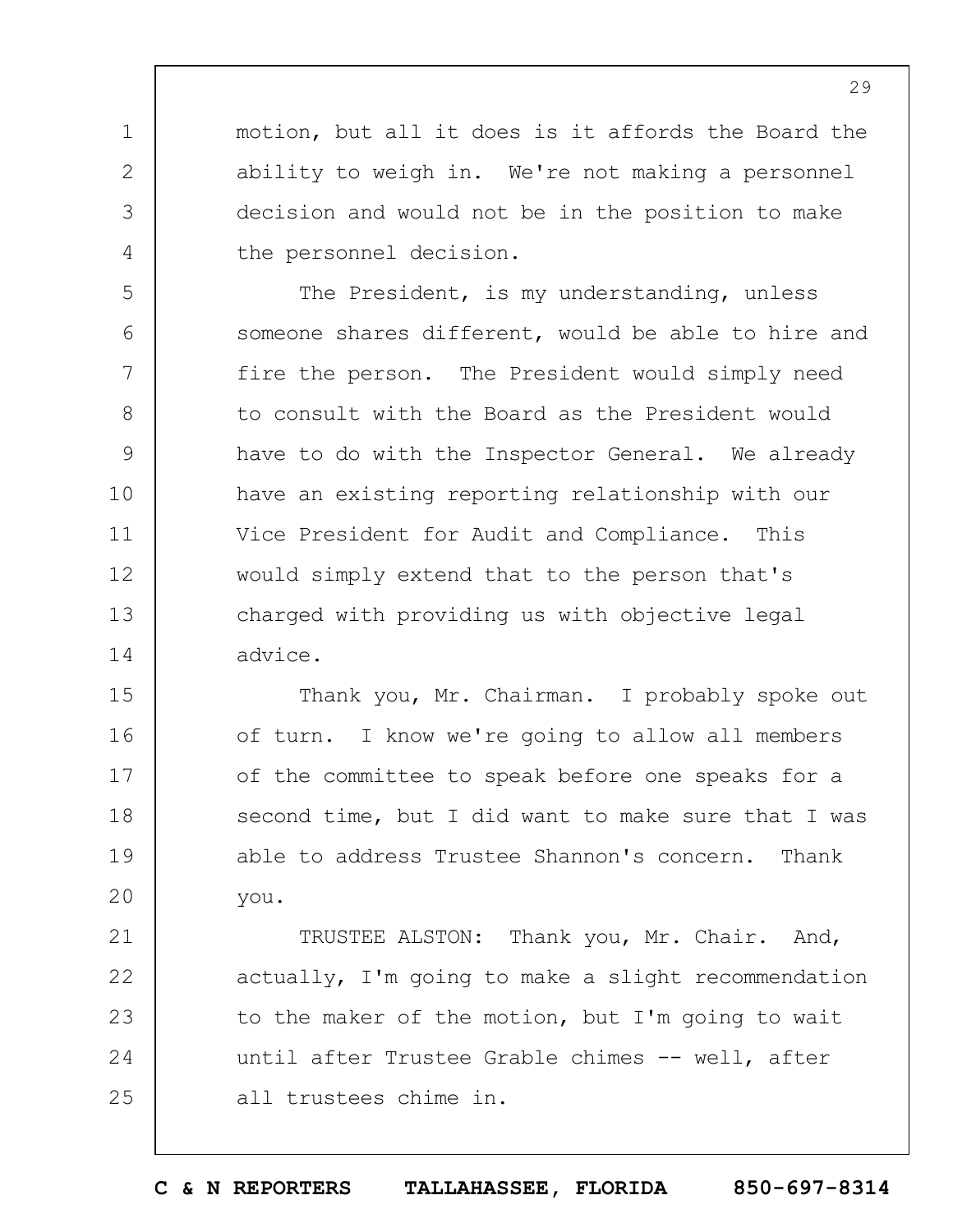Trustee Grable.

1

| $\mathbf{2}$ | TRUSTEE GRABLE: Mine is also a point of             |
|--------------|-----------------------------------------------------|
| 3            | clarification in the form of a question, and I took |
| 4            | a look at those six recommendations made by         |
| 5            | Mr. Blakemore, and probably Number 1 to me kind of  |
| 6            | framed what I think we're attempting to do here,    |
| 7            | and I certainly am open to being corrected on this. |
| 8            | Are we attempting to clarify and potentially        |
| 9            | formalize the communication and functional roles of |
| 10           | the person who is the holder of the General         |
| 11           | Counsel's office? And if indeed I'm seeing nods     |
| 12           | from the chair of the committee and another         |
| 13           | trustee, then it almost strikes me as being         |
| 14           | prudent, and that's my comment.                     |
| 15           | TRUSTEE ALSTON: And just to formally respond,       |
| 16           | the answer is yes, Trustee Grable.                  |
| 17           | TRUSTEE GRABLE: Thank you.                          |
| 18           | TRUSTEE ALSTON: But I think that -- and             |
| 19           | actually, I'll just go ahead and segue into a       |
| 20           | recommendation to the maker of the motion only      |
| 21           | because we currently have some language in our      |
| 22           | bylaws that I think is clean, crisp and I think,    |
| 23           | you know, works -- hopefully works for everyone.    |
| 24           | That's really a board decision.                     |
| 25           | If you look under the reporting structure for       |
|              |                                                     |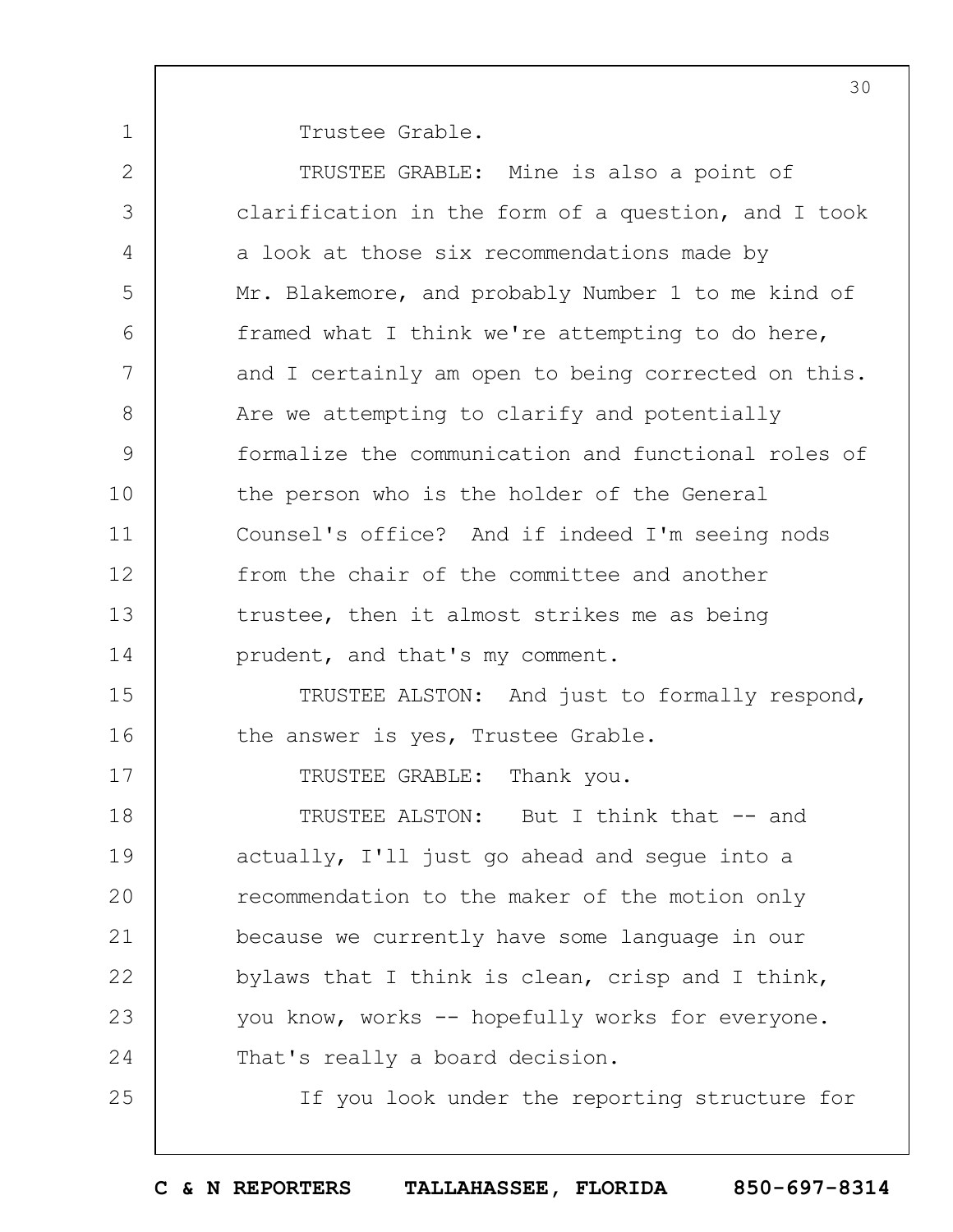Vice President of Audit and Compliance, I know the Chair mentioned this, and I'm just going to read this for everyone if you don't have it in front of you: The Vice President for Audit and Compliance, as the chief audit executive, reports functionally to the Chair of the Board of Trustees and to the Chair of the Audit Committee of the Board of Trustees and reports both administratively and functionally to the President.

1

2

3

4

5

6

7

8

9

10 11 12 13 14 15 16 17 18 So the current statement or information that's in our current procedures actually is in line with the maker of the motion, but it actually does two things, back to Trustee Grable's point: One, it refers to the Chair of the Board, as our Chair has stated, but it also gives a landing place, similar to the other vice presidents, as it relates to the standing committees, special committees or the appropriate committee for that particular area.

19  $20$ 21 So it's just a recommendation to consider and, of course, that's up to the Board and, of course, the maker of the motion.

22 23 24 25 TRUSTEE MOORE: As the maker of the motion, I would accept that with the only exchange being the appropriate legal counsel title that we're using for the University.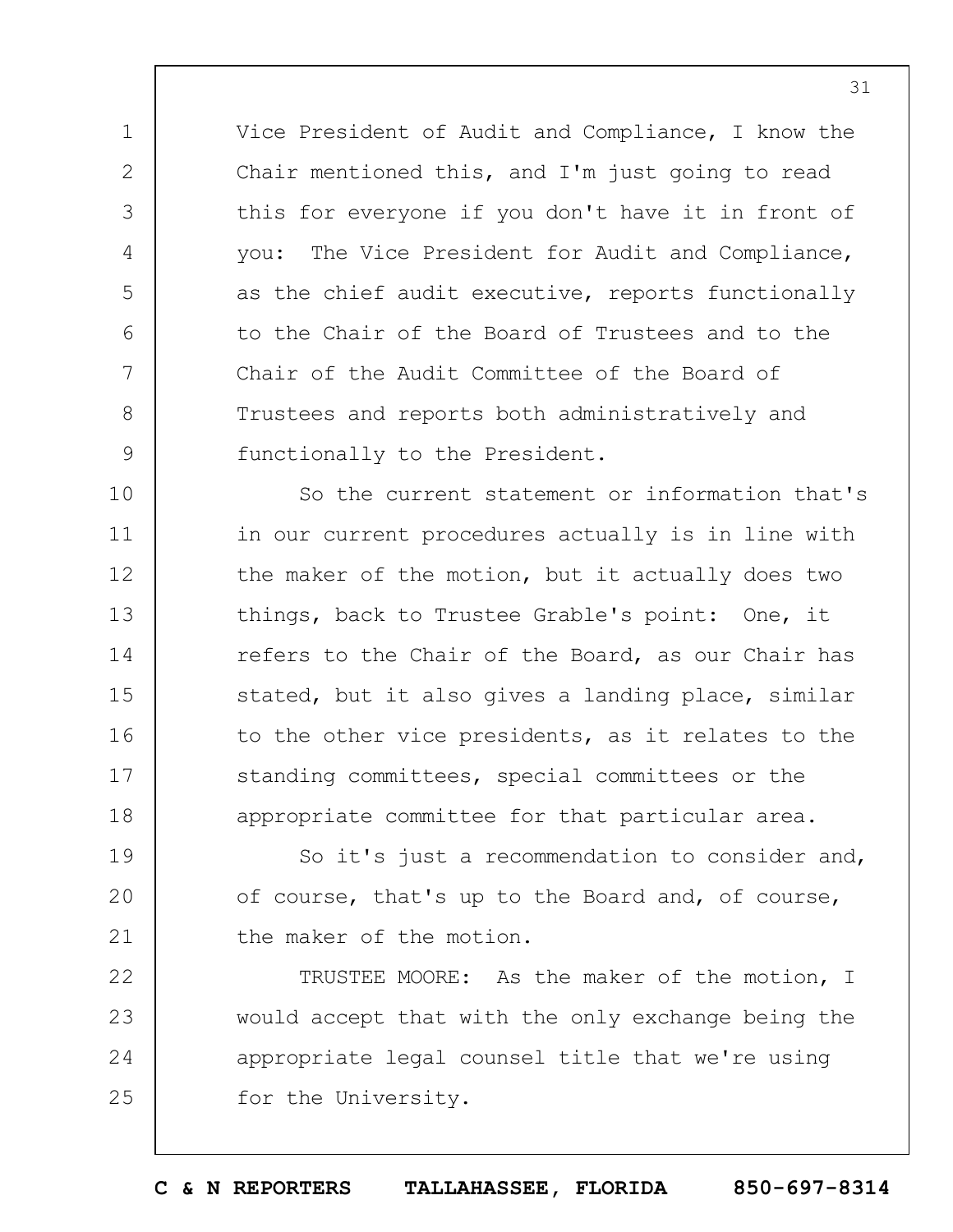TRUSTEE WOODY: Mr. Chairman.

1

2

3

4

5

6

7

8

TRUSTEE ALSTON: I'm sorry, Trustee Woody.

TRUSTEE WOODY: In relation to extending the discussion, I would request that the President respond to what the Chairman has stated in reference to the conversation that he had the other day.

TRUSTEE ALSTON: Madam President.

9 10 11 12 13 14 15 16 17 18 19 PRESIDENT MANGUM: Not having been part of that conversation that he had with a senior leadership team meeting, I can't comment on the discussion that the two of them had; but I can comment on the comments he made with regard to consultation about hiring decisions and leadership decisions and other consultations or communications that I have had with other members of the Board of Trustees during the last, I would say, 13, 14 months about changes in staff and changes in senior leadership.

 $20$ 21 22 23 24 25 There were many recommendations to me to change members of the senior leadership team. And as we have tried to fill the positions of the senior leadership team, we've worked through the organization to try to make those changes. So the quality of some of the decisions that were made I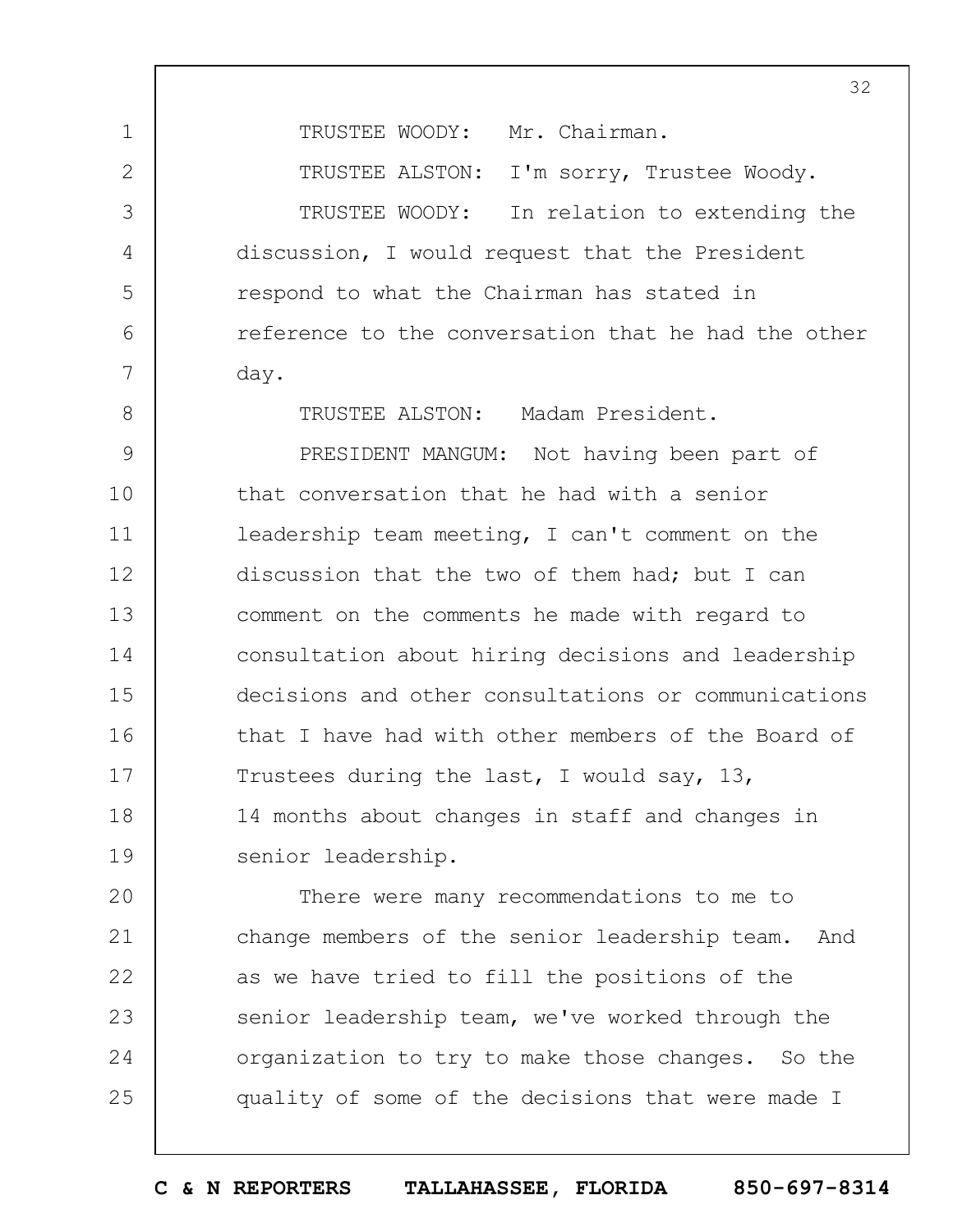1 2 3 4 5 6 7 8 9 10 11 12 13 14 15 16 17 18 19  $20$ 21 22 23 24 25 think to get new leadership team members are a matter of record. And the personal conversations that various members of the Board have had with me about their satisfaction with certain members of my team, I consider them confidential and I would not want to embarrass or put any of my senior leadership team and the people that are serving the University now in that kind of a position. So whoever that the Chairman talked to, that's his private conversation. And if there's a record of it, then it should be shared because I don't know who that is, he didn't say. TRUSTEE LAWSON: Question. TRUSTEE ALSTON: Yes, Vice Chair -- actually, before I do Vice Chair Lawson, if you don't mind, I know that Trustee Moore accepted that slight change on the motion. There was a second by Trustee Boyce, I believe. Trustee Boyce, are you okay with that slight friendly amendment? TRUSTEE BOYCE: Yes, sir. TRUSTEE ALSTON: Okay. Vice Chair Lawson. TRUSTEE LAWSON: Yeah, similar to Trustee Woody, I guess, first of all, clearly movement on the leadership team is at the President's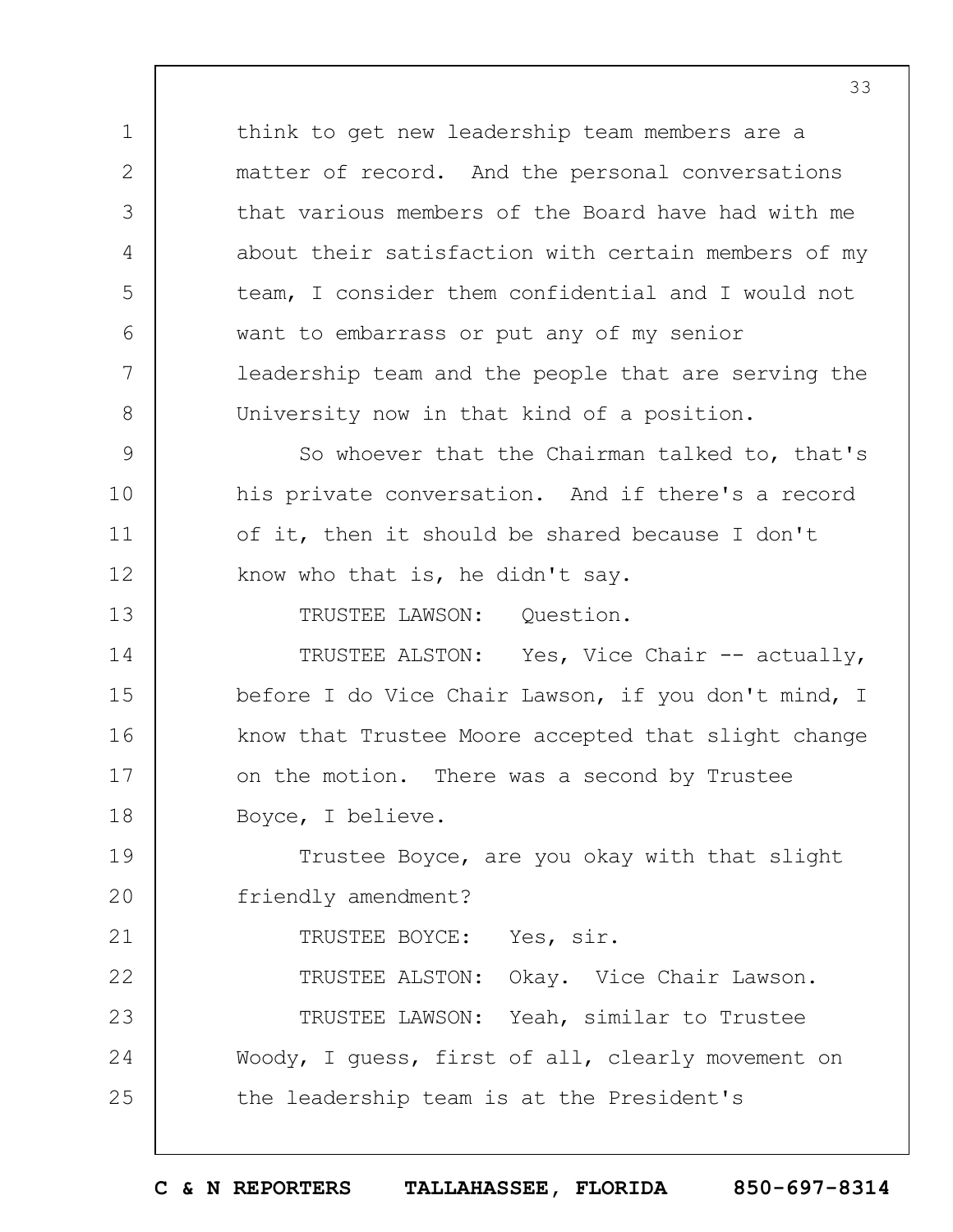1 2 3 4 5 6 7 8 9 10 11 12 13 14 15 16 17 18 19  $20$ 21 22 23 24 25 34 discretion and that's very understandable; but I just want -- just a question for clarity because that's a unique phone call to get. So, Doctor Mangum, you're saying you had no knowledge that this phone call was being made? TRUSTEE ALSTON: Doctor Mangum. PRESIDENT MANGUM: Am I under -- what are you -- are you -- did I have knowledge of a phone call that was being made? TRUSTEE LAWSON: Right, because there was an insinuation that if certain personnel moves were made that some issues would become non-issues. So similar to Trustee Woody, I mean I preface the question by saying, movement of the leadership team is at your discretion and that's not the question. The question for me is about --PRESIDENT MANGUM: Who made the call? Can you tell me who made the call? TRUSTEE LAWSON: -- the process. I have to -- I don't know, the call didn't come to me. PRESIDENT MANGUM: So I don't -- I can't answer that because I don't know who we're  $-$ - I don't know who made the call. TRUSTEE LAWSON: Okay. CHAIRMAN MONTGOMERY: Mr. Chairman.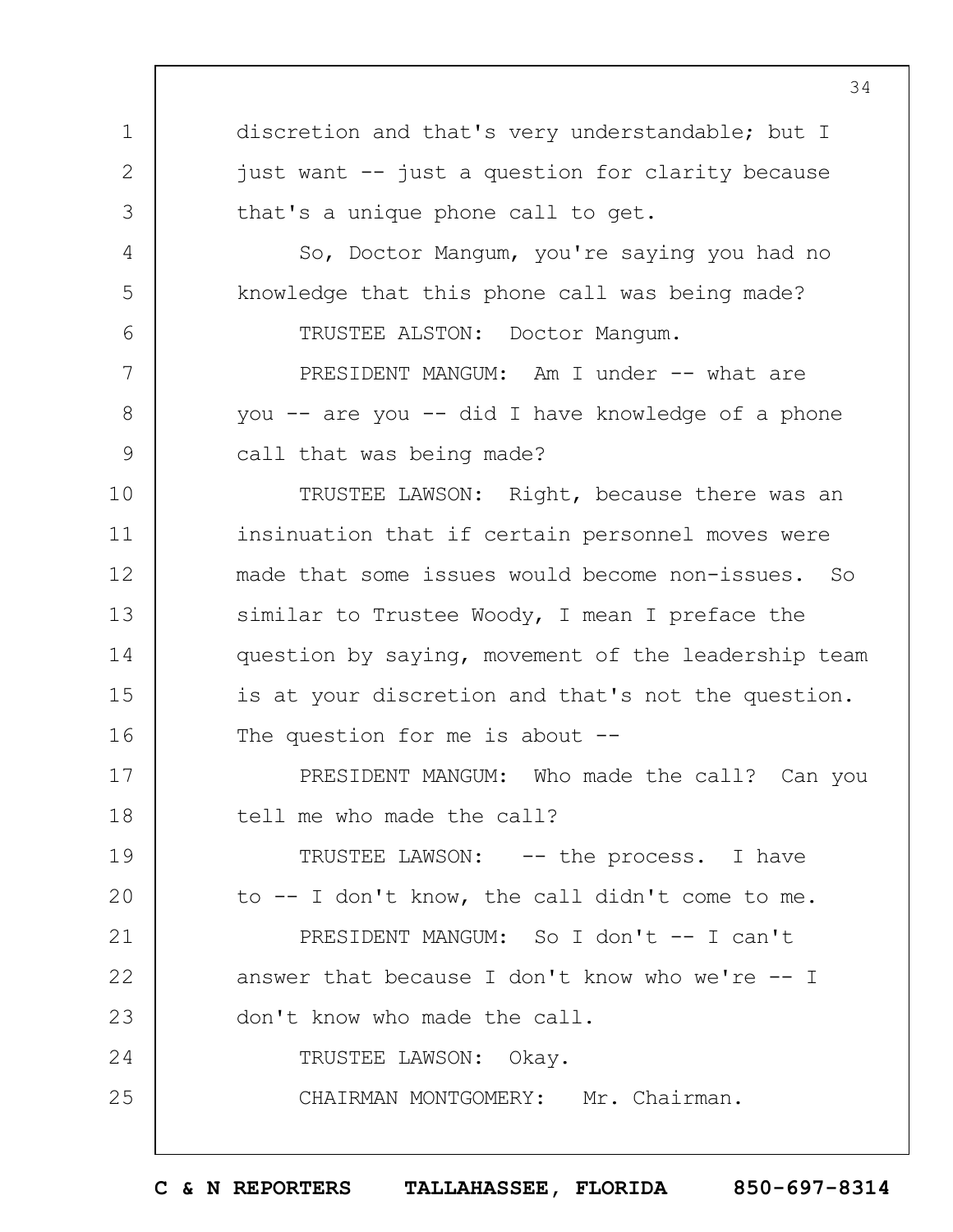1 2 3 4 5 6 7 8 9 10 11 12 13 14 15 16 17 18 19  $20$ 21 22 23 24 25 35 TRUSTEE ALSTON: Chair Montgomery. CHAIRMAN MONTGOMERY: I spoke with VP Dale Cassidy, and I have written proof. PRESIDENT MANGUM: We all -- may I speak for one second? TRUSTEE ALSTON: Yes, go ahead, Doctor Mangum. PRESIDENT MANGUM: We constantly hear the Board asking us to consult with them regarding decisions. And if this is the result of consultation, I find it very troubling that this kind of consultation takes place in this type of a forum around personnel decisions or consultation around personnel decisions for a purpose of driving an agenda that is not related to the conversation that was being had. It's disappointing. Now with that said, we have talked about personnel changes across the University around several positions. TRUSTEE LAWSON: And I think --- TRUSTEE ALSTON: Thank you, Doctor Mangum. Go ahead, Vice Chair Lawson. TRUSTEE LAWSON: And I think my -- you know, to just be crystal clear, those changes are at the President's purview.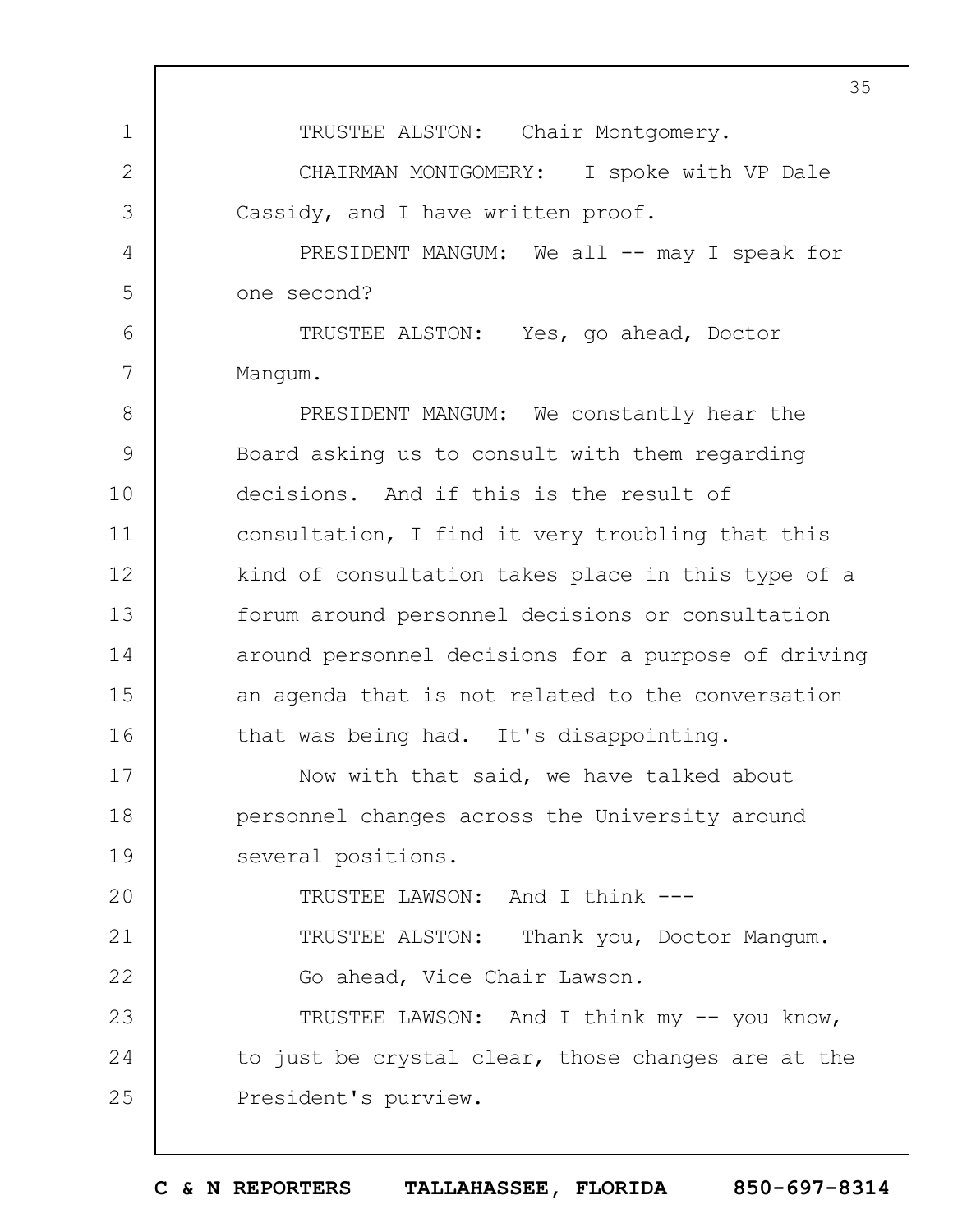PRESIDENT MANGUM: That's correct.

1

2

3

4

5

6

7

8

9

TRUSTEE LAWSON: My question was more around knowledge of the conversation that took place. So it's not about the change itself. That's a hundred percent your decision. It was the conversation because I think that's an interesting conversation for another member of the team to have with a Board member versus potentially you having with a Board member, which would be very understandable.

10 11 12 13 14 15 16 17 18 19  $20$ PRESIDENT MANGUM: It's not uncommon to have information shared from different Board -- from team members to Board members. I've been fed Board members' desires from team members for 13 months, many -- and from other trustees from Board members for several months. So the culture of sharing information and having conversations, there are members of the team that have, I would say, better communication with some Board members because they send messages to me from many of my team members on a regular basis, and I do respond to them as well.

21 22 23 24 25 So having conversations that take place through third parties is something that we have been advised to do since Board members can't talk to each other as part of the public information request, so we do transmit information and have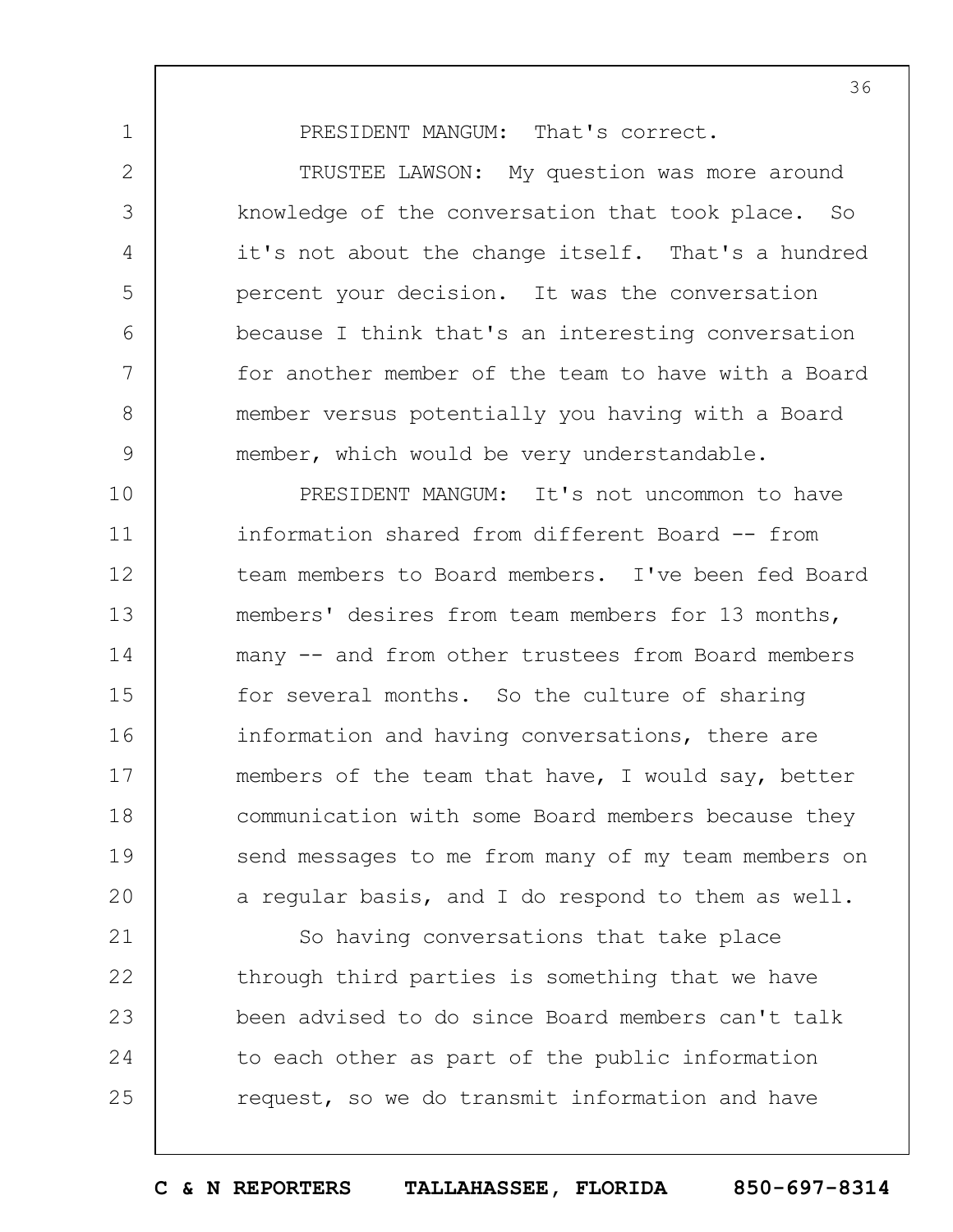|              | 37                                                 |
|--------------|----------------------------------------------------|
| 1            | conversations indirectly as a matter of business.  |
| $\mathbf{2}$ | TRUSTEE LAWSON: No, I mean that's not my           |
| 3            | question.                                          |
| 4            | PRESIDENT MANGUM: I think that -- that's my        |
| 5            | answer.                                            |
| 6            | TRUSTEE LAWSON: That's not my question. My         |
| 7            | specific question is $-$ -                         |
| 8            | PRESIDENT MANGUM: That's my answer.                |
| 9            | TRUSTEE LAWSON: -- did you have knowledge of       |
| 10           | this $--$                                          |
| 11           | PRESIDENT MANGUM: That's my answer.                |
| 12           | TRUSTEE LAWSON: -- conversation that took          |
| 13           | place?                                             |
| 14           | PRESIDENT MANGUM: That's my answer.                |
| 15           | TRUSTEE LAWSON: Okay.                              |
| 16           | TRUSTEE ALSTON: There's a motion on the            |
| 17           | floor. Any other discussion on the motion or any   |
| 18           | other items for discussion?                        |
| 19           | CHAIRMAN MONTGOMERY: Mr. Chairman, I --            |
| 20           | TRUSTEE LAWSON: Mr. Chair.                         |
| 21           | CHAIRMAN MONTGOMERY: As a followup, I have         |
| 22           | the same question. To have the confidence of       |
| 23           | receiving a call from a member of the senior       |
| 24           | leadership team to specifically reference that the |
| 25           | President asked them to do it and then for us,     |
|              |                                                    |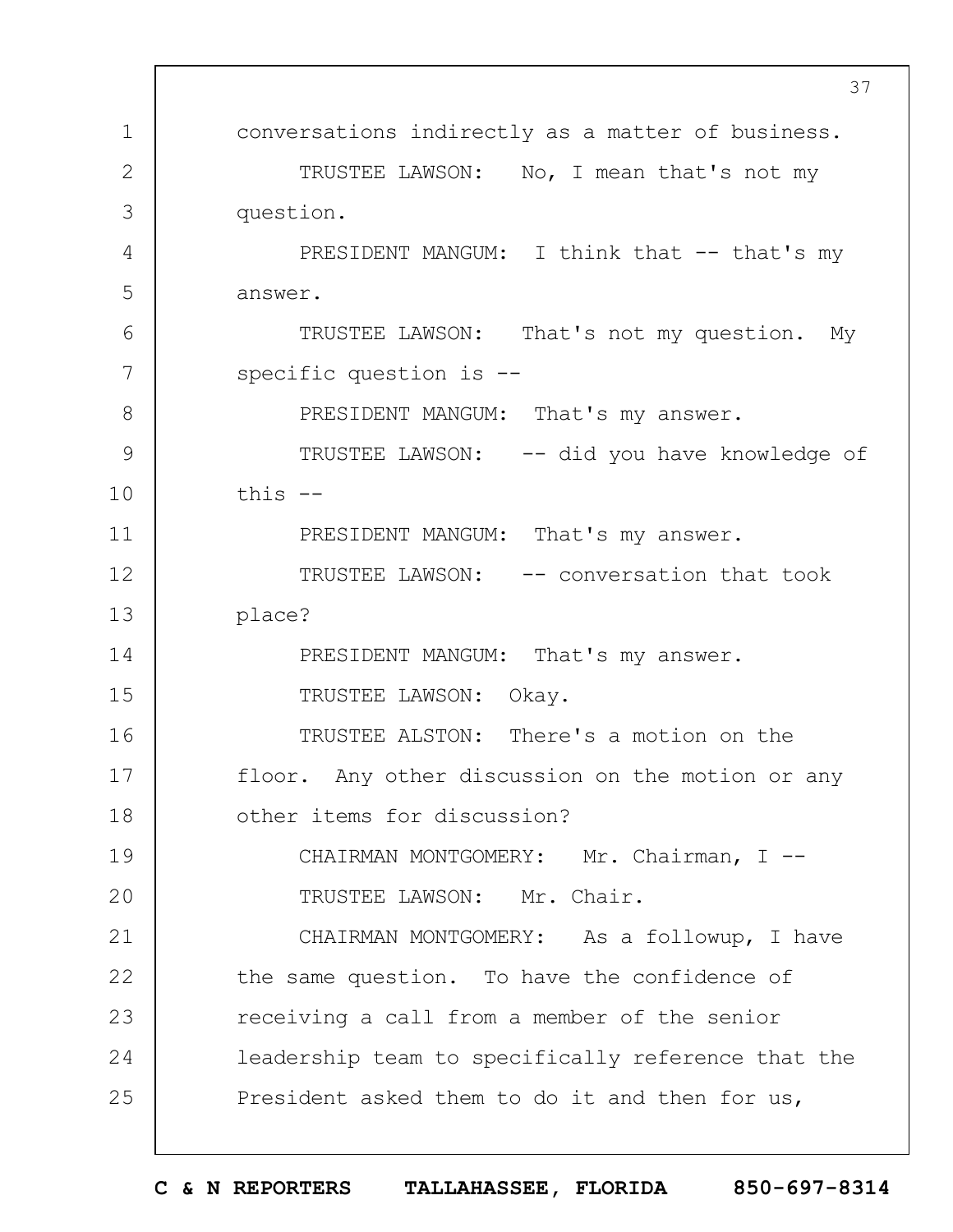1 2 3 4 5 6 7 8 9 10 11 12 13 14 15 16 17 18 19  $20$ 21 22 23 24 25 it's -- we're asking you did you -- it's either a yes or a no. I mean if the answer is no, then it's no. If the answer is yes, it's yes. But you either knew or you didn't, and it is an appropriate question. And as a member of this committee, I'm asking that the question be  $-$  it's a yes-or-no question. PRESIDENT MANGUM: You received my answer. TRUSTEE ALSTON: Any further comments, Board members? (NO RESPONSE). TRUSTEE ALSTON: Okay. Seeing none, there is a motion on the floor. Trustee Moore, would you like to restate your motion with the friendly amendment, my apologies. TRUSTEE MOORE: If I could get the appropriate position title. TRUSTEE ALSTON: Doctor Mangum or Attorney McKnight. CHAIRMAN MONTGOMERY: It's chief legal officer. TRUSTEE ALSTON: Chief Legal Officer. CHAIRMAN MONTGOMERY: And then report to the chair of the Governance Committee. TRUSTEE MOORE: Okay. As I understand it with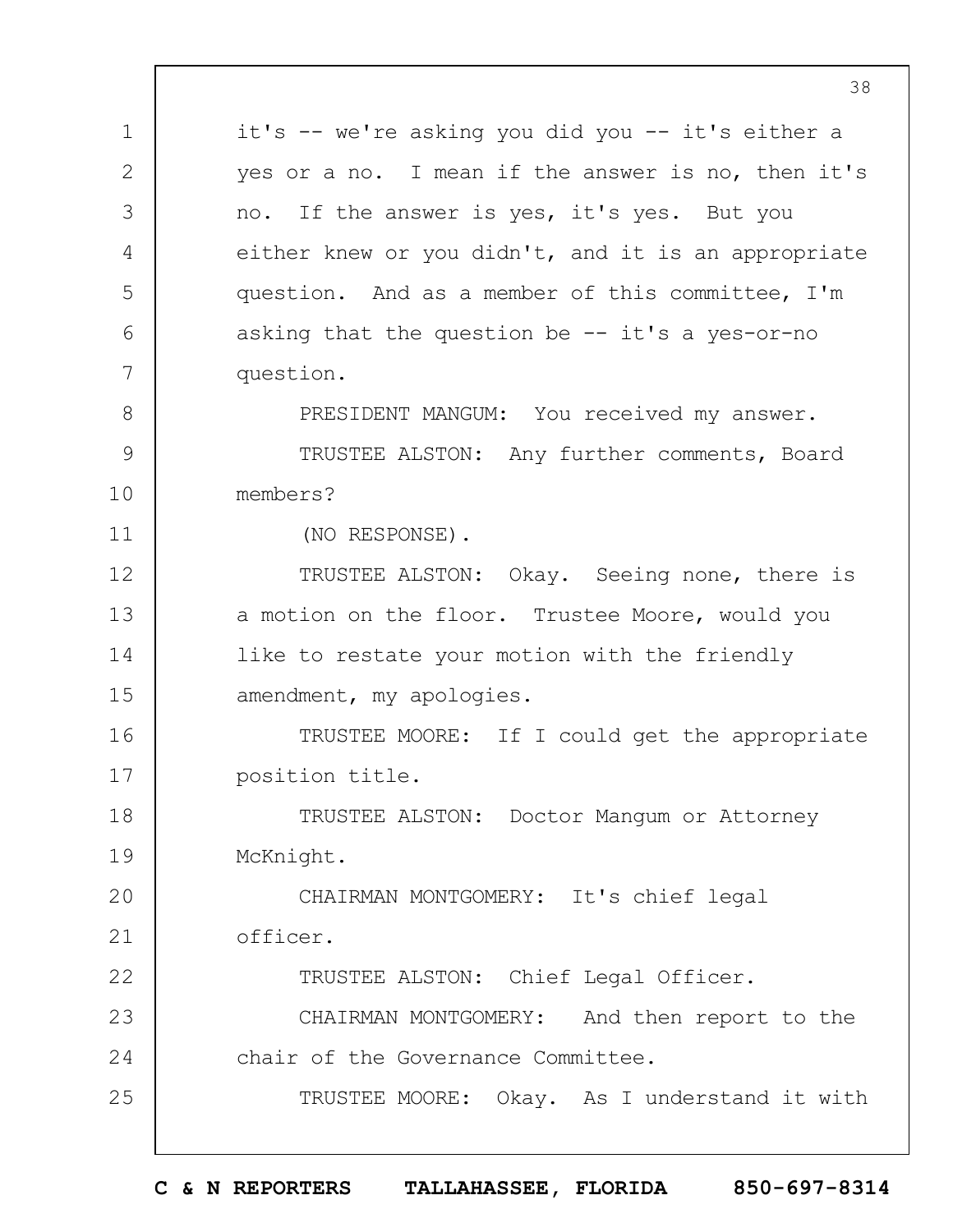1 2 3 4 5 6 7 8 9 10 11 12 13 14 15 16 17 18 19  $20$ 21 22 23 24 25 the corrections, the Vice President for Legal Affairs as the Chief Legal Officer would report functionally to the Chair of the Board of Trustees and the Chair of the Governance Committee of the Board of Trustees and reports both administratively and functionally to the President. TRUSTEE ALSTON: Thank you, Trustee Moore. Colleagues, you've heard the motion. Any further discussion? (NO RESPONSE). TRUSTEE ALSTON: All those in favor of the motion, please signify by the sign of aye. (AFFIRMATIVE INDICATIONS). TRUSTEE ALSTON: Any opposed? TRUSTEE SHANNON: Nay. TRUSTEE ALSTON: Would you like to do - actually, is that Trustee Shannon? TRUSTEE SHANNON: Yes, it is. TRUSTEE ALSTON: Okay. So it looks like it's eight one. Attorney Barge-Miles, the motion passes. We're going to move on to the next item, the recommendations from the consultant. I think you've heard, and I think Trustee Grable kind of teed this up. The first recommendation I think is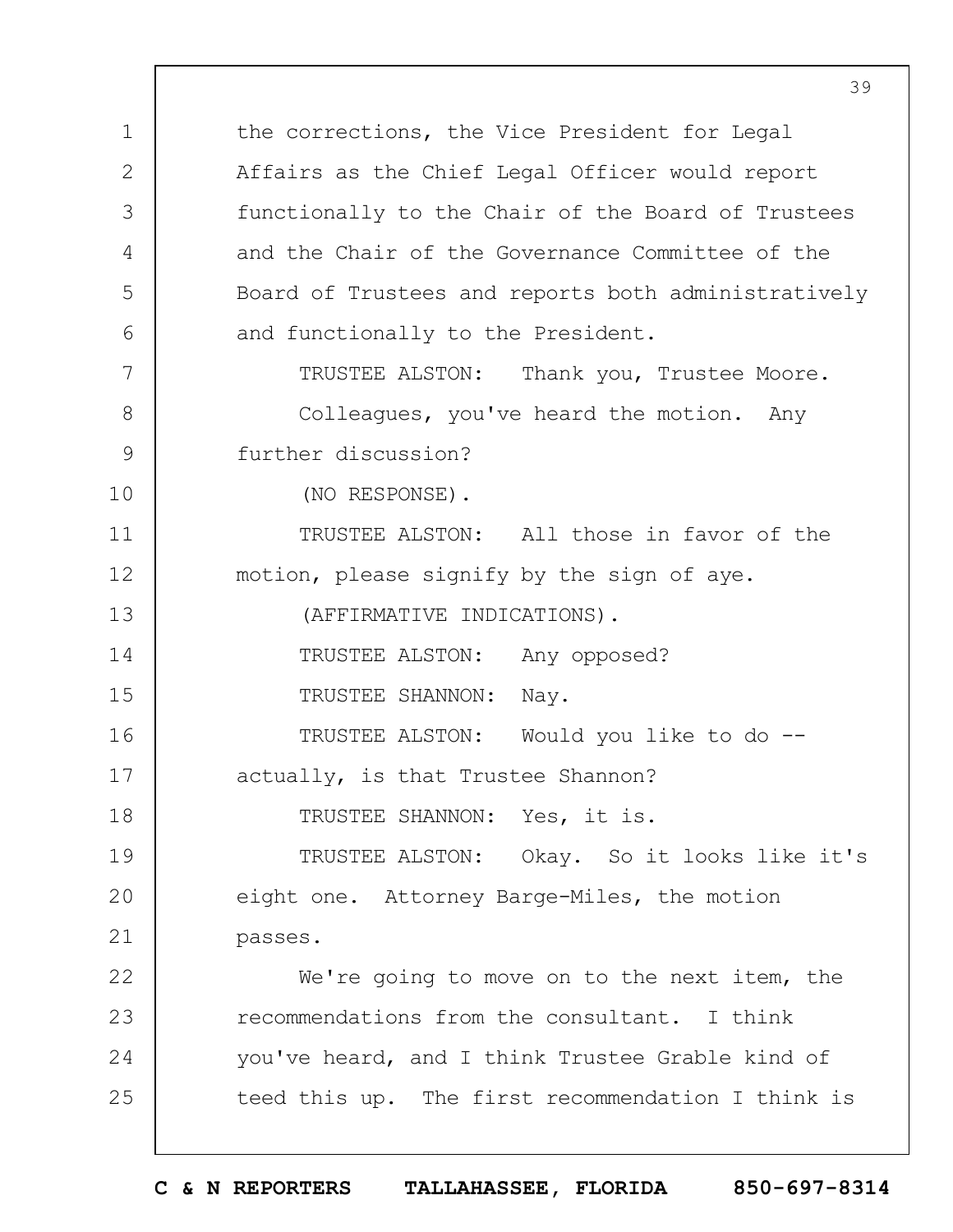somewhat tied to the vote that we just took as it related to the reporting structure, but these other items are somewhat different as we talk about communication and protocol and process, so I'm going to leave it to your pleasure if there is a recommendation. I'm sorry, so the actual six recommendations are in the previous minutes that's in your Board book from the previous meeting, so those are the six items I'm referencing. It's on Page 2 under the Special Committee on Governance, I believe. It should be in your Board book.

1

2

3

4

5

 $6\overline{6}$ 

7

8

9

10

11

12 13 14 15 16 17 18 19  $20$ So the six recommendations, the first recommendation actually deals with what I think we just dealt with, but as a board, if you want to take some action or make some statement on these items, you can take them all together, you can take them individually, or clearly we can do nothing at all. But I think that we have already tackled, you know, Point Number 1, but I'm going to leave this up to the Board for conversation and feedback.

21 22 23 24 25 Colleagues, any feedback? Thoughts? Recommendations? Motions? And let me just read, probably read these for everyone, just to ensure that everyone has it, and I'm seeing the heads nod.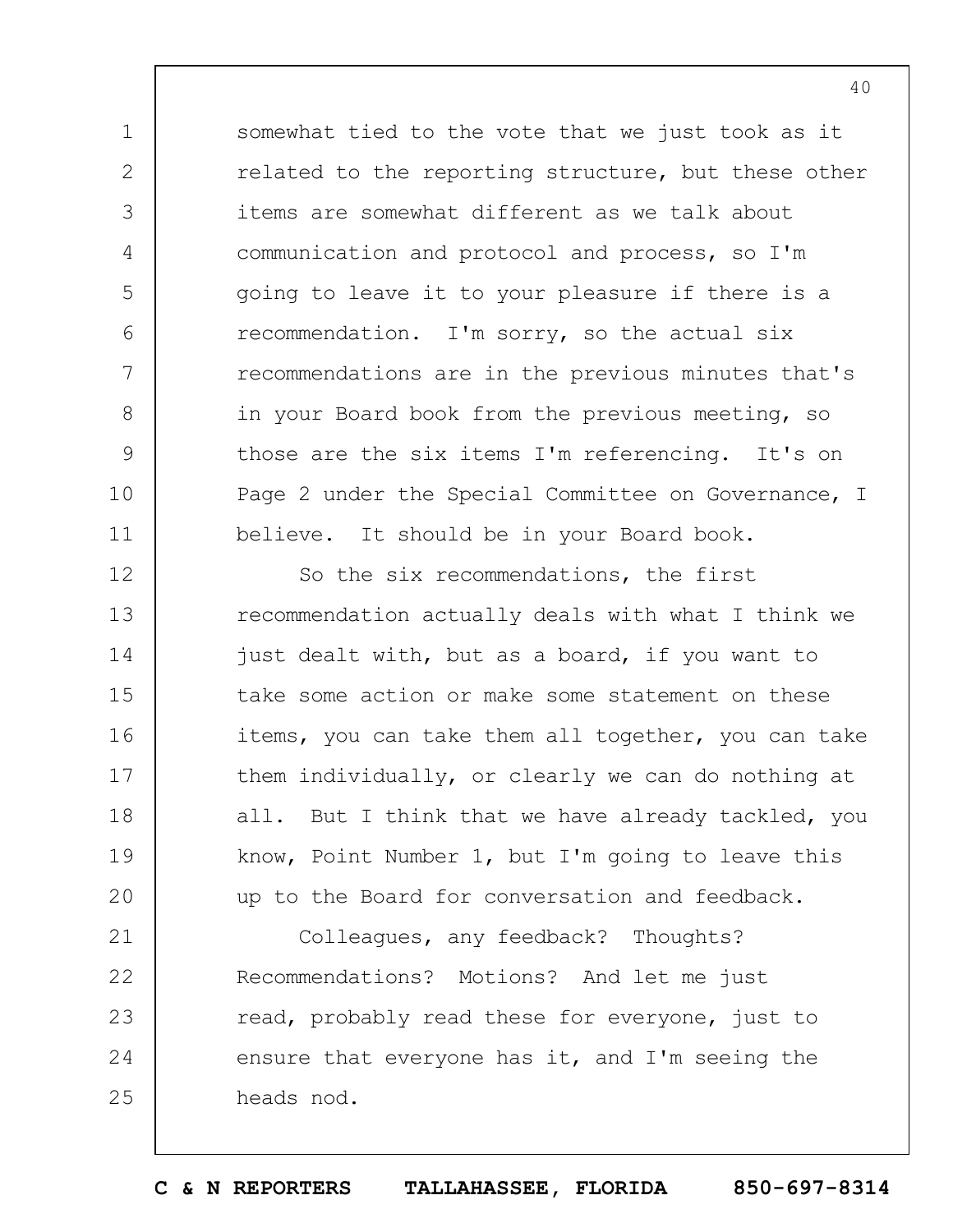1 2 3 4 5 6 7 8 9 10 11 12 13 14 15 16 17 18 19  $20$ 21 22 23 24 25 So the recommendations previously from the outside consultant: Number 1, it is critical that the clarification in formalizing both the communication and functional roles and reporting requirements of the General Counsel take place. Two, establish regular one-on-one meetings with the Board Chair -- CHAIRMAN MONTGOMERY: Just a point of --TRUSTEE ALSTON: Yes, go ahead Mr. Chair. I'm sorry. CHAIRMAN MONTGOMERY: Just a point of order, could we stand at ease while all Board members are provided a copy of the document? TRUSTEE ALSTON: Sorry, yes. CHAIRMAN MONTGOMERY: I'm looking around, and I'm not sure that everyone has a copy. Can we stand at ease for a minute or two to allow everyone to obtain a copy? TRUSTEE ALSTON: Absolutely. Let's just do this, let's take a quick five-minute recess. (BRIEF PAUSE). TRUSTEE ALSTON: Now that we're back in session, Colleagues, you have the six recommendations in front of you as stated. We can take them all as one, we can take individually.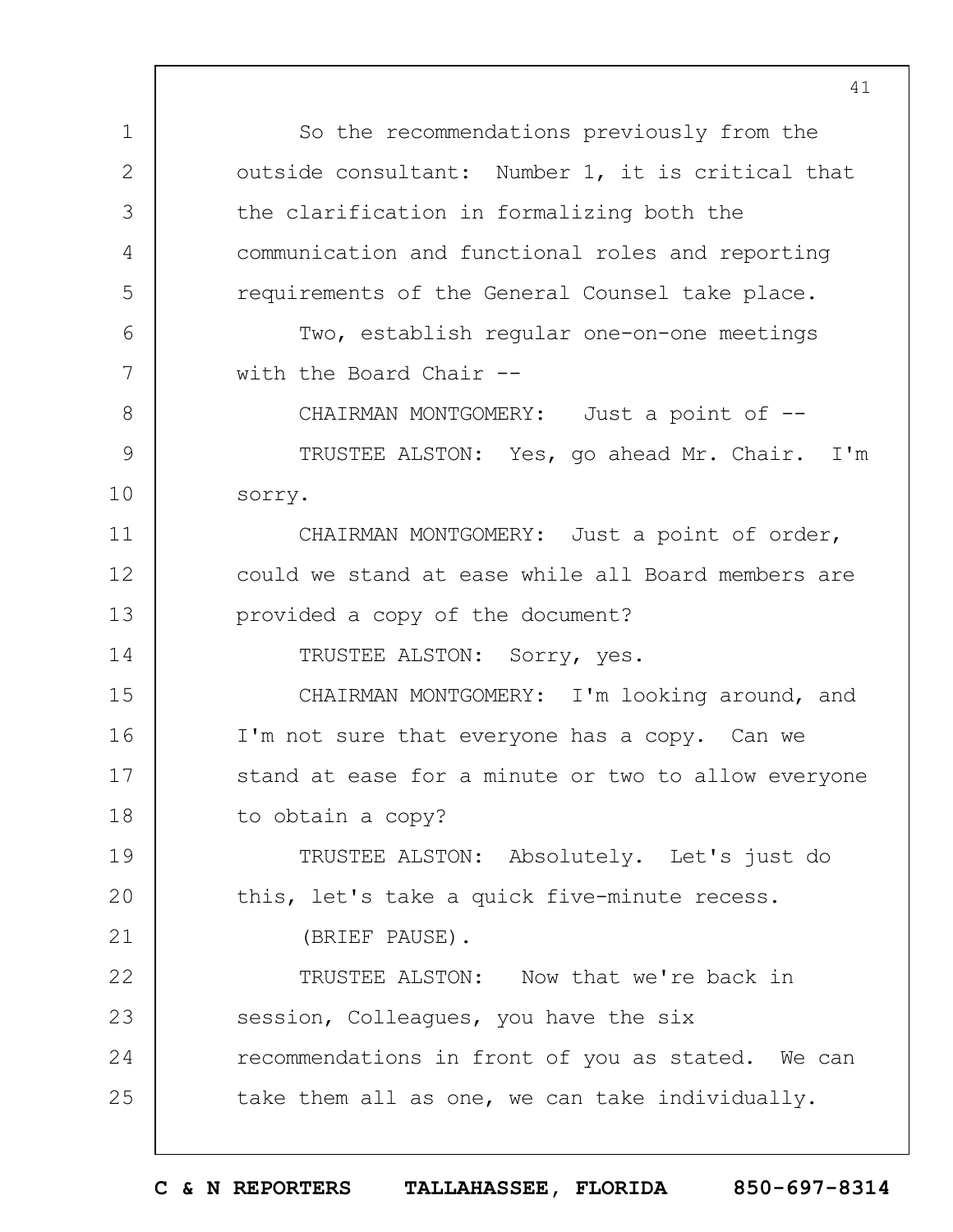1 2 3 4 5 6 7 8 9 10 11 12 13 14 15 16 17 18 19  $20$ 21 22 23 24 25 42 What is your pleasure? TRUSTEE MOORE: Mr. Chair. TRUSTEE ALSTON: Trustee Moore. TRUSTEE MOORE: My comment would be that since we've established a structure both relative to the President and to the Chair that collectively they would work together to come back and present to the body what that role would be and what specific items because they may wish to enhance it. TRUSTEE WOODY: Is that a recommendation or -- TRUSTEE MOORE: I can certainly make that in the way of a motion that  $-$ -TRUSTEE LAWSON: I'm sorry, can you clarify it, please? TRUSTEE MOORE: Sure, that my recommendation or motion would be that since we've established the role, that we move in the direction of the Chair and President working jointly to establish the roles, functions, specific items and duties that this person would hold and that that information then be presented back to this body just as we've done with crafting the role for the audit person. TRUSTEE WOODY: Second. TRUSTEE ALSTON: So that is in the form of a motion, Trustee Moore?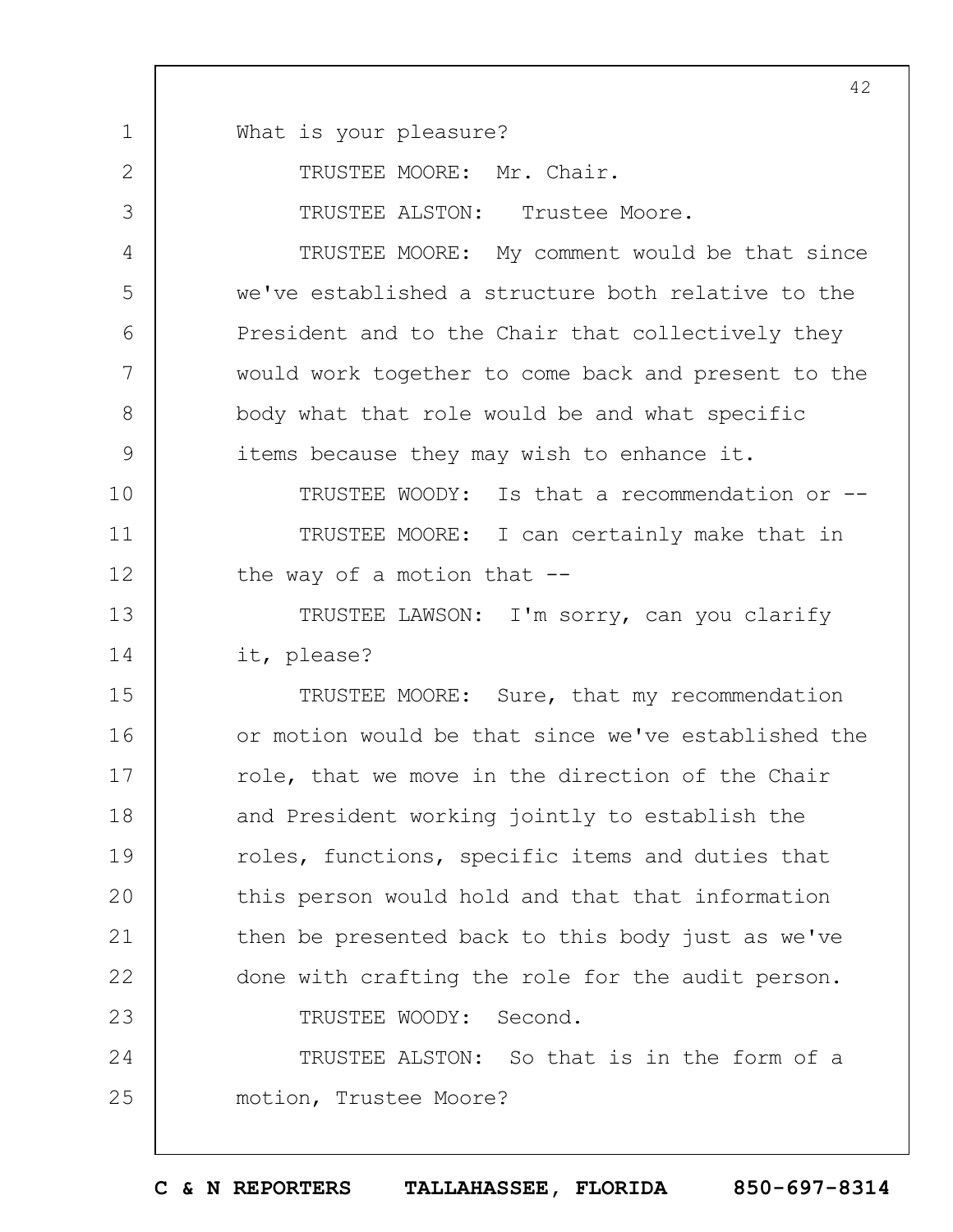1 2 3 4 5 6 7 8 9 10 11 12 13 14 15 16 17 18 19  $20$ 21 22 23 24 25 43 TRUSTEE MOORE: Yes. TRUSTEE ALSTON: And there's a second by Trustee Woody? TRUSTEE WOODY: Yes. TRUSTEE ALSTON: You've heard the motion. Any discussion? CHAIRMAN MONTGOMERY: I'm agreeable to that. I appreciate the motion. If the full Board adopts the recommendation tomorrow and approves it, we'll be in a posture to immediately begin conversations with Doctor Mangum and the Chief Legal Officer about what these are. My understanding is also that it would encompass all areas in that but specifically would focus on these six. So, yes, I'm very agreeable to it. I appreciate the motion and I plan to support. Thank you. TRUSTEE ALSTON: Thank you for your comments, Chair Montgomery. Any additional comments on the motion? (NO RESPONSE). TRUSTEE ALSTON: Seeing none, all those in favor of the motion please signify by the sign of aye. (AFFIRMATIVE INDICATIONS).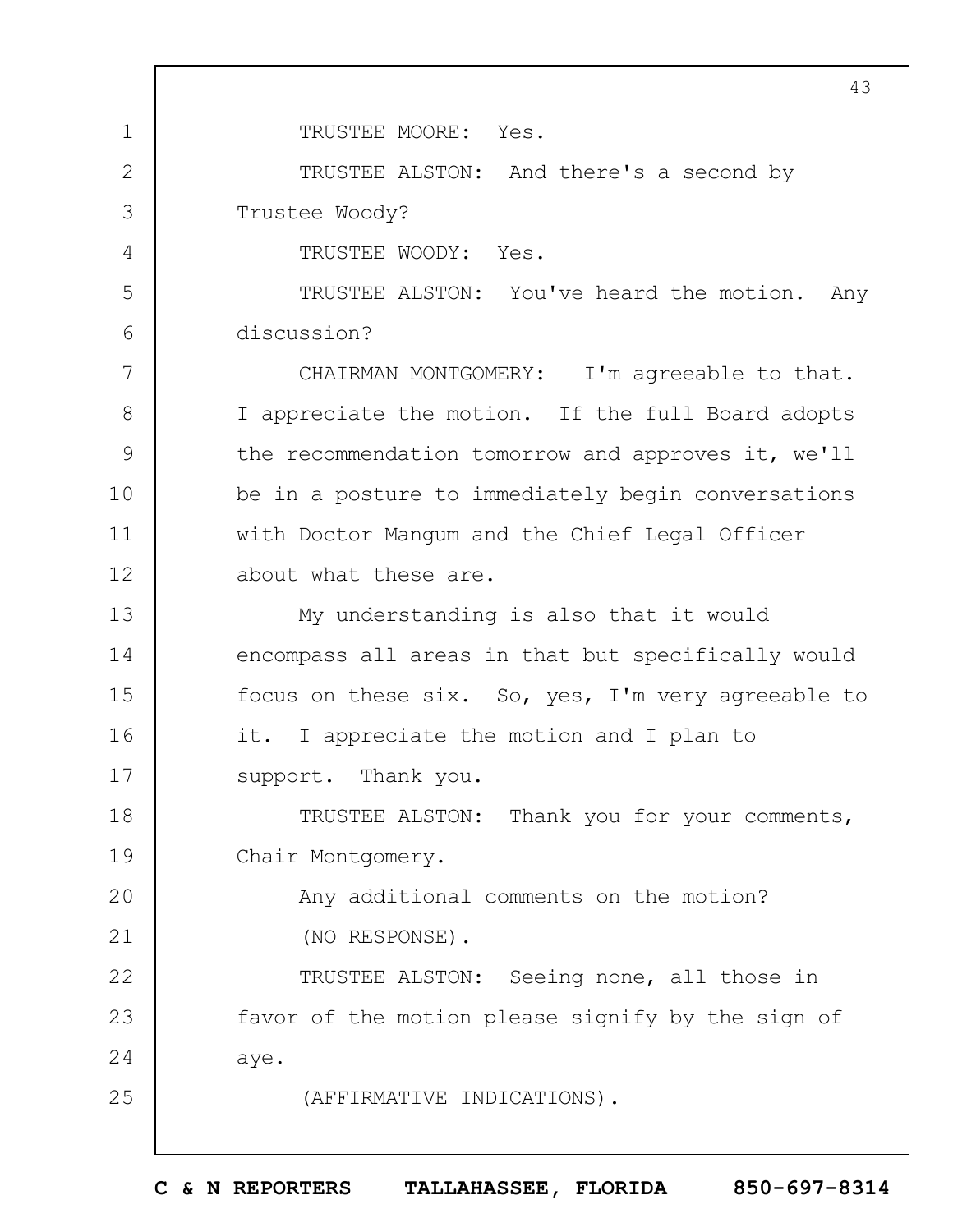1 2 3 4 5 6 7 8 9 10 11 12 13 14 15 16 17 18 19  $20$ 21 22 23 24 25 44 TRUSTEE ALSTON: Any opposed? (NO RESPONSE). TRUSTEE ALSTON: The motion passes unanimously. Colleagues, we'll now move on to the other action item that was added at the start of the meeting. That's revision to the Equity Report. At the previous meeting, you heard a presentation so I'm going to now ask Ms. Gavin to come forward -- Ms. Gavin to come forward. I know there was some conversation and additional substantive changes somewhat to the document. If you could, just walk the Board through where we were previously, the changes that were made, and I think it requires some action from the Board, correct? MS. GAVIN: I believe so. TRUSTEE ALSTON: Yes, so you're recognized. MS. GAVIN: Okay. Trustees and President Mangum, on July 21st this committee approved the Florida Equity Report submitted by Florida A & M University. At that meeting, Trustee Moore did raise some concerns about the strategies and the timeline for those strategies under the academic review section and I believe that was on Page 3.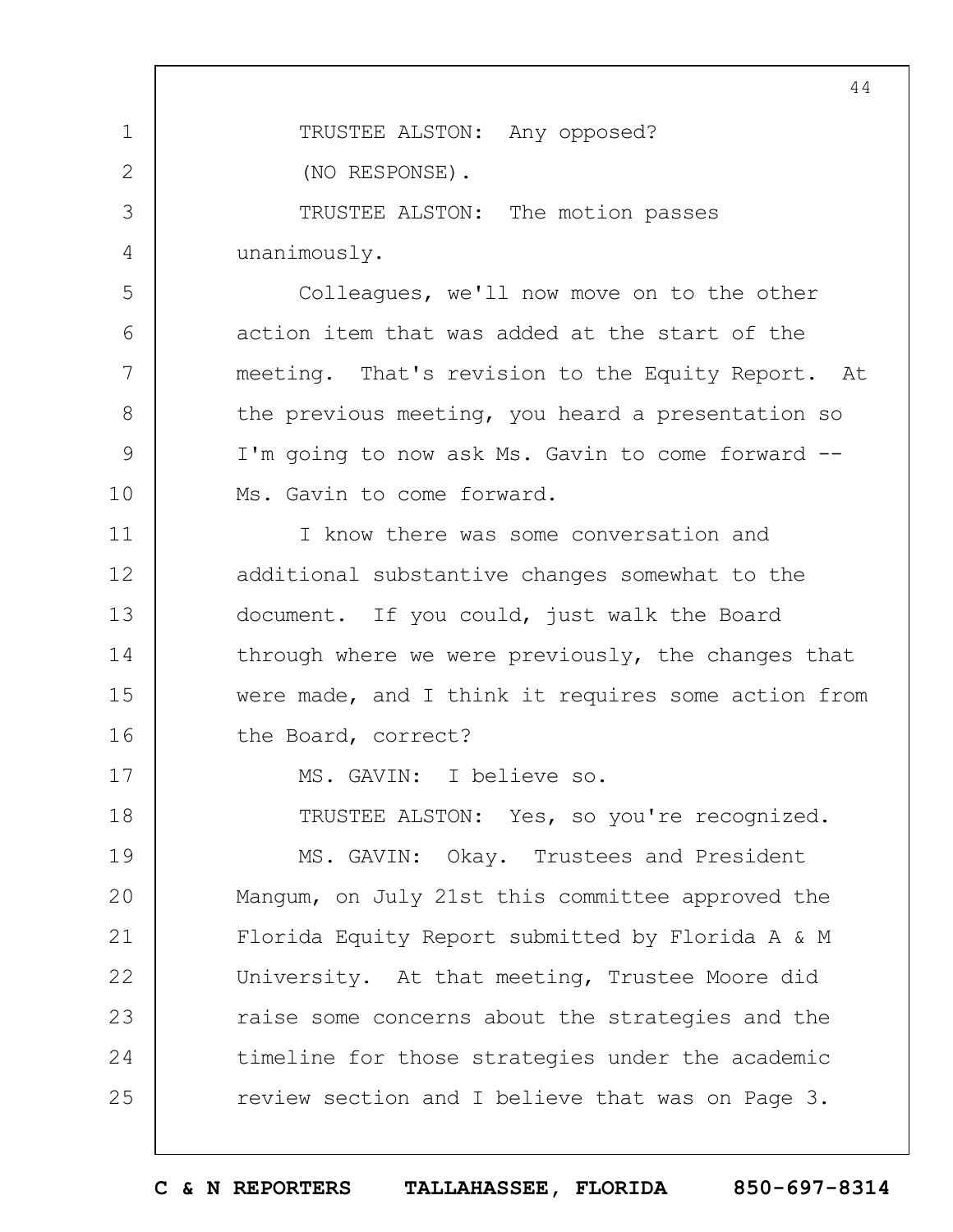What we did, we actually got with the Provost's office to find out if the strategies that had been listed in the prior report, how many of those had been implemented. And what we found from the Provost's office is that all of the strategies listed have been implemented, and we made those changes to the report.

1

2

3

4

5

6

7

8 9 10 11 12 13 14 15 16 17 Also, after the meeting, after that July 21st meeting, the Athletic Department did approach me regarding a sentence that was under the athletic's section that listed the Athletic Department reinstating the swim teams, and we did go back to check what was submitted from the Athletic Department, and that was not listed. It was in the prior year's report, and that sentence was left over from the prior year's report, so we deleted that information. And those are the changes.

18 19  $20$ TRUSTEE ALSTON: Great. You've heard the revisions from Ms. Gavin on Page 3. I think that was initiated from Trustee Moore.

21 22 MS. GAVIN: Page 3 and Page 4 I believe dealing with Athletics.

23 24 25 TRUSTEE ALSTON: Great, Page 3 and 4. And of course, the swim team deletion as well. MS. GAVIN: Right.

45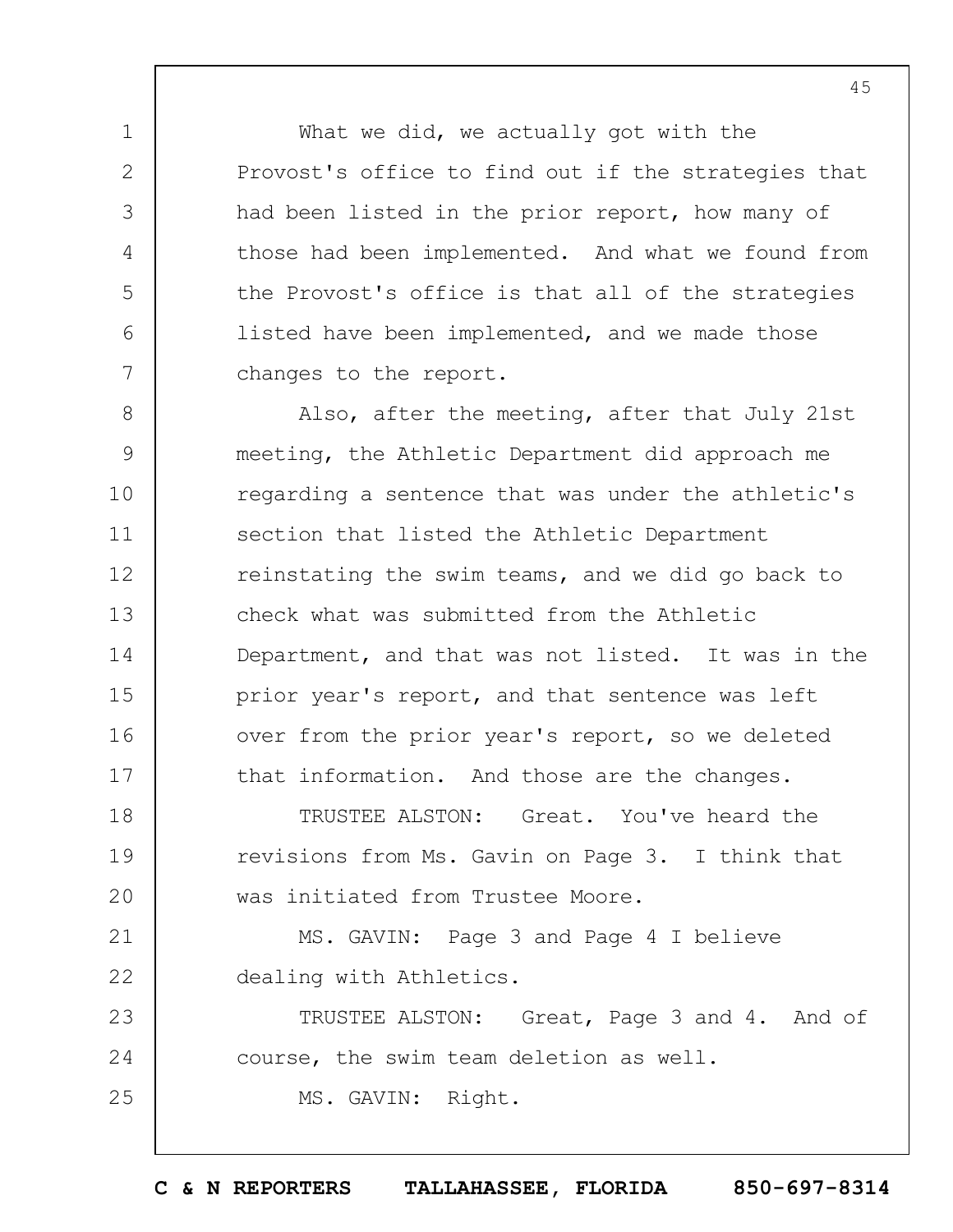1 2 3 4 5 6 7 8 9 10 11 12 13 14 15 16 17 18 19  $20$ 21 22 23 24 25 TRUSTEE ALSTON: Any comments, discussion, Board members? I think this does require another vote -- a vote by the Board for a recommendation to the full Board tomorrow, so we do need to make this an additional action item. Is there a motion to approve the revisions of the Equity Report? TRUSTEE WOODY: So moved. TRUSTEE LAWSON: Second. TRUSTEE ALSTON: It's been properly moved and seconded to approve the revisions to the Equity Report. Any additional discussion? (NO RESPONSE). TRUSTEE ALSTON: Seeing none, all in favor of the motion please signify by the sign of aye. (AFFIRMATIVE INDICATIONS). TRUSTEE ALSTON: Any opposed? (NO RESPONSE). TRUSTEE ALSTON: The motion passes unanimously. Thank you so much. MS. GAVIN: Thank you. TRUSTEE ALSTON: We'll now move on to several discussion items. They're somewhat lumped together, but we're going to treat them differently.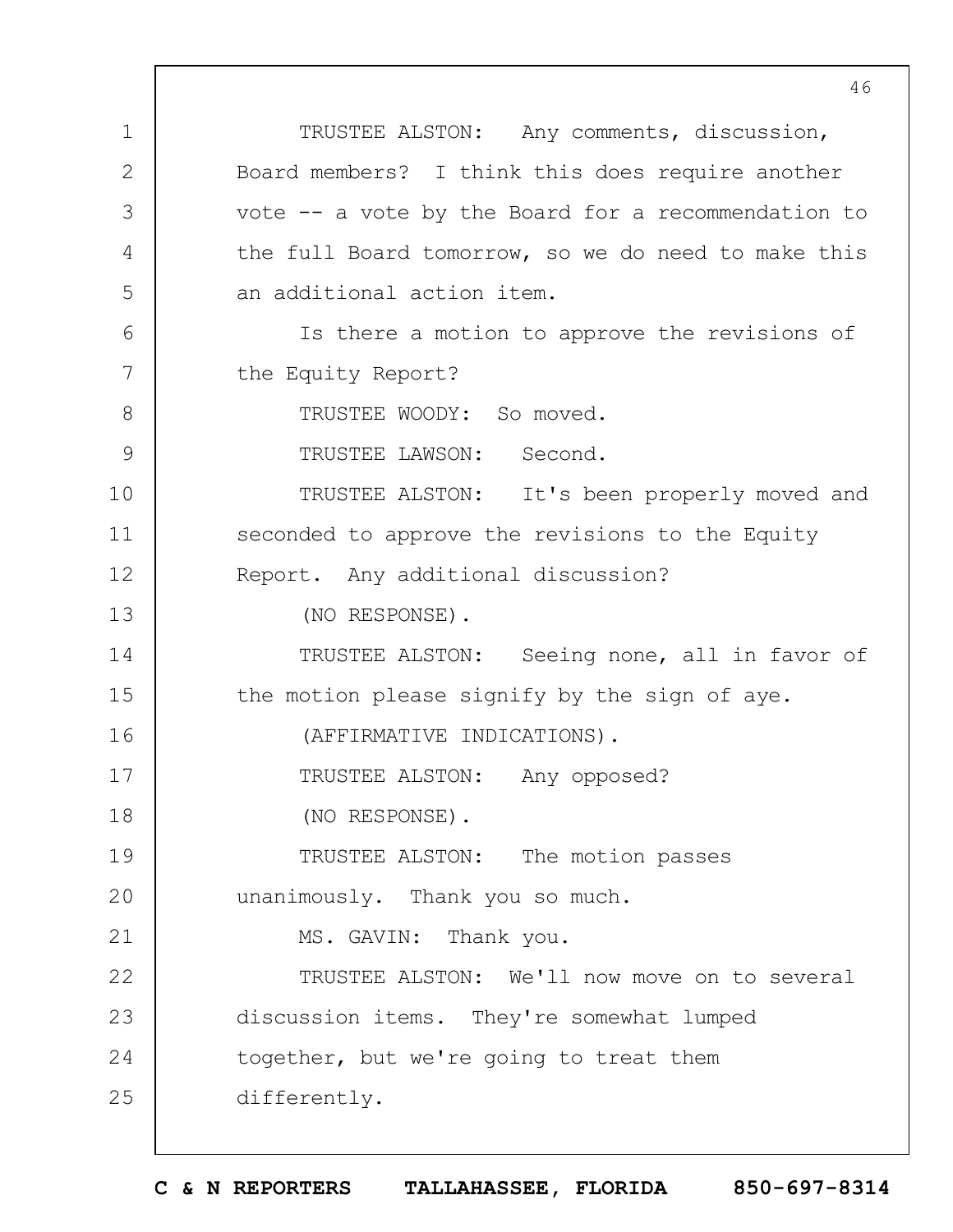The first is a document that all of you have that Attorney Barge-Miles, we worked on this. It's the SUS Governance Committee. This was just research that we did -- or rather that Attorney Barge-Miles did along with the General Counsel's office I believe as well, looking at the Governance Committee structures and roles at other universities in the SUS, so this really is an FYI document for everyone. I know that at some point we will begin to flesh out additional roles and responsibilities for governance.

1

2

3

4

5

6

7

8

9

10

11

12 13 14 15 16 17 18 19  $20$ 21 22 I will just bring your attention, if you look at both FIU and the University of Florida, I'm just going to pick those two out, I think that they have very, you know, comprehensive governance committees, particularly the University of Florida. And it actually covers many of the different things that we've talked about, so approving the charters annually, a periodic review of our bylaws, which technically we are doing, along with many other things, board training, et cetera, which is a few other points that we have our agenda.

23 24 25 So if you could, look at the document. Actually for Trustee Boyce and Trustee Shannon, I think Attorney Barge-Miles probably has e-mailed it

**C & N REPORTERS TALLAHASSEE, FLORIDA 850-697-8314**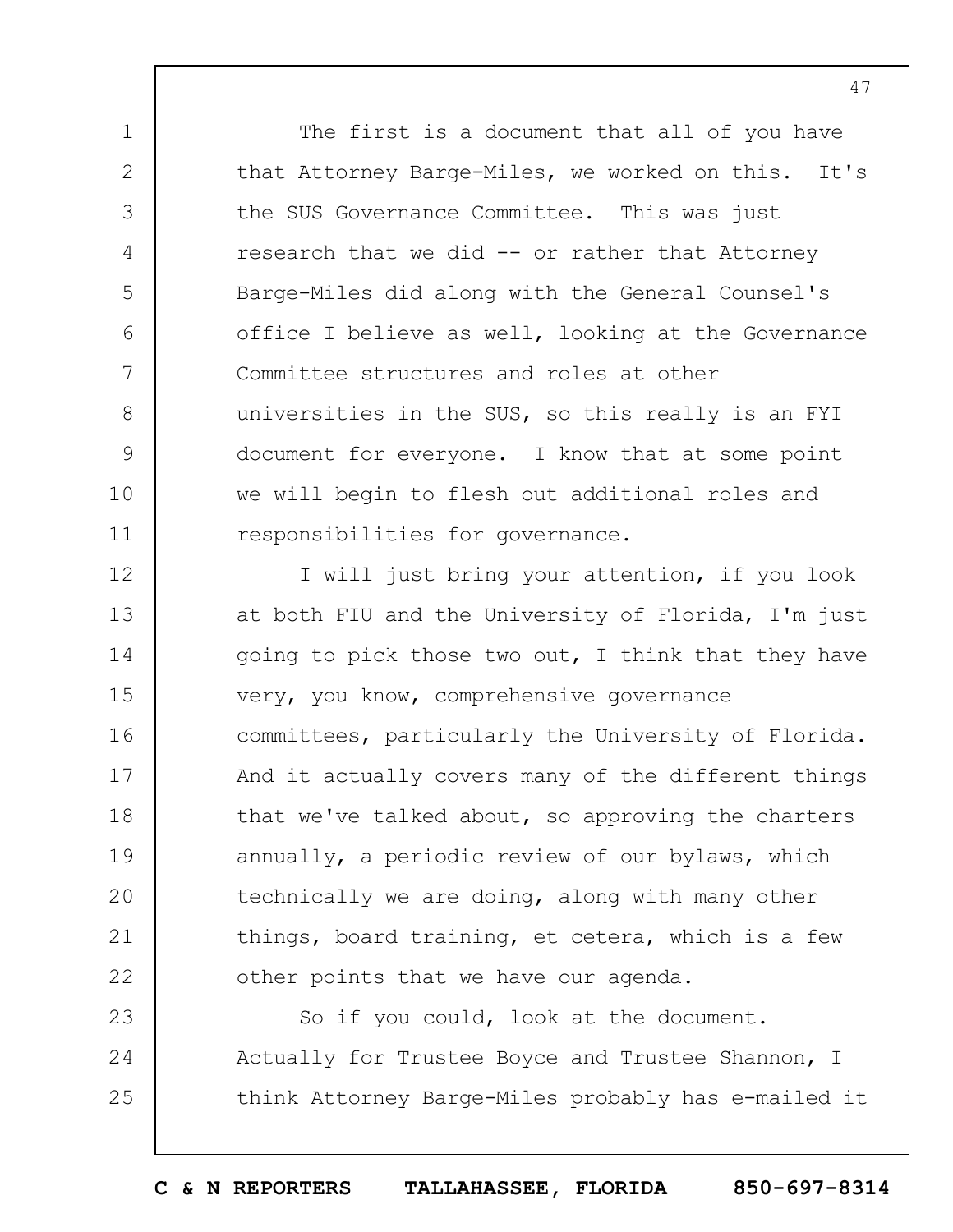to you; so if you could, look at that document. If you could provide feedback to Attorney Barge-Miles, and she then will provide that to the Chair of the Board as it relates to just feedback on the responsibilities and roles of the Governance Committee.

7 8 9 10 11 12 13 14 15 16 17 18 19  $20$ So, again, everyone assembled here today, if you could look at this at your leisure. If you could, I'll just say maybe within a week, get your feedback and thoughts to Attorney Barge-Miles who will then share it with the Chair of the Board. Any questions or comments on this document? TRUSTEE SHANNON: Mr. Chair. TRUSTEE ALSTON: Yes, go ahead, Trustee Shannon. TRUSTEE SHANNON: Trustee Shannon. So when should Trustee Boyce and I expect our email copy of that? TRUSTEE ALSTON: Yes, actually, Attorney great question. Attorney Barge-Miles is pressing

21 send right now, and it is --

1

2

3

4

5

6

22

TRUSTEE SHANNON: Okay.

23 24 25 TRUSTEE ALSTON: It's a document that will give you just initial high-level feedback on all of the governance committees at other SUS schools in

**C & N REPORTERS TALLAHASSEE, FLORIDA 850-697-8314**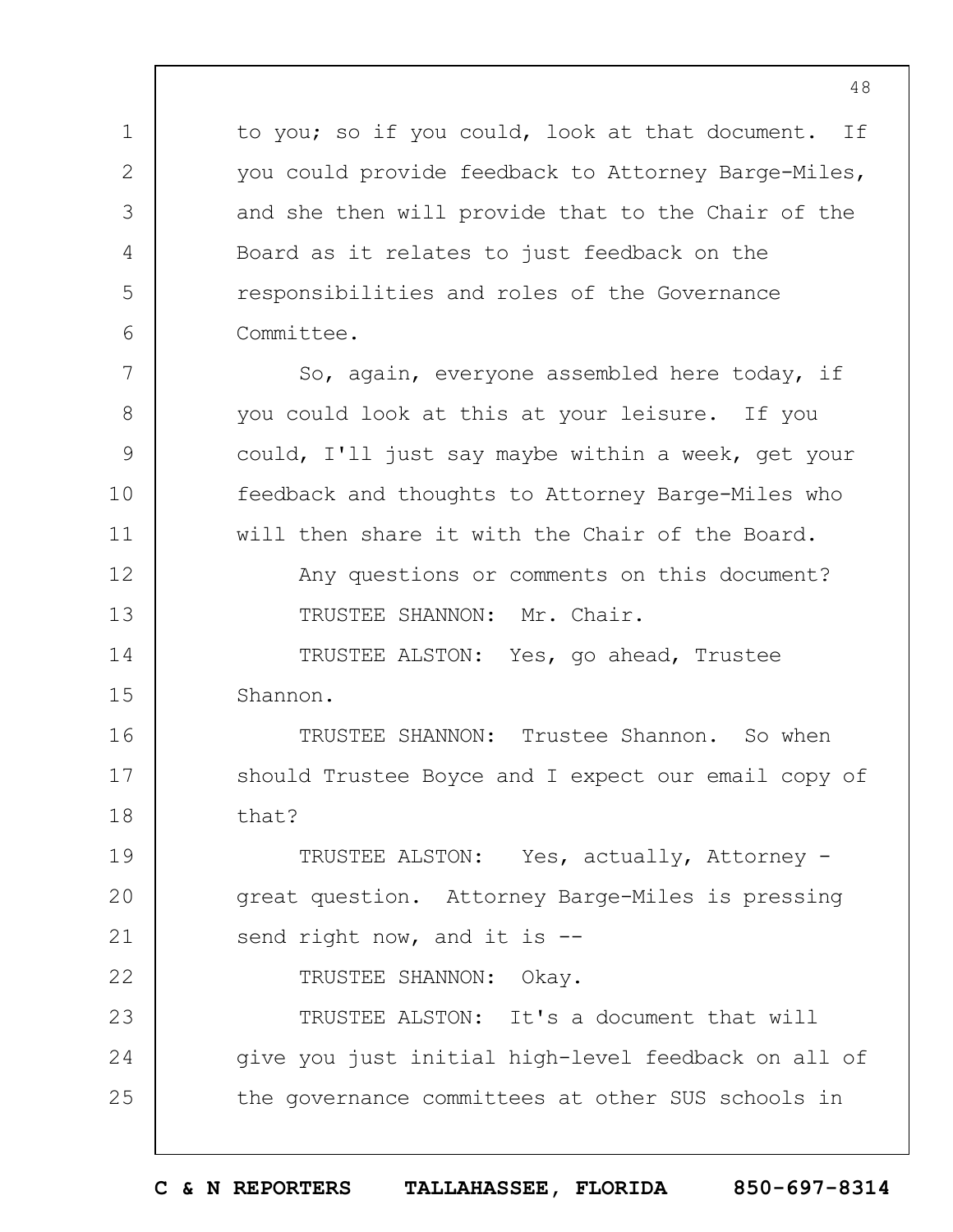the state.

1

2

3

4

5

6

7

8

9

10

11

12

13

TRUSTEE SHANNON: Okay. Thank you. TRUSTEE ALSTON: No problem.

We'll now move on to the next item, which is review of the operating procedures. Again, we've had this point on here, and many of these are already crystalized in the document that you have, so I won't repeat them: The process for Board elections, appointment of successors, presidential evaluation, which actually is a point that Trustee Moore I think also recommended, so I'm going to ask Trustee Moore to comment on that point; and then also transition and process for Board leadership.

14 15 16 17 18 19  $20$ 21 22 23 24 25 The one thing that we have already done, I think, and thank you, Chair Montgomery, for recommending this to us, we've looked at already a few other governance committee structures and the types of policies or procedures they have in place as it relates to many of these items. So if everyone is comfortable, very soon we'll be bringing you a menu of recommendations as it relates to the procedures, and many of these items will be a part of it. So if there are other items that you think should be included, as you go through and look at the structure for the other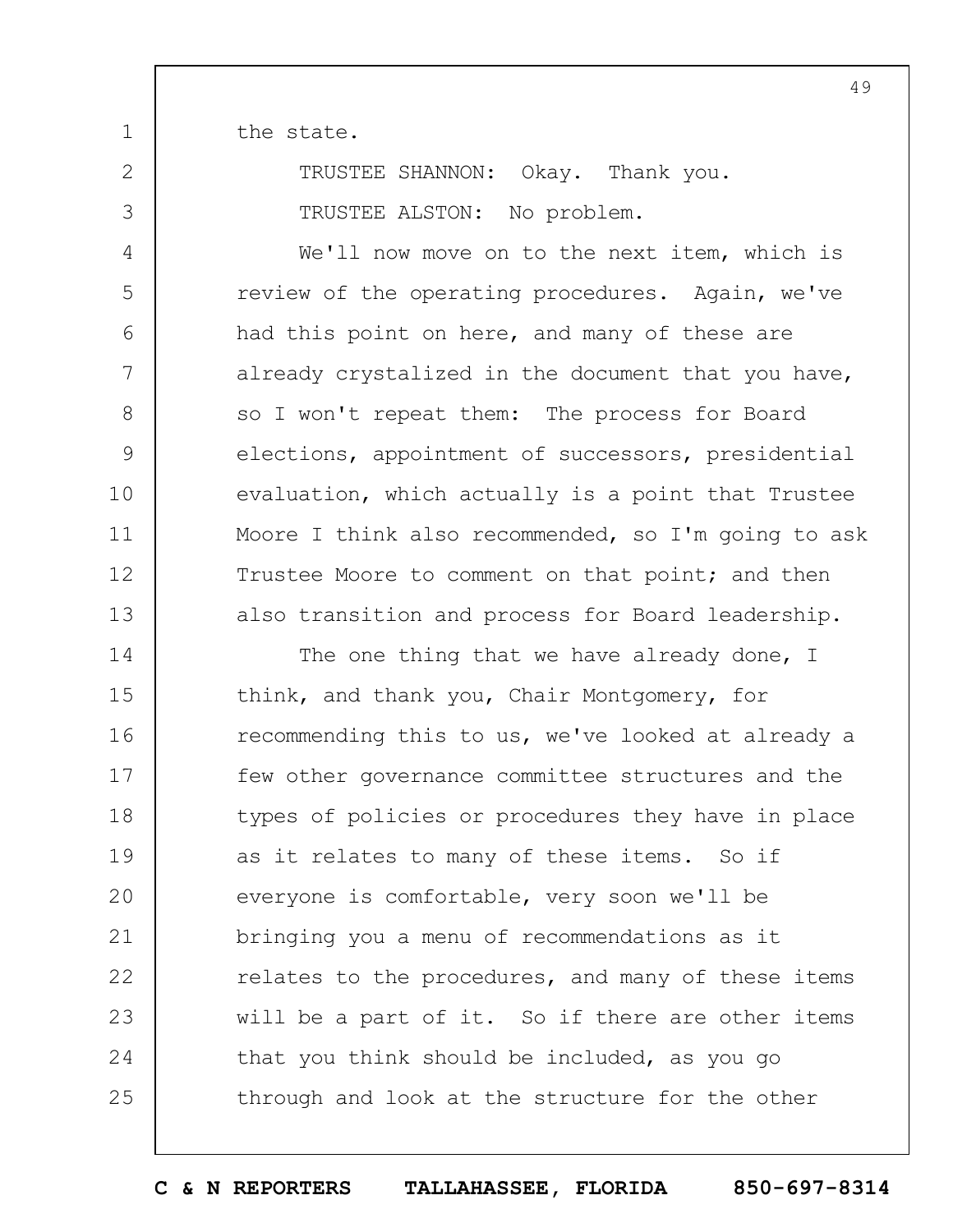1 2 3 4 5 6 7 8 9 10 11 12 13 14 15 16 17 18 19  $20$ 21 22 23 24 25 50 schools, please include those recommendations because what we'd like to do is have one full menu of substantive recommendations to our Operating Procedures, okay? Any objection to that? CHAIRMAN MONTGOMERY: No, but I have a comment. TRUSTEE ALSTON: Yes, go ahead, Chair Montgomery. CHAIRMAN MONTGOMERY: So thank you again for pointing out that our Operating Procedures actually require us to do this. TRUSTEE ALSTON: Yes. CHAIRMAN MONTGOMERY: And unfortunately that, in some cases, hasn't been the practice. I will say to you that during my tenure as Vice Chair and then also as Chair, there's a lot to learn as we go, I mean there's -- everyone is growing as a board. The transition process to chairman, I would recommend at some point that when there's outgoing leadership that any pending items be transferred and be shared from a knowledge perspective to the incoming leadership. But for purposes of continuity, I mean we have up to eight board positions that are between now and January of next year. And I think as a board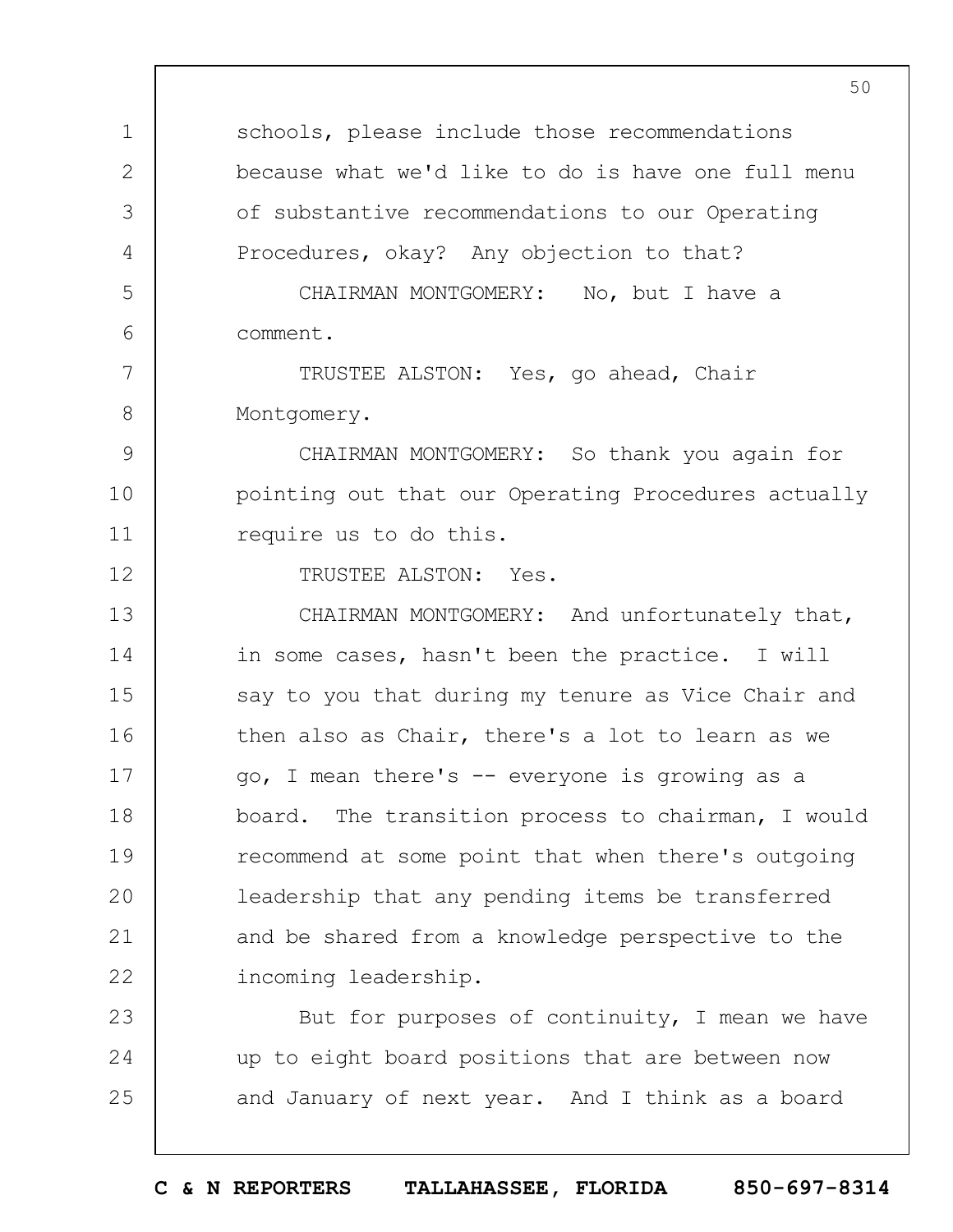we have to continuously be mindful that when mistakes are made they're often repeated for lack of knowledge. And so as we proceed in this process, I'm going to encourage the members of the committee to think about ten years from now, if you're a Board member here and you're looking back at the processes of how we do things, when you ask yourself the question, what is the FAMU Way? Well, we strive for excellence, but what kind of policies and procedures can we put in place that over time will virtually nearly guarantee successful outcomes?

1

2

3

4

5

6

7

8

9

10

11

12

13 14 15 16 17 18 19  $20$ 21 22 23 I've put an extensive amount of time in studying board governance with institutions outside of the State of Florida, but there are also several institutions within the State of Florida that really get it right. I've watched how folks have done it, we've studied it, taken a look at it. We're not attempting to be like someone else. We would want to put ourselves -- or at least my encouragement would be to get to the point where people would look at us as an example in the area of governance.

24 25 I will also say that I believe some of the problems or the challenges that we face can be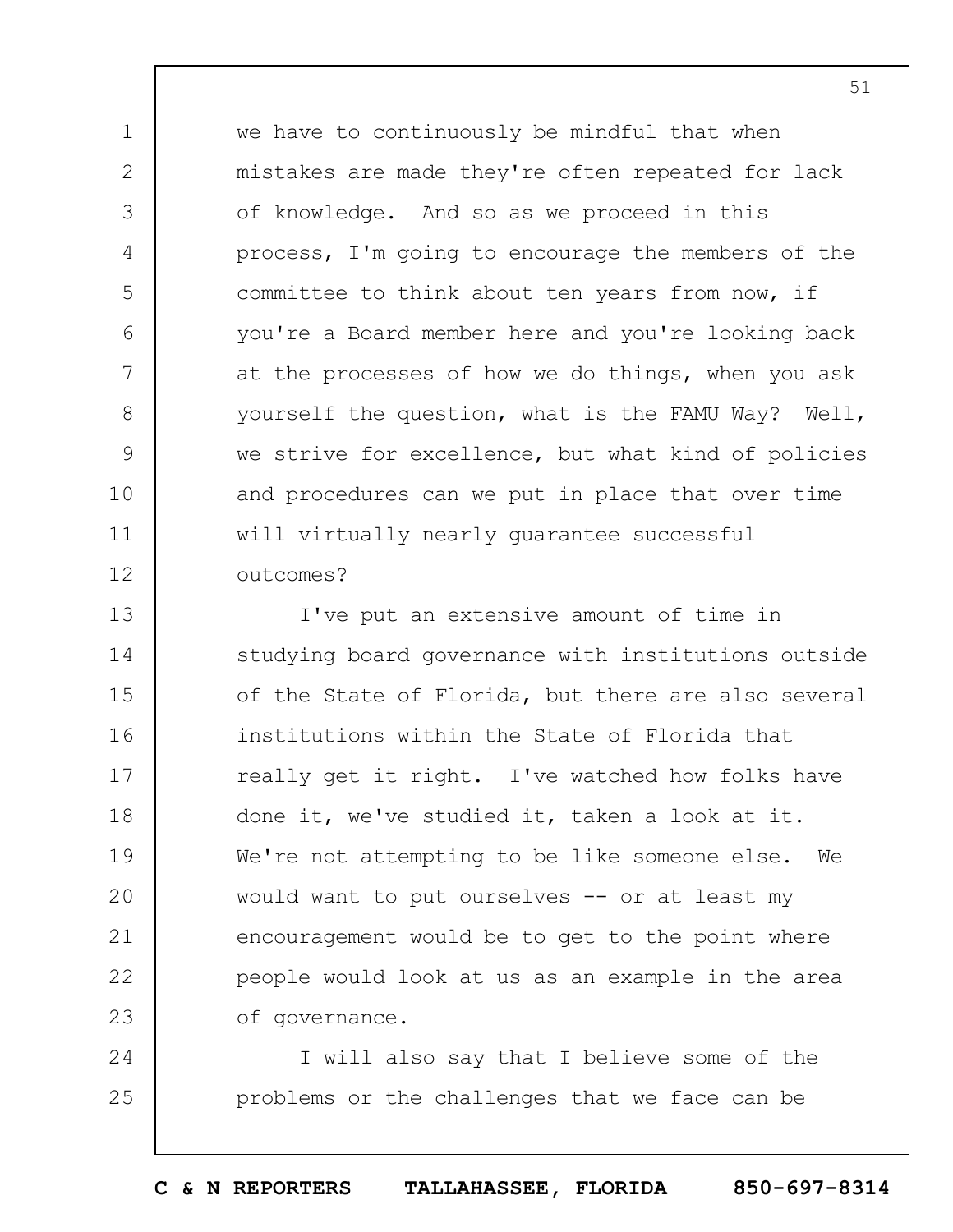corrected by the implementation of effective processes. So, again, it's a charge to the committee. It's obviously your purview as chair in terms of how you want to approach and revising what we have, but we need to think about what the Board looks like when we're no longer here so that there's some continuity, and that was one of the purpose of charging this committee.

1

2

3

4

5

 $6 \overline{6}$ 

7

8

9 10 11 12 13 14 15 16 17 18 19  $20$ 21 So the other thing here was the development of Board priorities. We've had discussions about the President and the President's goals and objectives. One of the best practices cited by the Association of Governing Boards is for the Board itself to have priorities and responsibilities so that on an annual basis we can grade ourselves and we can be held accountable as a board in terms of what we said versus what was actually done. I've said publicly and privately that out of fairness to the President, we need to be able to effectively communicate, you know, who we are and what we're attempting to do.

22 23 24 25 When a question arises of what's the Board's position on this -- I was recently asked the question: What's the Board's position on this? Well, I knew what my position was, but I did not

52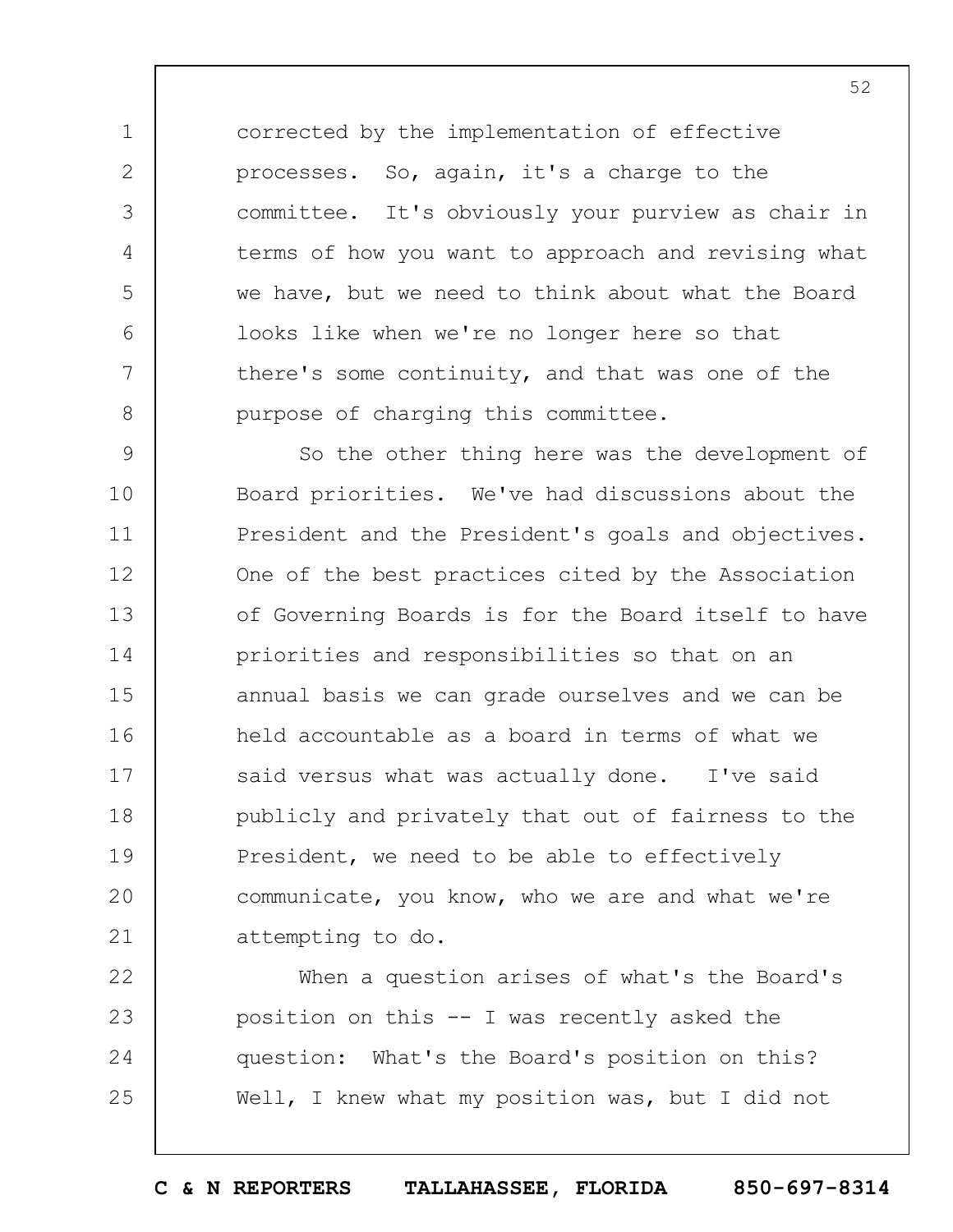have an updated Board position on that particular issue, and so I had to punt on the item and leave that up to the full body because it's not personal, it's not my position. What I would have liked to have had in that position was the ability to reference what the actual Board's position was.

So I appreciate what you're doing in moving this along. I support it, and to the extent that I can provide input, I'd be happy to do so.

Thank you.

TRUSTEE ALSTON: Thank you, Mr. Chair. Any additional comments, feedback?

(NO RESPONSE).

1

2

3

4

5

6

7

8

9

10

11

12

13

14 15 16 TRUSTEE ALSTON: Okay. Trustee Moore, would you like to comment on the presidential evaluation, that bullet?

17 18 19  $20$ 21 22 23 24 25 TRUSTEE MOORE: Sure. Just wanting to memorialize the process and document what we've done thus far this year, it's not to say that we could not stand room for enhancements or tweaking what we've done, but I think that the process has held up and that we've been firm in our convictions in making sure that it was integrity driven. So my thought there would just be to document what we've done using the files and records that we've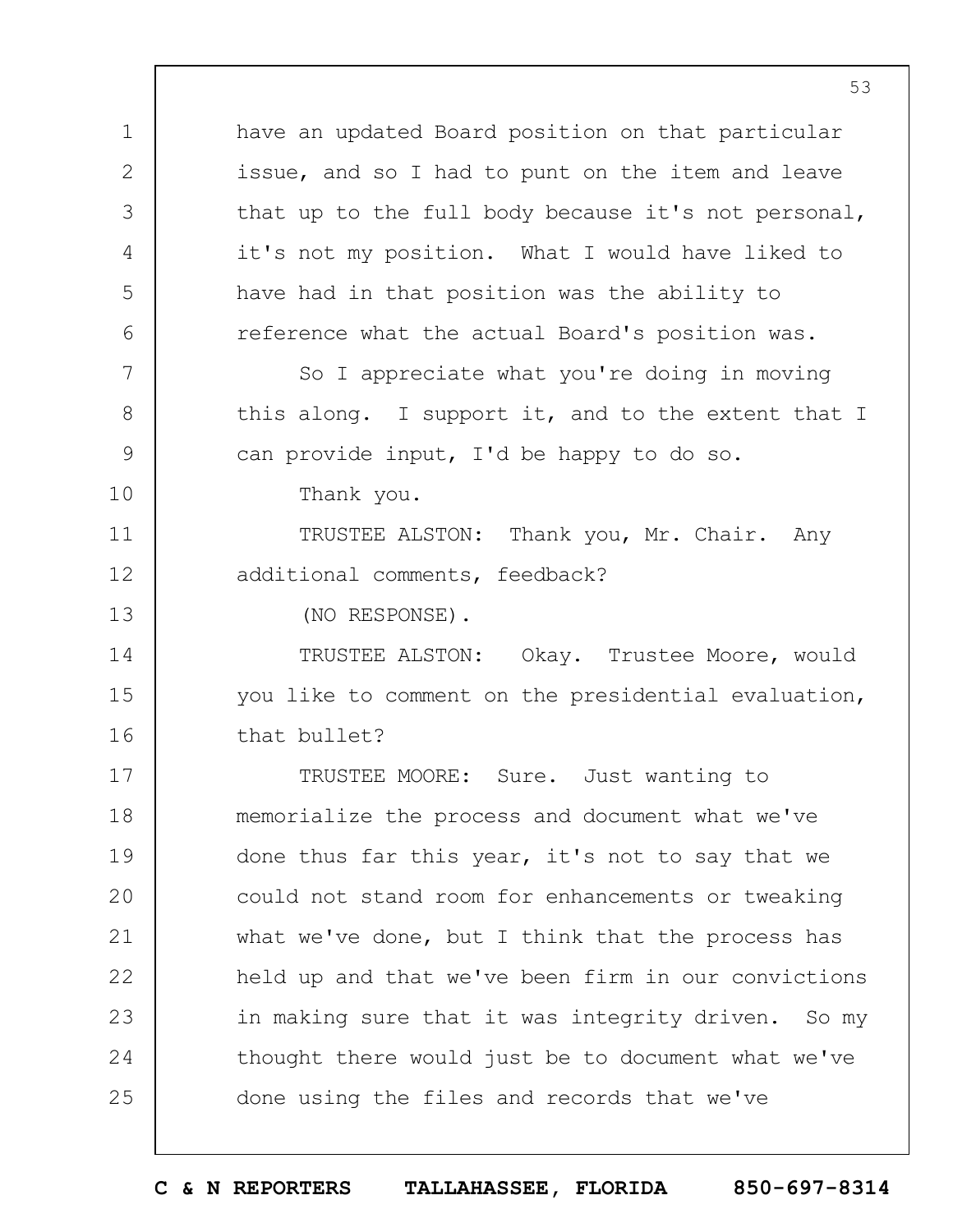1 2 3 4 5 6 7 8 9 10 11 12 13 14 15 16 17 18 19  $20$ 21 22 23 24 25 54 maintained throughout this process. TRUSTEE ALSTON: Great, I think we're going to depend greatly on your expertise. I think you've done a great job, and I know we'll hear from you I believe tomorrow. TRUSTEE MOORE: Uh-huh. TRUSTEE ALSTON: So if you could, on this point, get that to Attorney Barge-Miles, that would be great. TRUSTEE LAWSON: Just a comment. TRUSTEE ALSTON: Go ahead, Vice Chair Lawson. TRUSTEE LAWSON: Yeah, I've sat through a couple of those -- or a couple of the presidential evaluations, and I have to say this is the best one to date. It was clear what our role was, it was clear what the President's role was, and the ability to receive, review her feedback and then in turn see our individual feedback and collective feedback. It was laid out nicely; and, again, you know, we've outside consultants work on these in the past, et cetera, et cetera, and this was significantly easier, the work. TRUSTEE ALSTON: Ditto. Any additional comments or feedback? TRUSTEE SHANNON: I concur.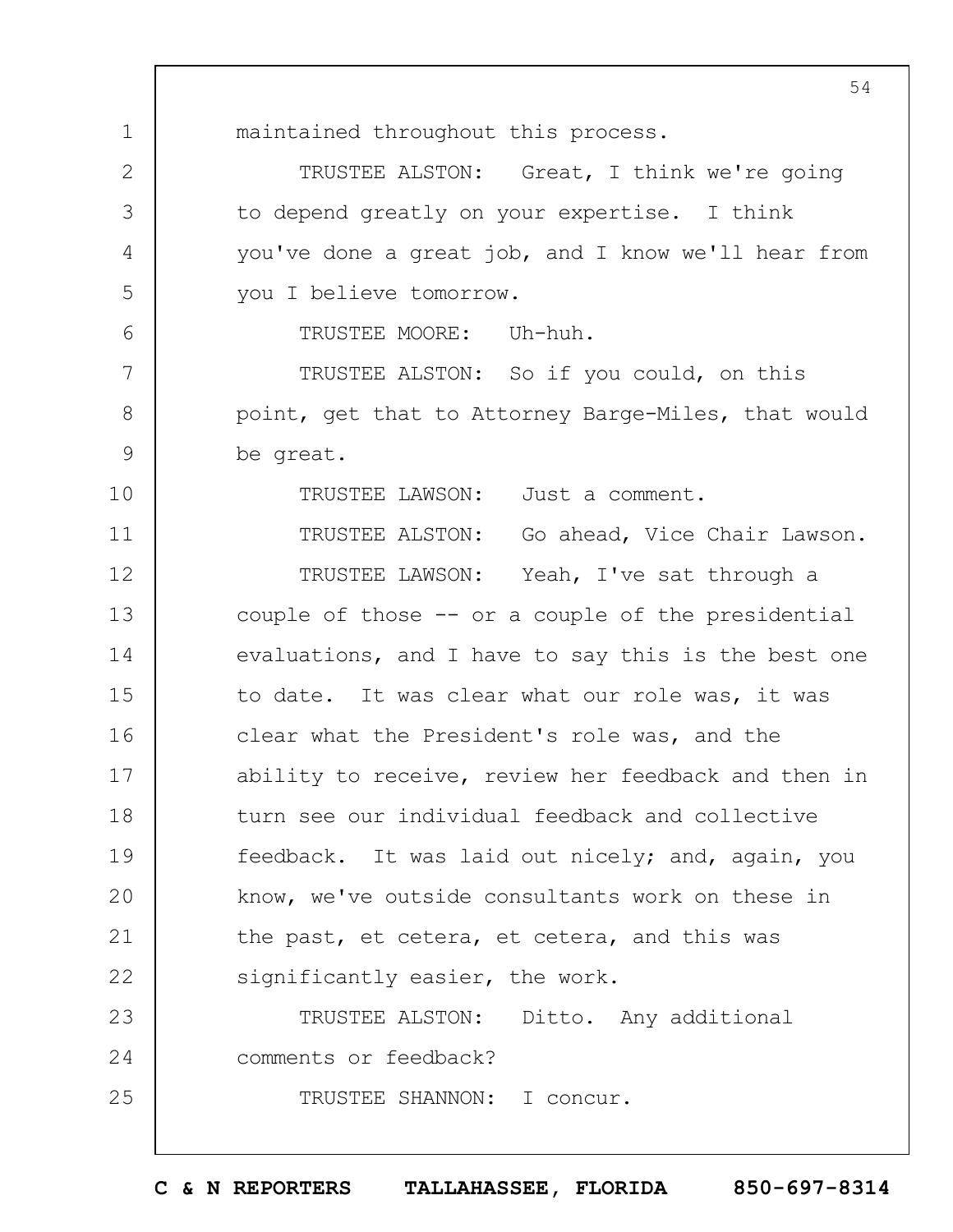1 2 3 4 5 6 7 8 9 10 11 12 13 14 15 16 17 18 19  $20$ 21 TRUSTEE ALSTON: Thank you, Trustee Shannon. Trustee Woody, my apologies. TRUSTEE WOODY: Ditto. TRUSTEE ALSTON: Okay. Great. So we'll move on to the next point, development of board orientation. Again, this is one of the points also, part of the recommended potential recommendations of what the Governance Committee could be responsible for. I would just point out that each of you should have a copy of the previous BOT member handbook. If you don't, please reference that. Again, I believe that was e-mailed out to everyone, probably about two or three days ago prior to today's meeting. I won't go through it in its entirety; but, again, as recommendations, if you look at all of the items that we've talked about, new trustee orientation, orientation for a new BOT chair, the role of the President and trustee orientation, which I'm going to ask for Doctor Mangum just to make some comments on.

22 23 24 25 If you look at the document that you have in front of you, the document does include several components, the mission statement, history of the University. As it relates to governance, Board of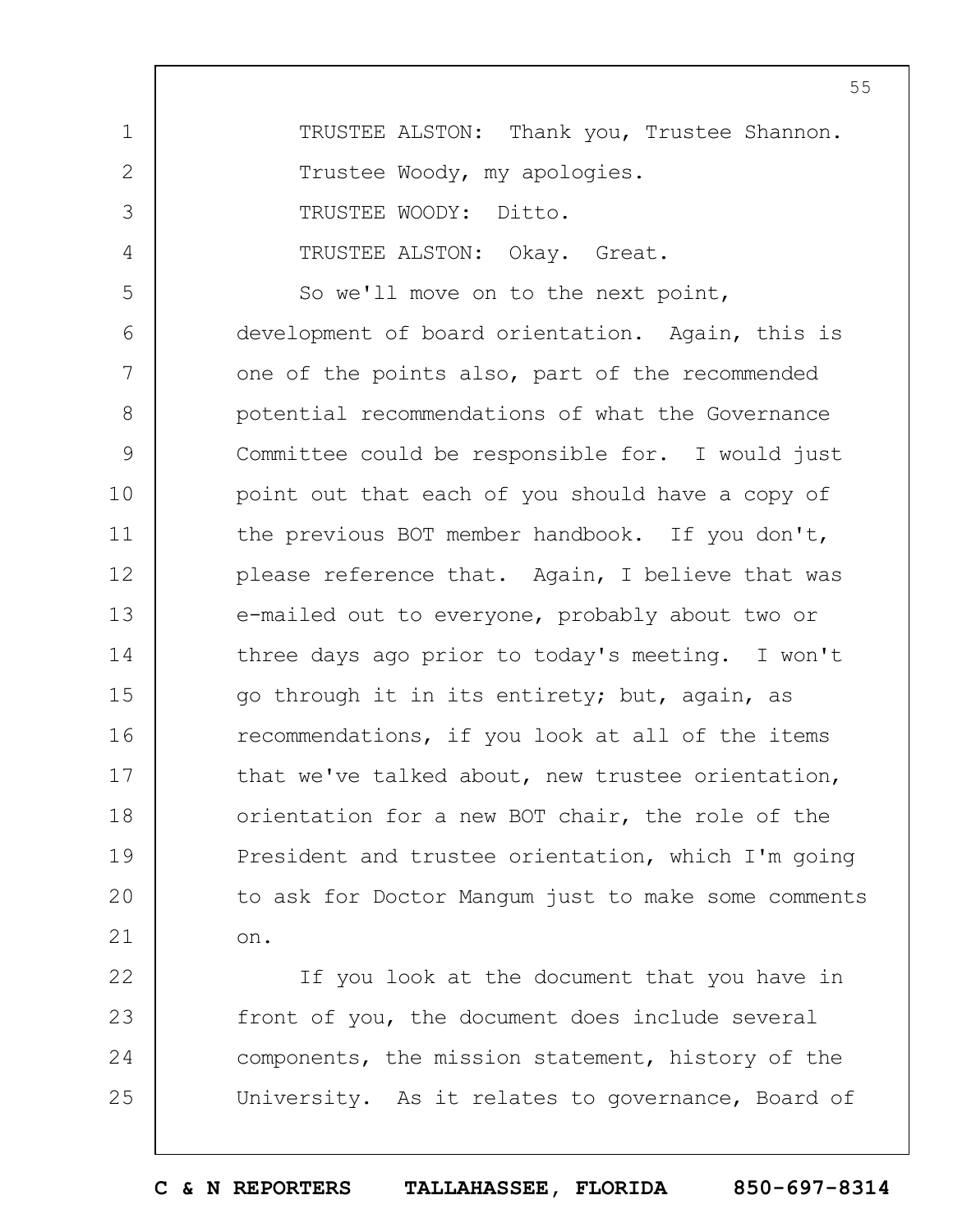Governors information, BOT information, information on all of the trustees, standing committees, meeting schedule, meeting materials and minutes. It goes over the organization, the President's visions, the President's leadership team, the organizational chart, information on our faculty and students. It goes over pertinent reports and plans, so our strategic initiatives, the University work plan, the University accountability report, along with pertinent documents that we should be aware of as members of the Board.

So if you could, look at the current template. I believe this was in place not that long ago. I believe that Trustee Moore -- was it just you? TRUSTEE MOORE: And Marjorie.

16 17 18 TRUSTEE ALSTON: That's right, Trustee Moore, Trustee Turnbull -- was Trustee Shannon a part of that as well?

19

1

2

3

4

5

6

7

8

9

10

11

12

13

14

15

TRUSTEE MOORE: Yes.

 $20$ 21 22 23 24 25 TRUSTEE ALSTON: That's right, so Trustee Moore, former Trustee Turnbull and Trustee Shannon I believe helped crystallize this current document. So if there are other additions that you'd like to see, again, also please provide your feedback, we'd appreciate that.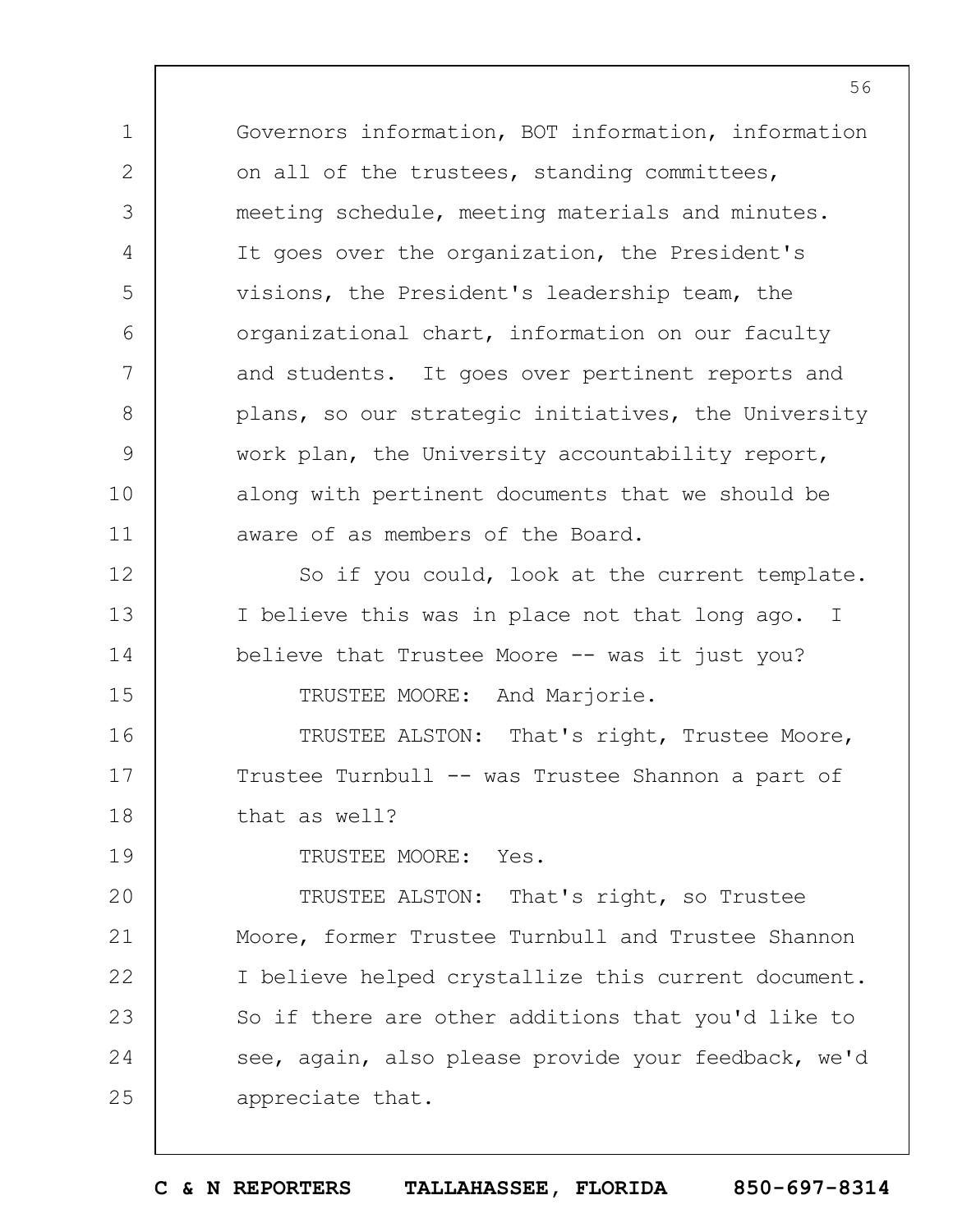First I'm going to ask the President to actually comment on the role that she would recommend or like to see herself playing in the trustee orientation process, and then I'm going to ask Trustee Moore to comment on the last four items. These are her recommendations: Sunshine law, indemnification, D & O insurance, limitation of liability.

9 10 Doctor Mangum and then Trustee Moore in that order.

PRESIDENT MANGUM: Thank you.

12 13 14 15 16 17 18 19  $20$ 21 Primarily, my focus that the Board would allow us to provide them with the information, the facts and the figures about the current status of the institution, the policies and issues that are facing higher education today and FAMU in particular. So it's basically an info -- it would be an information session regarding our major senior leadership areas and the policies of the institution, to introduce them to challenges that we have and the current status of the institution.

22 23 TRUSTEE ALSTON: Okay. Thank you, Doctor Mangum.

Trustee Moore.

1

2

3

4

5

6

7

8

11

24

25

TRUSTEE MOORE: Absolutely, and before I get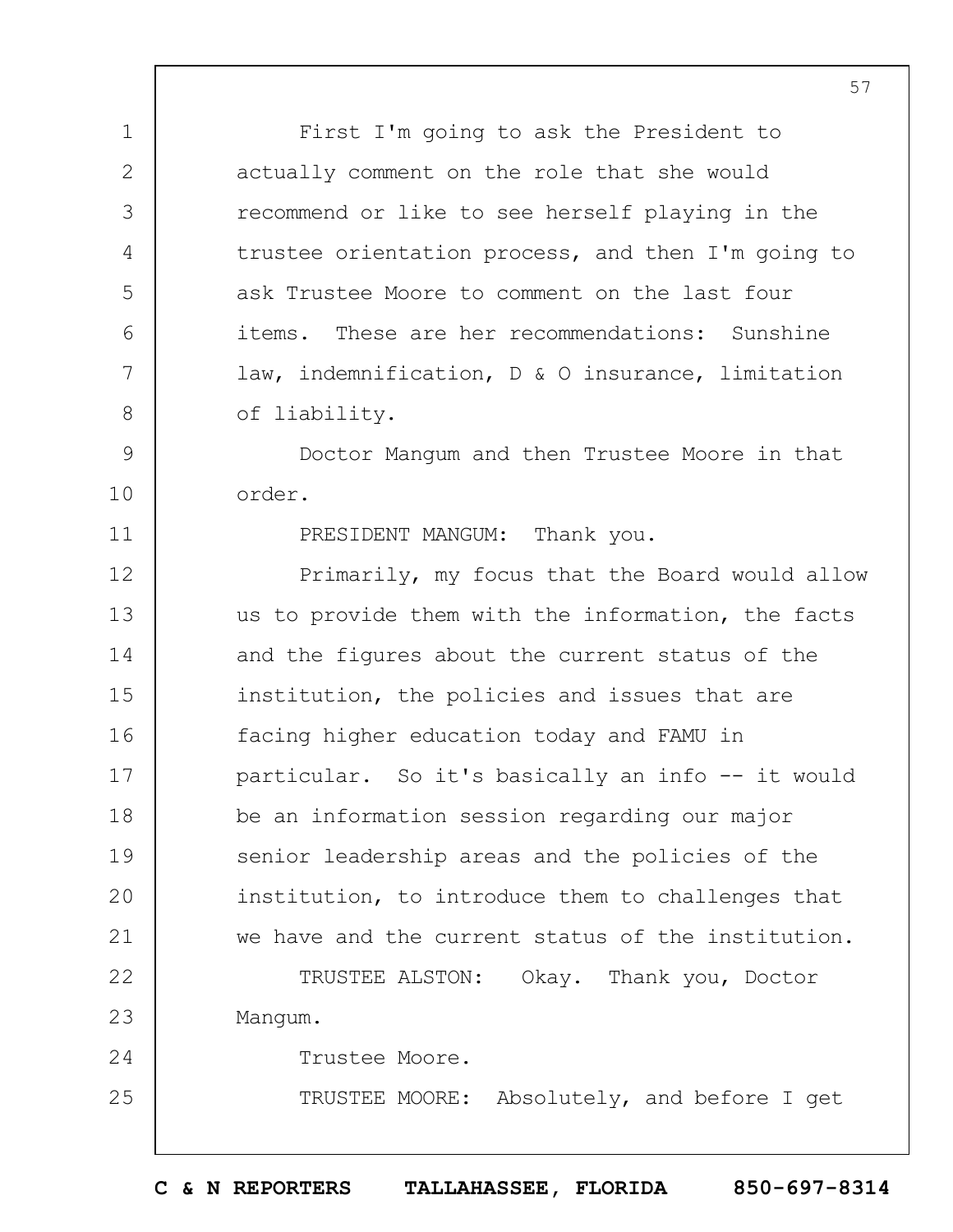into the four items that I have listed, I think it would be important, more than just that, as an on-boarding tool, but that we also look at it as a refresher each year that we look at these items.

1

2

3

4

5 6 7 8 9 10 11 12 13 14 15 16 17 18 19 With respect to the four that I have listed: Sunshine law, indemnification, D & O insurance, directors and officers, as well as limitation of liability, the thought behind those is that trustees can come from anywhere throughout the United States and be placed on this Board and they may not be familiar with the Sunshine Law, so I think that it's very important that we keep that in front of them and that we go over it in terms of indemnification, making sure that they understand the role that we play and the decisions that we may and that there is some protection that guides us throughout this process. The same would hold true for the Items F and G, so primarily awareness. I think awareness is good.

 $20$ 21 TRUSTEE ALSTON: Great. Thank you, Trustee Moore.

22 23 24 25 I think, Attorney McKnight, you want to make a comment? Attorney McKnight, you're recognized. ATTORNEY MCKNIGHT: Thank you, Chair Alston. Under Article 2.1, it is reflected that the

58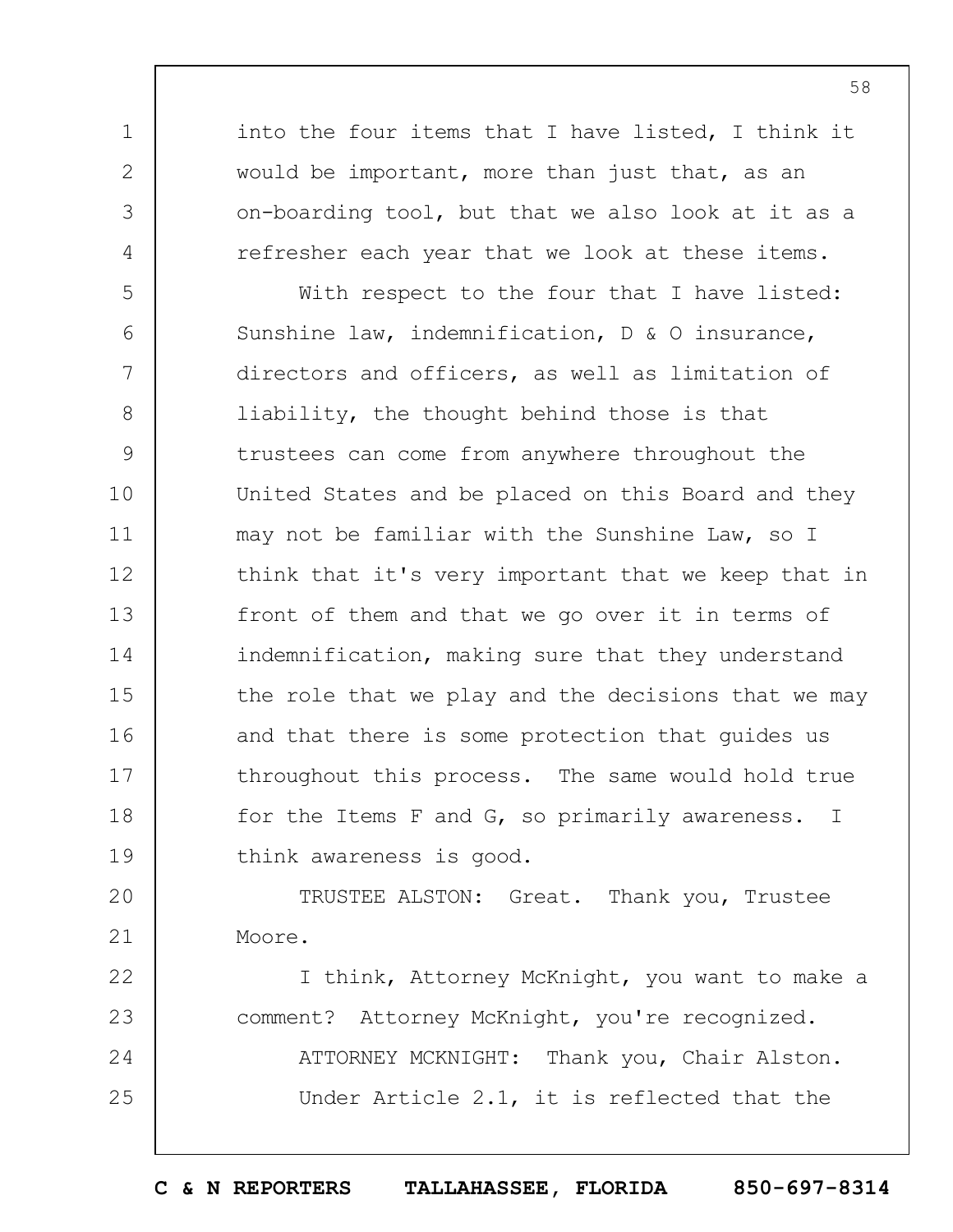1 2 3 4 5 6 7 8 9 10 11 12 13 14 15 16 17 18 19  $20$ 21 22 23 24 25 Board as a corporation, primarily acting as an instrumentality or agency of the state pursuant to 768.28, Florida Statutes, we do have two guests with us today, Mike Andrews and Steve Hoerll (phonetics) from the Division of Risk Management and they are the experts on risk management. And so I didn't know whether or not -- I asked them to come over, I'm glad that they did, and I'm not sure if there were any questions of the Board at this moment. But at another date and time, I'm sure that they would be willing to come back and they've heard some things from Trustee Moore about what they can share with the Board in terms of this orientation process. TRUSTEE ALSTON: Great. Thank you, Attorney McKnight. Any comments or questions from the trustees? (NO RESPONSE). TRUSTEE ALSTON: Okay. Any additional. CHAIRMAN MONTGOMERY: Mr. Chair. TRUSTEE ALSTON: Yes, Chairman Montgomery. CHAIRMAN MONTGOMERY: Under Item B, orientation for new BOT chair and vice chair, the rotation from vice chairman to chairman, in most cases that could be part of the transition, so --

**C & N REPORTERS TALLAHASSEE, FLORIDA 850-697-8314**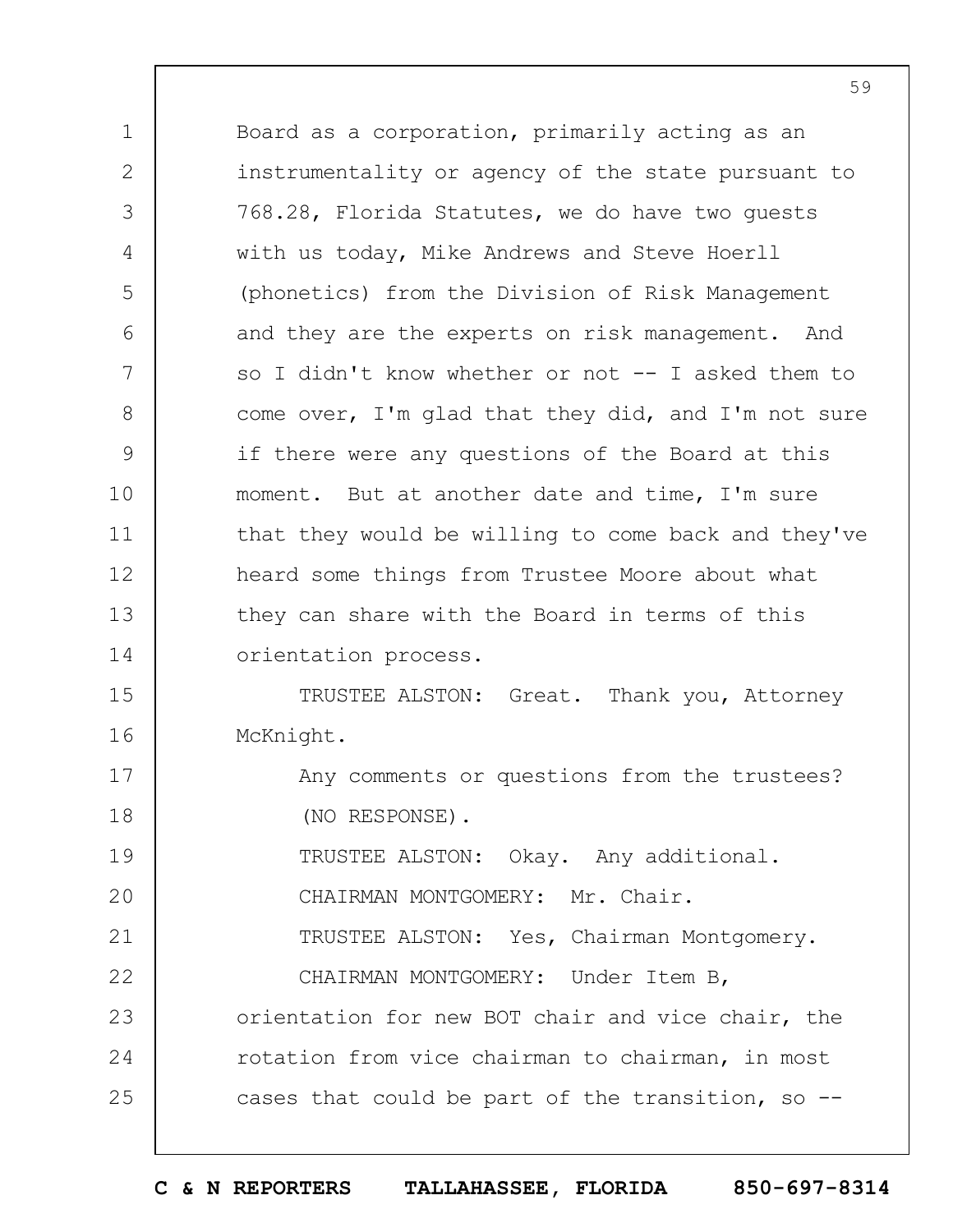TRUSTEE ALSTON: Great. Duly noted. We'll make sure that that is a part of the orientation going forward.

1

2

3

4 5 6 7 8 9 10 11 12 13 14 15 16 17 Any additional -- I'm sorry, Trustee Grable. TRUSTEE GRABLE: I'd like to say to Committee Chair Trustee Alston and in particular to the Chairman, Chairman Montgomery, I want to thank you all for that focus on the orientation. As a still new and learning Board of Trustee Board member, that is critical. And I think the changes that are occurring in terms of information to the Board, presentation of some of the documents, including the Operating Procedures and many of the documents that I received in recent months, it has made life a lot easier. So that is a really good move, and thank you, again, to the Committee Chair and to Chairman Montgomery.

18 19 TRUSTEE ALSTON: Thank you, Trustee Grable, for those comments.

 $20$ 21 22 23 24 25 Any additional items to come before this Committee, or comments from Board members? CHAIRMAN MONTGOMERY: Mr. Chair. TRUSTEE ALSTON: Yes, Chair Montgomery. CHAIRMAN MONTGOMERY: I have an item and, again, I'd like to put it out for discussion,

60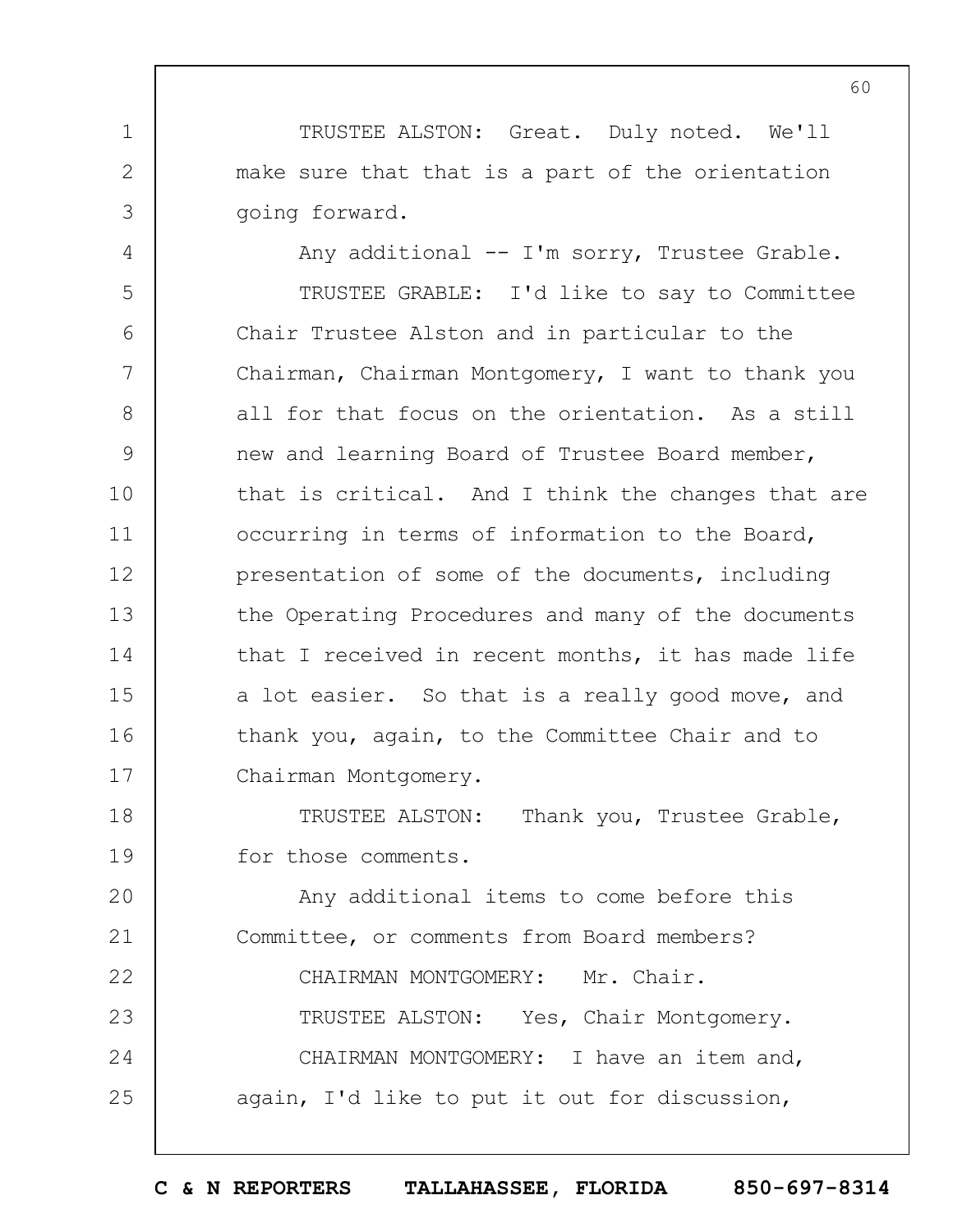whether it could potentially lead to becoming an action item,  $I$  -- as a Board, I have become familiar with being in a position that we currently lack a mechanism to effectively communicate with FAMU stakeholders. I believe that the narrative should be more of an accurate reflection of the work that we're doing as we represent FAMU, not so much Board specific, but as we represent FAMU. And keeping in mind that our brand could be in danger of being harmed, especially when we're making impartial and concerned decisions about the University.

1

2

3

4

5

6

7

8

9

10

11

12

13 14 15 16 17 18 19  $20$ 21 22 23 So I'd offer for consideration that we put a process in place to engage a -- say a public relations firm with the main purposes -- and I'm citing from a previous contract that we had -- Number 1, to advise and support in dealing with media and other stakeholders; Number 2, to meet regularly with FAMU Board of Trustees on public relations strategies; and Number 3, to offer assistance with representation management messaging, retention management, and media outreach.

24 25 And, again, the purposes here are not singularly with the Board. I believe most of us,

**C & N REPORTERS TALLAHASSEE, FLORIDA 850-697-8314**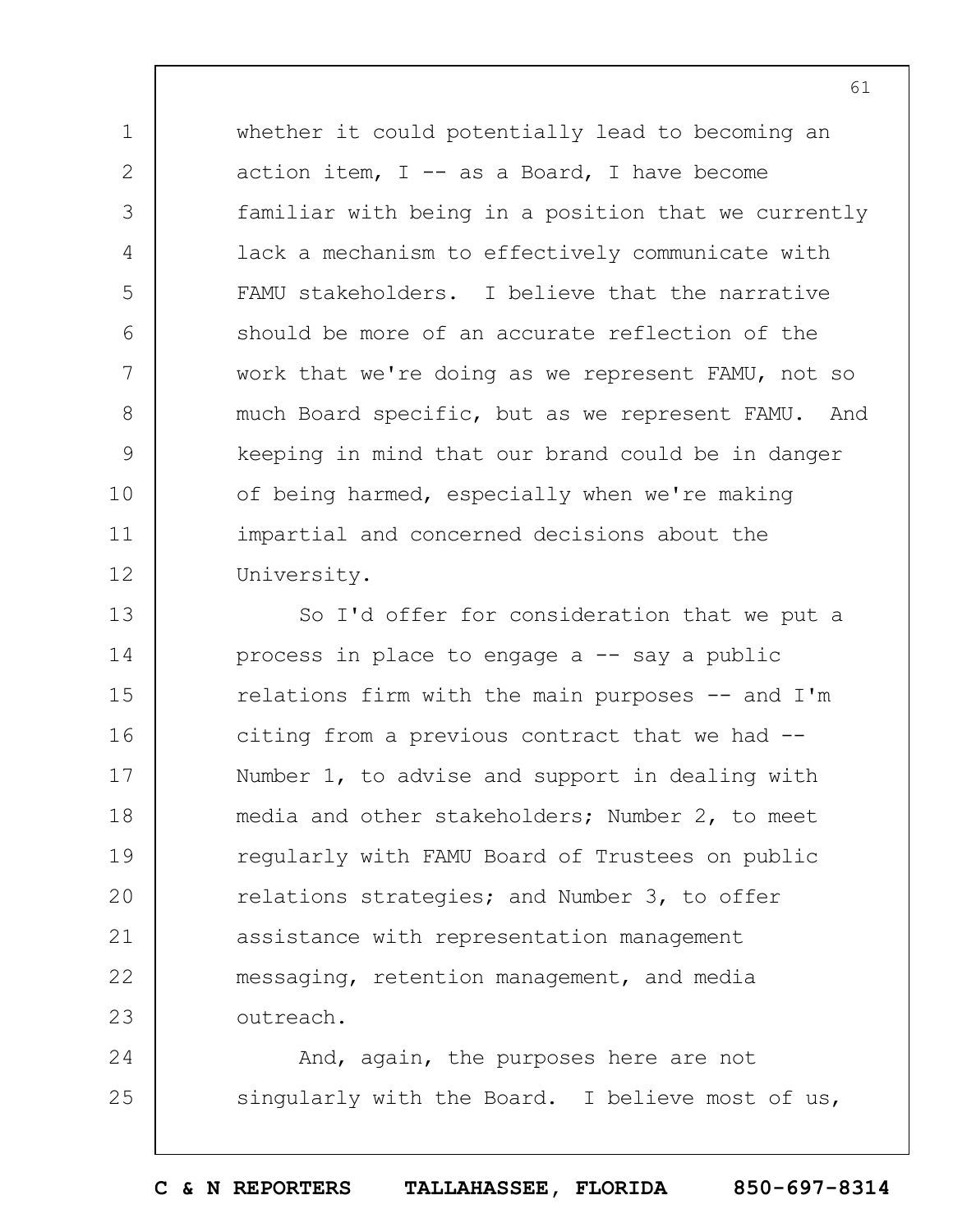1 2 3 4 5 6 7 8 9 10 11 12 13 if not all, are familiar with some of the challenges that we've had with communications that come out from the University, to continue to have press releases with grammatical errors or spelling errors and that type of thing and whatnot, and we have -- we've seen the examples, is not reflective of the excellence of Florida A & M University; and so this is one way to deal with that. We have upcoming legal activity that could significantly impact us, whether positive or negative; and we have ongoing challenges that don't reflect where we are as an institution and the good things that are happening.

So as we go so goes the institution, and I'd offer for the discussion to the Committee about a process to select a public relations firm.

14

15

16

17 18 19  $20$ 21 22 23 24 25 TRUSTEE ALSTON: Thank you, Chair Montgomery, great point. And actually, I like the idea; and I think many of us will recall that I think we had a similar process in place with another firm as we went through a different period probably a few years ago. And I believe that at the time Trustee Shannon helped us in a great way because she was the main point of contact in that process.

So, no, I think that's a  $-$  you've made an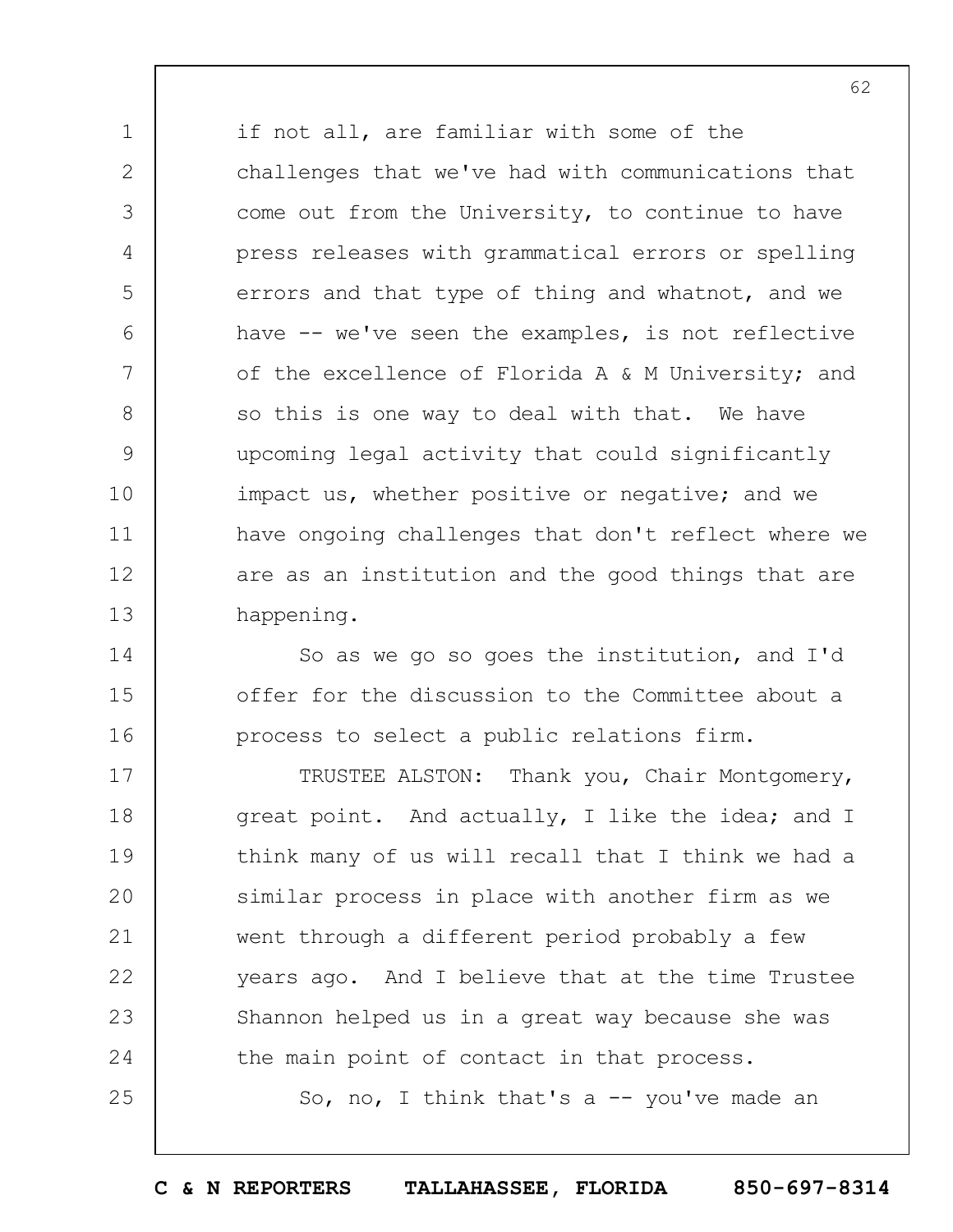excellent point, excellent idea. I'm hopeful that it is crystalized into a motion because I think similar to you, you know, I think that, you know, our brand is important as we work through many, you know, potential issues that many of us are aware of that we receive ongoing from our legal department, along with other items. I think it becomes very critical that we speak with one voice and that we definitely protect our brand both near and far.

1

2

3

4

5

6

7

8

9

10

So with that, Vice Chair Lawson.

11 12 13 14 15 16 17 18 19  $20$ TRUSTEE LAWSON: Yeah, I'm not against the idea at all. I would hope that as we look or as we entertain the idea, that this person could also take a look at our planning process, because I just still feel that we find ourselves reacting to deadlines, you know, not knowing that they're deadlines that are  $--$  well, I shouldn't say not knowing, but reacting to deadlines that are known but we find out and there's little reaction time on our behalf.

21 22 23 24 25 So as we look at this process, I think we have to look at it from a couple of different ways. I mean there are traditional PR firms and there are also strategy firms as well. So I would just offer that we not limit ourselves specifically to PR.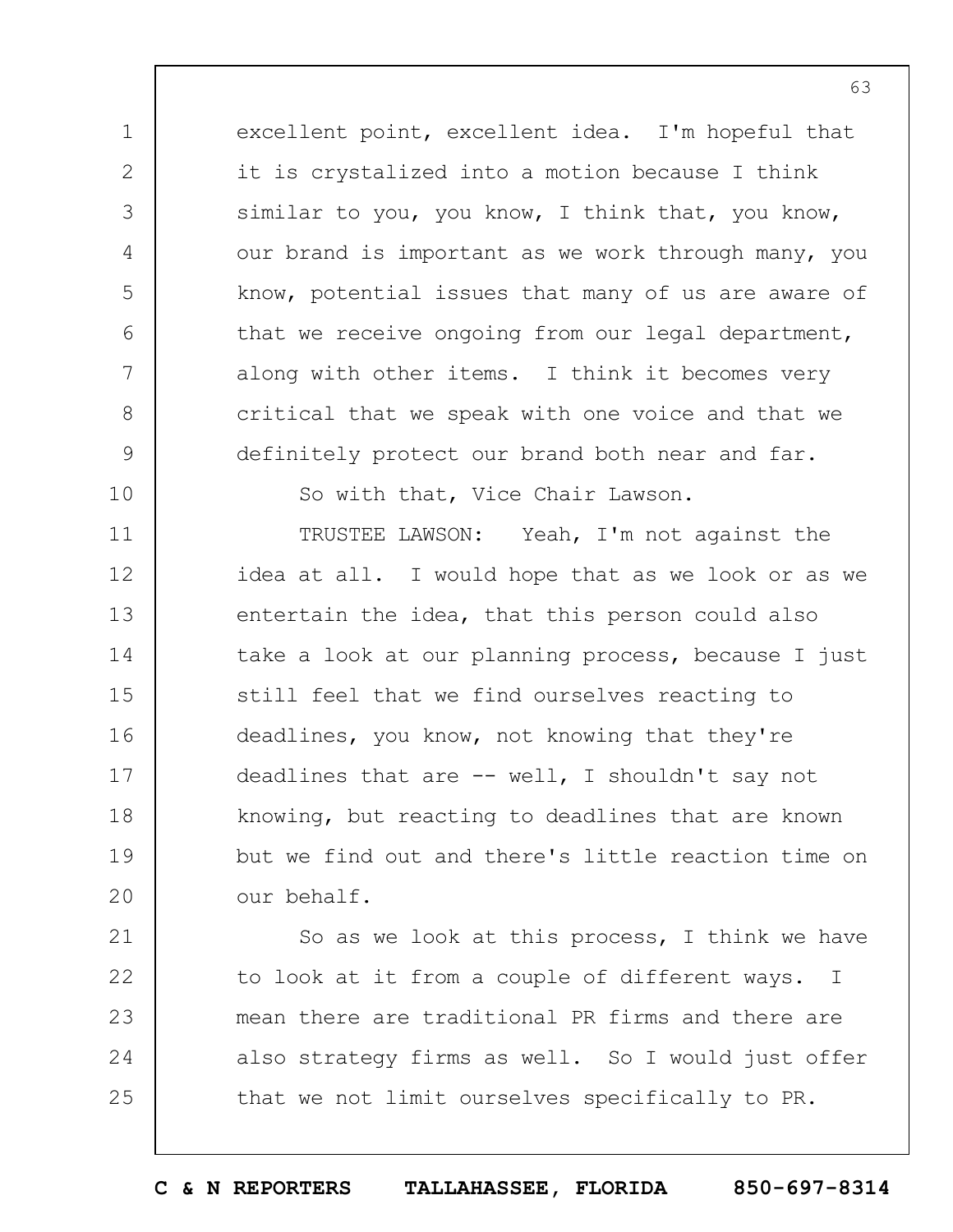TRUSTEE ALSTON: Great point, Vice Chair Lawson. The one thing I'll mention, I know that in state statute that there is some flexibility for us and I do -- I won't wear that hat today.

1

2

3

4

5

6

7

8

9

10

I'm going to ask, Attorney McKnight, if you could, maybe just to approach the podium. I want to get, as he's coming, feedback in terms of a process, because, actually, as you just talked about, single source versus sole source, you know, what is the Board's prerogative.

11 12 13 14 15 16 17 18 19  $20$ 21 I know that there was a previous contract in place, let's just call it maybe two or three years ago, with a firm who also had deliverables. And I think that Chair Montgomery might have mentioned all of them, so I'm hoping that that will be a part of the motion. You want to give the Board what are our menu of options, Number 1? And then Number 2, in terms of movement, you know, should we put a time clause or a time frame? You know, is it - you know, so that time of thing. Give us your feedback.

22 23 24 25 ATTORNEY MCKNIGHT: Yes, and probably the subject matter expert will be Shira Thomas because she's part of the transactional team, so she may be coming, hopefully, to follow up.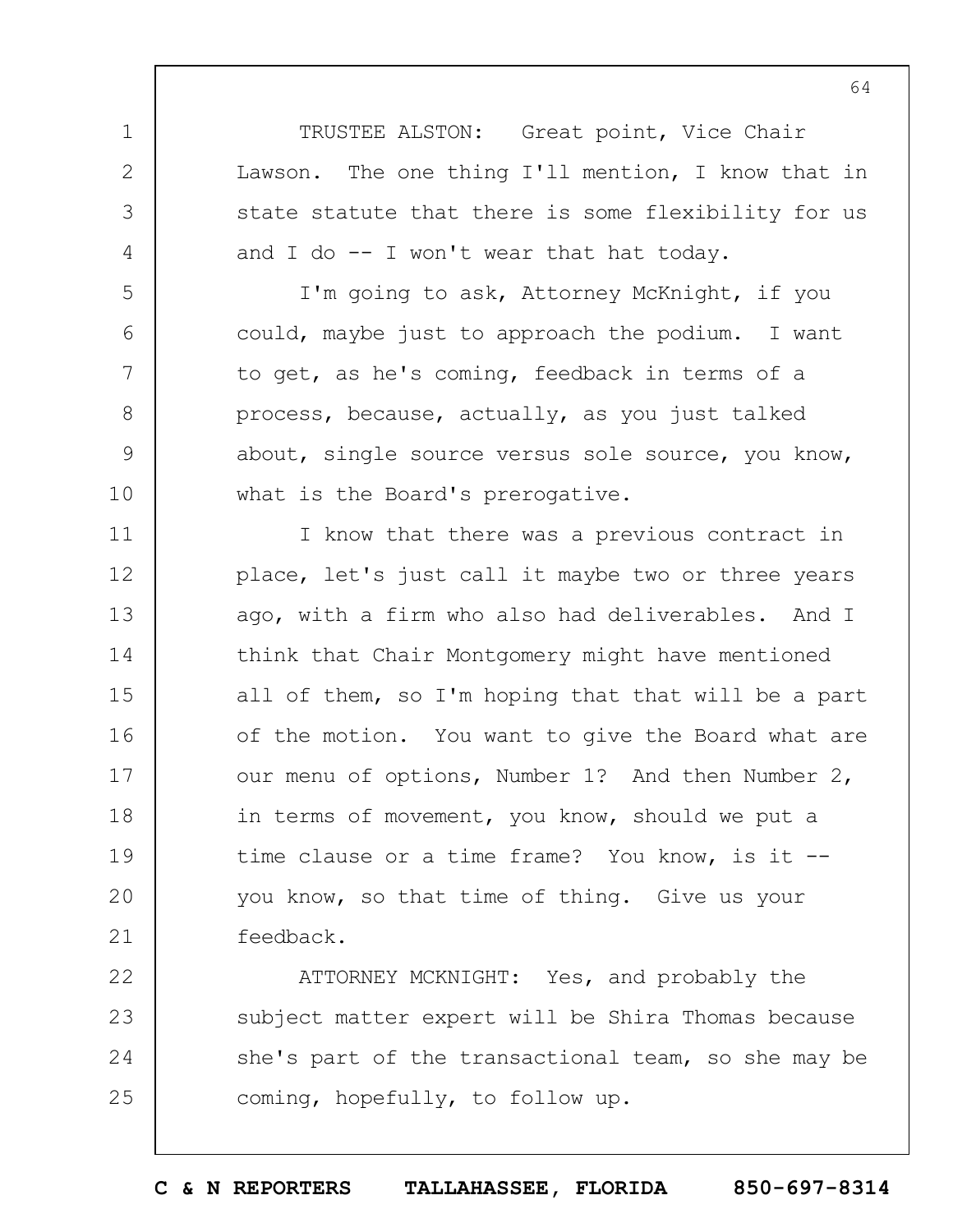But the Board under its regulations, and I think it's 6.005, that the sole source could be used whereby the Board through the Director of Procurement could reach out to, say, three such firms as Trustee Lawson has articulated. And as long as that threshold is under \$75,000, right? I'm going to ask Shira to come.

TRUSTEE ALSTON: Yeah, I was going to say, just to state for the record --

ATTORNEY THOMAS: Yeah.

1

2

3

4

5

6

7

8

9

10

11

12

TRUSTEE ALSTON: -- just so we have all of that crystalized, if you could.

13 14 15 16 17 ATTORNEY MCKNIGHT: As long as it is under \$75,000, it is something -- it's services that, yes, the Board could contract with a company to provide the services as the Board would desire to have. Shira.

18 19  $20$ 21 22 23 24 25 ATTORNEY THOMAS: Right. There are a number of different mechanisms under our purchasing regulations that can be employed. If the services are going to be under a \$75,000 or don't exceed 75,000, then we're not required to do competitive solicitation; we're required to obtain three quotes. We can do that and move forward. TRUSTEE LAWSON: What about length of time?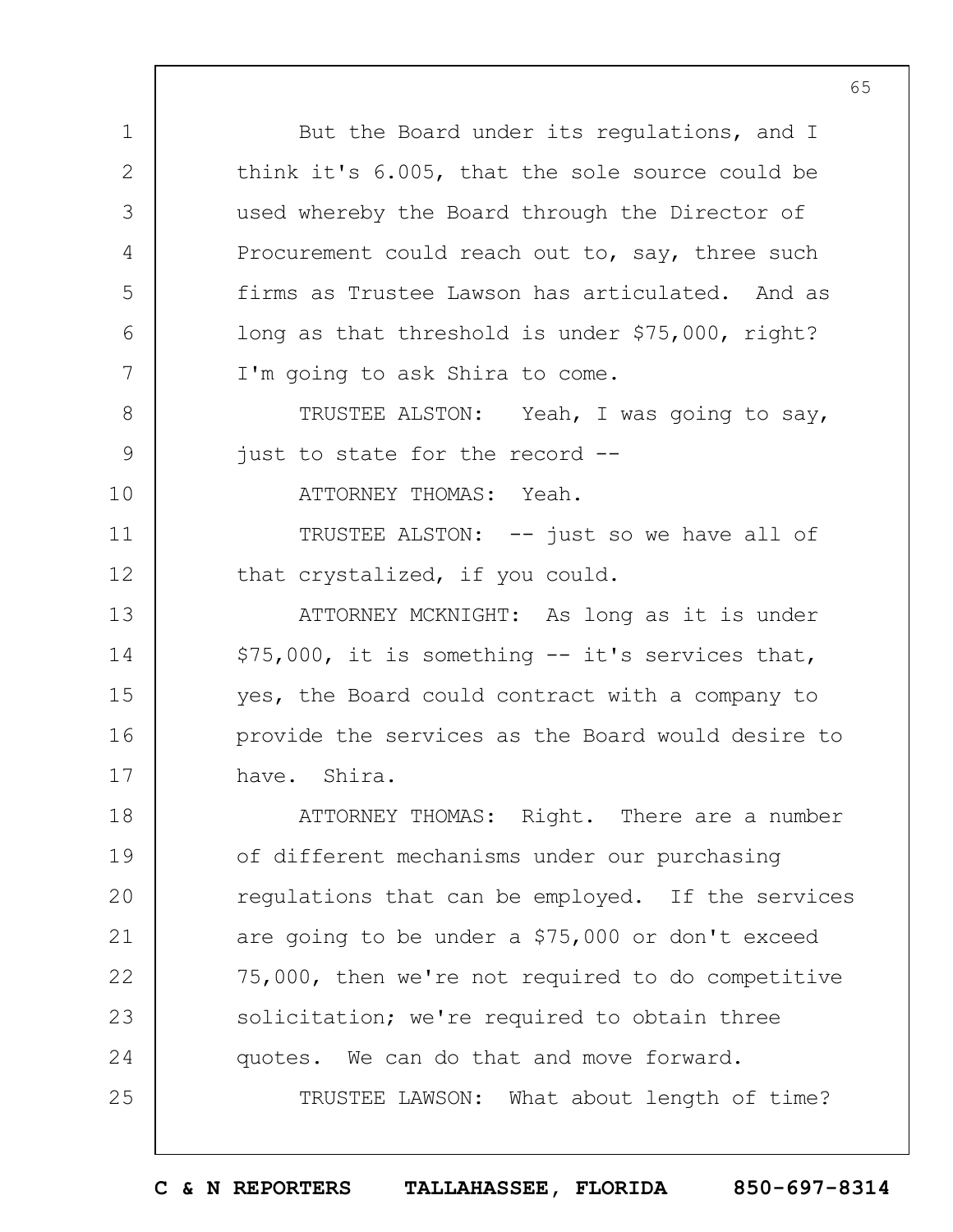|             | 66                                                  |
|-------------|-----------------------------------------------------|
| $\mathbf 1$ | Is it just dollar amount, or is it --               |
| 2           | ATTORNEY THOMAS: Right.                             |
| 3           | TRUSTEE LAWSON: -- Just dollar amount?              |
| 4           | ATTORNEY THOMAS: Dollar amount. And if we do        |
| 5           | plan on adding additional services, then it used    |
| 6           | the competitive solicitation. We could also use     |
| 7           | sole source; but, of course, we have to do a        |
| 8           | justification, and it has to be in the best         |
| 9           | interest of the University or the most practical    |
| 10          | means.                                              |
| 11          | TRUSTEE ALSTON: And with the previous               |
| 12          | process, was that single source or sole source?     |
| 13          | ATTORNEY THOMAS: I thought that was                 |
| 14          | competitively solicited.                            |
| 15          | TRUSTEE SHANNON: It was -- Mr. Chair.               |
| 16          | TRUSTEE ALSTON: Yes, go ahead, Trustee              |
| 17          | Shannon.                                            |
| 18          | TRUSTEE SHANNON: It was competitive, and I          |
| 19          | think that there are tremendous amounts of          |
| 20          | information, learning and benefit to the University |
| 21          | by continuing to do an independent -- I mean a      |
| 22          | competitive process.                                |
| 23          | TRUSTEE ALSTON: Okay. Thank you so much,            |
| 24          | Trustee Shannon, if I could --                      |
| 25          | CHAIRMAN MONTGOMERY: Mr. Chair.                     |
|             |                                                     |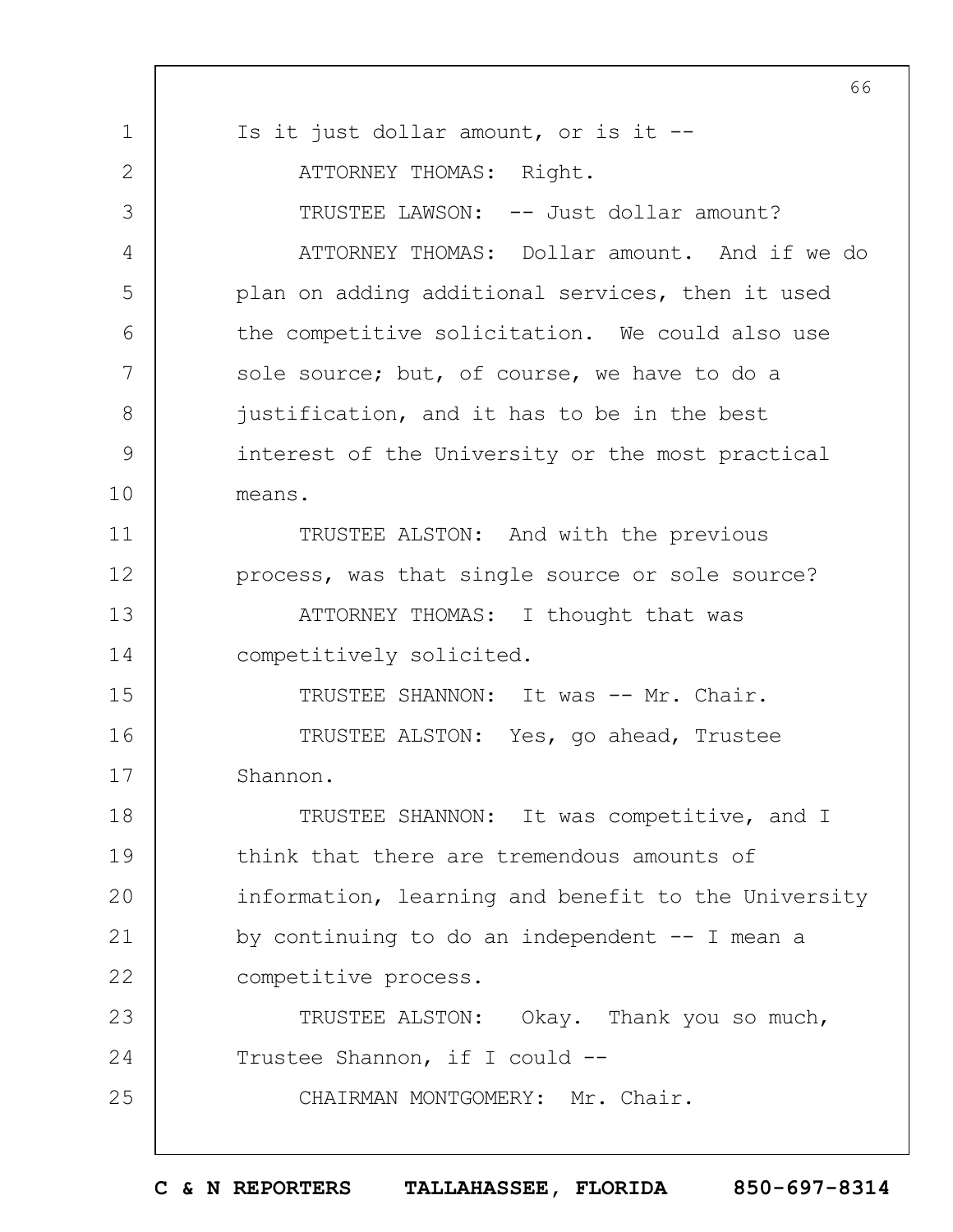1 2 3 4 5 6 7 8 9 10 11 12 13 14 15 16 17 18 19  $20$ 21 22 23 24 25 67 TRUSTEE ALSTON: Yes, I'm going to recognize the Chair followed by the Vice Chair. Single source, you pointed out that it also is another way of doing a competitive bid because you still technically would reach out to three  $-$ - or, you know, up to three individuals, and then a decision would be made, so that's another option -- ATTORNEY THOMAS: Yes. TRUSTEE ALSTON: -- if we chose that vehicle. ATTORNEY THOMAS: It is. TRUSTEE ALSTON: Okay. So currently there is -- okay, got it. Chair Montgomery followed by Vice Chair Lawson. CHAIRMAN MONTGOMERY: Well, you made the first of what I had intended to state, you know, doing it that way, would  $--$  it would be competitive in the sense that there would be multiple firms solicited from the University's perspective and then the selection made. But more importantly in this case, if we went -- and there's not an intent to circumvent the process, competition is good; but if we went through, say, a standard competitive process like we did before and then, say, that was appealed, how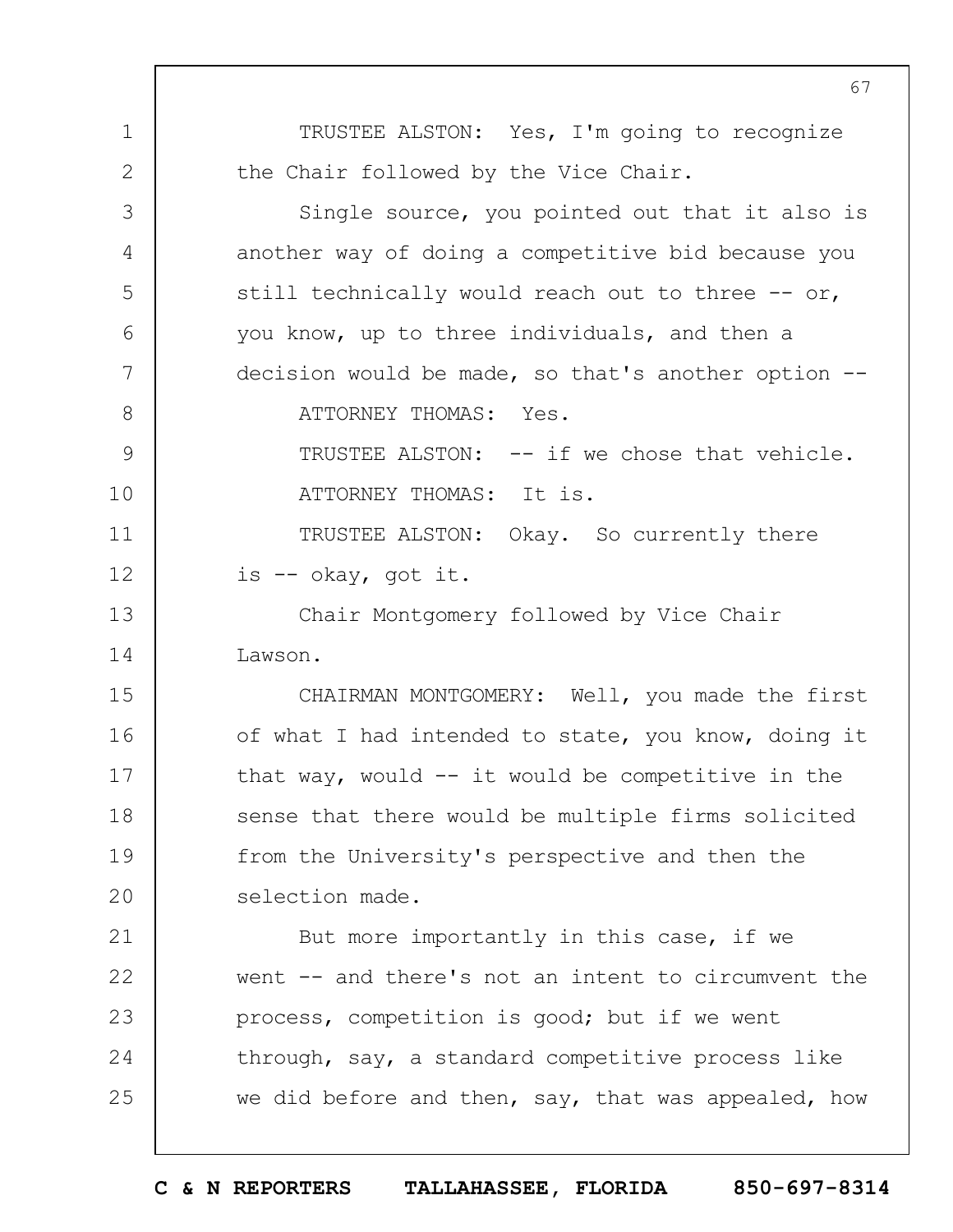how long could this possibly be stretched out before the Board would be in a position to actually acquire the talent of --

1

2

3

4

5

6

7

8

9

10

11

ATTORNEY THOMAS: It could be months unless we declare it to be an emergency, if it were health, safety, and welfare related, then we would be able to move forward. But if it is not a health, safety welfare, you know, mechanism, then it could possibly be delayed quite some time.

CHAIRMAN MONTGOMERY: And as a foll --TRUSTEE ALSTON: Go ahead, Mr. Chair.

12 13 14 15 16 17 18 19  $20$ CHAIRMAN MONTGOMERY: As a followup, Mr. Chair, so, again, understanding and being respectful of your comments and input, with your help in that process, Trustee Shannon, I'd say that we're not in a position where it would be in our best interest, the University's best interest and our capacity as fiduciaries, to put ourselves in the position where it may take months to get the help that I believe we need at this time.

21 22 23 24 25 So to the extent that we can expedite the process, of course everything above board and following the rules and procedures, I think we would proceed in a manner that would allow us to do this at an accelerated pace.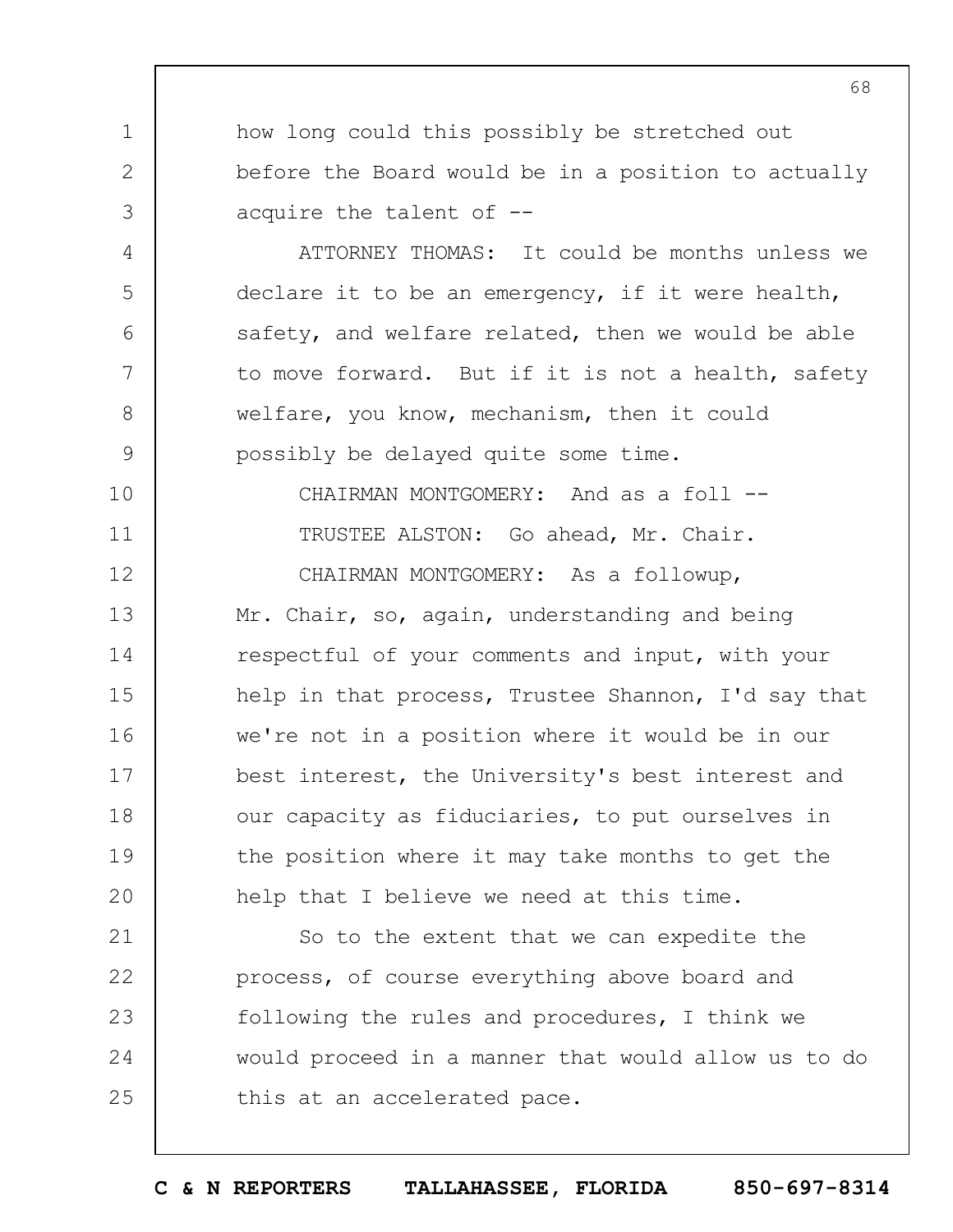Thank you, Mr. Chair.

1

2 3 4 5  $6 \overline{6}$ 7 8 9 10 11 12 13 14 15 16 17 18 19  $20$ 21 22 23 24 25 TRUSTEE ALSTON: Thank you. And just for the record, that sounds like single source with the option of reaching out to multiple firms, not sole source, that is correct? ATTORNEY THOMAS: Sole source under our regulation. TRUSTEE ALSTON: Sole source under our regulation, got it. Vice Chair Lawson. TRUSTEE LAWSON: I'm sorry, don't leave yet because I'm just still not clear. Single source we could do right away, just make sure I'm clear? ATTORNEY THOMAS: That's correct. TRUSTEE LAWSON: The competitive bid process is, let's say, two months? I'm asking. ATTORNEY THOMAS: Yes, depending on the timeline. TRUSTEE LAWSON: Two months, okay. And, again, if we're under 75,000, we can do single source under 75,000? ATTORNEY THOMAS: We don't even have to declare a single source if it's under 75,000. TRUSTEE LAWSON: We don't. And if it exceeds it over time, then we need to come back and revisit

**C & N REPORTERS TALLAHASSEE, FLORIDA 850-697-8314**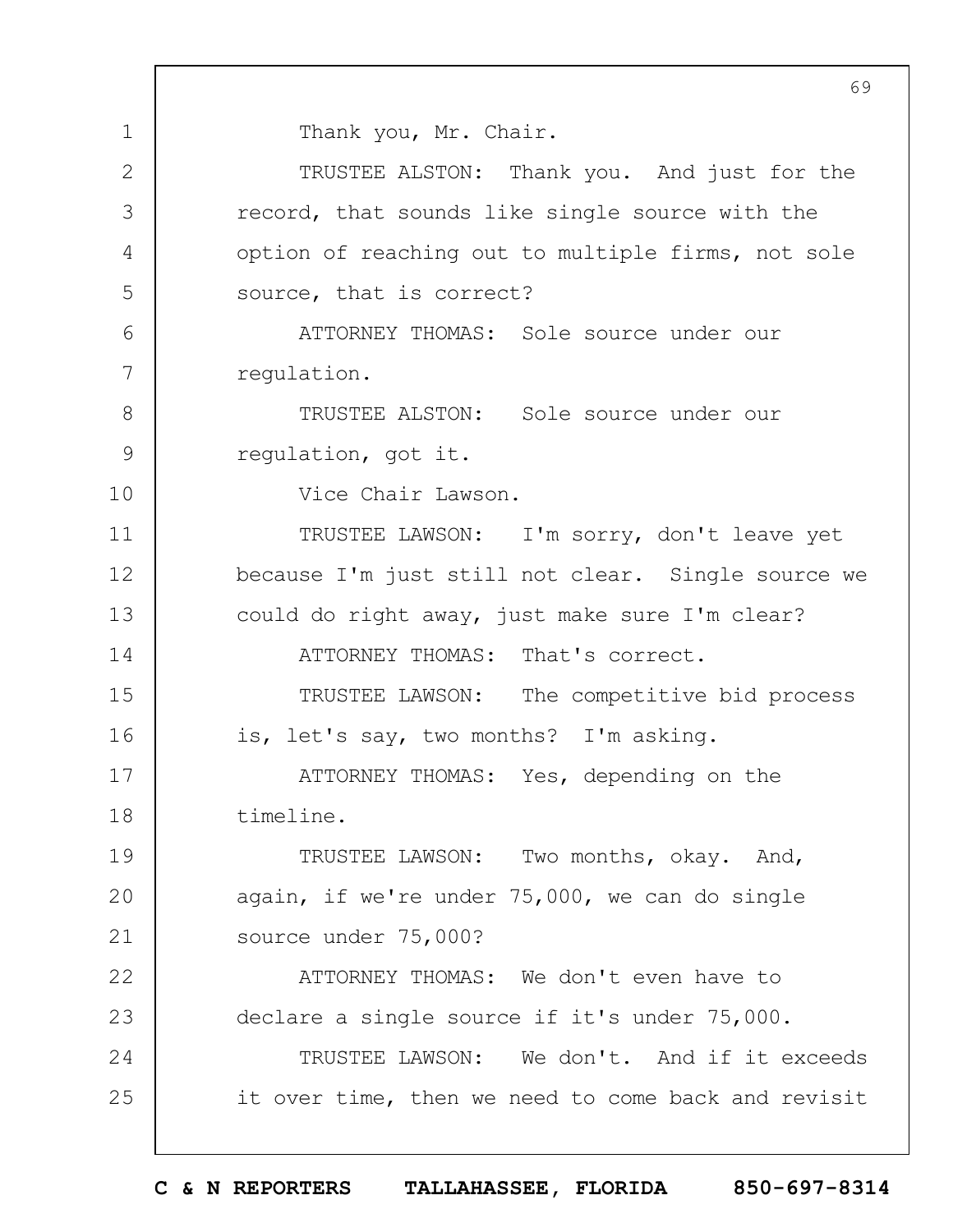1 2 3 4 5 6 7 8 9 10 11 12 13 14 15 16 17 18 19  $20$ 21 22 23 24 25 70 the bid process or -- ATTORNEY THOMAS: Right. TRUSTEE LAWSON: Yeah, okay. ATTORNEY THOMAS: Or at that time we may have to declare sole source. TRUSTEE LAWSON: Okay. CHAIRMAN MONTGOMERY: Mr. Chair, I'd be willing to simply hold a Committee -- I mean to hold a Board meeting and give folks time to digest and understand but then to hold a Board meeting in which a vote could be taken to move forward on this. And to Trustee Shannon's point, have a commitment to in the future moving forward with a competitive process; but at this point, I think this is the way to go. TRUSTEE ALSTON: Thank you, Mr. Chair. So just to repeat your recommendation, is to withhold today and make a decision tomorrow; or do you want to hold a special meeting just on this item? CHAIRMAN MONTGOMERY: Well, I'd say what pleases the Chair. My thought would be that we would advance a recommendation to the full Board. TRUSTEE ALSTON: I'm okay with that. TRUSTEE LAWSON: Well, considering this is a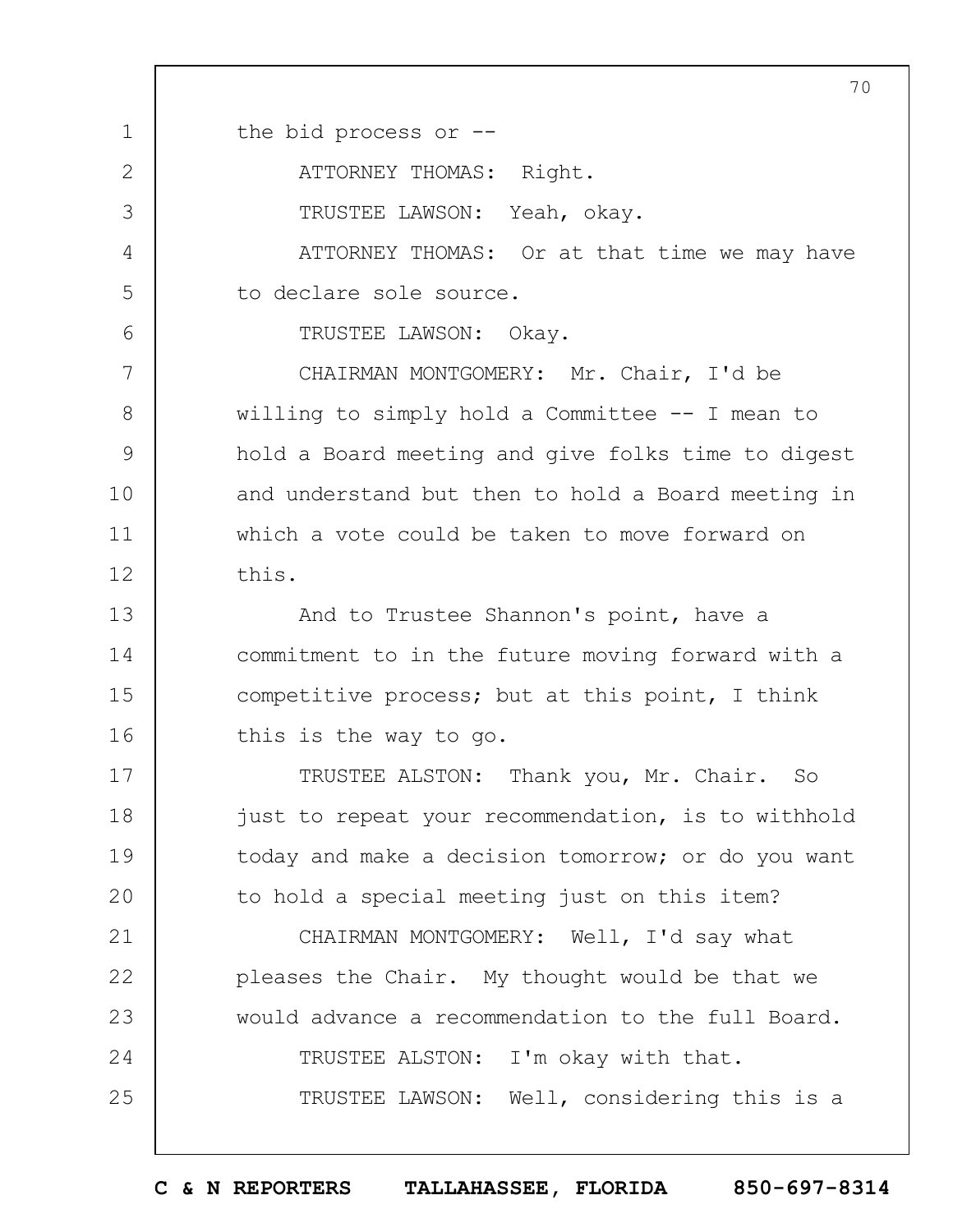1 2 3 4 5 6 7 8 9 10 11 12 13 14 15 16 17 18 19  $20$ 21 22 23 24 25 71 Committee -- TRUSTEE SHANNON: Mr. Chair. TRUSTEE LAWSON: Let Trustee Shannon go. TRUSTEE ALSTON: Yeah, let me do Trustee Shannon and then follow Trustee Shannon Vice Chair Lawson. Go ahead, Trustee Shannon. TRUSTEE SHANNON: Yeah, it's just a request for clarification from Attorney Thomas. What are -- for a competition process, what are the minimum time frames that we would be able to utilize in running a competitive bid process? ATTORNEY THOMAS: It would be, at a minimum, seven days for  $-$  and we generally like to employ longer timelines, but at a minimum seven days. TRUSTEE SHANNON: So we would submit, or we would put out an invitation to negotiate and give interested firms seven days to respond; is that what you're saying? ATTORNEY THOMAS: That's correct. We'd have to, of course, factor in the time to put the competitive solicitation together. TRUSTEE SHANNON: Given the fact that we already have -- ATTORNEY THOMAS: We can use that.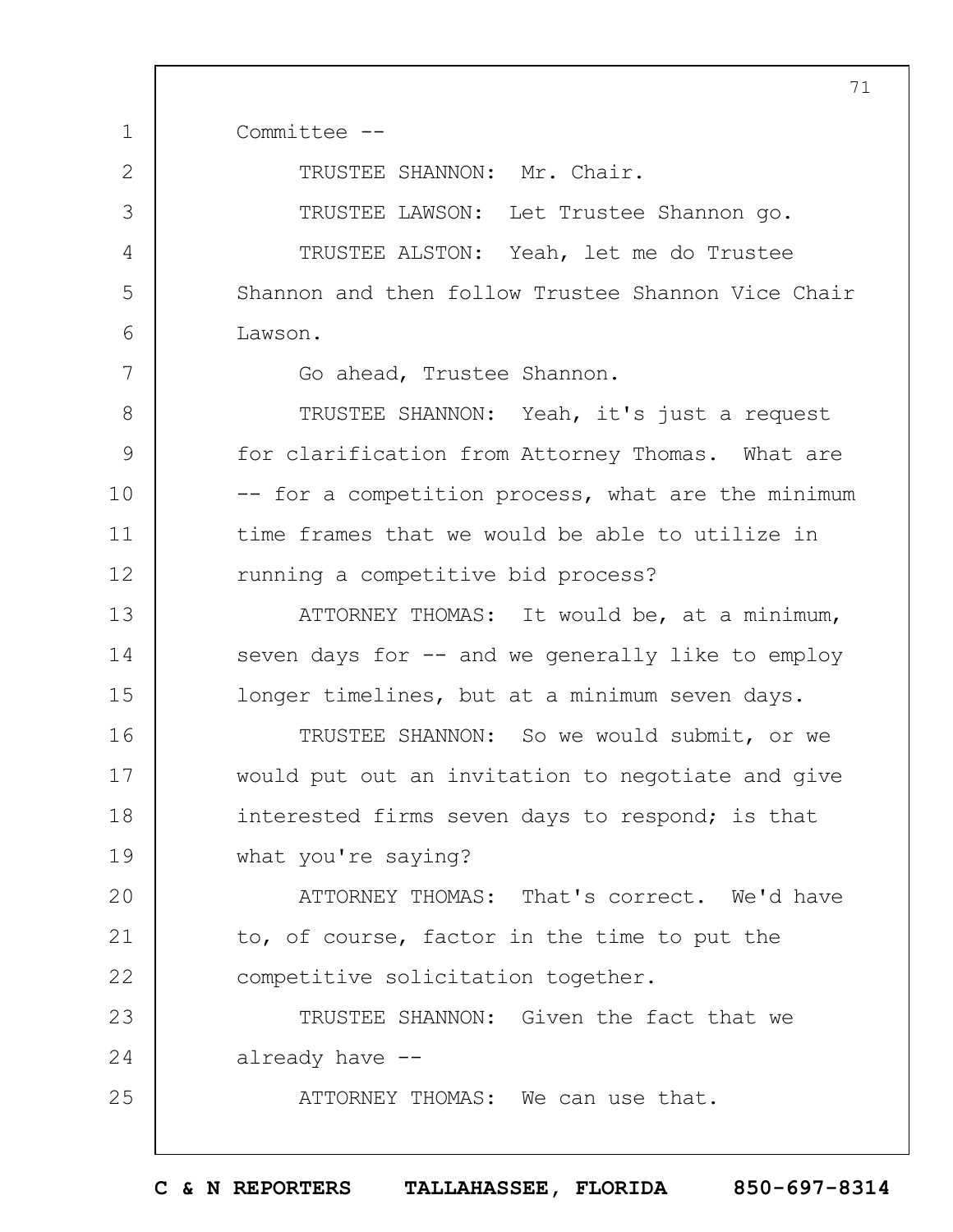TRUSTEE SHANNON: -- somewhat of a -- yeah, we won't have to reinvent the wheel, so I'm not as concerned with that. I just wanted the Board to be informed of the minimum time frames that we can use for a competitive process.

TRUSTEE ALSTON: So if I could -- and I'm going to recognize Vice Chair Lawson -- if I could Attorney Thomas, it sounds like the question is competitive process versus, as you just mentioned, the threshold under 75,000 --

ATTORNEY THOMAS: Right.

1

2

3

4

5

6

7

8

9

10

11

14

12 13 TRUSTEE ALSTON: -- picking up the phone and reaching out to three individuals?

ATTORNEY THOMAS: Right.

15 16 17 18 19  $20$ 21 22 23 TRUSTEE ALSTON: What is the difference in time for that? I think that's really what this question is boiling down to. A competitive process involves putting together some document, publishing or posting something, allowing a period of response that's reasonable, getting the responses, evaluating the responses, there is a committee and then something happens. ATTORNEY THOMAS: Right.

24 25 TRUSTEE ALSTON: So I think the question is: What is that full process for competitive versus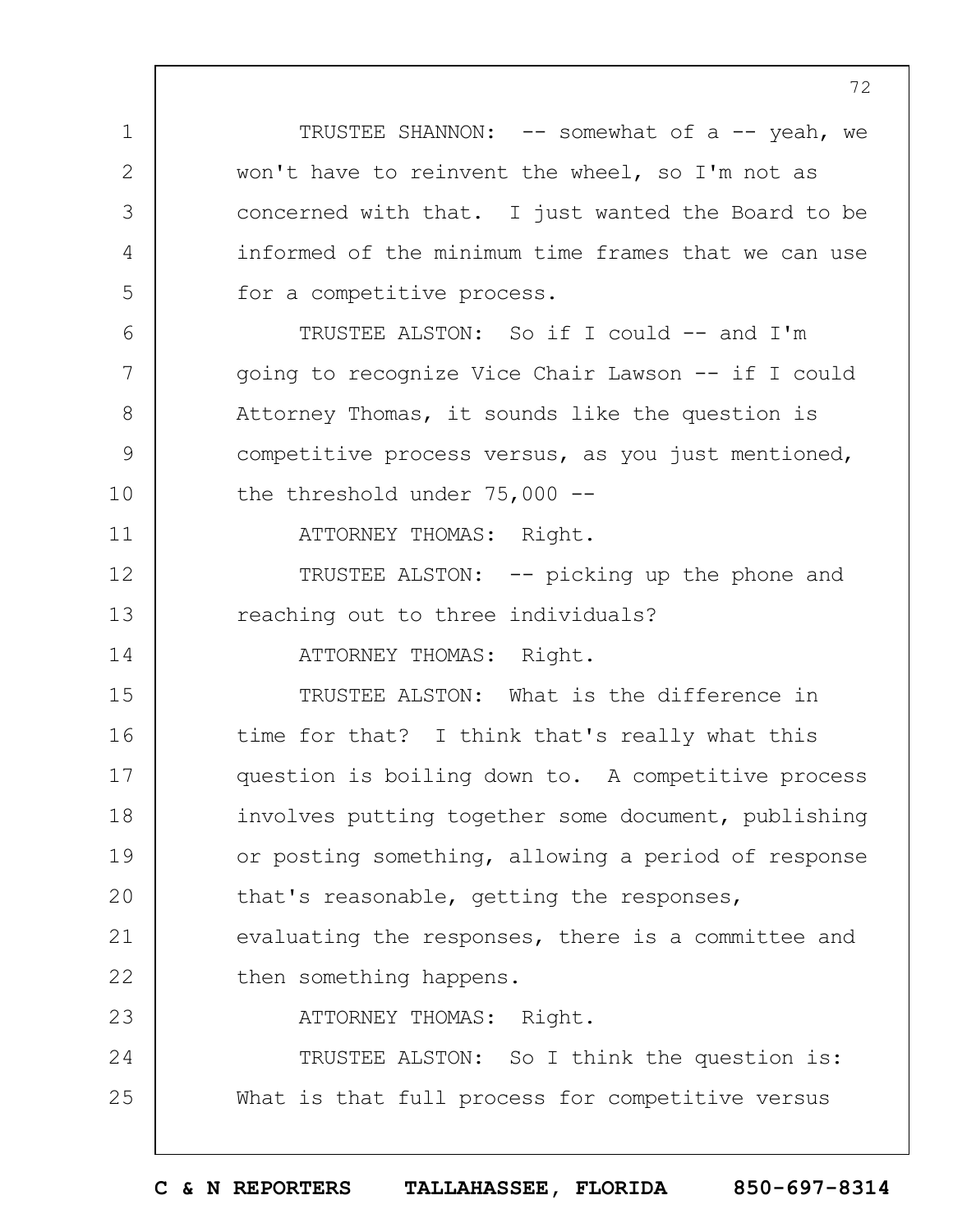the process for picking up the phone for quote, unquote, for three quotes with the other process that's been mentioned?

1

2

3

25

4 5 6 7 8 9 10 11 12 13 14 15 16 17 18 19  $20$ 21 22 23 24 ATTORNEY THOMAS: The first process can be done you know, within a few days, a week. The competitive solicitation process, as I stated, of course factoring the time for preparing the document, posting the document, receiving responses, evaluating responses, you know, posting the award, obtaining Board approval since this is a Board, you know, process as well, and then we have to factor in time for any potential bid protest. If the, you know, competitive solicitation is protested, then, you know, we have to go through the Division of Administrative Hearing process. TRUSTEE ALSTON: Trustee Shannon, was that clear for you? TRUSTEE SHANNON: Yes, I just wanted to ensure that the Board had that information. TRUSTEE ALSTON: Yes. Go ahead, Vice Chair Lawson. TRUSTEE LAWSON: My only comment was -- I mean thanks for the clarification, Attorney. That's really good to know. My only comment was:

Why can't we bring it to a vote? I mean this is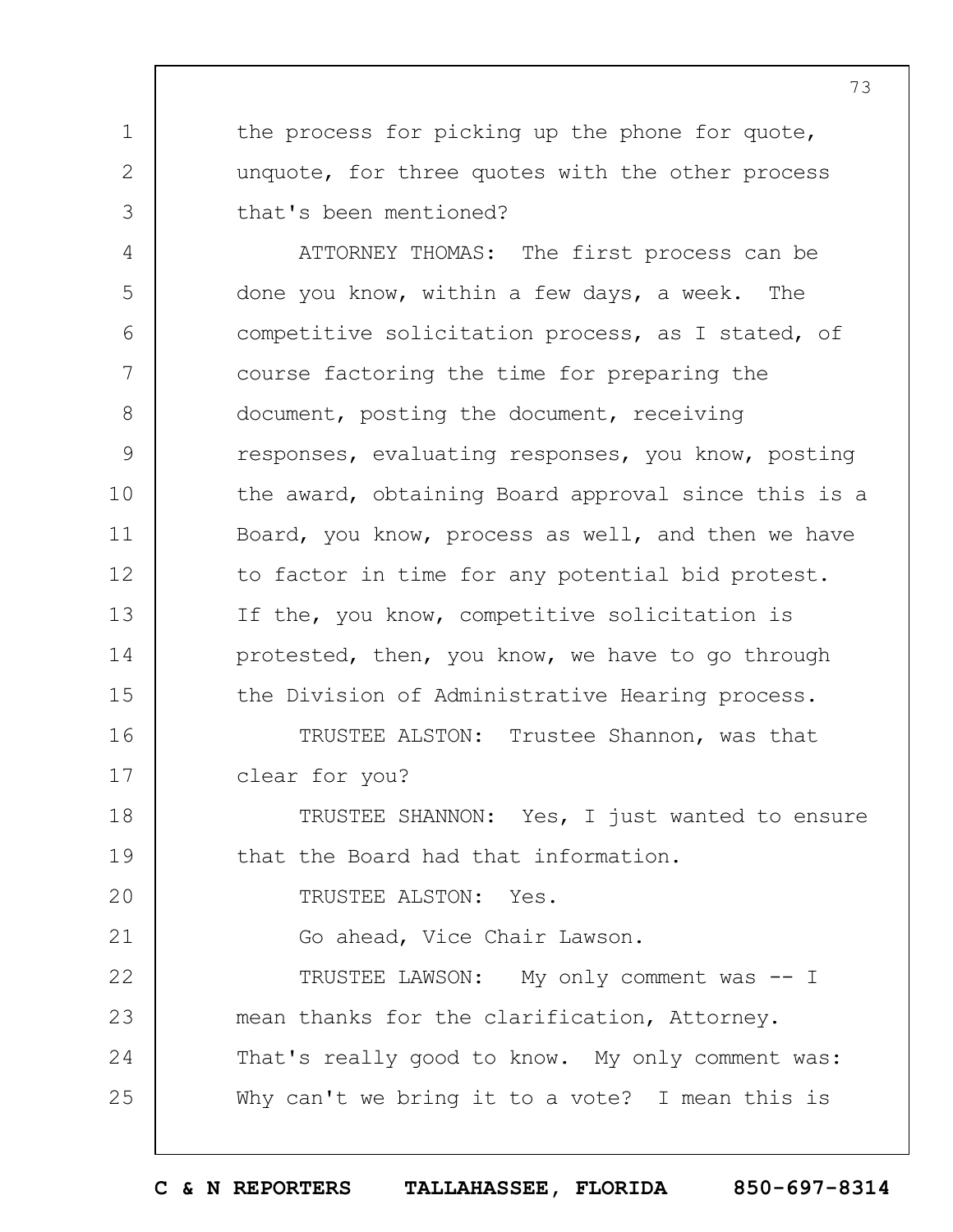1 2 3 4 5 6 7 8 9 10 11 12 13 14 15 16 17 18 19  $20$ 21 22 23 24 25 74 technically a committee of the whole. TRUSTEE ALSTON: I can't make a motion, Mr. Vice Chair. TRUSTEE LAWSON: So move. I'll clarify that we look through the appropriate processes, we look to bring on a consultant in the areas of strategy and communication as soon as the process will allow. TRUSTEE ALSTON: Not exceeding the 75 K threshold. TRUSTEE LAWSON: Not exceeding the \$75,000 per advice from the legal counsel. TRUSTEE ALSTON: And reaching out up to three firms for a quote. TRUSTEE LAWSON: Yes. Following the exact process outlined by legal counsel, yes. TRUSTEE ALSTON: Is there a second? CHAIRMAN MONTGOMERY: If I may add. TRUSTEE ALSTON: I'm sorry. Go ahead Chair Montgomery. CHAIRMAN MONTGOMERY: And, again, I'm going with the spirit of competition, if we would require three firms. You said up to three, but if we require that they reach out to three. TRUSTEE ALSTON: Yes. Yeah, you could.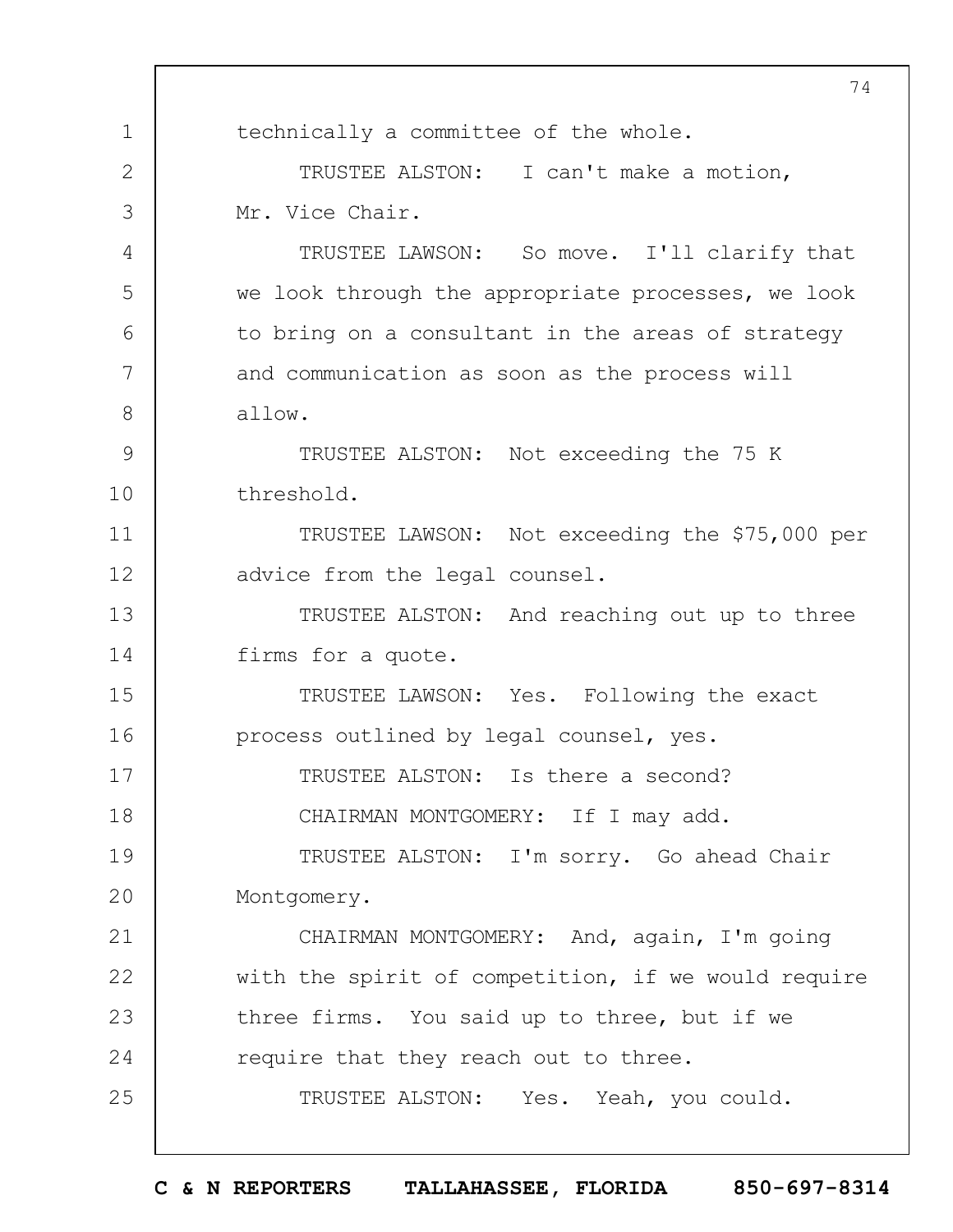1 2 3 4 5 6 7 8 9 10 11 12 13 14 15 16 17 18 19  $20$ 21 22 23 24 25 75 Yeah, we could require three. You accept that friendly amendment? TRUSTEE LAWSON: I do. TRUSTEE ALSTON: Is there a second to the motion? My apologies. TRUSTEE MOORE: Second. TRUSTEE ALSTON: It's been properly moved and seconded that the Board move forward with the item as introduced by Chair Montgomery, that we reach out and obtain a firm as referenced by our Chief Legal Officer; that we reach out to three firms that would give us provide these -- provide these services to the Board up to our do-not-exceed clause of \$75,000. I think I stated that correctly. TRUSTEE LAWSON: Yes. TRUSTEE ALSTON: Okay. Any discussion? (NO RESPONSE). TRUSTEE ALSTON: Any further comments? (NO RESPONSE). TRUSTEE ALSTON: Seeing none, all those in favor of the motion, please signify by the sign of aye. (AFFIRMATIVE INDICATIONS). TRUSTEE ALSTON: Any opposed?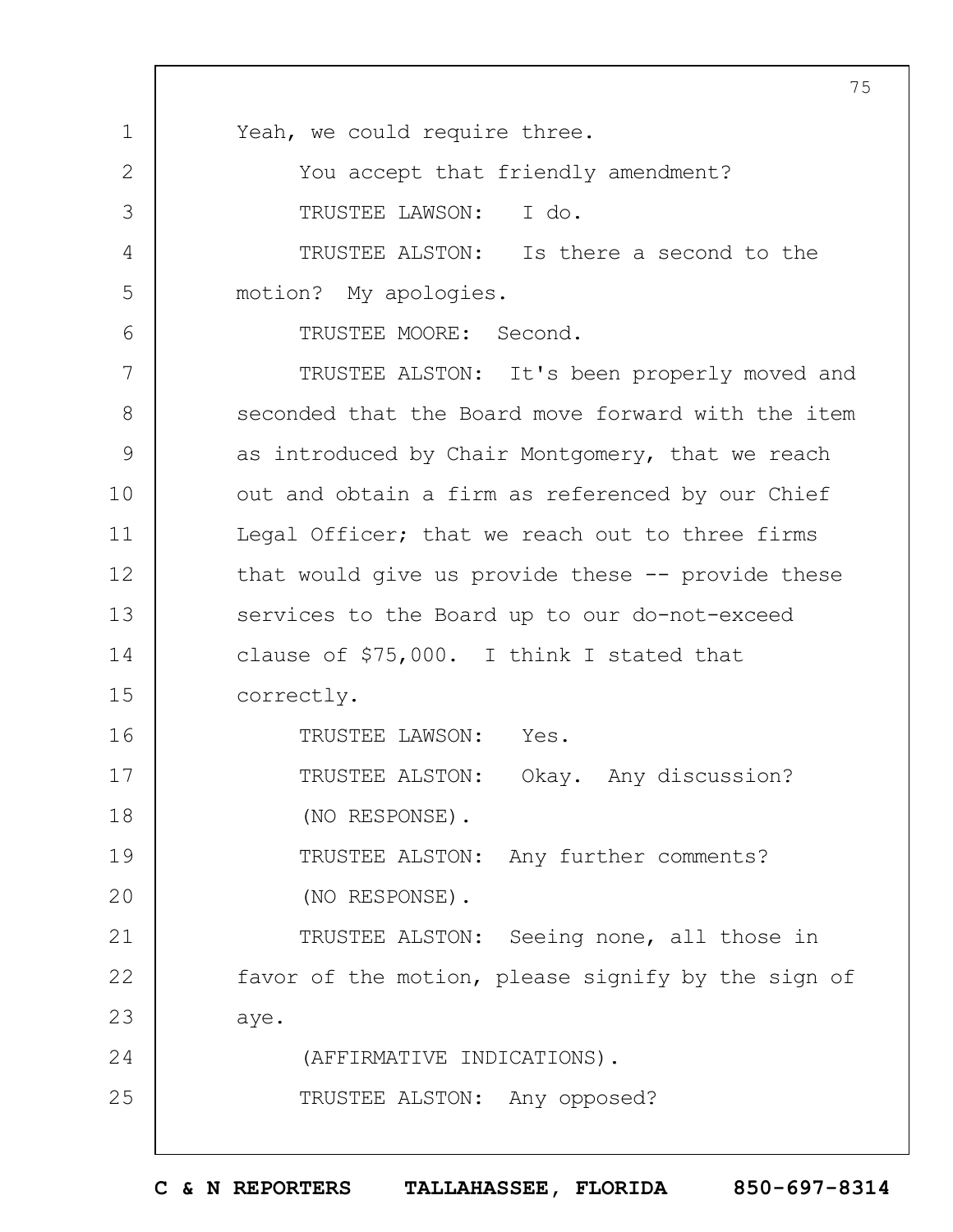1 2 3 4 5 6 7 8 9 10 11 12 13 14 15 16 17 18 19  $20$ 21 22 23 24 25 76 (NO RESPONSE). TRUSTEE ALSTON: The motion carries unanimously. Thank you, Mr. Chair. Any additional items for the Board to consider at this point? TRUSTEE LAWSON: Yes. TRUSTEE ALSTON: Go ahead, Vice Chair Lawson. TRUSTEE LAWSON: Well, it's a question, Mr. Chair. You can tell me if it's appropriate. I do want to continue my soapbox on the engineering school, if I may. TRUSTEE ALSTON: Okay. TRUSTEE LAWSON: Okay. I think -- and I'll push some information out just for the larger body, because this is a committee of the whole, to consider and I did a little research. I'm just going to read this quickly. I think of particular importance here is Principle 3.2.6 of the Principles of Accreditation for the Southern Association of Colleges Schools and Commission on Colleges. This is a principle that mandates that board, slash, administration distinctions, and it says: And it's clear appropriate distinctions in writings in practice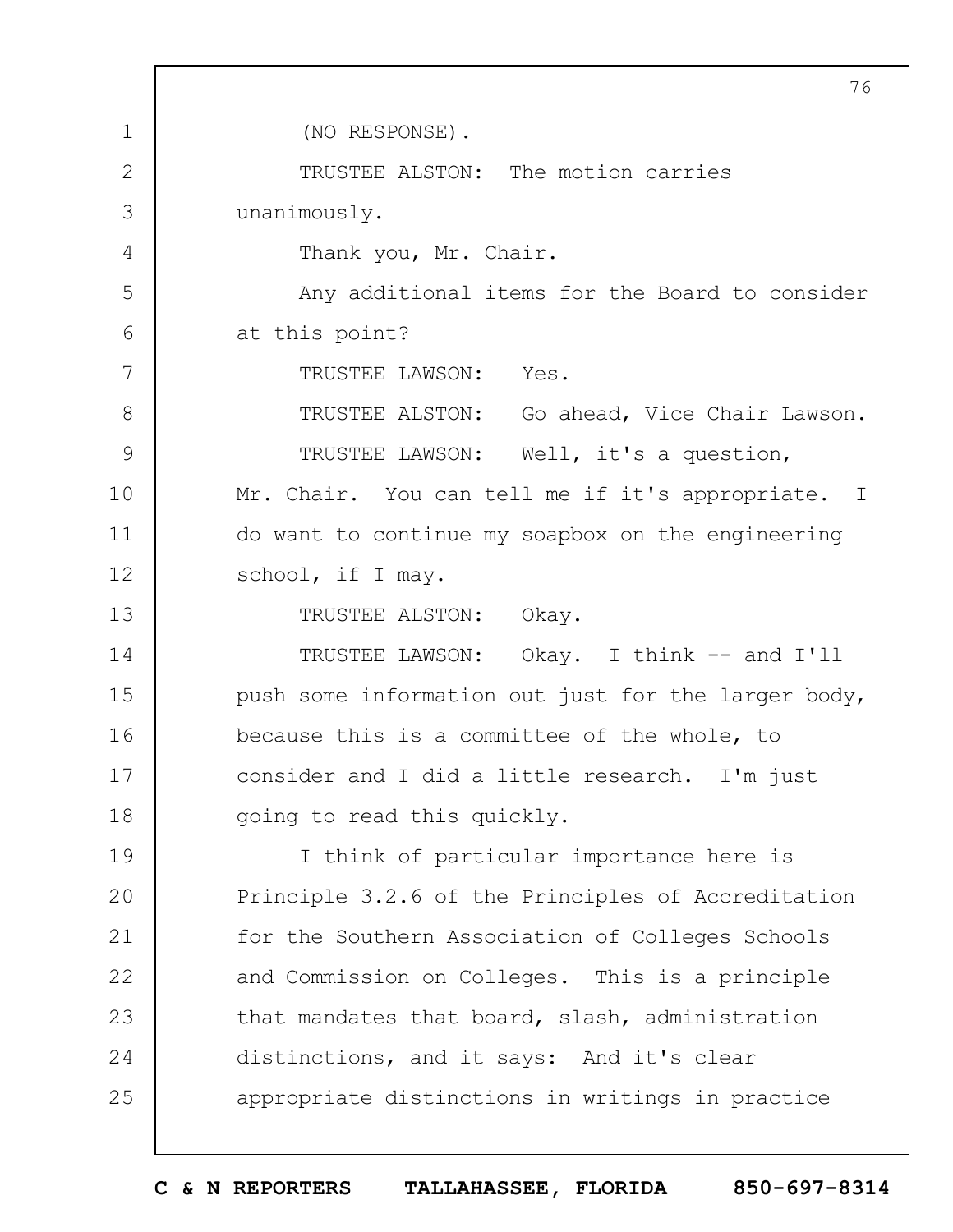between the policy-making functions of the governing body -- of the governing board and the responsibility of the administration and the faculty to the administrator and implement policy for administration distinction.

1

2

3

4

5

6 7 8 9 10 11 12 13 14 15 16 17 18 19  $20$ What this is, without me reading the entire two pages from the policy, is it provides clear distinction between Board policy setting and administration action. And as you read this and you form your own interpretation, it could lead you to believe or could lead you to the conclusion that the current joint council  $--$  I hope I get the name correct -- has actually enacted a policy on our Board versus a process or action. And you could also infer from reading this that there may -- we may have recourse to challenge that organization or that body as implementing policy when it states clearly that the Board of Trustees, whether it be FSU, FAMU, you know, plug in the school, their trustees own the creation of policy.

21 22 23 24 25 So I'd ask -- I would ask that the Board take a minute to research this policy on your own. I can forward it to Attorney Barge-Miles and she can forward it to all of you, but it's a clearly stated policy within the Southern Association of Colleges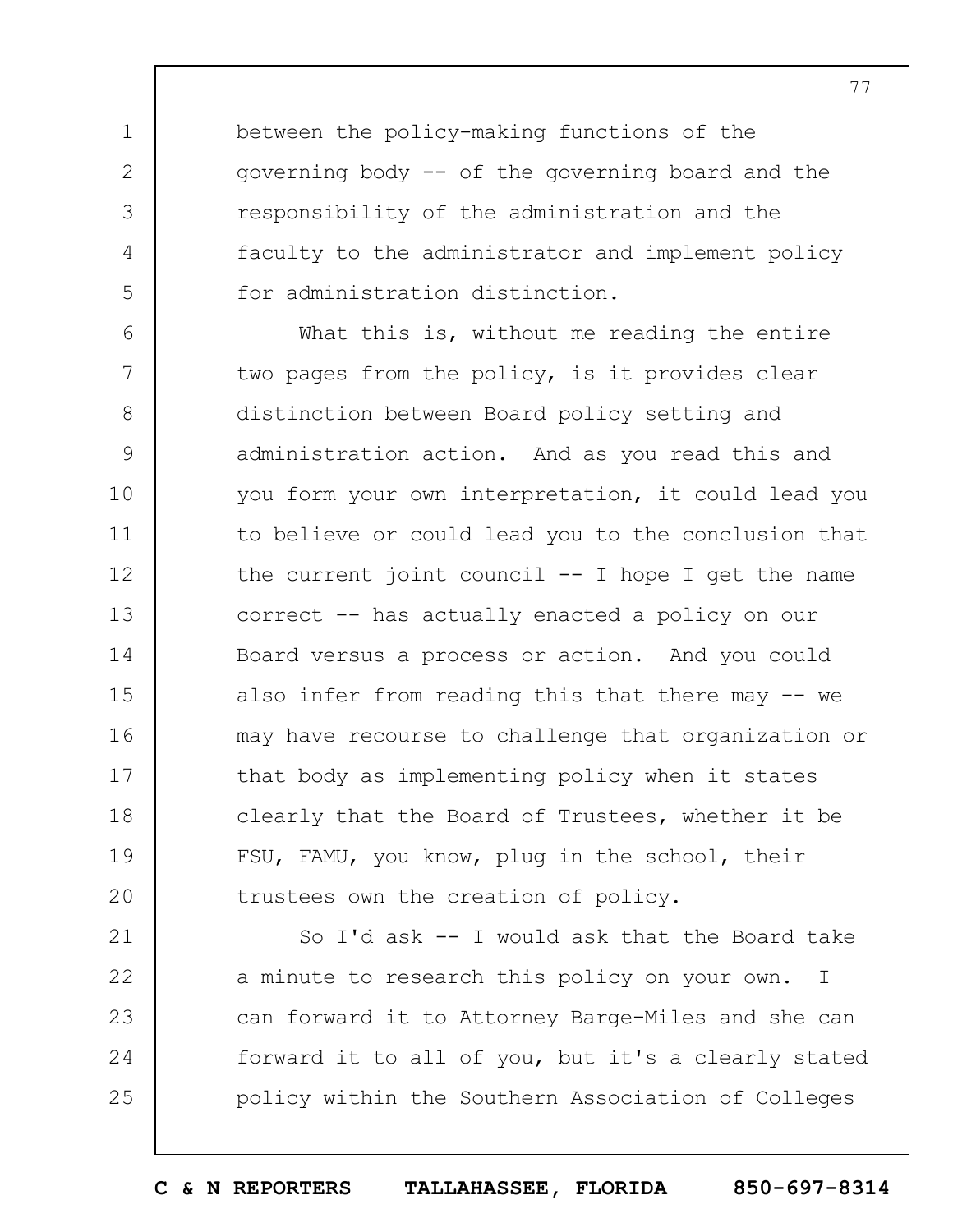Schools and Commission on Colleges, in their policy document. But as you read through here, it clearly states that as the governing body we set policy, not the administration.

1

2

3

4

5

6

7

8

9

10

11

12

13

14

15

And you can interpret, again, what was done in the joint commission was a setting of policy for both schools, not just for us, for both schools. And if you read this, with the same interpretation at least that one person has, me, it says that the council flies directly in the face of this policy.

So Attorney Barge-Miles, I'd love to share this with the larger board through you for everyone to review, and I would ask as a Board that we not let this issue rest. We do have recourse on this issue if that is the pleasure of the Board.

16 17 So, Mr. Chair, I push that out as an item for consideration.

18 19  $20$ 21 22 TRUSTEE ALSTON: Great. And, no, thank you, Mr. Chair. And I think you also heard my comments because I think I was on the call then. So I think many of us shared a lot of our frustration around this topic.

23 24 25 Let me do this, if possible: Attorney Barge-Miles, can you actually provide the document to us via email? And I don't know, and I'm going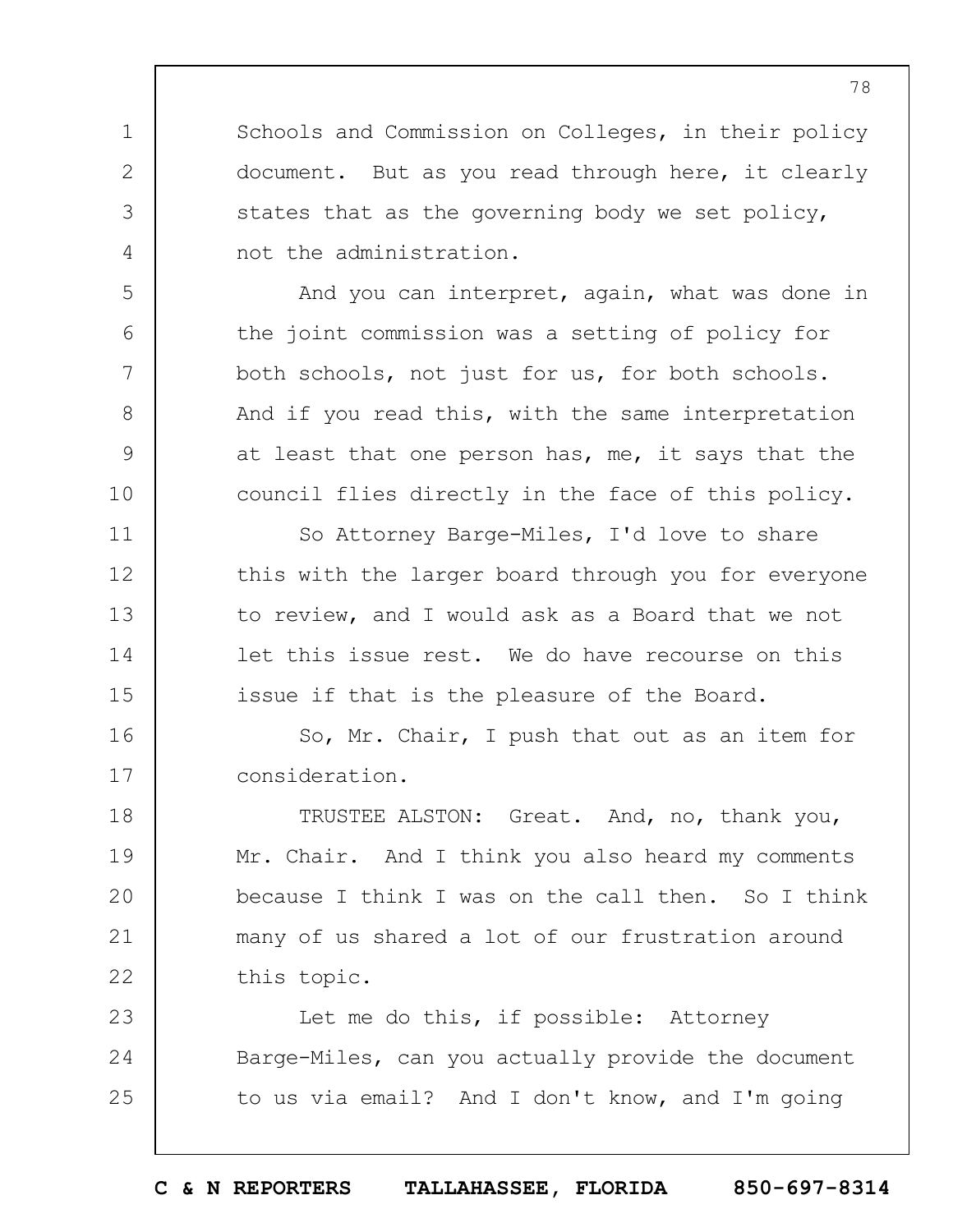1 2 3 4 5 6 7 8 9 10 11 12 13 14 15 16 17 18 19  $20$ 21 22 23 24 25 79 to look at Chair Montgomery, if you want to add this maybe as a discussion point tomorrow. Is that what you're asking, Vice Chair Lawson? TRUSTEE LAWSON: Well, first I'd like to ask the Board to read it and see if they have the same interpretation as I do. TRUSTEE ALSTON: Okay. TRUSTEE LAWSON: And if you all do, I would like to bring this as a topic for discussion tomorrow. TRUSTEE ALSTON: Okay. And then, of course, that also would involve some feedback from the General Counsel's office, so if you also could make sure that they're looped in so they would also give us our menu of options in terms of a response. TRUSTEE LAWSON: Okay. TRUSTEE ALSTON: Mr. Chair, I'm sorry, go ahead. CHAIRMAN MONTGOMERY: We'll add it as a discussion item for tomorrow. I'll confer with Doctor Mangum in her capacity as corporate secretary. But as you know, I am able to add it during the meeting; but I think we add it as a discussion item. If necessary, it can progress to becoming an action item.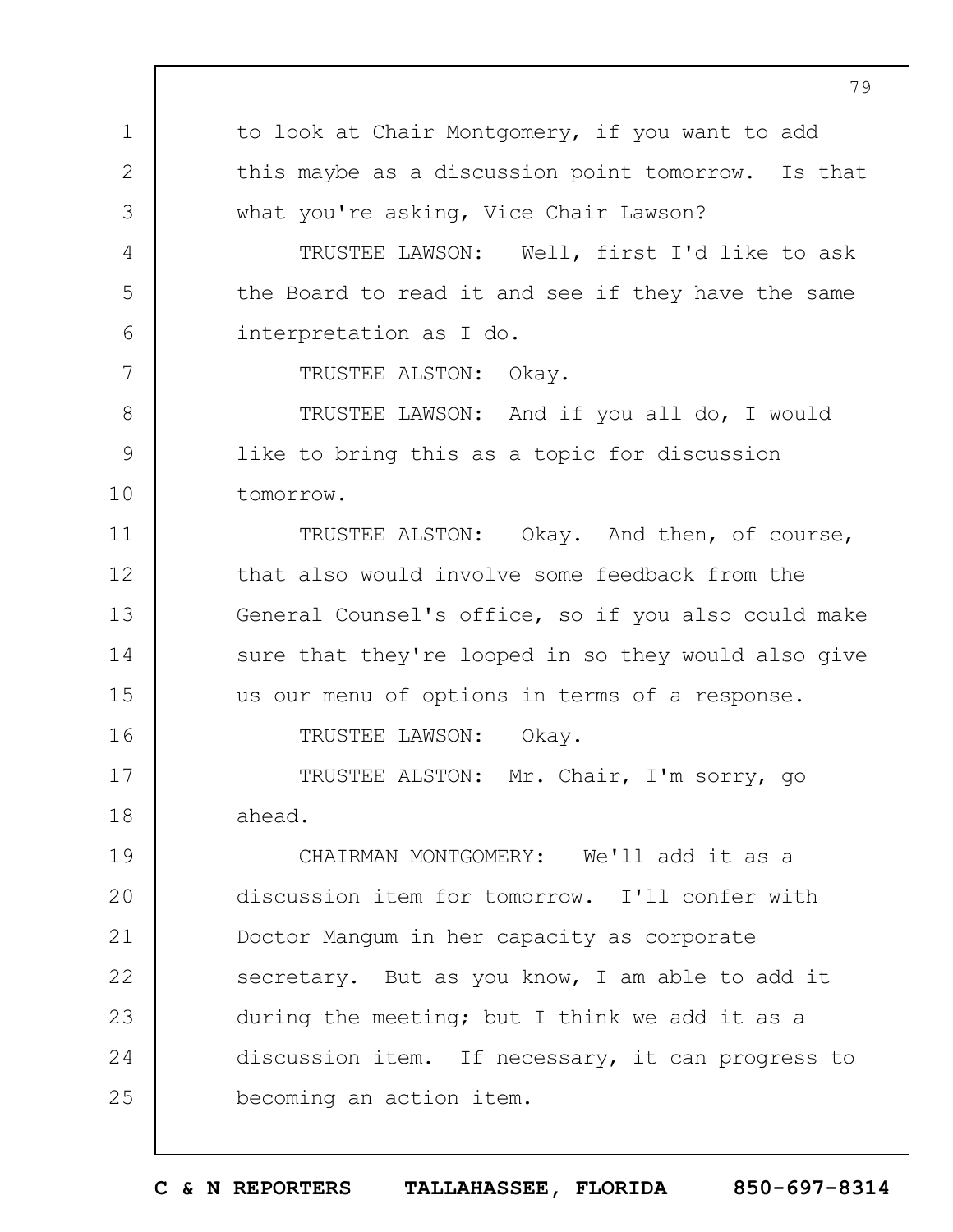TRUSTEE ALSTON: Thank you, Mr. Chair. And thank you, Mr. Vice Chair, for that recommendation and pointing out that information to us.

1

2

3

4

5

6

7

8

9

10

And then also -- I'd also ask Doctor Mangum to also review that information and provide your feedback to us as well because I think you also heard many of our comments previously as well.

TRUSTEE SHANNON: So, Mr. Chair.

TRUSTEE ALSTON: Yes, go ahead, Trustee Shannon.

11 12 13 14 15 16 17 18 TRUSTEE SHANNON: Just so I'm clear and can do my homework correctly, are you -- I guess, Vice Chair Lawson, are you saying that the regulation that you're providing us with a copy of, somehow you're reading to invalidate the decisions made by the joint council? Is that what you're saying and asking for our opinion if we read those statutes the same way?

19  $20$ 21 22 23 24 25 TRUSTEE ALSTON: Vice Chair Lawson. TRUSTEE LAWSON: May I? Okay, Trustee Shannon, what I'm specifically asking is that if you read the -- I guess it's a statute, and determine if your interpretation of it is the same as mine when I read through the three pages because it speaks specifically to the division of power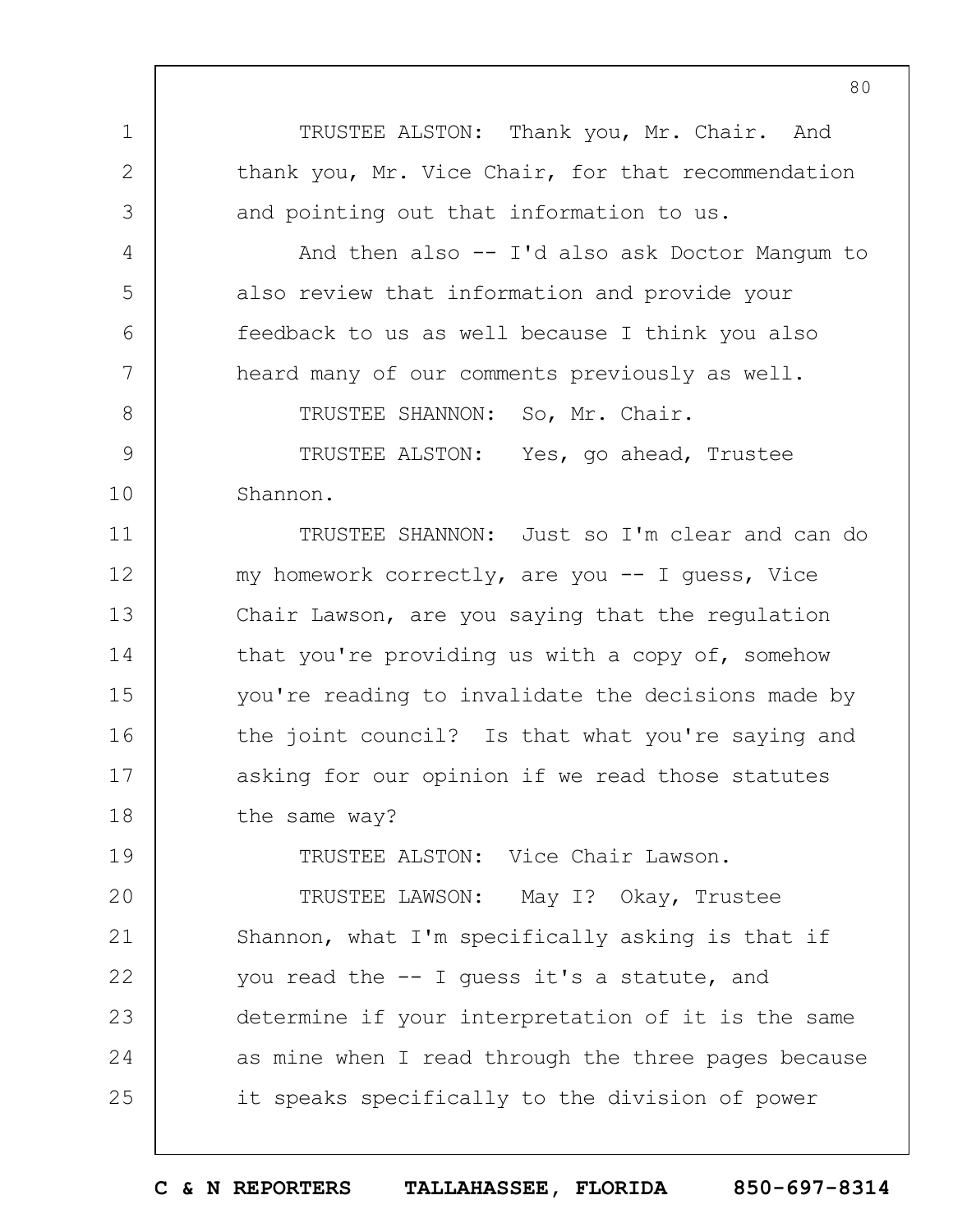1 2 3 4 5 6 7 8 9 10 11 12 13 14 15 16 17 18 19  $20$ 21 22 23 24 25 81 between the Board and the Administration. It speaks specifically to policy setting; it speaks specifically to implementation of policy; and it speaks specifically to each party's role therein. So I think if you interpret it the same way I did, it reads as if the council does not have the latitude to implement a policy against both of the universities. Now that's my interpretation. TRUSTEE SHANNON: Okay. TRUSTEE LAWSON: Therefore, I'm asking each Board member to receive a copy of this so that you can form your own interpretation. TRUSTEE SHANNON: Okay. Thank you. That's what I was trying to get clear in my head, and it's clear now. TRUSTEE LAWSON: Okay. TRUSTEE ALSTON: And, actually, Trustee Shannon, as you were talking, Mr. Vice Chair, Doctor Mangum just made a point. And I'm going to, actually, let her mention that on the record. PRESIDENT MANGUM: Thank you, Chair. That wasn't a policy; that was an administrative decision about who handles parts of the operating activities of the college. It wasn't a policy decision that was made by the Joint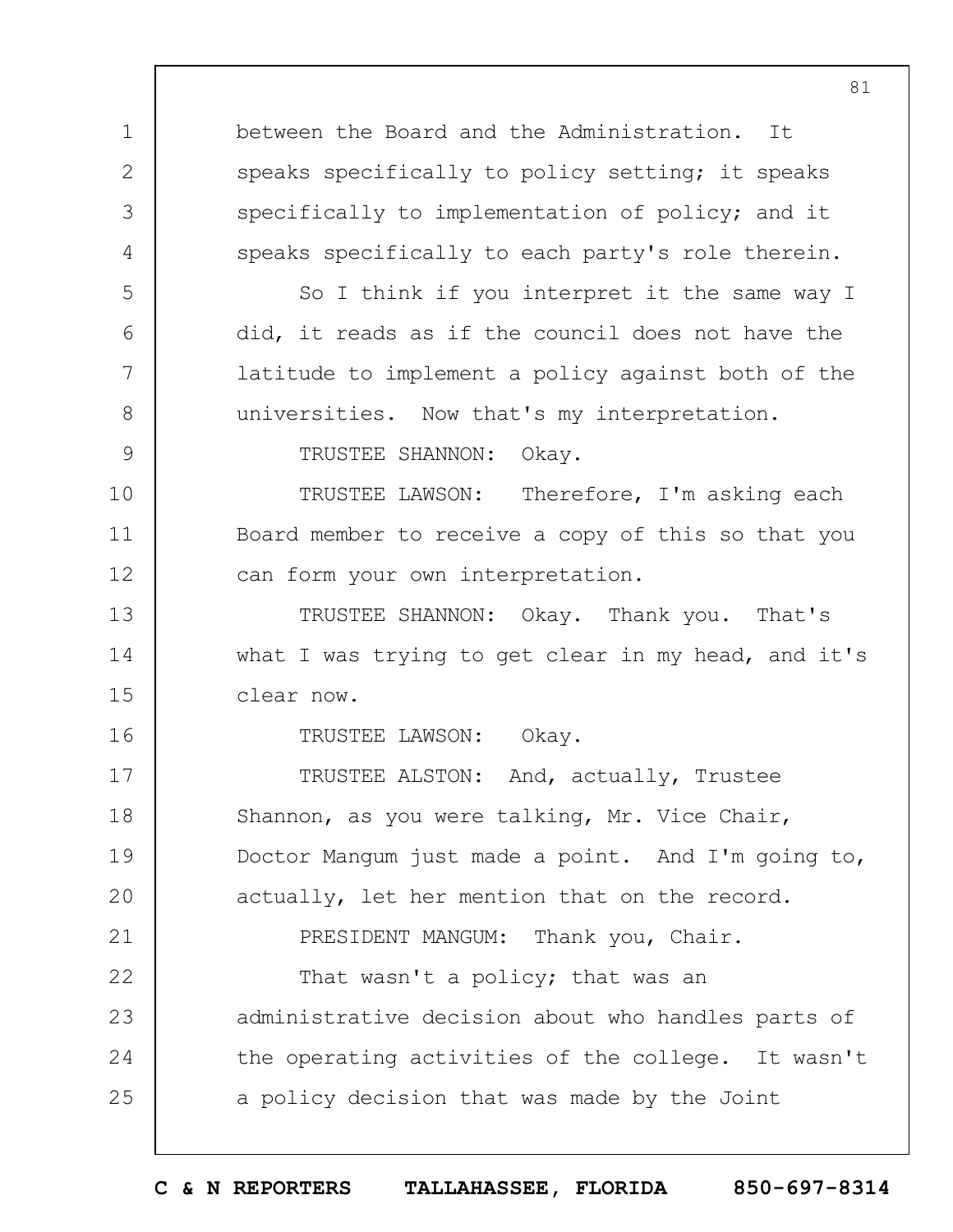1 2 3 4 5 6 7 8 9 10 11 12 13 14 15 16 17 18 19  $20$ 21 22 23 24 25 82 Council. It wasn't a policy decision; it was a management decision. TRUSTEE ALSTON: Any additional comments or questions? (NO RESPONSE). TRUSTEE ALSTON: So just to finalize this item -- go ahead. I'm sorry, Mr. Chair. CHAIRMAN MONTGOMERY: I'll brief as you've heard me. When a \$13 million decision gets made -- TRUSTEE LAWSON: It's policy. CHAIRMAN MONTGOMERY: -- that affects our budget, that is a  $-$ TRUSTEE LAWSON: Policy decision. CHAIRMAN MONTGOMERY: -- that is a Board level -- that requires a Board level discussion. Anything over a million dollars that affects us, requires a Board level. If that's not clear to our CEO, perhaps we need to codify it. But if that's not the understanding, and that's made clear to us today, then I think we need to take steps to ensure that in the future when there are millions of dollars at stake, that it requires a Board level discussion and consent. TRUSTEE LAWSON: May I also? TRUSTEE ALSTON: Go ahead, Vice Chair Lawson.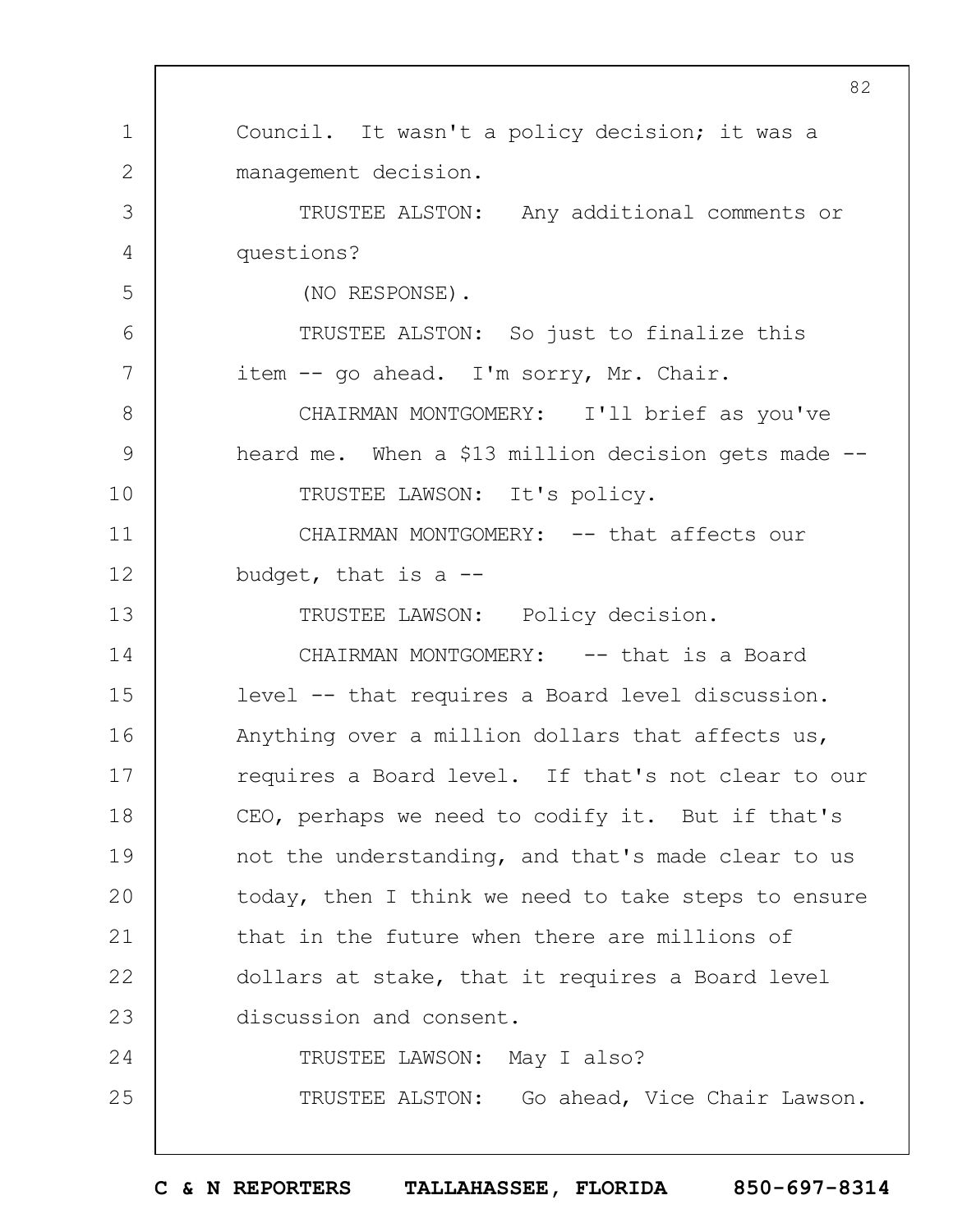| $\mathbf 1$  | TRUSTEE LAWSON: And to clarify, you know,           |
|--------------|-----------------------------------------------------|
| $\mathbf{2}$ | Doctor Mangum, this is not a jab at you. It is      |
| 3            | specifically a question about the Council that has  |
| 4            | been assembled and does the Council have authority  |
| 5            | to render the decision that they render. You are    |
| 6            | part of the council but there are eight or 10 other |
| 7            | people.                                             |
| 8            | PRESIDENT MANGUM: That's correct.                   |
| 9            | TRUSTEE LAWSON: So, you know, it's not a            |
| 10           | direct --                                           |
| 11           | PRESIDENT MANGUM: I understand.                     |
| 12           | TRUSTEE LAWSON: -- you know, jab at you. It         |
| 13           | is a question about the Council's level of          |
| 14           | authority.                                          |
| 15           | TRUSTEE ALSTON: And I'll just interject.            |
| 16           | Because we're talking about governance, I think     |
| 17           | this is the appropriate landing spot for us to have |
| 18           | this conversation. So I appreciate you, Vice Chair  |
| 19           | Lawson, for bringing forth this item. If we could,  |
| 20           | I think the attorneys will be ready tomorrow to     |
| 21           | give us some feedback, Doctor Mangum as well, and   |
| 22           | Attorney Barge-Miles will make sure that all of the |
| 23           | trustees get the document provided by Vice Chair    |
| 24           | Lawson. Thank you all for that.                     |
| 25           | Any additional items to come before this            |
|              |                                                     |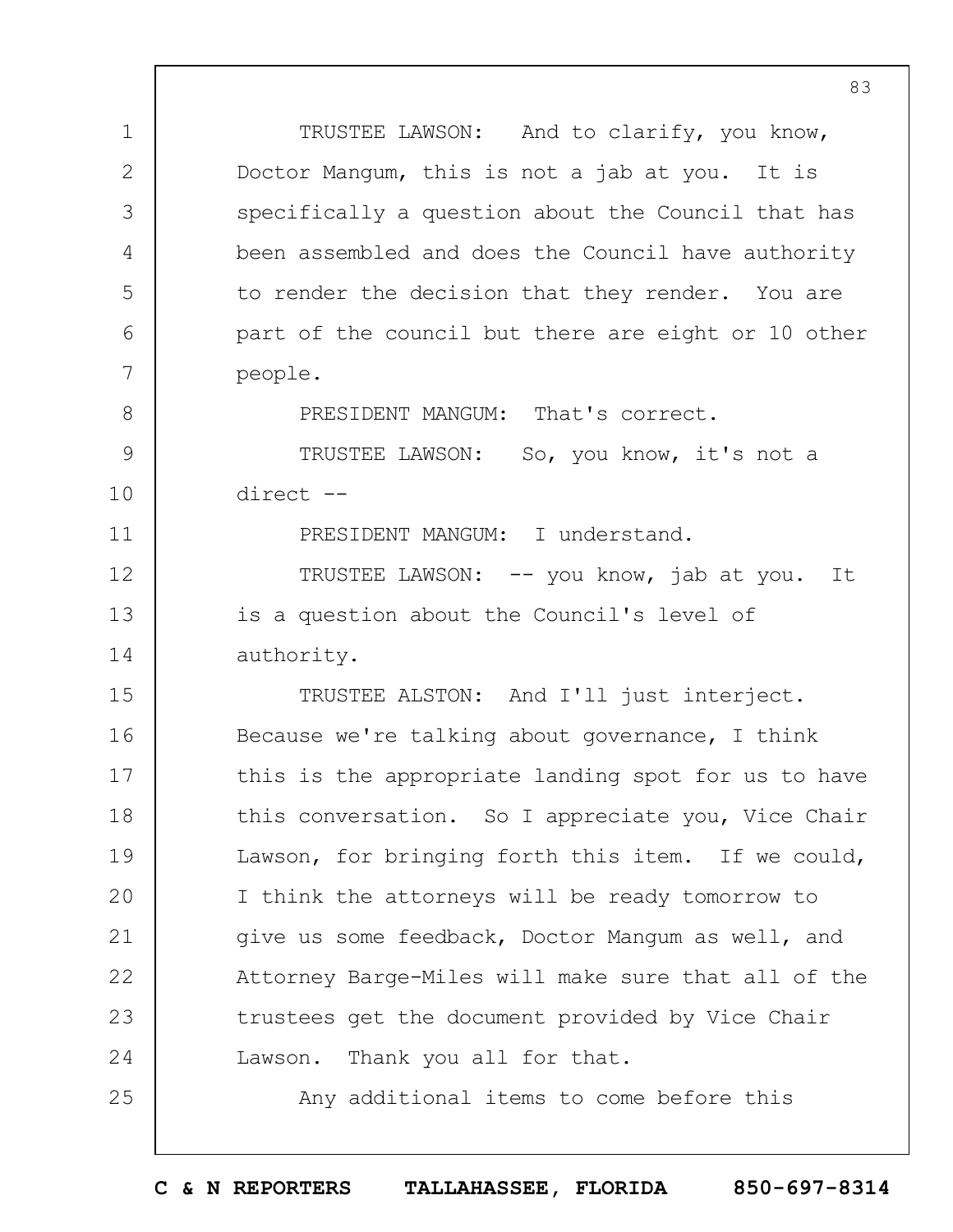| $\mathbf 1$      | committee?                              |  |  |  |  |  |  |  |
|------------------|-----------------------------------------|--|--|--|--|--|--|--|
| $\mathbf{2}$     | (NO RESPONSE).                          |  |  |  |  |  |  |  |
| 3                | TRUSTEE ALSTON: Seeing none, meeting    |  |  |  |  |  |  |  |
| $\sqrt{4}$       | adjourned. Thank you.                   |  |  |  |  |  |  |  |
| $\mathsf S$      | (WHEREUPON, THE MEETING WAS ADJOURNED). |  |  |  |  |  |  |  |
| $6\,$            |                                         |  |  |  |  |  |  |  |
| $\boldsymbol{7}$ |                                         |  |  |  |  |  |  |  |
| $8\,$            | $\star$ $\star$<br>$\star$<br>$\star$   |  |  |  |  |  |  |  |
| $\mathcal{G}$    |                                         |  |  |  |  |  |  |  |
| $10$             |                                         |  |  |  |  |  |  |  |
| $11$             |                                         |  |  |  |  |  |  |  |
| $12\,$           |                                         |  |  |  |  |  |  |  |
| $13$             |                                         |  |  |  |  |  |  |  |
| $1\,4$           |                                         |  |  |  |  |  |  |  |
| $15\,$           |                                         |  |  |  |  |  |  |  |
| 16               |                                         |  |  |  |  |  |  |  |
| 17               |                                         |  |  |  |  |  |  |  |
| $18\,$           |                                         |  |  |  |  |  |  |  |
| 19               |                                         |  |  |  |  |  |  |  |
| 20               |                                         |  |  |  |  |  |  |  |
| 21               |                                         |  |  |  |  |  |  |  |
| 22               |                                         |  |  |  |  |  |  |  |
| 23               |                                         |  |  |  |  |  |  |  |
| 24               |                                         |  |  |  |  |  |  |  |
| 25               |                                         |  |  |  |  |  |  |  |
|                  |                                         |  |  |  |  |  |  |  |

 $\Gamma$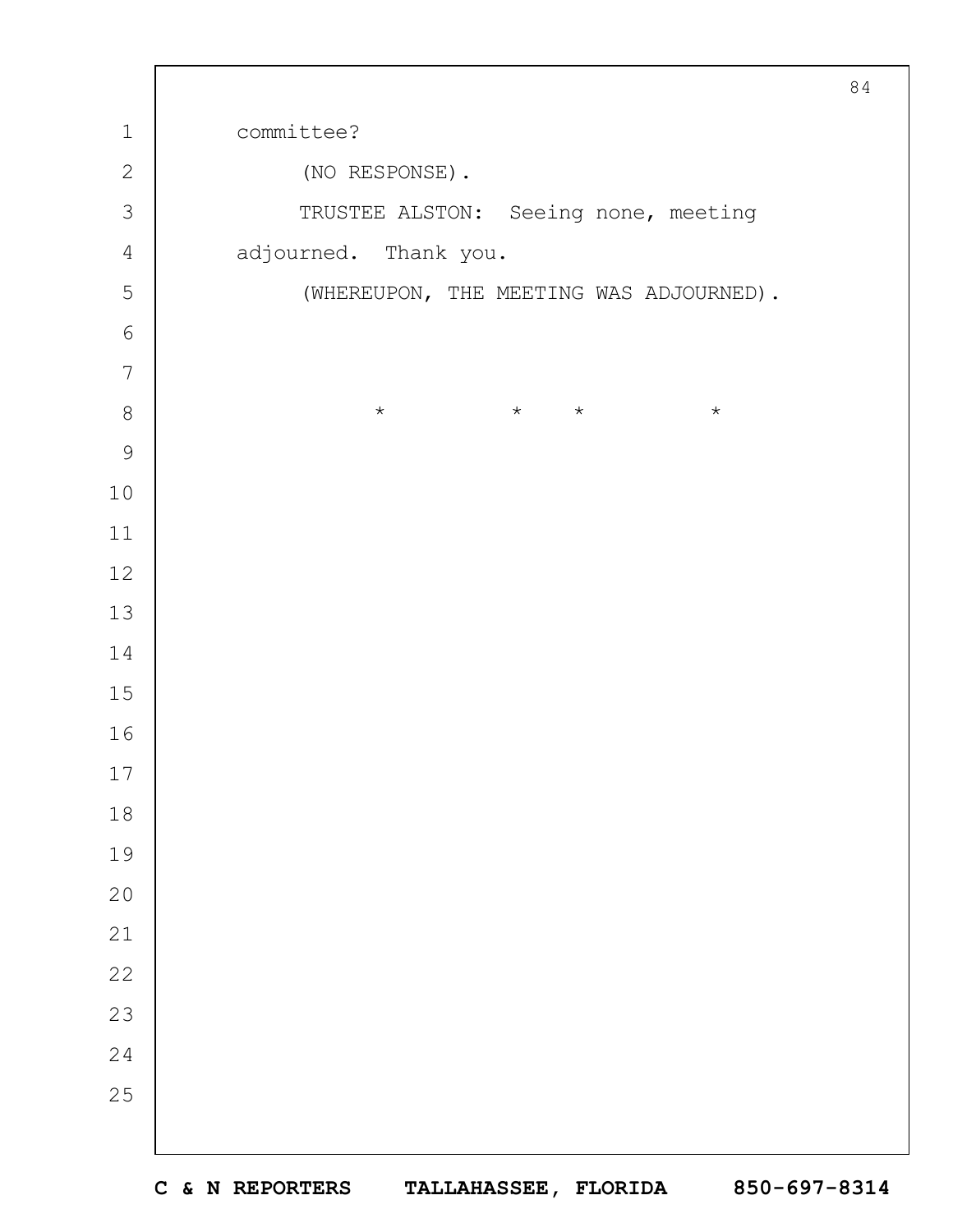|               | 85                                                                                                                                                                |
|---------------|-------------------------------------------------------------------------------------------------------------------------------------------------------------------|
| 1             | CERTIFICATE                                                                                                                                                       |
| $\mathbf{2}$  |                                                                                                                                                                   |
| 3             | STATE OF FLORIDA                                                                                                                                                  |
| 4             | COUNTY OF LEON                                                                                                                                                    |
| 5             | I, NANCY S. METZKE, RPR, FPR, certify that I                                                                                                                      |
| 6             | was authorized to and did stenographically report the<br>foregoing proceedings and that the transcript is a true<br>and complete record of my stenographic notes. |
| 7             |                                                                                                                                                                   |
| $8\,$         | DATED this 5th day of September, 2015.                                                                                                                            |
| $\mathcal{G}$ |                                                                                                                                                                   |
| 10            |                                                                                                                                                                   |
| 11            | NANCY S. METZKE, RPR, FPR<br>Court Reporter                                                                                                                       |
| 12            |                                                                                                                                                                   |
| 13            |                                                                                                                                                                   |
| 14            |                                                                                                                                                                   |
| 15            |                                                                                                                                                                   |
| 16            |                                                                                                                                                                   |
| 17            |                                                                                                                                                                   |
| 18            |                                                                                                                                                                   |
| 19            |                                                                                                                                                                   |
| 20            |                                                                                                                                                                   |
| 21            |                                                                                                                                                                   |
| 22            |                                                                                                                                                                   |
| 23            |                                                                                                                                                                   |
| 24            |                                                                                                                                                                   |
| 25            |                                                                                                                                                                   |
|               |                                                                                                                                                                   |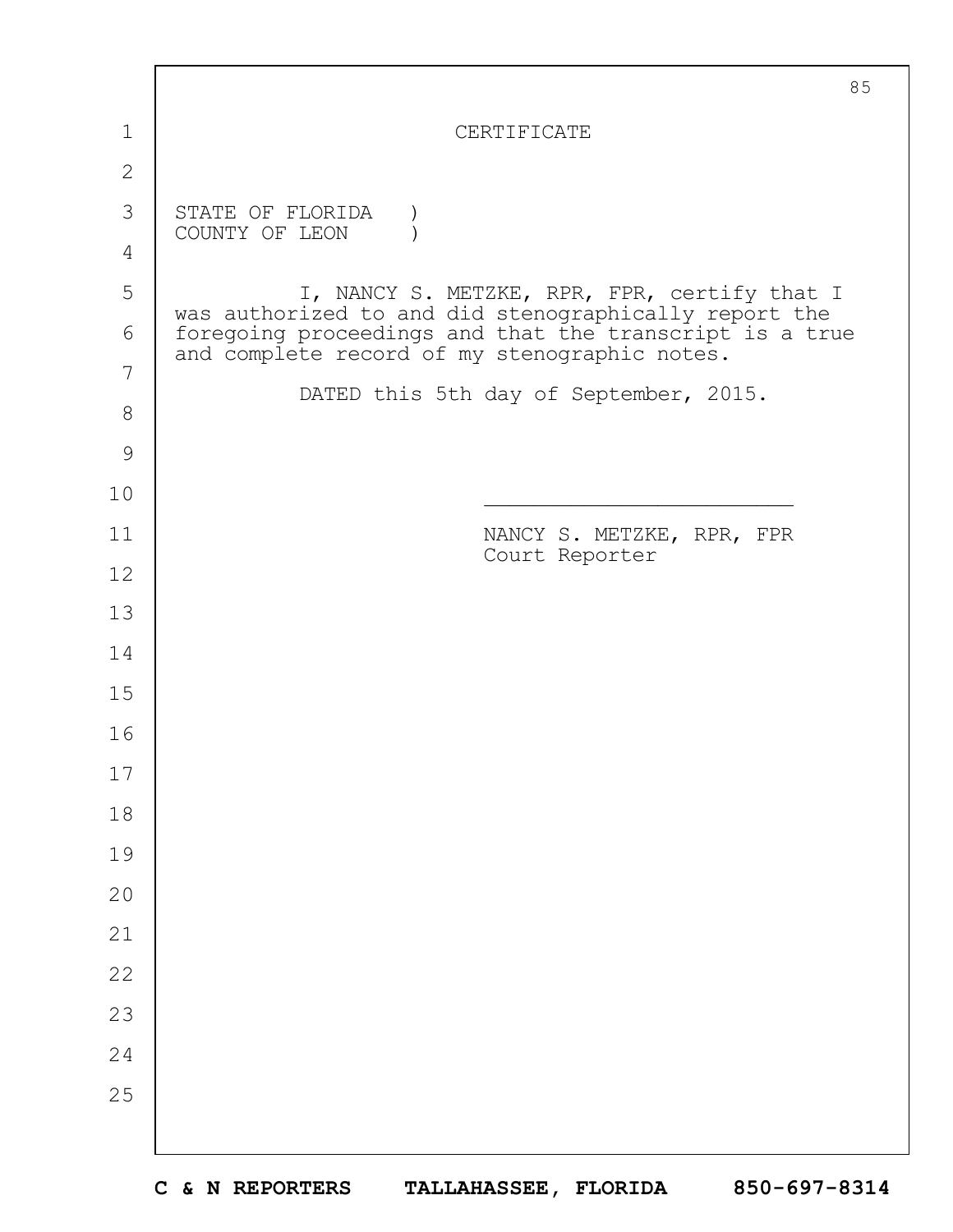|                               | 768.28 [1] - 59:3             | 53:12, 54:23, 59:19,                | 82:7, 82:25                               | 58:24, 60:6                 |
|-------------------------------|-------------------------------|-------------------------------------|-------------------------------------------|-----------------------------|
| \$                            |                               | 60:4, 60:20, 66:5,                  | allow $[7] - 7:17$ ,                      | <b>ALSTON)</b> [1] - 9:14   |
| $$13$ [1] - 82:9              | 8                             | 76:5, 82:3, 83:25                   | 23:17, 29:16, 41:17,                      | amendment [3] -             |
| $$75,000$ [5] - 65:6,         |                               | <b>additions</b> $[1] - 56:23$      | 57:12, 68:24, 74:8                        | 33:20, 38:15, 75:2          |
| 65:14, 65:21, 74:11,          | 850 $[2] - 1:23$              | address [2] - 20:5,                 | allowing [1] - 72:19                      | <b>American [1] - 12:9</b>  |
| 75:14                         | $87$ [1] - 12:17              | 29:19                               | allows [2] - 7:6, 9:2                     | amount $[4] - 51:13$ ,      |
|                               |                               | adjourned [1] - 84:4                | almost [1] - 30:13                        | 66:1, 66:3, 66:4            |
| 1                             | A                             | ADJOURNED) [1] -                    | <b>ALSTON</b> [156] - 1:7,                | <b>amounts</b> [1] - 66:19  |
|                               |                               | 84:5                                | 2:3, 2:8, 3:12, 4:1,                      | <b>Andrews</b> [1] - 59:4   |
| $1$ [6] - 28:7, 30:5,         | ability [8] - 17:21,          | administration [5] -                | 4:9, 4:14, 4:18, 4:20,                    | annual $[2] - 8:21$ ,       |
| 40:19, 41:2, 61:17,           | 18:14, 23:8, 23:10,           | 76:23, 77:3, 77:5,                  | 8:2, 9:10, 9:15, 10:3,                    | 52:15                       |
| 64:17                         | 25:11, 29:2, 53:5,            | 77:9, 78:4                          | 10:22, 13:16, 13:20,                      | annually $[1] - 47:19$      |
| $10$ [2] - 5:25, 83:6         | 54:17                         | Administration [1] -                | 13:23, 14:13, 14:15,                      | answer [9] - 30:16,         |
| 13 $[2] - 32:17, 36:13$       | able $[13] - 7:12$ ,          | 81:1                                | 14:18, 15:2, 15:5,                        | 34:22, 37:5, 37:8,          |
| $14$ [1] - 32:18              | 11:21, 16:18, 17:23,          | Administrative [1] -                | 15:24, 16:2, 16:6,                        | 37:11, 37:14, 38:2,         |
|                               | 18:24, 27:14, 27:20,          | 73:15                               | 16:12, 17:25, 18:4,                       | 38:3, 38:8                  |
| $\boldsymbol{2}$              | 29:6, 29:19, 52:19,           | administrative [2] -                | 18:6, 19:1, 19:3, 20:6,                   | anyway [1] - 15:19          |
|                               | 68:6, 71:11, 79:22            | 22:5, 81:23                         | 20:13, 20:24, 21:9,                       | apologies [3] -             |
| 2 [4] - 28:9, 40:10,          | absolutely [2] -              | administratively [6] -              | 23:21, 24:7, 24:12,                       | 38:15, 55:2, 75:5           |
| 61:18, 64:17                  | 41:19, 57:25                  | 6:7, 8:6, 15:11, 17:14,             | 25:21, 25:25, 29:21,                      | appealed $[1] - 67:25$      |
| $2.1$ [1] - 58:25             | academic [1] - 44:24          | 31:8, 39:5                          | 30:15, 30:18, 32:2,                       | applicable [1] - 6:1        |
| $2012$ [1] - 12:17            | accelerated [1] -             | administrator [1] -                 | 32:8, 33:14, 33:22,                       | apply [1] - 7:19            |
| $2015$ [3] - 1:13, 13:2,      | 68:25                         | 77:4                                | 34:6, 35:1, 35:6,                         | appointment [1] -           |
| 85:7                          | $accept[3] - 25:18,$          | adopts $[1] - 43:8$                 | 35:21, 37:16, 38:9,                       | 49:9                        |
| 21st [3] - 4:10, 44:20,       | 31:23, 75:2                   | advance [1] - 70:23                 | 38:12, 38:18, 38:22,                      | appreciate [6] - 28:9,      |
| 45:8                          | accepted [1] - 33:16          | advice [10] - 6:22,                 | 39:7, 39:11, 39:14,                       | 43:8, 43:16, 53:7,          |
|                               | accomplish [1] - 9:7          | 9:6, 19:17, 22:10,                  | 39:16, 39:19, 41:9,                       | 56:25, 83:18                |
| 3                             | according $[1] - 13:3$        | 24:18, 24:19, 24:22,                | 41:14, 41:19, 41:22,                      | approach [5] - 11:22,       |
|                               | accountability [1] -          | 29:14, 74:12                        | 42:3, 42:24, 43:2,                        | 25:1, 45:9, 52:4, 64:6      |
| $3$ [6] - 28:15, 44:25,       | 56:9                          | <b>advise</b> $[2] - 28:20$ ,       | 43:5, 43:18, 43:22,                       | approaching [1] -           |
| 45:19, 45:21, 45:23,<br>61:20 | accountable [1] -             | 61:17                               | 44:1, 44:3, 44:18,<br>45:18, 45:23, 46:1, | 24:25                       |
| $3.2.6$ [1] - 76:20           | 52:16                         | advised [2] - 18:13,                | 46:10, 46:14, 46:17,                      | appropriate [10] -          |
| $300$ [1] - 22:22             | Accreditation [1] -<br>76:20  | 36:23                               | 46:19, 46:22, 48:14,                      | 24:5, 28:16, 31:18,         |
| $3093$ [1] - 1:22             | accurate [1] - 61:6           | <b>Affairs</b> $[5] - 6:2$ ,        | 48:19, 48:23, 49:3,                       | 31:24, 38:4, 38:16,         |
| 32315-3093 [1] - 1:22         | acquire [1] - 68:3            | 7:20, 8:1, 9:1, 39:2                | 50:7, 50:12, 53:11,                       | 74:5, 76:10, 76:25,         |
|                               | acting [1] - 59:1             | <b>affairs</b> [1] - 27:25          | 53:14, 54:2, 54:7,                        | 83:17                       |
| 4                             | <b>action</b> $[15] - 3:14$ , | affect [1] - 22:9                   | 54:11, 54:23, 55:1,                       | $approual [2] - 4:3,$       |
|                               | 3:17, 3:18, 3:24, 4:2,        | <b>affects</b> $[2] - 82:11$ ,      | 55:4, 56:16, 56:20,                       | 73:10                       |
| 4 [2] - 45:21, 45:23          | 4:3, 26:10, 40:15,            | 82:16                               | 57:22, 58:20, 59:15,                      | approve [4] - 4:5,          |
| 4:30 $[1] - 1:14$             | 44:6, 44:15, 46:5,            | <b>AFFIRMATIVE</b> [5] -            | 59:19, 59:21, 60:1,                       | 4:10, 46:6, 46:11           |
|                               | 61:2, 77:9, 77:14,            | 4:17, 39:13, 43:25,<br>46:16, 75:24 | 60:18, 60:23, 62:17,                      | approved [1] - 44:20        |
| 5                             | 79:25                         | affirmed [1] - 18:23                | 64:1, 65:8, 65:11,                        | approves [1] - 43:9         |
|                               | activities $[2] - 27:1$ ,     | <b>afford</b> $[1] - 24:2$          | 66:11, 66:16, 66:23,                      | approving [1] -<br>47:18    |
| $5$ [2] - 1:13, 5:24          | 81:24                         | <b>affords</b> $[1] - 29:1$         | 67:1, 67:9, 67:11,                        | area [5] - 11:16,           |
| 5th $[1]$ - 85:7              | <b>activity</b> $[1] - 62:9$  | agency [1] - 59:2                   | 68:11, 69:2, 69:8,                        | 12:8, 27:25, 31:18,         |
|                               | <b>actual</b> $[6] - 8:22$ ,  | agenda [3] - 4:2,                   | 70:17, 70:24, 71:4,                       | 51:22                       |
| 6                             | 22:7, 23:16, 27:14,           | 35:15, 47:22                        | 72:6, 72:12, 72:15,                       | areas [3] - 43:14,          |
|                               | 40:6, 53:6                    | ago $[4] - 55:14$ ,                 | 72:24, 73:16, 73:20,                      | 57:19, 74:6                 |
| 6.005 $[1] - 65:2$            | add $[7] - 3:16, 4:1,$        | 56:13, 62:22, 64:13                 | 74:2, 74:9, 74:13,                        | arises [1] - 52:22          |
| 697-8314 [1] - 1:23           | 74:18, 79:1, 79:19,           | agree [2] - 25:13,                  | 74:17, 74:19, 74:25,                      | <b>Article</b> [1] - 58:25  |
| 697-8715 [1] - 1:23           | 79:22, 79:23                  | 27:3                                | 75:4, 75:7, 75:17,                        | <b>articles</b> [1] - 12:17 |
| 6:00 [1] - 1:15               | added $[1] - 44:6$            | agreeable [2] - 43:7,               | 75:19, 75:21, 75:25,                      | articulated $[1]$ - 65:5    |
|                               | addendum [1] - 5:20           | 43:15                               | 76:2, 76:8, 76:13,                        | assembled [2] -             |
| 7                             | adding $[3] - 3:24$ ,         | ahead [18] - 16:12,                 | 78:18, 79:7, 79:11,<br>79:17, 80:1, 80:9, | 48:7, 83:4                  |
| $75$ [1] - $74:9$             | 8:16, 66:5                    | 30:19, 35:6, 35:22,                 | 80:19, 81:17, 82:3,                       | assistance [1] -            |
| $75,000$ [5] - 65:22,         | additional [18] -             | 41:9, 48:14, 50:7,                  | 82:6, 82:25, 83:15,                       | 61:21                       |
| 69:20, 69:21, 69:23,          | 10:15, 11:18, 21:1,           | 54:11, 66:16, 68:11,                | 84:3                                      | associated $[1]$ - $7:21$   |
| 72:10                         | 25:22, 43:20, 44:12,          | 71:7, 73:21, 74:19,                 | Alston [4] - 2:7, 5:16,                   | Association [3] -           |
|                               | 46:5, 46:12, 47:10,           | 76:8, 79:18, 80:9,                  |                                           | 52:12, 76:21, 77:25         |
|                               |                               |                                     |                                           |                             |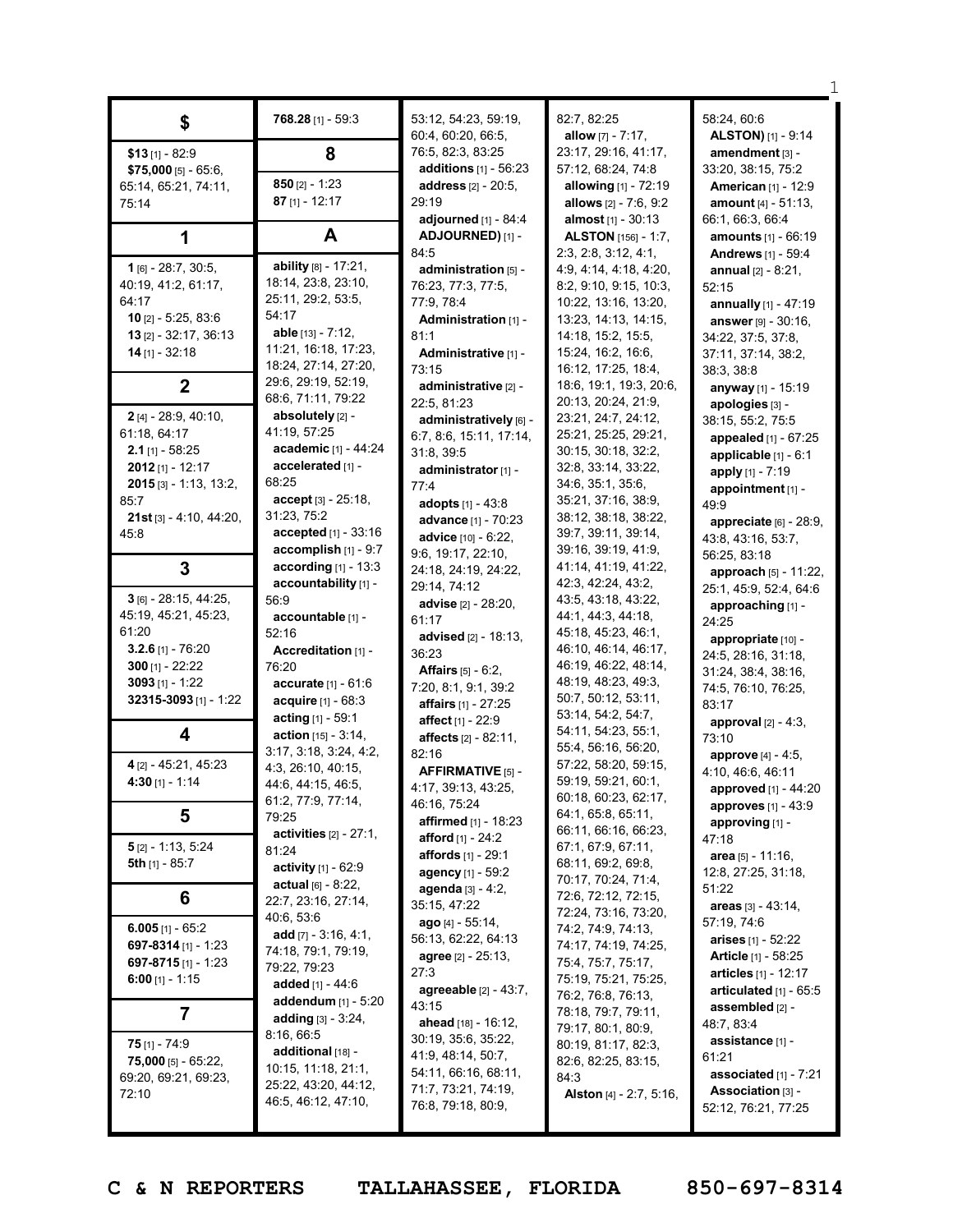|                                            |                                                          |                                               |                                                    | 2                                              |
|--------------------------------------------|----------------------------------------------------------|-----------------------------------------------|----------------------------------------------------|------------------------------------------------|
| assuming [1] - 15:10                       | aye [5] - 4:16, 39:12,                                   | 22:19, 30:5                                   | <b>Boards</b> $[1] - 52:13$                        | certify [1] - 85:5                             |
| <b>AT</b> $[2] - 1:14, 1:15$               | 43:24, 46:15, 75:23                                      | <b>Board</b> [139] - 4:5,                     | <b>body</b> [7] - 42:8,                            | cetera [4] - 5:5,                              |
| <b>Athletic</b> $[3] - 45.9$ ,             |                                                          | 4:23, 5:7, 5:16, 6:5,                         | 42:21, 53:3, 76:15,                                | 47:21, 54:21                                   |
| 45:11, 45:13                               | B                                                        | 6:6, 6:19, 7:1, 7:5,                          | 77:2, 77:17, 78:3                                  | chair [14] - 9:10,                             |
| athletic's [1] - 45:10                     |                                                          | 7:6, 7:8, 8:6, 9:5,                           | <b>boiling</b> [1] - 72:17                         | 14:25, 15:9, 16:8,                             |
| <b>Athletics [1] - 45:22</b>               | <b>bad</b> [1] - 16:25                                   | 10:24, 12:10, 13:10,                          | <b>book</b> $[3] - 4:5, 40:8,$                     | 17:25, 20:5, 30:12,                            |
| attempt [1] - 21:11                        | <b>BALLROOM</b> [1] -                                    | 13:17, 14:10, 14:25,                          | 40:11                                              | 38:24, 52:3, 55:18,                            |
| attempted $[2] - 26:3$ ,                   | 1:16                                                     | 15:8, 16:4, 16:15,                            | <b>boss</b> $[3] - 17:1, 17:2$                     | 59:20, 59:23, 76:4                             |
| 28:1                                       | <b>barely</b> [1] - $3:12$                               | 17:8, 17:15, 18:12,                           | <b>BOT</b> [4] $-$ 55:11,                          | <b>CHAIR</b> $[1] - 1:7$                       |
| attempting [4] -                           | <b>Barge</b> [13] - 2:5,                                 | 18:14, 18:20, 18:22,                          | 55:18, 56:1, 59:23                                 | Chair [102] - 3:10,                            |
| 30:6, 30:8, 51:19,                         | 39:20, 47:2, 47:5,                                       | 18:24, 19:12, 19:13,                          | <b>BOX</b> $[1]$ - 1:22                            | 4:23, 5:7, 5:14, 6:5,                          |
| 52:21                                      | 47:25, 48:2, 48:10,                                      | 19:23, 20:15, 20:16,                          | Boyce [9] - 2:9, 9:16,                             | 7:22, 8:6, 9:12, 9:22,                         |
| attention [1] - 47:12                      | 48:20, 54:8, 77:23,                                      | 20:22, 21:18, 22:5,                           | 9:19, 13:18, 24:8,                                 | 10:1, 10:10, 13:25,                            |
| <b>attorney</b> $[2] - 5:4$ ,              | 78:11, 78:24, 83:22                                      | 22:20, 22:22, 23:7,                           | 33:18, 33:19, 47:24,                               | 14:15, 15:6, 15:8,                             |
| 22:21                                      | <b>BARGE</b> [16] - 2:7,                                 | 23:16, 23:24, 24:3,                           | 48:17                                              | 15:13, 16:12, 18:2,                            |
| <b>Attorney</b> [31] - 2:5,                | 2:9, 2:11, 2:13, 2:15,                                   | 24:15, 25:14, 26:24,                          | <b>BOYCE</b> $[4] - 1:8$ ,                         | 19:3, 20:7, 21:6,                              |
| 16:10, 17:20, 20:4,                        | 2:17, 2:19, 2:21, 2:23,                                  | 27:2, 27:6, 27:7,                             | 13:19, 24:6, 33:21                                 | 21:17, 23:21, 25:24,                           |
| 20:8, 20:25, 23:13,                        | 2:25, 3:2, 3:4, 3:6,                                     | 27:10, 27:15, 27:23,                          | <b>brand</b> $[3] - 61:9$ ,                        | 25:25, 29:21, 31:2,                            |
| 26:15, 26:18, 28:21,                       | 3:8, 3:10, 9:13                                          | 28:4, 28:7, 29:1, 29:8,<br>31:6, 31:7, 31:14, | 63:4, 63:9                                         | 31:6, 31:7, 31:14,                             |
| 38:18, 39:20, 47:2,                        | Barge-Miles [13] -                                       | 31:20, 32:16, 33:3,                           | <b>brief</b> [1] - 82:8                            | 33:14, 33:15, 33:22,                           |
| 47:4, 47:25, 48:2,                         | 2:5, 39:20, 47:2, 47:5,<br>47:25, 48:2, 48:10,           | 35:9, 36:7, 36:8,                             | <b>BRIEF</b> $[1] - 41:21$                         | 35:1, 35:22, 37:20,<br>39:3, 39:4, 41:7, 41:9, |
| 48:10, 48:19, 48:20,                       | 48:20, 54:8, 77:23,                                      | 36:11, 36:12, 36:14,                          | bring $[4] - 47:12$ ,                              | 42:2, 42:6, 42:17,                             |
| 54:8, 58:22, 58:23,                        | 78:11, 78:24, 83:22                                      | 36:18, 36:23, 38:9,                           | 73:25, 74:6, 79:9                                  | 43:19, 48:3, 48:11,                            |
| 59:15, 64:5, 71:9,                         | <b>BARGE-MILES</b> [16] -                                | 39:3, 39:5, 40:8,                             | <b>bringing</b> $[2] - 49:21$ ,                    | 48:13, 49:15, 50:7,                            |
| 72:8, 73:23, 77:23,<br>78:11, 78:23, 83:22 | 2:7, 2:9, 2:11, 2:13,                                    | 40:11, 40:20, 41:7,                           | 83:19                                              | 50:15, 50:16, 53:11,                           |
| ATTORNEY [42] -                            | 2:15, 2:17, 2:19, 2:21,                                  | 41:12, 43:8, 44:13,                           | <b>brings</b> $[1] - 26:4$                         | 54:11, 58:24, 60:6,                            |
| 2:7, 2:9, 2:11, 2:13,                      | 2:23, 2:25, 3:2, 3:4,                                    | 44:16, 46:2, 46:3,                            | <b>brought</b> $[2] - 5:8$ ,                       | 60:16, 60:22, 60:23,                           |
| 2:15, 2:17, 2:19, 2:21,                    | 3:6, 3:8, 3:10, 9:13                                     | 46:4, 48:4, 48:11,                            | 7:14                                               | 62:17, 63:10, 64:1,                            |
| 2:23, 2:25, 3:2, 3:4,                      | <b>based</b> $[3] - 17:3$ ,                              | 49:8, 49:13, 51:6,                            | <b>budget</b> $[1] - 82:12$                        | 64:14, 66:15, 66:25,                           |
| 3:6, 3:8, 3:10, 9:13,                      | 18:13, 22:9                                              | 52:5, 52:10, 52:13,                           | <b>bullet</b> $[1]$ - 53:16<br>bumped $[1] - 14:2$ | 67:2, 67:13, 68:11,                            |
| 20:10, 20:14, 58:24,                       | <b>basis</b> $[3] - 8:22$ ,                              | 53:1, 55:25, 56:11,                           |                                                    | 68:13, 69:1, 69:10,                            |
| 64:22, 65:10, 65:13,                       | 36:20, 52:15                                             | 57:12, 58:10, 59:1,                           | <b>business</b> $[3] - 27:6$ ,<br>27:7, 37:1       | 70:7, 70:17, 70:22,                            |
| 65:18, 66:2, 66:4,                         | <b>become</b> $[2] - 34:12$                              | 59:9, 59:13, 60:9,                            | <b>BY</b> [1] - 1:19                               | 71:2, 71:5, 72:7,                              |
| 66:13, 67:8, 67:10,                        | 61:2                                                     | 60:11, 60:21, 61:2,                           | bylaws [2] - 30:22,                                | 73:21, 74:3, 74:19,                            |
| 68:4, 69:6, 69:14,                         | <b>becomes</b> $[1] - 63:7$                              | 61:8, 61:19, 61:25,                           | 47:19                                              | 75:9, 76:8, 76:10,                             |
| 69:17, 69:22, 70:2,                        | <b>becoming</b> $[2] - 61:1$ ,                           | 64:16, 65:1, 65:3,                            |                                                    | 78:16, 78:19, 79:1,                            |
| 70:4, 71:13, 71:20,                        | 79:25                                                    | 65:15, 65:16, 68:2,                           | C                                                  | 79:3, 79:17, 80:1,                             |
| 71:25, 72:11, 72:14,                       | <b>begin</b> $[2] - 43:10$ ,                             | 70:9, 70:10, 70:23,                           |                                                    | 80:2, 80:8, 80:13,                             |
| 72:23, 73:4                                | 47:10                                                    | 72:3, 73:10, 73:11,                           | <b>CAMPUS</b> [1] - 1:17                           | 80:19, 81:18, 81:21,                           |
| attorneys [2] - 5:5,                       | <b>beginning</b> [1] - 19:21                             | 73:19, 75:8, 75:13,<br>76:5, 77:8, 77:14,     | candnreporters.                                    | 82:7, 82:25, 83:18,                            |
| 83:20                                      | <b>behalf</b> $[3] - 6:10$ ,                             | 77:18, 77:21, 78:13,                          | com $[1] - 1:24$                                   | 83:23                                          |
| audit [4] - 6:4, 14:21,                    | 24:19, 63:20                                             | 78:15, 79:5, 81:1,                            | capacity $[4] - 6:19$ ,                            | <b>Chairman</b> [15] - 5:15,                   |
| 31:5, 42:22                                | <b>behind</b> $[1]$ - 58:8                               | 81:11, 82:14, 82:15,                          | 22:5, 68:18, 79:21                                 | 16:1, 16:4, 17:15,                             |
| <b>Audit</b> [14] - 5:21, 6:3,             | <b>BELINDA</b> $[1]$ - 1:11                              | 82:17, 82:22                                  | carries $[2] - 4:20,$                              | 19:2, 29:15, 32:1,<br>32:5, 33:9, 34:25,       |
| 6:6, 6:15, 7:18, 7:25,                     | <b>benefit</b> $[1]$ - 66:20                             | <b>board</b> $[22] - 17:5$ ,                  | 76:2                                               | 37:19, 59:21, 60:7,                            |
| 8:4, 15:7, 29:11, 31:1,                    | <b>best</b> $[9] - 8:14, 11:9,$                          | 17:7, 17:17, 21:24,                           | case $[6] - 6:14, 12:4,$                           | 60:17                                          |
| 31:4, 31:7                                 | 13:11, 52:12, 54:14,                                     | 21:25, 22:7, 25:9,                            | 15:9, 19:21, 27:11,                                | <b>chairman</b> $[5] - 9:2$ ,                  |
| <b>AUGUST</b> $[1] - 1:13$                 | 66:8, 68:17                                              | 25:12, 26:2, 30:24,                           | 67:21                                              | 28:8, 50:18, 59:24                             |
| authority $[2] - 83:4$ ,<br>83:14          | <b>better</b> [3] $-8:11,$                               | 40:14, 47:21, 50:18,                          | cases $[2] - 50:14$ ,                              | CHAIRMAN [40] -                                |
| authorized [2] -                           | 36:17                                                    | 50:24, 50:25, 51:14,                          | 59:25                                              | 2:20, 5:15, 8:3, 16:11,                        |
| 26:14, 85:5                                | <b>BETTYE</b> $[1] - 1:8$<br><b>between</b> [7] - 19:16, | 52:16, 55:6, 68:22,                           | <b>Cassidy</b> $[1]$ - 35:3                        | 16:14, 19:2, 19:4,                             |
| autonomous [1] -                           | 23:15, 27:1, 50:24,                                      | 76:23, 77:2, 78:12                            | CEO [5] - 7:3, 9:6,                                | 21:7, 21:10, 25:24,                            |
| 27:15                                      | 77:1, 77:8, 81:1                                         | <b>BOARD</b> [1] - 1:2                        | 23:15, 27:8, 82:18                                 | 26:1, 34:25, 35:2,                             |
| award $[1] - 73:10$                        | <b>bid</b> $[5] - 67:4, 69:15,$                          | <b>Board's</b> $[5] - 17:21$ ,                | <b>certain</b> $[2] - 33:4,$                       | 37:19, 37:21, 38:20,                           |
| <b>aware</b> [3] - 21:15,                  | 70:1, 71:12, 73:12                                       | 52:22, 52:24, 53:6,                           | 34:11                                              | 38:23, 41:8, 41:11,                            |
| 56:11, 63:5                                | <b>blah</b> $[2] - 26:10$ ,                              | 64:10                                         | certainly [3] - 18:19,<br>30:7, 42:11              | 41:15, 43:7, 50:5,                             |
| awareness [2] -                            | 26:11                                                    | <b>boarding</b> $[1] - 58:3$                  | <b>CERTIFICATE [1] -</b>                           | 50:9, 50:13, 59:20,                            |
| 58:18, 58:19                               | Blakemore [2] -                                          | <b>boards</b> $[1] - 21:25$                   | 85:1                                               | 59:22, 60:22, 60:24,                           |
|                                            |                                                          |                                               |                                                    |                                                |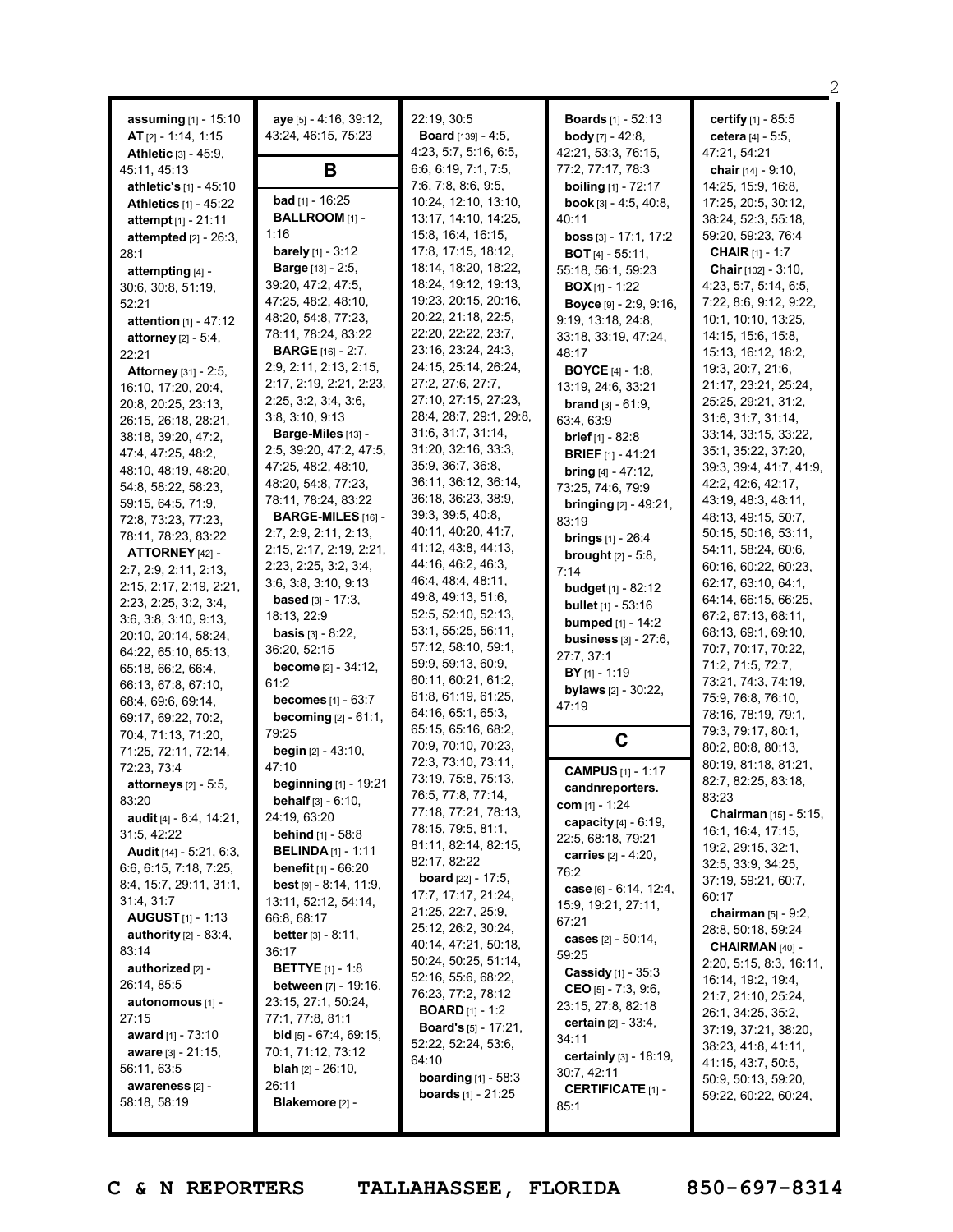|                                             |                                             |                                       |                                | З                                          |
|---------------------------------------------|---------------------------------------------|---------------------------------------|--------------------------------|--------------------------------------------|
|                                             | 54:16, 69:12, 69:13,                        | 8:8, 8:9, 8:15, 8:16,                 | 16:19, 18:22                   | 53:22                                      |
| 66:25, 67:15, 68:10,<br>68:12, 70:7, 70:21, | 73:17, 76:24, 77:7,                         | 15:9, 21:8, 21:10,                    | confidence [1] -               | copy $[9] - 5:17, 5:18,$                   |
| 74:18, 74:21, 79:19,                        | 80:11, 81:14, 81:15,                        | 21:12, 21:13, 23:19,                  | 37:22                          | 41:13, 41:16, 41:18,                       |
| 82:8, 82:11, 82:14                          | 82:17, 82:19                                | 26:24, 29:17, 30:12,                  | confidential [1] -             | 48:17, 55:10, 80:14,                       |
| challenge [2] -                             | clearly $[8] - 14:1$ ,                      | 31:18, 38:5, 44:20,                   | 33:5                           | 81:11                                      |
| 21:18, 77:16                                | 14:3, 27:9, 33:24,                          | 49:17, 51:5, 52:3,                    | consent $[1] - 82:23$          | corporate [1] - 79:21                      |
| challenges [5] -                            | 40:17, 77:18, 77:24,                        | 52:8, 72:21, 74:1,                    | consider [6] - 11:22,          | corporation [1] -                          |
| 21:16, 51:25, 57:20,                        | 78:2                                        | 76:16, 84:1                           | 17:17, 31:19, 33:5,            | 59:1                                       |
| 62:2, 62:11                                 | client $[1] - 20:15$                        | committees [5] -                      | 76:5, 76:17                    | correct $[7] - 36:1$ ,                     |
| Champion [1] -                              | codify [1] - 82:18                          | 31:17, 47:16, 48:25,                  | consideration [3] -            | 44:16, 69:5, 69:14,                        |
| 27:11                                       | colleagues [5] -                            | 56:2                                  | 11:18, 61:13, 78:17            | 71:20, 77:13, 83:8                         |
| change [7] - 17:3,                          | 3:17, 9:21, 39:8,                           | common [1] - 6:11                     | considered [1] - 27:6          | corrected $[2] - 30:7$ ,                   |
| 25:4, 25:20, 27:21,                         | 40:21, 44:5                                 | communicate [2] -                     | considering [1] -              | 52:1                                       |
| 32:21, 33:16, 36:4                          | Colleagues [1] -                            | 52:20, 61:4                           | 70:25                          | corrections [1] -                          |
| changes [13] - 3:22,                        | 41:23                                       | communicated [2] -                    | consistent [1] -               | 39:1                                       |
| 6:13, 27:25, 32:18,                         | collective [1] - 54:18                      | 16:17, 22:12                          | 28:20                          | correctly [2] - 75:15,                     |
| 32:24, 35:18, 35:24,                        | collectively [1] - 42:6                     | communication [5] -                   | constantly [2] -               | 80:12                                      |
| 44:12, 44:14, 45:7,                         | college [1] - 81:24                         | 30:9, 36:18, 40:4,                    | 28:19, 35:8                    | council [5] - 77:12,                       |
| 45:17, 60:10                                | College [1] - 17:9                          | 41:4, 74:7                            | consult [2] - 29:8,            | 78:10, 80:16, 81:6,                        |
| changing $[1] - 21:19$                      | Colleges [4] - 76:21,                       | communications [2]                    | 35:9                           | 83:6                                       |
| charge [2] - 8:9, 52:2                      | 76:22, 77:25, 78:1                          | $-32:15, 62:2$                        | consultant $[4] - 10.9$ .      | Council [3] - 82:1,                        |
| charged $[1] - 29:13$                       | comfortable [1] -                           | company [1] - 65:15                   | 39:23, 41:2, 74:6              | 83:3, 83:4                                 |
| charging $[1] - 52:8$                       | 49:20                                       | competition [3] -                     | consultants [1] -              | <b>Council's [1] - 83:13</b>               |
| chart $[1] - 56:6$                          | coming [4] - 27:11,                         | 67:23, 71:10, 74:22                   | 54:20                          | <b>counsel</b> [50] - 7:4,                 |
| <b>Charter</b> $[2] - 5:21$ ,               | 28:10, 64:7, 64:25                          | competitive [17] -                    | consultation [5] -             | 7:11, 7:13, 7:15, 12:3,                    |
| 5:22                                        | <b>COMMENCED [1] -</b>                      | 65:22, 66:6, 66:18,                   | 17:17, 32:14, 35:11,           | 12:11, 14:17, 14:24,                       |
| charters $[1] - 47:18$                      | 1:14                                        | 66:22, 67:4, 67:17,                   | 35:12, 35:13                   | 15:17, 15:18, 15:20,                       |
| check $[1] - 45:13$                         | <b>comment</b> $[16] - 18:7$ ,              | 67:24, 69:15, 70:15,                  | consultations [1] -            | 16:3, 16:9, 16:16,                         |
| chief $[4] - 6:4, 9:3,$                     | 18:9, 20:9, 30:14,                          | 71:12, 71:22, 72:5,                   | 32:15                          | 16:18, 16:19, 16:20,                       |
| 31:5, 38:20                                 | 32:11, 32:13, 42:4,                         | 72:9, 72:17, 72:25,                   | contact [3] - 19:22,           | 16:22, 17:7, 17:10,                        |
| <b>Chief</b> $[7] - 6:18, 8:3,$             | 49:12, 50:6, 53:15,                         | 73:6, 73:13                           | 20:21, 62:24                   | 17:12, 17:14, 17:21,                       |
| 8:4, 38:22, 39:2,                           | 54:10, 57:2, 57:5,                          | competitively [1] -                   | contacted $[6] - 11:6$ ,       | 18:11, 18:15, 18:16,                       |
| 43:11, 75:10                                | 58:23, 73:22, 73:24                         | 66:14                                 | 12:9, 19:12, 19:13,            | 18:20, 18:23, 18:24,                       |
| chime [2] - 23:20,                          | comments [22] -                             | complete [1] - 85:6                   | 26:7, 28:6                     | 20:12, 20:20, 21:11,                       |
| 29:25                                       | 9:25, 21:1, 24:9,                           | Compliance [7] -                      | <b>continue</b> $[3] - 9:17$ , | 21:13, 21:19, 21:20,<br>21:24, 22:1, 22:6, |
| chimes [1] - 29:24                          | 25:22, 25:23, 32:13,                        | 6:3, 6:15, 7:19, 7:25,                | 62:3, 76:11                    | 22:23, 23:3, 23:4,                         |
| choose [1] - 21:14                          | 38:9, 43:18, 43:20,                         | 29:11, 31:1, 31:4<br>components [1] - | continuing [1] -               | 23:12, 24:4, 24:21,                        |
| chose [3] - 15:18,                          | 46:1, 48:12, 53:12,<br>54:24, 55:20, 59:17, | 55:24                                 | 66:21                          | 25:12, 25:16, 26:23,                       |
| 15:20, 67:9                                 | 60:19, 60:21, 68:14,                        | comprehensive [2] -                   | continuity [2] -               | 31:24, 74:12, 74:16                        |
| circumstances [1] -                         | 75:19, 78:19, 80:7,                         | 4:25, 47:15                           | 50:23, 52:7                    | Counsel [13] - 5:3,                        |
| 18:25                                       | 82:3                                        | compromising [1] -                    | continuously [1] -<br>51:1     | 11:4, 12:1, 12:5, 14:7,                    |
| circumvent [1] -<br>67:22                   | Commission [2] -                            | 28:25                                 | contract [5] - 20:14,          | 14:25, 16:8, 18:19,                        |
| cited [2] - 18:19,                          | 76:22, 78:1                                 | concern [7] - 7:11,                   | 23:6, 61:16, 64:11,            | 18:22, 19:10, 24:3,                        |
| 52:12                                       | commission [1] -                            | 11:14, 12:12, 19:8,                   | 65:15                          | 24:15, 41:5                                |
| citing $[1] - 61:16$                        | 78:6                                        | 22:18, 26:23, 29:19                   | <b>contracts</b> $[1] - 22:22$ | Counsel's [4] -                            |
| clarification $[4]$ -                       | commitment [1] -                            | concerned $[2]$ -                     | conversation [23] -            | 15:15, 30:11, 47:5,                        |
| 30:3, 41:3, 71:9,                           | 70:14                                       | 61:11, 72:3                           | 3:20, 4:22, 4:25, 9:17,        | 79:13                                      |
| 73:23                                       | <b>COMMITTEE</b> [2] -                      | concerns [2] - 20:21,                 | 14:10, 15:16, 16:15,           | counseled [1] - 27:4                       |
| clarified $[1] - 22:11$                     | 1:4,2:1                                     | 44:23                                 | 17:11, 19:5, 19:7,             | counsels [2] - 12:13,                      |
| clarify $[5] - 21:12$ ,                     | <b>Committee</b> [23] - 2:4,                | <b>CONCLUDED [1] -</b>                | 26:14, 28:16, 32:6,            | 12:18                                      |
| 30:8, 42:13, 74:4,                          | 5:21, 5:22, 6:6, 8:18,                      | 1:15                                  | 32:10, 33:10, 35:15,           | <b>COUNTY</b> $[1]$ - 85:3                 |
| 83:1                                        | 8:23, 14:5, 21:15,                          | conclusion [1] -                      | 36:3, 36:5, 36:6,              | couple $[4] - 8:17$ ,                      |
| clarifying $[1] - 21:20$                    | 22:17, 31:7, 38:24,                         | 77:11                                 | 37:12, 40:20, 44:11,           | 54:13, 63:22                               |
| <b>clarity</b> $[1] - 34:2$                 | 39:4, 40:10, 47:3,                          | concur [1] - 54:25                    | 83:18                          | course [11] - 5:9,                         |
| <b>clause</b> [2] - 64:19,                  | 47:7, 48:6, 55:9, 60:5,                     | conducted [2] -                       | conversations [7] -            | 10:5, 26:9, 31:20,                         |
| 75:14                                       | 60:16, 60:21, 62:15,                        | 12:16, 13:5                           | 5:3, 26:12, 33:2,              | 45:24, 66:7, 68:22,                        |
| clean $[1] - 30:22$                         | 70:8, 71:1                                  | confer $[2] - 18:21$ ,                | 36:16, 36:21, 37:1,            | 71:21, 73:7, 79:11                         |
| clear $[15] - 24:20$ ,                      | committee [28] -                            | 79:20                                 | 43:10                          | <b>court</b> $[1] - 24:16$                 |
| 28:3, 35:24, 54:15,                         | 3:19, 3:20, 5:1, 5:9,                       | conferred [2] -                       | convictions [1] -              | <b>COURT</b> $[1]$ - 1:19                  |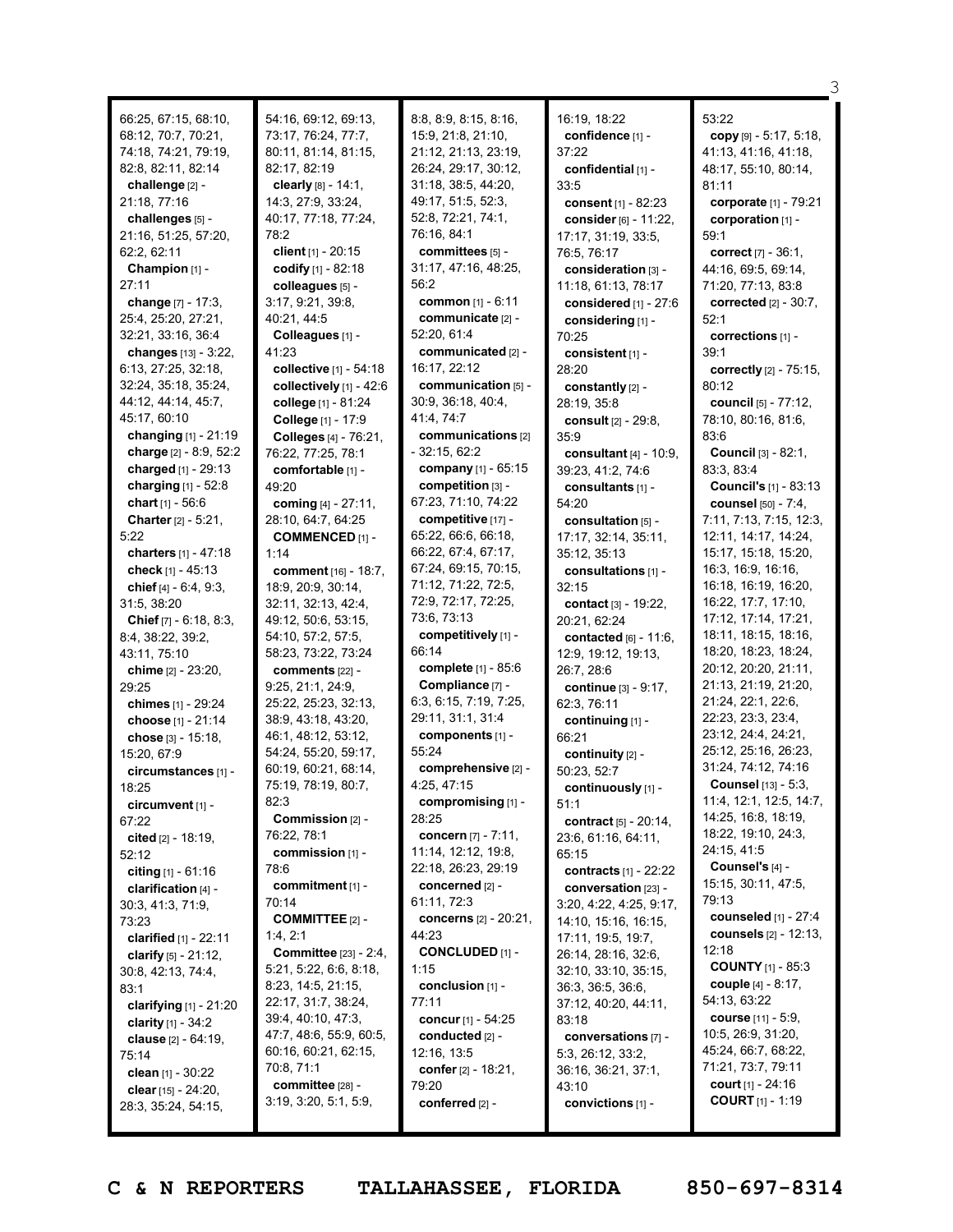| Court [2] - 25:2,<br>85:11                | deliberating [1] -                        | Division [2] - 59:5,                              | eight [3] - 39:20,                           | exa         |
|-------------------------------------------|-------------------------------------------|---------------------------------------------------|----------------------------------------------|-------------|
|                                           | 11:19                                     | 73:15<br>division [1] - 80:25                     | 50:24, 83:6                                  | ex          |
| covers [1] - 47:17                        | deliverables [1] -<br>64:13               |                                                   | either $[4] - 21:19$ ,<br>23:16, 38:1, 38:4  | 20:1        |
| crafting [1] - 42:22                      | Department [3] -                          | do-not-exceed [1] -<br>75:13                      |                                              | ex          |
| creation [1] - 77:20                      | 45:9, 45:11, 45:14                        |                                                   | elections $[1]$ - 49:9<br>email [3] - 20:19, | ex<br>75:1  |
| credit [1] - 26:4<br>crisp $[1] - 30:22$  | department [1] -                          | <b>Doctor</b> [19] - 16:17,<br>19:5, 19:9, 22:12, | 48:17, 78:25                                 | ex          |
| critical $[3] - 41:2$ ,                   | 63:6                                      | 27:23, 34:4, 34:6,                                | embarrass [1] - 33:6                         | 74:1        |
| 60:10, 63:8                               | desire $[2] - 13:12$ ,                    | 35:6, 35:21, 38:18,                               | emergency [1] - 68:5                         | ex          |
| crystal [1] - 35:24                       | 65:16                                     | 43:11, 55:20, 57:9,                               | employ [1] - 71:14                           | ex          |
| crystalized [3] -                         | desires [1] - 36:13                       | 57:22, 79:21, 80:4,                               | employed [2] -                               | 62:7        |
| 49:7, 63:2, 65:12                         | determine [1] - 80:23                     | 81:19, 83:2, 83:21                                | 24:19. 65:20                                 | ex          |
| crystallize [1] - 56:22                   | development [2] -                         | $document$ [28] -                                 | employee [2] - 6:11,                         | ex          |
| culture [1] - 36:15                       | 52:9, 55:6                                | 3:21, 4:4, 5:12, 5:13,                            | 6:12                                         | ex          |
| <b>current</b> $[8] - 7:11$ ,             | difference [1] - 72:15                    | 10:19, 18:7, 21:3,                                | employer $[1] - 6:24$                        | 26:1        |
| 31:10, 31:11, 56:12,                      | different $[9] - 10:4$ ,                  | 21:22, 41:13, 44:13,                              | employment [3] -                             | ex          |
| 56:22, 57:14, 57:21,                      | 15:3, 29:6, 36:11,                        | 47:1, 47:9, 47:23,                                | 6:13, 17:3, 22:9                             | 21:1        |
| 77:12                                     | 40:3, 47:17, 62:21,                       | 48:1, 48:12, 48:23,                               | enables [1] - 18:20                          | ex          |
|                                           | 63:22, 65:19                              | 49:7, 53:18, 53:24,                               | enacted [1] - 77:13                          | 12:6        |
| D                                         | differently [1] -                         | 55:22, 55:23, 56:22,                              | encompass [1] -                              | Ex          |
|                                           | 46:25                                     | 72:18, 73:8, 78:2,                                | 43:14                                        | 8:4         |
| <b>Dale</b> $[1]$ - 35:2                  | digest $[1] - 70.9$                       | 78:24, 83:23                                      | encourage [1] - 51:4                         | ex          |
| danger $[1] - 61:9$                       | direct $[4] - 6:24$ ,                     | documentation [2] -                               | encouragement [1] -                          | exi         |
| <b>data</b> $[3] - 11:23$ ,               | 27:15, 83:10                              | 10:16, 20:2                                       | 51:21                                        | 29:1        |
| 13:4, 13:15                               | direction $[6] - 7:2$ ,                   | documents [3] -                                   | engage [1] - 61:14                           | ex          |
| <b>DATE</b> $[1] - 1:13$                  | 7:3, 8:10, 17:23, 27:8,                   | 56:10, 60:12, 60:13                               | engineering [1] -                            | ex          |
| <b>date</b> [3] - 19:6,                   | 42:17                                     | dollar $[2] - 66:1, 66:3$                         | 76:11                                        | ex          |
| 54:15, 59:10                              | directly [6] - 12:3,                      | Dollar [1] - 66:4                                 | enhance $[1] - 42:9$                         | 11:2        |
| <b>DATED</b> [1] - 85:7                   | 13:8, 16:24, 22:4,                        | <b>dollars</b> $[2] - 82:16$ ,                    | enhancements [1] -                           | ex          |
| day-to-day [1] - 27:1                     | 24:3, 78:10                               | 82:22                                             | 53:20                                        | ex          |
| days [5] - 55:14,                         | <b>Director</b> $[1] - 65:3$              | <b>done</b> $[11] - 11:16$ ,                      | <b>ensure</b> $[3] - 40:24$ ,                | ex          |
| 71:14, 71:15, 71:18,                      | directors [1] - 58:7                      | 42:22, 49:14, 51:18,                              | 73:18, 82:20                                 | 11:1        |
| 73:5                                      | disagree [1] - 16:25                      | 52:17, 53:19, 53:21,                              | entertain [2] - 14:8,                        | ext         |
| deadlines [3] -                           | disagreement $[2]$ -                      | 53:25, 54:4, 73:5,                                | 63:13                                        | ext         |
| 63:16, 63:17, 63:18                       | 19:16, 23:15                              | 78:5                                              | <b>entire</b> [1] - 77:6                     | ext         |
| <b>deal</b> $[2] - 26:19, 62:8$           | disagrees $[2] - 9:4$ ,                   | down $[3] - 12:24$ ,                              | entirety [2] - 21:15,                        | ext         |
| dealing [2] - 45:22,                      | 9:7                                       | 22:18, 72:17                                      | 55:15                                        | 53:8        |
| 61:17                                     | disappointing [1] -                       | driven $[1]$ - 53:23                              | entity $[1] - 20:17$                         | ext         |
| deals $[1] - 40:13$                       | 35:16                                     | driving $[1]$ - 35:14                             | <b>Equity</b> [4] - 44:7,                    |             |
| dealt [1] - 40:14                         | discretion $[2] - 34:1$ ,                 | drop [1] - 26:19                                  | 44:21, 46:7, 46:11                           |             |
| decide [2] - 21:10,                       | 34:15                                     | duly [1] - 60:1                                   | equity [2] - 3:16,                           |             |
| 21:12                                     | <b>discuss</b> $[1] - 26:9$               | during $[6] - 4:24$ ,                             | 3:19                                         | fac         |
| decision $[19] - 6:12$ ,                  | discussion [25] -                         | 10:8, 19:7, 32:17,<br>50:15, 79:23                | errors $[2] - 62:4,$                         | 78:1        |
| 13:10, 14:4, 28:2,                        | 4:12, 5:1, 14:10,                         | duties $[2] - 5:24$ ,                             | 62:5                                         | fac         |
| 28:8, 28:11, 29:3,                        | 14:11, 21:8, 23:18,                       | 42:19                                             | especially $[1]$ - $61:10$                   | 21:1        |
| 29:4, 30:24, 36:5,                        | 24:9, 32:4, 32:12,                        | dynamic $[1] - 23:14$                             | <b>establish</b> $[3] - 24:1,$               | fac         |
| 67:7, 70:19, 81:23,<br>81:25, 82:1, 82:2, | 37:17, 37:18, 39:9,<br>43:6, 46:1, 46:12, |                                                   | 41:6, 42:18                                  | fac         |
| 82:9, 82:13, 83:5                         | 46:23, 60:25, 62:15,                      | Е                                                 | established [2] -                            | 19:2        |
| decisions [9] -                           | 75:17, 79:2, 79:9,                        |                                                   | 42:5, 42:16                                  | 71:2        |
| 32:14, 32:15, 32:25,                      | 79:20, 79:24, 82:15,                      | e-mailed [2] - 47:25,                             | establishing [1] -                           | fac<br>73:1 |
| 35:10, 35:13, 35:14,                      | 82:23                                     | 55:13                                             | 8:14                                         |             |
| 58:15, 61:11, 80:15                       | discussions $[2]$ -                       | ease [2] - 41:12,                                 | et $[4] - 5:5, 47:21,$                       | fac         |
| <b>declare</b> $[3] - 68:5$ ,             | 28:13, 52:10                              | 41:17                                             | 54:21                                        | fac         |
| 69:23, 70:5                               | distinction $[2] - 77:5$ ,                | easier [2] - 54:22,                               | evaluating [2] -<br>72:21, 73:9              | fac<br>77:4 |
| deemed [1] - 24:5                         | 77:8                                      | 60:15                                             | evaluation [2] -                             | fai         |
| definitely $[1]$ - $63:9$                 | distinctions $[2]$ -                      | education $[1] - 57:16$                           | 49:10, 53:15                                 | far         |
| delayed $[1] - 68.9$                      | 76:24, 76:25                              | effective [1] - 52:1                              | evaluations [1] -                            | 61:3        |
| deleted [1] - 45:16                       | <b>Ditto</b> [1] - 54:23                  | effectively [2] -                                 | 54:14                                        | FA          |
| deletion [1] - 45:24                      | <b>ditto</b> $[1] - 55:3$                 | 52:19, 61:4                                       | eventually [1] - 8:12                        | 19:1        |
|                                           |                                           |                                                   |                                              |             |

**exact** [1] - 74:15 **example** [3] - 6:12, 20:17, 51:22 **examples** [1] - 62:6 **exceed** [2] - 65:21, 75:13 **exceeding** [2] - 74:9, 74:11 **exceeds** [1] - 69:24 **excellence** [2] - 51:9, **excellent** [2] - 63:1 **exception** [1] - 13:7 **exchange** [2] - 26:18, 31:23 **excuse** [3] - 5:23, 19, 28:4 **executive** [4] - 6:4, 12:6, 12:21, 31:5 **Executive** [2] - 6:18, **exercise** [1] - 22:13 **existing** [2] - 8:16, 29:10 **expect** [1] - 48:17 **expedite** [1] - 68:21 **expert** [4] - 11:3, 11:21, 22:19, 64:23 **expertise** [1] - 54:3 **experts** [1] - 59:6 **expressed** [2] - 15, 19:7 **extend** [1] - 29:12 **extending** [1] - 32:3 **extensive** [1] - 51:13 **extent** [3] - 26:21, 8, 68:21 **external** [1] - 19:23 **F**

4

**face** [3] - 25:7, 51:25, 78:10 **faced** [2] - 21:16, 19 **facing** [1] - 57:16 **fact** [5] - 18:18, 19:21, 19:25, 24:14, 71:23 **factor** [2] - 71:21, 73:12 **factoring** [1] - 73:7 **facts** [1] - 57:13 **faculty** [2] - 56:6, 77:4 **fairness** [1] - 52:18 **familiar** [3] - 58:11, 61:3, 62:1 **FAMU** [14] - 1:17, 19:12, 19:13, 19:22,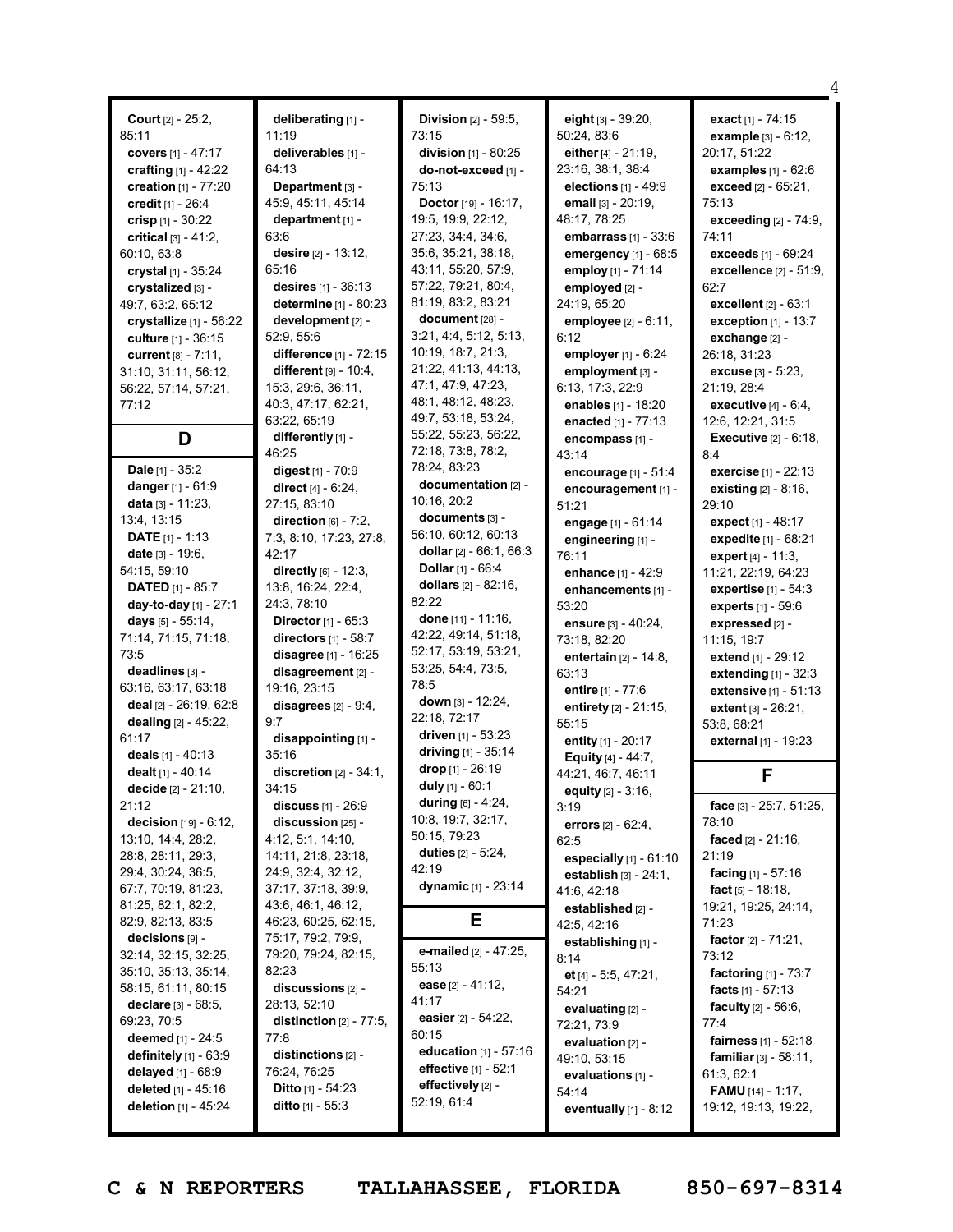| 20:15, 22:1, 25:6,<br>51:8, 57:16, 61:5,<br>61:7, 61:8, 61:19,<br>77:19<br>far $[2] - 53:19, 63:9$<br>favor $[5] - 4:15$ , | focus $[3] - 43:15$ ,<br>57:12, 60:8<br>folks $[2] - 51:17$ ,<br>70:9<br>foll $[1]$ - 68:10<br>follow [3] - 20:22, | <b>functions</b> $[2] - 42:19$ ,<br>77:1<br><b>future</b> [2] - 70:14,<br>82:21<br>FYI [1] - 47:8 | grade [1] - 52:15<br><b>GRAHAM</b> [2] - 1:9,<br>2:14<br>Graham $[1] - 2:13$<br>grammatical [1] -<br>62:4 | high-level [1] - 48:24<br>higher $[1] - 57:16$<br>hire [2] - 7:15, 29:6<br>hiring $[2] - 17:18$ ,<br>32:14<br>history [1] - 55:24 |
|----------------------------------------------------------------------------------------------------------------------------|--------------------------------------------------------------------------------------------------------------------|---------------------------------------------------------------------------------------------------|-----------------------------------------------------------------------------------------------------------|-----------------------------------------------------------------------------------------------------------------------------------|
| 39:11, 43:23, 46:14,                                                                                                       | 64:25, 71:5                                                                                                        | G                                                                                                 | <b>GRAND</b> [1] - 1:16                                                                                   | Hoerll [1] - 59:4                                                                                                                 |
| 75:22                                                                                                                      | <b>followed</b> $[3] - 19:9$ ,                                                                                     |                                                                                                   | great [19] - 10:22,                                                                                       | <b>hold</b> $[7] - 9:18$ ,                                                                                                        |
| <b>FAX</b> [1] - 1:23                                                                                                      | 67:2, 67:13                                                                                                        | gain [1] - 25:10                                                                                  | 13:16, 13:20, 15:2,                                                                                       | 42:20, 58:17, 70:8,                                                                                                               |
| fed [1] - 36:12                                                                                                            | following [1] - 68:23                                                                                              | gather [1] - 11:23<br>Gavin [3] - 44:9.                                                           | 16:6, 26:23, 45:18,                                                                                       | 70:9, 70:10, 70:20                                                                                                                |
| feedback [19] -<br>10:24, 14:1, 40:20,                                                                                     | Following [1] - 74:15                                                                                              | 44:10, 45:19                                                                                      | 48:20, 54:2, 54:4,                                                                                        | holder [1] - 30:10                                                                                                                |
| 40:21, 48:2, 48:4,                                                                                                         | follows [1] - 24:1                                                                                                 | GAVIN [5] - 44:17,                                                                                | 54:9, 55:4, 58:20,                                                                                        | holds $[1] - 27:13$                                                                                                               |
| 48:10, 48:24, 53:12,                                                                                                       | followup $[2] - 37:21$ ,                                                                                           | 44:19, 45:21, 45:25,                                                                              | 59:15, 60:1, 62:18,<br>62:23, 64:1, 78:18                                                                 | holistic [1] - 11:22                                                                                                              |
| 54:17, 54:18, 54:19,                                                                                                       | 68:12                                                                                                              | 46:21                                                                                             | <b>Great</b> $[1]$ - 45:23                                                                                | homework [1] -                                                                                                                    |
| 54:24, 56:24, 64:7,                                                                                                        | foregoing [1] - 85:6                                                                                               | General [18] - 5:2,                                                                               | greater [1] - 13:15                                                                                       | 80:12                                                                                                                             |
| 64:21, 79:12, 80:6,                                                                                                        | <b>form</b> $[5] - 28:1$ , 30:3,                                                                                   | 11:3, 12:1, 12:5, 14:6,                                                                           | <b>greatly</b> $[1] - 54:3$                                                                               | hope $[2] - 63:12$ ,<br>77:12                                                                                                     |
| 83:21                                                                                                                      | 42:24, 77:10, 81:12<br>formal [1] - 14:9                                                                           | 14:24, 15:15, 16:8,                                                                               | growing $[1] - 50:17$                                                                                     | hopeful [1] - 63:1                                                                                                                |
| few $[4] - 47:21$ ,                                                                                                        |                                                                                                                    | 18:18, 18:21, 19:10,                                                                              | guarantee [1] - 51:11                                                                                     |                                                                                                                                   |
| 49:17, 62:21, 73:5                                                                                                         | formalize $[1]$ - 30:9                                                                                             | 24:2, 24:15, 29:9,                                                                                | guess $[3] - 33:24$ ,                                                                                     | hopefully [2] - 30:23,                                                                                                            |
| fiduciaries [1] -                                                                                                          | formalizing $[1] - 41:3$                                                                                           | 30:10, 41:5, 47:5,                                                                                | 80:12, 80:22                                                                                              | 64:25                                                                                                                             |
| 68:18                                                                                                                      | formally [1] - 30:15<br>former [1] - 56:21                                                                         | 79:13                                                                                             | <b>guests</b> $[1] - 59:3$                                                                                | hoping $[1] - 64:15$<br>house $[2] - 16:19$ ,                                                                                     |
| fiduciary $[1] - 6:19$                                                                                                     | <b>forth</b> $[2] - 26:11$ ,                                                                                       | general [6] - 5:25,                                                                               | guides [1] - 58:16                                                                                        | 22:23                                                                                                                             |
| figures [1] - 57:14                                                                                                        | 83:19                                                                                                              | 12:3, 12:11, 12:13,                                                                               |                                                                                                           | hundred [1] - 36:4                                                                                                                |
| files $[1] - 53:25$                                                                                                        | forum $[1] - 35:13$                                                                                                | 12:18, 24:21                                                                                      | н                                                                                                         |                                                                                                                                   |
| fill $[1]$ - 32:22                                                                                                         | forward [13] - 7:14,                                                                                               | generally [1] - 71:14                                                                             |                                                                                                           |                                                                                                                                   |
| <b>finalize</b> $[1] - 82:6$                                                                                               | 23:7, 23:25, 44:9,                                                                                                 | given [4] - 25:1,                                                                                 | hand $[1] - 18:1$                                                                                         |                                                                                                                                   |
| fine $[1] - 17:6$                                                                                                          | 44:10, 60:3, 65:24,                                                                                                | 26:16, 28:3, 71:23                                                                                | handbook [1] - 55:11                                                                                      | idea [5] - 7:14, 62:18,                                                                                                           |
| fire [1] - 29:7                                                                                                            | 68:7, 70:11, 70:14,                                                                                                | glad $[1]$ - 59:8                                                                                 | <b>handled</b> $[2] - 16:9$ ,                                                                             | 63:1, 63:12, 63:13                                                                                                                |
| <b>fired</b> [1] - 9:5                                                                                                     | 75:8, 77:23, 77:24                                                                                                 | goal [1] - 12:13                                                                                  | 20:11                                                                                                     | image [1] - 26:5                                                                                                                  |
| firing [1] - 17:18                                                                                                         | four $[3] - 57:5, 58:1,$                                                                                           | goals [1] - 52:11                                                                                 | handles [1] - 81:23                                                                                       | immediately [1] -                                                                                                                 |
| firm $[6] - 53:22$ ,                                                                                                       |                                                                                                                    |                                                                                                   |                                                                                                           |                                                                                                                                   |
|                                                                                                                            |                                                                                                                    | governance [14] -                                                                                 | <b>handout</b> $[1] - 8:13$                                                                               | 43:10                                                                                                                             |
|                                                                                                                            | 58:5                                                                                                               | 6:20, 8:9, 8:15, 14:3,                                                                            |                                                                                                           |                                                                                                                                   |
| 61:15, 62:16, 62:20,<br>64:13, 75:10                                                                                       | <b>fourth</b> $[1] - 3:18$                                                                                         | 15:10, 23:9, 47:11,                                                                               | happy [1] - 53:9                                                                                          | impact [1] - 62:10                                                                                                                |
| firms $[9] - 63:23$ ,                                                                                                      | FPR [3] - 1:19, 85:5,                                                                                              | 47:15, 48:25, 49:17,                                                                              | hard [1] - 16:25<br>harmed [1] - 61:10                                                                    | <b>impartial</b> $[1] - 61:11$                                                                                                    |
| 63:24, 65:5, 67:18,                                                                                                        | 85:11                                                                                                              | 51:14, 51:23, 55:25,                                                                              | <b>hat</b> $[1] - 64:4$                                                                                   | <b>implement</b> [2] - 77:4,<br>81:7                                                                                              |
| 69:4, 71:18, 74:14,                                                                                                        | frame $[2] - 16:15$ ,                                                                                              | 83:16                                                                                             |                                                                                                           |                                                                                                                                   |
| 74:23, 75:11                                                                                                               | 64:19                                                                                                              | <b>GOVERNANCE [2] -</b>                                                                           | head [3] - 7:2, 7:3,<br>81:14                                                                             | implementation [2] -<br>52:1, 81:3                                                                                                |
| <b>first</b> $[15] - 3:15, 4:3,$                                                                                           | <b>framed</b> $[1] - 30:6$                                                                                         | 1:4,2:1                                                                                           | headed [1] - 17:22                                                                                        | implemented [2] -                                                                                                                 |
| 4:21, 5:1, 5:6, 7:9,                                                                                                       | frames $[2] - 71:11$ ,<br>72:4                                                                                     | Governance [13] -                                                                                 | heads [1] - 40:25                                                                                         | 45:4, 45:6                                                                                                                        |
| 12:16, 26:25, 33:24,                                                                                                       |                                                                                                                    | 2:4, 8:18, 8:23, 14:5,                                                                            | <b>health</b> $[2] - 68:5$ ,                                                                              | implementing [1] -                                                                                                                |
| 39:25, 40:12, 47:1,                                                                                                        | <b>frankly</b> $[1] - 22:6$                                                                                        | 21:15, 22:17, 38:24,                                                                              | 68:7                                                                                                      | 77:17                                                                                                                             |
| 67:15, 73:4, 79:4                                                                                                          | free $[1] - 6:22$<br><b>Friday</b> $[2] - 19:6$ ,                                                                  | 39:4, 40:10, 47:3,                                                                                | hear $[2] - 35:8, 54:4$                                                                                   | importance [1] -                                                                                                                  |
| <b>First</b> $[1] - 57:1$                                                                                                  | 19:11                                                                                                              | 47:6, 48:5, 55:8                                                                                  | <b>heard</b> $[17] - 5:10$ ,                                                                              | 76:19                                                                                                                             |
| <b>FIU</b> $[1]$ - 47:13                                                                                                   | friendly [3] - 33:20,                                                                                              | governing $[3] - 77:2$ ,                                                                          | 9:11, 9:21, 10:8,                                                                                         | important $[3] - 58:2$ ,                                                                                                          |
| five $[1] - 41:20$                                                                                                         | 38:14, 75:2                                                                                                        | 78:3                                                                                              | 13:24, 14:1, 24:7,                                                                                        | 58:12, 63:4                                                                                                                       |
| five-minute [1] -                                                                                                          | <b>front</b> $[7] - 5:19$ ,                                                                                        | Governing [2] -                                                                                   | 25:21, 39:8, 39:24,                                                                                       | importantly [1] -                                                                                                                 |
| 41:20                                                                                                                      | 10:13, 21:3, 31:3,                                                                                                 | 12:10, 52:13                                                                                      | 43:5, 44:8, 45:18,                                                                                        | 67:21                                                                                                                             |
| flesh [1] - 47:10                                                                                                          | 41:24, 55:23, 58:13                                                                                                | Governors [5] -                                                                                   | 59:12, 78:19, 80:7,                                                                                       | $IN [1] - 1:4$                                                                                                                    |
| flexibility $[1]$ - 64:3                                                                                                   | frustration [1] -                                                                                                  | 19:12, 19:13, 19:24,                                                                              | 82:9                                                                                                      | in-house [2] - 16:19,                                                                                                             |
| flies $[1]$ - 78:10                                                                                                        | 78:21                                                                                                              | 27:24, 56:1                                                                                       | Hearing [1] - 73:15                                                                                       | 22:23                                                                                                                             |
| flip $[2] - 5:20, 5:22$                                                                                                    | <b>FSU</b> $[1]$ - 77:19                                                                                           | Governors' [2] -                                                                                  | held [2] - 52:16,                                                                                         | include [2] - 50:1,                                                                                                               |
| floor $[2] - 37:17$ ,                                                                                                      | <b>full</b> $[6] - 43:8, 46:4,$                                                                                    | 18:23, 22:6                                                                                       | 53:22                                                                                                     | 55:23                                                                                                                             |
| 38:13                                                                                                                      | 50:2, 53:3, 70:23,                                                                                                 | <b>Grable</b> $[7] - 2:11$ ,                                                                      | help $[4] - 8.9, 13.10,$                                                                                  | included [2] - 6:9,                                                                                                               |
| <b>FLORIDA</b> $[4] - 1:1$ ,                                                                                               | 72:25                                                                                                              | 29:24, 30:1, 30:16,                                                                               | 68:15, 68:20                                                                                              | 49:24                                                                                                                             |
| 1:17, 1:22, 85:3                                                                                                           | functional $[2] - 30:9$ ,                                                                                          | 39:24, 60:4, 60:18                                                                                | <b>helped</b> $[2] - 56:22$                                                                               | including [2] - 19:23,                                                                                                            |
| <b>Florida</b> [9] - 12:5,                                                                                                 | 41:4                                                                                                               | <b>GRABLE</b> $[5] - 1:8$ ,                                                                       | 62:23                                                                                                     | 60:12                                                                                                                             |
| 44:21, 47:13, 47:16,                                                                                                       | functionally $[9] - 6:4$ ,                                                                                         | 2:12, 30:2, 30:17,                                                                                | helpful [1] - 21:21                                                                                       | <b>inclusion</b> $[1]$ - 17:17                                                                                                    |
| 51:15, 51:16, 59:3,<br>62:7                                                                                                | 6:7, 8:5, 15:11, 17:14,<br>31:5, 31:9, 39:3, 39:6                                                                  | 60:5<br>Grable's [1] - 31:13                                                                      | <b>herself</b> $[1] - 57:3$<br>high [1] - 48:24                                                           | incoming $[1] - 50:22$<br>indeed [1] - 30:11                                                                                      |

 $\overline{\phantom{0}}$ 5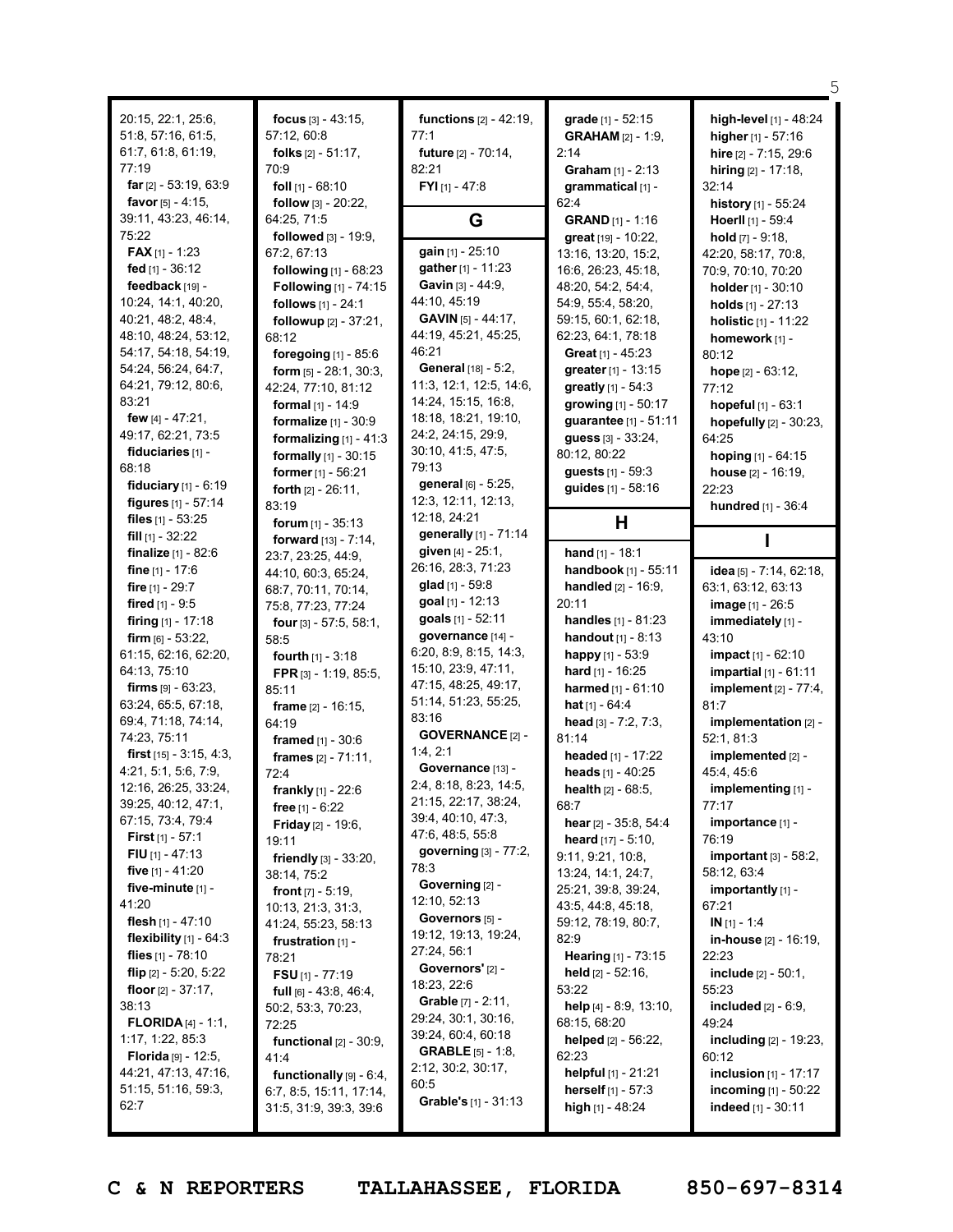|                                                                |                                                     |                                                  |                                             | 6                                           |
|----------------------------------------------------------------|-----------------------------------------------------|--------------------------------------------------|---------------------------------------------|---------------------------------------------|
| indemnification [3] -                                          | 67:16                                               | joint [3] - 77:12,                               | 35:20, 35:23, 36:2,                         | limitation $[2] - 57:7$ ,                   |
| 57:7, 58:6, 58:14                                              | intent [1] - 67:22                                  | 78:6, 80:16                                      | 37:2, 37:6, 37:9,                           | 58:7                                        |
| independence [1] -                                             | interest $[3] - 66:9$ ,                             | <b>Joint</b> $[1]$ - 81:25                       | 37:12, 37:15, 37:20,                        | <b>line</b> $[4] - 13:18$ ,                 |
| 6:10                                                           | 68:17                                               | jointly [1] - 42:18                              | 42:13, 46:9, 54:10,                         | 13:21, 27:1, 31:11                          |
| independent [5] -                                              | interested [1] - 71:18                              | July [3] - 4:10, 44:20,                          | 54:12, 63:11, 65:25,                        | <b>listed</b> $[6] - 45:3$ ,                |
| 7:7, 23:11, 25:11,                                             | interesting [1] - 36:6                              | 45:8                                             | 66:3, 69:11, 69:15,                         | 45:6, 45:11, 45:14,                         |
| 25:16, 66:21                                                   | interference [1] -                                  | justification [3] -                              | 69:19, 69:24, 70:3,                         | 58:1, 58:5                                  |
| indicated [1] - 22:11                                          | 17:22                                               | 25:6, 25:19, 66:8                                | 70:6, 70:25, 71:3,                          | <b>listened</b> [1] - 11:2                  |
| <b>INDICATIONS)</b> [5] -                                      | interject [1] - 83:15                               | justified [1] - 25:18                            | 73:22, 74:4, 74:11,                         | <b>literature</b> [1] - 12:8                |
| 4:17, 39:13, 43:25,                                            | interpret [2] - 78:5,                               |                                                  | 74:15, 75:3, 75:16,                         | literatures [1] -                           |
| 46:16, 75:24                                                   | 81:5                                                | K                                                | 76:7, 76:9, 76:14,                          | 11:15                                       |
| indirectly [1] - 37:1                                          | interpretation [6] -                                |                                                  | 79:4, 79:8, 79:16,                          | litigation $[1]$ - 20:18                    |
| individual [7] - 16:5,                                         | 77:10, 78:8, 79:6,                                  | keep [4] - 6:23, 7:5,                            | 80:20, 81:10, 81:16,                        | <b>LOCATION</b> $[1]$ - 1:16                |
| 17:18, 20:21, 27:13,                                           | 80:23, 81:8, 81:12                                  | 22:25, 58:12                                     | 82:10, 82:13, 82:24,<br>83:1, 83:9, 83:12   | <b>look</b> $[22] - 13:1, 30:4,$            |
| 28:14, 28:18, 54:18                                            | interruption [1] -                                  | keeping [1] - 61:9                               | lead [3] - 61:1, 77:10,                     | 30:25, 47:12, 47:23,                        |
| individually [2] -                                             | 25:11                                               | <b>KELVIN</b> [1] - 1:9                          | 77:11                                       | 48:1, 48:8, 49:25,                          |
| 40:17, 41:25                                                   | introduce [1] - 57:20                               | <b>KIMBERLY</b> $[1] - 1:10$                     | leader $[1] - 26:3$                         | 51:18, 51:22, 55:16,                        |
| individuals [2] -                                              | introduced [1] - 75:9                               | <b>kind</b> $[7] - 17:4$ ,<br>23:24, 30:5, 33:8, | leadership [19] -                           | 55:22, 56:12, 58:3,<br>58:4, 63:12, 63:14,  |
| 67:6, 72:13<br>industry [1] - 12:12                            | invalidate [1] - 80:15                              | 35:12, 39:24, 51:9                               | 26:8, 26:13, 28:6,                          | 63:21, 63:22, 74:5,                         |
|                                                                | investigating [1] -<br>6:16                         | knowing [2] - 63:16.                             | 28:12, 32:11, 32:14,                        | 79:1                                        |
| inequity $[1]$ - $7:4$<br>infer $[1]$ - $77:15$                | invitation [1] - 71:17                              | 63:18                                            | 32:19, 32:21, 32:23,                        | looked [1] - 49:16                          |
| influence [1] - 28:1                                           | involve [1] - 79:12                                 | knowledge [8] -                                  | 33:1, 33:7, 33:25,                          | looking [6] - 11:9,                         |
| info [1] - 57:17                                               | involves [1] - 72:18                                | 16:7, 27:12, 34:5,                               | 34:14, 37:24, 49:13,                        | 11:24, 16:7, 41:15,                         |
| information [27] -                                             | <b>involving</b> $[2] - 28:11$ ,                    | 34:8, 36:3, 37:9,                                | 50:20, 50:22, 56:5,                         | 47:6.51:6                                   |
| 7:7, 10:13, 11:18,                                             | 28:13                                               | 50:21, 51:3                                      | 57:19                                       | <b>looks</b> $[2] - 39:19$ ,                |
| 11:21, 12:10, 13:9,                                            | issue [6] - 14:19,                                  | known [1] - 63:18                                | <b>leading</b> [2] - 11:7,                  | 52:6                                        |
| 19:25, 27:15, 31:10,                                           | 22:18, 26:6, 53:2,                                  |                                                  | 12:9                                        | looped [1] - 79:14                          |
| 36:11, 36:16, 36:24,                                           | 78:14, 78:15                                        | L                                                | learn $[1] - 50:16$                         | $lost$ [1] - 24:15                          |
| 36:25, 42:20, 45:17,                                           | <b>issues</b> [7] - 15:3,                           |                                                  | <b>learning</b> [2] - 60:9,                 | love [1] - 78:11                            |
| 56:1, 56:6, 57:13,                                             | 21:5, 25:8, 34:12,                                  | lack [2] - 51:2, 61:4                            | 66:20                                       | lower $[1] - 12:24$                         |
| 57:18, 60:11, 66:20,                                           | 57:15, 63:5                                         | laid $[1] - 54:19$                               | least $[6] - 15:7, 16:8,$                   | <b>LUCAS</b> $[1] - 1:8$                    |
| 73:19, 76:15, 80:3,                                            | Item [2] - 5:25, 59:22                              | landing $[2] - 31:15$ ,                          | 20:2, 26:2, 51:20,                          | lumped [1] - 46:23                          |
| 80:5                                                           | <b>item</b> $[28] - 3:17, 3:18,$                    | 83:17                                            | 78:9                                        |                                             |
| informed [1] - 72:4                                            | 3:23, 3:24, 4:2, 4:3,                               | language $[4] - 6:1$ ,                           | leave [4] - 40:5,                           | M                                           |
| initial [1] - 48:24                                            | 5:8, 10:25, 14:11,                                  | 6:9, 7:24, 30:21                                 | 40:19, 53:2, 69:11<br>lectured $[1]$ - 27:2 |                                             |
| initiated [1] - 45:20                                          | 15:24, 21:2, 28:3,                                  | larger [3] - 12:19,<br>76:15, 78:12              | left $[2] - 22:23, 45:15$                   | Madam [4] - 13:16,                          |
| initiatives [1] - 56:8                                         | 28:7, 39:22, 44:6,                                  | last $[4] - 11:5, 18:13,$                        | Legal [10] - 6:2, 7:19,                     | 18:6, 19:1, 32:8                            |
| input [2] - 53:9,                                              | 46:5, 49:4, 53:2,                                   |                                                  | 7:25, 8:3, 9:1, 38:22,                      | mailed [2] - 47:25,                         |
| 68:14                                                          | 60:24, 61:2, 70:20,                                 | 32:17, 57:5<br>late [1] - 19:10                  | 39:1, 39:2, 43:11,                          | 55:13<br>main $[2] - 61:15$ ,               |
| insinuating $[1] - 6:14$                                       | 75:8, 78:16, 79:20,                                 | <b>lateral</b> $[2] - 28:10$ ,                   | 75:11                                       | 62:24                                       |
| insinuation [1] -<br>34:11                                     | 79:24, 79:25, 82:7,<br>83:19                        | 28:11                                            | $\log$ al [18] - 6:21, 7:3,                 | maintained $[1]$ - 54:1                     |
| <b>Inspector</b> $[1]$ - 29:9                                  | <b>Items</b> $[1] - 58:18$                          | <b>latitude</b> $[1] - 81:7$                     | 7:11, 9:4, 14:21,                           | major $[2] - 11:14$ ,                       |
| <b>instances</b> [1] - 25:14                                   | <b>items</b> [20] - 3:14,                           | $law$ [3] - 18:13, 57:7,                         | 17:13, 19:17, 21:4,                         | 57:18                                       |
| <b>instead</b> [1] - 8:15                                      | 37:18, 40:3, 40:9,                                  | 58:6                                             | 21:13, 24:24, 27:25,                        | <b>maker</b> [5] - $29:23$ ,                |
| $i$ nstitution $[5]$ -                                         | 40:16, 42:9, 42:19,                                 | <b>Law</b> [1] - 58:11                           | 29:13, 31:24, 38:20,                        | 30:20, 31:12, 31:21,                        |
| 57:15, 57:20, 57:21,                                           | 46:23, 49:19, 49:22,                                | <b>Lawson</b> $[22] - 2:15$ ,                    | 62:9, 63:6, 74:12,                          | 31:22                                       |
| 62:12, 62:14                                                   | 49:23, 50:20, 55:16,                                | 14:15, 18:2, 33:15,                              | 74:16                                       | Management [1] -                            |
| institutional [1] -                                            | 57:6, 58:1, 58:4,                                   | 33:22, 35:22, 54:11,                             | <b>leisure</b> $[1] - 48.8$                 | 59:5                                        |
| 27:12                                                          | 60:20, 63:7, 76:5,                                  | 63:10, 64:2, 65:5,                               | length $[1]$ - 65:25                        | management $[4]$ -                          |
| institutions [5] -                                             | 83:25                                               | 67:14, 69:10, 71:6,                              | <b>LEON</b> [1] - 85:3                      | 59:6, 61:21, 61:22,                         |
| 11:15, 11:25, 21:23,                                           | itself [3] - 27:14,                                 | 72:7, 73:21, 76:8,                               | <b>level</b> $[8] - 6:10, 7:5,$             | 82:2                                        |
| 51:14, 51:16                                                   | 36:4, 52:13                                         | 79:3, 80:13, 80:19,                              | 48:24, 82:15, 82:17,                        | <b>mandates</b> $[1] - 76:23$               |
| instrumentality [1] -                                          |                                                     | 82:25, 83:19, 83:24                              | 82:22, 83:13                                | <b>Mangum</b> [21] - 10:23,                 |
| 59:2                                                           | J                                                   | <b>LAWSON</b> $[58] - 1:9$ ,                     | <b>liability</b> $[2] - 57:8$ ,<br>58:8     | 16:17, 19:5, 19:9,                          |
| <b>insurance</b> [2] - 57:7,                                   |                                                     | 2:16, 4:7, 14:14,<br>14:16, 14:19, 15:4,         | <b>licensed</b> $[1]$ - 24:16               | 22:12, 27:23, 34:4,                         |
| 58:6                                                           | jab [2] - 83:2, 83:12<br><b>January</b> [1] - 50:25 | 15:23, 33:13, 33:23,                             | life [1] - 60:14                            | 34:6, 35:7, 35:21,                          |
| <b>integrity</b> $[1]$ - 53:23<br><b>intended</b> [2] - 27:24, | job [1] - 54:4                                      | 34:10, 34:19, 34:24,                             | <b>limit</b> $[1]$ - 63:25                  | 38:18, 43:11, 44:20,<br>55:20, 57:9, 57:23, |
|                                                                |                                                     |                                                  |                                             |                                             |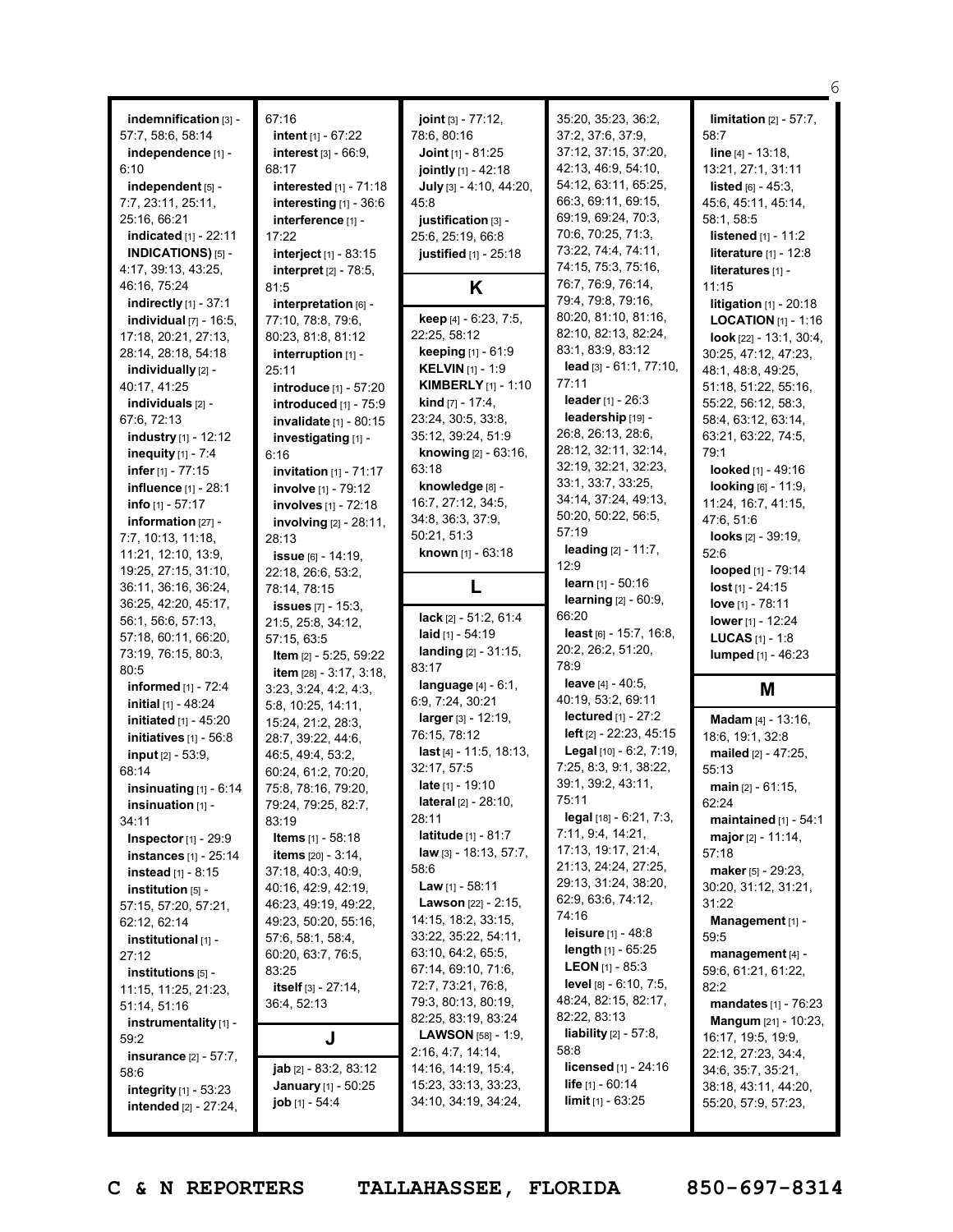| 79:21, 80:4, 81:19,<br>83:2, 83:21<br><b>MANGUM</b> [19] - 11:1,<br>18:10, 32:9, 34:7,<br>34:17, 34:21, 35:4,<br>35:8, 36:1, 36:10,<br>37:4, 37:8, 37:11,<br>37:14, 38:8, 57:11,<br>81:21, 83:8, 83:11<br>manner [2] - 26:3,<br>68:24<br><b>Marjorie</b> [1] - 56:15<br>materials $[1] - 56:3$<br><b>matter</b> $[3] - 33:2$ ,<br>37:1, 64:23<br><b>matters</b> [1] - 25:12<br>MCKNIGHT $[4]$ -<br>20:10, 58:24, 64:22,<br>65:13<br>$McKnight$ [13] -                                                                                                                                                                                                                                         | 55:11, 60:9, 81:11<br><b>MEMBERS</b> $[1] - 1:7$<br><b>Members</b> [1] - 13:17<br>members [26] - 5:16,<br>7:8, 11:12, 11:23,<br>23:19, 26:24, 29:16,<br>32:16, 32:21, 33:1,<br>33:3, 33:4, 36:12,<br>36:13, 36:14, 36:17,<br>36:18, 36:19, 36:23,<br>38:10, 41:12, 46:2,<br>51:4, 56:11, 60:21<br>members' [1] - 36:13<br>memorialize [1] -<br>53:18<br>mention [2] - 64:2,<br>81:20<br>mentioned $[4] - 31:2$ ,<br>64:14, 72:9, 73:3<br>menu [4] - 49:21,                                                                                                                                                                                                                                                                     | Monday [3] - 26:10,<br>26:15, 26:16<br><b>MONTGOMERY</b> [41]<br>$-1:10, 2:20, 5:15, 8:3,$<br>16:11, 16:14, 19:2,<br>19:4, 21:7, 21:10,<br>25:24, 26:1, 34:25,<br>35:2, 37:19, 37:21,<br>38:20, 38:23, 41:8,<br>41:11, 41:15, 43:7,<br>50:5, 50:9, 50:13,<br>59:20, 59:22, 60:22,<br>60:24, 66:25, 67:15,<br>68:10, 68:12, 70:7,<br>70:21, 74:18, 74:21,<br>79:19, 82:8, 82:11,<br>82:14<br>Montgomery [27] -<br>2:19, 4:23, 5:7, 5:14,<br>9:12, 9:22, 10:1,                                                                                                                                                                                                                                    | 44:3, 46:6, 46:15,<br>46:19, 63:2, 64:16,<br>74:2, 75:5, 75:22,<br>76:2<br>Motions [1] - 40:22<br>move $[20] - 3:14$ ,<br>3:15, 4:7, 8:10, 12:22,<br>13:13, 23:25, 39:22,<br>42:17, 44:5, 46:22,<br>49:4, 55:5, 60:15,<br>65:24, 68:7, 70:11,<br>74:4, 75:8<br>moved $[5] - 4:9$ ,<br>7:15, 46:8, 46:10,<br>75:7<br>movement [3] -<br>33:24, 34:14, 64:18<br>moves [1] - 34:11<br>moving [2] - 53:7,<br>70:14                                                                                                                                                                                                                     | <b>News</b> $[1] - 13:3$<br>$next_{[5]} - 8:17$ ,<br>39:22, 49:4, 50:25,<br>55:5<br>nicely [1] - 54:19<br>NO [27] - 2:10, 2:18,<br>2:24, 3:1, 3:3, 3:5,<br>3:7, 3:25, 4:13, 4:19,<br>10:2, 10:21, 14:12,<br>18:3, 18:5, 38:11,<br>39:10, 43:21, 46:13,<br>46:18, 53:13, 59:18,<br>75:18, 75:20, 76:1,<br>82:5, 84:2<br>non [1] - $34:12$<br>non-issues [1] -<br>34:12<br>none $[7] - 4.1, 4.14$ .<br>38:12, 43:22, 46:14,<br>75:21, 84:3                                                                                                                                                                                                 |
|-----------------------------------------------------------------------------------------------------------------------------------------------------------------------------------------------------------------------------------------------------------------------------------------------------------------------------------------------------------------------------------------------------------------------------------------------------------------------------------------------------------------------------------------------------------------------------------------------------------------------------------------------------------------------------------------------|--------------------------------------------------------------------------------------------------------------------------------------------------------------------------------------------------------------------------------------------------------------------------------------------------------------------------------------------------------------------------------------------------------------------------------------------------------------------------------------------------------------------------------------------------------------------------------------------------------------------------------------------------------------------------------------------------------------------------------|-------------------------------------------------------------------------------------------------------------------------------------------------------------------------------------------------------------------------------------------------------------------------------------------------------------------------------------------------------------------------------------------------------------------------------------------------------------------------------------------------------------------------------------------------------------------------------------------------------------------------------------------------------------------------------------------------|-----------------------------------------------------------------------------------------------------------------------------------------------------------------------------------------------------------------------------------------------------------------------------------------------------------------------------------------------------------------------------------------------------------------------------------------------------------------------------------------------------------------------------------------------------------------------------------------------------------------------------------|------------------------------------------------------------------------------------------------------------------------------------------------------------------------------------------------------------------------------------------------------------------------------------------------------------------------------------------------------------------------------------------------------------------------------------------------------------------------------------------------------------------------------------------------------------------------------------------------------------------------------------------|
| 16:10, 17:20, 20:4,<br>20:8, 20:14, 26:15,<br>26:18, 28:22, 38:19,<br>58:22, 58:23, 59:16,<br>64:5<br>McKnight's $[1]$ -<br>23:13<br>$McWilliams$ [1] -<br>2:17                                                                                                                                                                                                                                                                                                                                                                                                                                                                                                                               | 50:2, 64:17, 79:15<br>messages [1] -<br>36:19<br>messaging [1] -<br>61:22<br><b>METZKE</b> $[3] - 1:19$ ,<br>85:5, 85:11<br>might [2] - 7:3, 64:14<br>Mike [1] - 59:4                                                                                                                                                                                                                                                                                                                                                                                                                                                                                                                                                          | 10:11, 13:25, 15:6,<br>15:13, 16:13, 25:25,<br>35:1, 43:19, 49:15,<br>50:8, 59:21, 60:7,<br>60:17, 60:23, 62:17,<br>64:14, 67:13, 74:20,<br>75:9, 79:1<br><b>months</b> $[10] - 8:17$ ,<br>27:21, 32:18, 36:13,<br>36:15, 60:14, 68:4,                                                                                                                                                                                                                                                                                                                                                                                                                                                          | $MS$ [5] - 44:17,<br>44:19, 45:21, 45:25,<br>46:21<br>multiple [2] - 67:18,<br>69:4<br>must [1] - 14:4<br>N<br><b>NACUA</b> [1] - 11:6                                                                                                                                                                                                                                                                                                                                                                                                                                                                                            | noted [2] - 6:11, 60:1<br><b>notes</b> [1] - 85:6<br>nothing $[2] - 21:14$ ,<br>40:17<br>number [1] - 65:18<br>Number [12] - 5:25,<br>28:7, 28:9, 28:15,<br>30:5, 40:19, 41:2,<br>61:17, 61:18, 61:20,                                                                                                                                                                                                                                                                                                                                                                                                                                   |
| <b>mean</b> $[11] - 22:23$ ,<br>34:13, 37:2, 38:2,<br>50:17, 50:23, 63:23,<br>66:21, 70:8, 73:23,<br>73:25<br>meaning [1] - 14:24<br>means [1] - 66:10<br>measures [1] - 26:21<br>mechanics [1] - 7:21<br>mechanism [3] -<br>7:16, 61:4, 68:8<br>mechanisms [2] -<br>23:16, 65:19<br><b>media</b> $[2] - 61:18$ ,<br>61:22<br>meet $[1] - 61:18$<br><b>MEETING</b> $[2] - 1:4$ ,<br>84:5<br><b>meeting</b> $[23] - 4:11$ ,<br>5:11, 7:9, 10:8, 11:5,<br>18:13, 20:5, 27:24,<br>32:11, 40:8, 44:7,<br>44:8, 44:22, 45:8,<br>45:9, 55:14, 56:3,<br>70:9, 70:10, 70:20,<br>79:23, 84:3<br><b>meetings</b> $[1] - 41:6$<br><b>member</b> [13] - 26:7,<br>26:12, 28:6, 28:13,<br>36:7, 36:8, 36:9, | <b>Miles</b> $[13] - 2:5$ ,<br>39:20, 47:2, 47:5,<br>47:25, 48:2, 48:10,<br>48:20, 54:8, 77:23,<br>78:11, 78:24, 83:22<br>MILES [16] - 2:7, 2:9,<br>2:11, 2:13, 2:15, 2:17,<br>2:19, 2:21, 2:23, 2:25,<br>3:2, 3:4, 3:6, 3:8,<br>3:10, 9:13<br><b>million</b> $[2] - 82:9$ ,<br>82:16<br>millions $[1] - 82:21$<br>$mid$ [2] - 33:15,<br>61:9<br><b>mindful</b> $[2] - 27:5$ ,<br>51:1<br>mine $[2] - 30:2$ ,<br>80:24<br>minimum $[4] - 71:10$ ,<br>71:13, 71:15, 72:4<br><b>minute</b> $[3] - 41:17$ ,<br>41:20, 77:22<br><b>minutes</b> $[5] - 4:4,$<br>4:6, 4:10, 40:7, 56:3<br><b>mission</b> $[1]$ - 55:24<br><b>mistaken</b> $[1] - 28:5$<br><b>mistakes</b> $[1] - 51:2$<br>mode [1] - 11:9<br>modifying $[1]$ - 24:22 | 68:19, 69:16, 69:19<br><b>MOORE</b> $[18] - 1:10$ ,<br>2:22, 4:8, 23:23,<br>31:22, 38:16, 38:25,<br>42:2, 42:4, 42:11,<br>42:15, 43:1, 53:17,<br>54:6, 56:15, 56:19,<br>57:25, 75:6<br><b>Moore</b> $[20] - 2:21$ ,<br>23:22, 33:16, 38:13,<br>39:7, 42:3, 42:25,<br>44:22, 45:20, 49:11,<br>49:12, 53:14, 56:14,<br>56:16, 56:21, 57:5,<br>57:9, 57:24, 58:21,<br>59:12<br>most $[4] - 6:11$ ,<br>59:24, 61:25, 66:9<br><b>motion</b> $[46] - 4:5$ ,<br>4:15, 4:20, 9:9, 14:8,<br>14:11, 14:13, 21:6,<br>23:18, 23:25, 24:6,<br>24:7, 24:9, 29:1,<br>29:23, 30:20, 31:12,<br>31:21, 31:22, 33:17,<br>37:16, 37:17, 38:13,<br>38:14, 39:8, 39:12,<br>39:20, 42:12, 42:16,<br>42:25, 43:5, 43:8, | <b>name</b> $[2] - 26:16$ ,<br>77:12<br><b>NANCY</b> $[3] - 1:19$ ,<br>85:5, 85:11<br>nancy@metzke.<br><b>com</b> [1] - 1:23<br>narrative [1] - 61:5<br>$\text{may}$ [1] - 39:15<br>near [1] - 63:9<br>nearly [1] - 51:11<br>necessary $[2] - 7:4$ ,<br>79:24<br>need [15] - 3:16,<br>14:17, 19:22, 23:10,<br>25:4, 25:13, 25:15,<br>29:7, 46:4, 52:5,<br>52:19, 68:20, 69:25,<br>82:18, 82:20<br>needed [1] - 10:14<br><b>needs</b> $[3] - 23:7$ ,<br>27:5, 27:9<br>negative [1] - 62:10<br>negotiate [1] - 71:17<br>negotiated [1] -<br>22:21<br>negotiating [1] -<br>22:19<br>$new$ [6] - 27:19, 33:1,<br>55:17, 55:18, 59:23, | 64:17<br>O<br>objection [3] - 3:16,<br>3:24, 50:4<br>objective $[8] - 7:7$ ,<br>9:5, 17:1, 17:7, 23:11,<br>24:18, 28:20, 29:13<br>objectives [1] -<br>52:11<br>objectivity $[1]$ - $6:10$<br>obligation [2] -<br>24:17, 25:1<br><b>obtain</b> $[12] - 7:15$ ,<br>16:18, 16:20, 18:14,<br>18:16, 18:20, 18:24,<br>23:11, 25:15, 41:18,<br>65:23, 75:10<br><b>obtained</b> [1] - 23:2<br><b>obtaining</b> $[3] - 16:16$ ,<br>26:22, 73:10<br>obviously $[1]$ - 52:3<br><b>occurring</b> $[1] - 60:11$<br>occurs $[1] - 7:17$<br><b>OF</b> [3] - 1:2, 85:3,<br>85:3<br>OFF $[1] - 9:13$<br>offer $[5] - 9.8, 61.13,$<br>61:20, 62:15, 63:24 |

7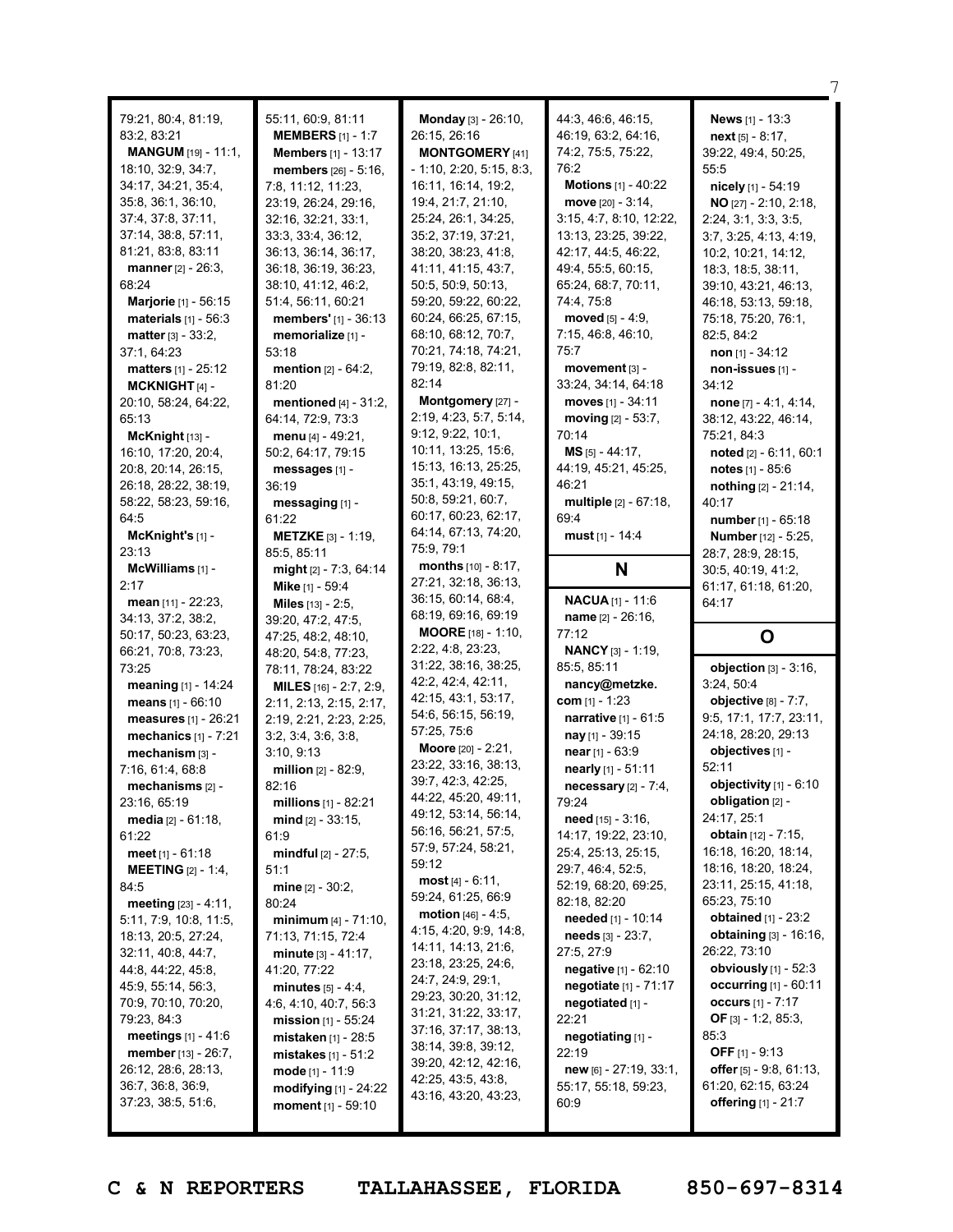|                                      |                                                    |                                              |                                                          | 8                                             |
|--------------------------------------|----------------------------------------------------|----------------------------------------------|----------------------------------------------------------|-----------------------------------------------|
| office $[5] - 30:11$ ,               | orientation [9] -                                  | people [3] - 33:7,                           | 54:8, 55:5, 55:10,                                       | 52:12                                         |
| 45:2, 45:5, 47:6,                    | 55:6, 55:17, 55:18,                                | 51:22, 83:7                                  | 62:18, 62:24, 63:1,                                      | precedence [3] -                              |
| 79:13                                | 55:19, 57:4, 59:14,                                | per [1] - 74:11                              | 64:1, 70:13, 70:15,                                      | 17:8, 17:12, 17:13                            |
| <b>OFFICE</b> [1] - 1:22             | 59:23, 60:2, 60:8                                  | percent [2] - 12:17,                         | 76:6, 79:2, 81:19                                        | <b>preface</b> $[2] - 7:8$                    |
| officeholder [1] -                   | ourselves [5] -                                    | 36:5                                         | Point $[1] - 40:19$                                      | 34:13                                         |
| 28:23                                | 51:20, 52:15, 63:15,                               | percentage [2] -                             | pointed [1] - 67:3                                       | prepared [3] - 9:8,                           |
| officer [4] - 9:4,                   | 63:25, 68:18                                       | 12:20                                        | pointing [2] - 50:10,                                    | 18:12, 18:18                                  |
| 24:16, 25:2, 38:21                   | <b>outcomes</b> [1] - 51:12                        | perhaps $[1] - 82:18$                        | 80:3                                                     | preparing $[1]$ - 73:7                        |
| Officer [6] - 6:18,                  | outgoing [1] - 50:19                               | period [2] - 62:21,                          | points $[2] - 47:22$ ,                                   | prerogative [1] -                             |
| 8:4, 38:22, 39:2,                    | outlier [1] - 25:6                                 | 72:19                                        | 55:7                                                     | 64:10                                         |
| 43:11, 75:11                         | outlined [1] - 74:16                               | periodic [1] - 47:19                         | policies [4] - 49:18.                                    | present $[2] - 3:22$ ,                        |
| officers [2] - 12:21,                | <b>outreach</b> $[1] - 61:23$                      | person [14] - 8:5,                           | 51:9, 57:15, 57:19                                       | 42:7                                          |
| 58:7                                 | outside [32] - 5:4,                                | 12:15, 26:14, 26:17,                         | <b>policy</b> $[24] - 14:3$ ,                            | presentation [2] -                            |
| often [2] - 27:2, 51:2               | 7:15, 10:9, 14:17,                                 | 27:17, 28:9, 28:11,                          | 14:4, 27:8, 77:1, 77:4,                                  | 44:8, 60:12                                   |
| ON $[2] - 1:4, 2:1$                  | 14:24, 15:17, 15:18,                               | 29:7, 29:12, 30:10,                          | 77:7, 77:8, 77:13,                                       | <b>presented</b> $[1] - 42:21$                |
| on-boarding [1] -                    | 15:20, 16:3, 16:9,                                 | 42:20, 42:22, 63:13,                         | 77:17, 77:20, 77:22,                                     | president [10] - 6:15,                        |
| 58:3                                 | 16:16, 16:18, 16:20,                               | 78:9                                         | 77:25, 78:1, 78:3,                                       | 12:4, 12:7, 12:19,                            |
| once $[1] - 3:22$                    | 17:10, 17:12, 18:11,                               | personal [2] - 33:2,                         | 78:6, 78:10, 81:2,                                       | 12:24, 13:8, 14:21,                           |
| one [29] - 7:2, 7:14,                | 18:14, 18:16, 18:20,                               | 53:3                                         | 81:3, 81:7, 81:22,                                       | 14:22, 22:2, 27:19                            |
| 8:11, 8:15, 11:1,                    | 18:24, 20:12, 20:19,                               | personnel [8] - 28:2,                        | 81:25, 82:1, 82:10,                                      | President [47] - 5:12,                        |
| 11:21, 13:8, 14:19,                  | 21:4, 21:11, 21:19,                                | 28:11, 29:2, 29:4,                           | 82:13                                                    | 6:2, 6:3, 6:8, 6:18,                          |
| 14:25, 16:22, 22:16,                 | 23:3, 24:4, 26:22,                                 | 34:11, 35:13, 35:14,                         | policy-making [1] -                                      | 7:2, 7:18, 7:19, 8:7,                         |
| 28:20, 29:17, 31:13,                 | 41:2, 51:14, 54:20                                 | 35:18                                        | 77:1                                                     | 8:25, 9:4, 9:6, 10:16,                        |
| 35:5, 39:20, 41:6,                   | own [5] - 27:20,                                   | perspective [2] -                            | <b>position</b> $[34] - 7:12$ ,                          | 10:23, 12:14, 13:17,                          |
| 41:25, 49:14, 50:2,                  | 77:10, 77:20, 77:22,                               | 50:21, 67:19                                 | 9:3, 15:14, 16:21,                                       | 14:1, 15:7, 15:11,                            |
| 52:7, 52:12, 54:14,                  | 81:12                                              | <b>pertinent</b> [2] - 56:7,                 | 17:19, 22:20, 22:24,                                     | 16:23, 18:6, 19:1,                            |
| 55:7, 62:8, 63:8, 64:2,              |                                                    | 56:10                                        | 22:25, 23:1, 23:4,<br>25:1, 27:10, 27:13,                | 19:16, 21:2, 23:15,                           |
| 78:9                                 | P                                                  | <b>phone</b> $[5] - 34:3$ ,                  | 27:14, 27:17, 28:10,                                     | 26:9, 27:5, 29:5, 29:7,<br>29:8, 29:11, 31:1, |
| one-on-one [1] -<br>41:6             | <b>P.M</b> $[2] - 1:14, 1:15$                      | 34:5, 34:8, 72:12,<br>73:1                   | 28:12, 28:18, 28:24,                                     | 31:4, 31:9, 32:4, 32:8,                       |
| <b>ongoing</b> [3] - 20:18,          | <b>pace</b> $[1] - 68:25$                          | phonetics [1] - 59:5                         | 28:25, 29:3, 33:8,                                       | 37:25, 39:1, 39:6,                            |
| 62:11, 63:6                          | page [2] - 5:23, 8:20                              | pick [2] - 27:20,                            | 38:17, 52:23, 52:24,                                     | 42:6, 42:18, 44:19,                           |
| open [1] - 30:7                      | Page $[6] - 40:10$ ,                               | 47:14                                        | 52:25, 53:1, 53:4,                                       | 52:11, 52:19, 55:19,                          |
| <b>Operating</b> $[4] - 5:17$ ,      | 44:25, 45:19, 45:21,                               | picking [2] - 72:12,                         | 53:5, 53:6, 61:3, 68:2,                                  | 57:1                                          |
| 50:3, 50:10, 60:13                   | 45:23                                              | 73:1                                         | 68:16, 68:19                                             | PRESIDENT [19] -                              |
| operating [7] - 7:23,                | pages [2] - 77:7,                                  | place [14] - 7:17, 8:4,                      | positions [3] - 32:22,                                   | 11:1, 18:10, 32:9,                            |
| 8:18, 8:21, 8:22,                    | 80:24                                              | 31:15, 35:12, 36:3,                          | 35:19, 50:24                                             | 34:7, 34:17, 34:21,                           |
| 15:19, 49:5, 81:24                   | <b>paper</b> $[1] - 22:3$                          | 36:21, 37:13, 41:5,                          | positive [1] - 62:10                                     | 35:4, 35:8, 36:1,                             |
| opinion $[2] - 6:22$ ,               | part [15] - 8:8, 8:19,                             | 49:18, 51:10, 56:13,                         | possible [2] - 26:9,                                     | 36:10, 37:4, 37:8,                            |
| 80:17                                | 8:23, 12:11, 28:13,                                | 61:14, 62:20, 64:12                          | 78:23                                                    | 37:11, 37:14, 38:8,                           |
| opportunity [3] -                    | 32:9, 36:24, 49:23,                                | placed [2] - 27:18,                          | possibly $[4] - 6:23$ ,                                  | 57:11, 81:21, 83:8,                           |
| 13:1, 20:23, 21:24                   | 55:7, 56:17, 59:25,                                | 58:10                                        | 28:19, 68:1, 68:9                                        | 83:11<br>President's [6] -                    |
| <b>opposed</b> $[6] - 4:18$ ,        | 60:2, 64:15, 64:24,<br>83:6                        | plan [3] - 43:16,                            | <b>POST</b> $[1]$ - 1:22<br><b>posted</b> $[3] - 5:12$ , | 33:25, 35:25, 52:11,                          |
| 12:14, 39:14, 44:1,                  | particular [10] - 11:7,                            | 56:9, 66:5                                   | 11:24, 12:2                                              | 54:16, 56:4, 56:5                             |
| 46:17, 75:25                         | 11:13, 11:19, 23:5,                                | planning $[1] - 63:14$<br>plans $[1] - 56.8$ | posting [3] - 72:19,                                     | presidential [4] -                            |
| <b>option</b> $[2] - 67:7$ ,<br>69:4 | 26:6, 31:18, 53:1,                                 | play $[1]$ - 58:15                           | 73:8, 73:9                                               | 22:22, 49:9, 53:15,                           |
| options $[2] - 64:17$ ,              | 57:17, 60:6, 76:19                                 | playing $[1] - 57:3$                         | posture [1] - 43:10                                      | 54:13                                         |
| 79:15                                | particularly [2] -                                 | pleases [1] - 70:22                          | potential $[3] - 55:8$ ,                                 | presidents [2] -                              |
| order $[4] - 2:4, 10:18,$            | 26:2, 47:16                                        | pleasure [3] - 40:5,                         | 63:5, 73:12                                              | 12:21, 31:16                                  |
| 41:11, 57:10                         | parties [1] - 36:22                                | 42:1, 78:15                                  | potentially [4] -                                        | <b>press</b> $[1] - 62:4$                     |
| organization [6] -                   | <b>parts</b> $[1] - 81:23$                         | plug $[1] - 77:19$                           | 28:24, 30:8, 36:8,                                       | <b>pressing</b> $[1] - 48:20$                 |
| 12:15, 12:22, 12:25,                 | <b>party</b> [1] - 24:23                           | <b>podium</b> $[2] - 16:10$ ,                | 61:1                                                     | <b>prevent</b> $[1]$ - 26:22                  |
| 32:24, 56:4, 77:16                   | <b>party's</b> [1] - 81:4                          | 64:6                                         | power $[1] - 80:25$                                      | <b>previous</b> $[12] - 3:20$ ,               |
| organization's [1] -                 | passes [3] - 39:21,                                | <b>point</b> $[29] - 5:6, 9:8,$              | <b>PR</b> [2] - 63:23, 63:25                             | 4:6, 4:25, 5:10, 10:8,                        |
| 13:12                                | 44:3, 46:19                                        | 14:2, 14:8, 19:15,                           | practical $[1]$ - 66:9                                   | 40:7, 40:8, 44:8,                             |
| organizational [2] -                 | <b>past</b> $[4] - 16:7, 16:9,$                    | 19:19, 21:5, 30:2,                           | practice [3] - 8:14,                                     | 55:11, 61:16, 64:11,<br>66:11                 |
| 11:11, 56:6                          | 26:16, 54:21                                       | 31:13, 41:8, 41:11,                          | 50:14, 76:25                                             | previously $[3] - 41:1$ ,                     |
| organizations [1] -                  | <b>PAUSE)</b> $[1] - 41:21$<br>pending [1] - 50:20 | 47:9, 49:6, 49:10,                           | <b>practices</b> $[5] - 8:11$ ,<br>11:9, 13:11, 13:12,   | 44:14, 80:7                                   |
| 25:7                                 |                                                    | 49:12, 50:19, 51:21,                         |                                                          |                                               |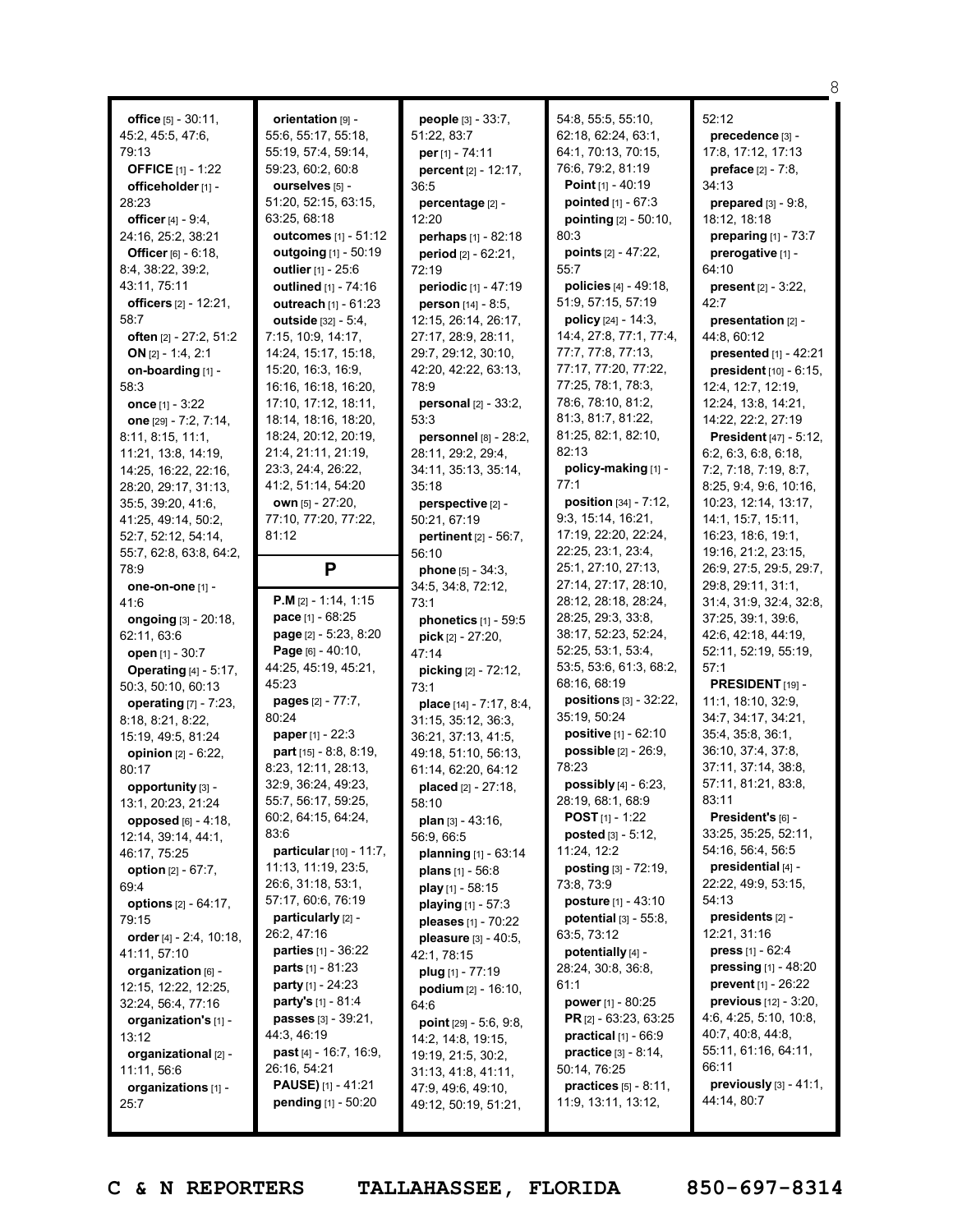|                                                 |                                 |                                         |                                 | 9                                |
|-------------------------------------------------|---------------------------------|-----------------------------------------|---------------------------------|----------------------------------|
|                                                 | protested [1] - 73:14           |                                         | 10:10, 13:25, 29:22,            | 61:15, 61:20, 62:16              |
| <b>primarily</b> $[3] - 57:12$ ,<br>58:18, 59:1 | protocol [1] - 40:4             | quickly [1] - 76:18<br>quite [1] - 68:9 | 30:20, 31:19, 39:25,            | relationship [11] -              |
| <b>Principle</b> $[1]$ - 76:20                  |                                 | quorum [1] - 3:11                       | 40:6, 40:13, 42:10,             | 11:10, 12:23, 14:6,              |
|                                                 | <b>prove</b> [1] - $20:2$       |                                         | 42:15, 43:9, 46:3,              | 14:20, 21:13, 22:3,              |
| principle [1] - 76:22                           | provide [15] - 6:9,             | quote $[2] - 73:1$ ,                    | 70:18, 70:23, 80:2              | 22:15, 24:2, 25:5,               |
| <b>Principles</b> [1] - 76:20                   | 11:17, 20:1, 24:17,             | 74:14                                   | recommendations                 | 25:20, 29:10                     |
| priorities $[2] - 52:10$ ,                      | 27:14, 48:2, 48:3,              | quotes [2] - 65:24,                     | $[17] - 5:10, 10:7,$            |                                  |
| 52:14                                           | 53:9, 56:24, 57:13,             | 73:2                                    | 10:19, 30:4, 32:20,             | relationships [4] -              |
| private [1] - 33:10                             | 65:16, 75:12, 78:24,            |                                         | 39:23, 40:7, 40:12,             | 11:4, 11:8, 12:1,<br>12:11       |
| privately [1] - 52:18                           | 80:5                            | R                                       | 40:22, 41:1, 41:24,             | relative [1] - 42:5              |
| problem [2] - 7:10,                             | provided [5] - 10:16,           |                                         | 49:21, 50:1, 50:3,              |                                  |
| 49:3                                            | 13:9, 28:22, 41:13,             | raise $[1] - 44:23$                     |                                 | releases [1] - 62:4              |
| problems [1] - 51:25                            | 83:23                           | rather $[2] - 11:19$ .                  | 55:8, 55:16, 57:6               | remain $[1] - 7:12$              |
| Procedures [4] -                                | provides [1] - 77:7             | 47:4                                    | recommended [2] -               | remember [1] - 23:8              |
| 5:17, 50:4, 50:10,                              | $proxiding [3] -$               | $RE [1] - 1:4$                          | 49:11, 55:7                     | remove [1] - 17:16               |
| 60:13                                           | 24:18, 29:13, 80:14             | reach $[5] - 65:4$ ,                    | recommending [1] -              | render [2] - 83:5                |
| procedures [11] -                               | <b>provost</b> $[1] - 12:6$     | 67:5, 74:24, 75:9,                      | 49:16                           | repeat [3] - 10:13,              |
| 7:23, 8:19, 8:21, 8:22,                         | <b>Provost's</b> $[2] - 45:2$ , | 75:11                                   | record [10] - 13:18,            | 49:8, 70:18                      |
| 15:19, 31:11, 49:5,                             | 45:5                            | reached $[2] - 11:11$ ,                 | 13:24, 18:17, 27:18,            | repeated [1] - 51:2              |
| 49:18, 49:22, 51:10,                            | prudent [1] - 30:14             | 11:12                                   | 33:2, 33:10, 65:9,              | replaced [1] - 26:17             |
| 68:23                                           | <b>public</b> $[6] - 13:2$ ,    | reaching [3] - 69:4,                    | 69:3, 81:20, 85:6               | replacing [2] - 26:15,           |
| <b>proceed</b> $[3] - 26:3$ ,                   | 13:6, 36:24, 61:14,             | 72:13, 74:13                            | <b>RECORD</b> [1] - 9:14        | 26:18                            |
| 51:3, 68:24                                     | 61:19, 62:16                    | reacting [2] - 63:15,                   | records [1] - 53:25             | report [19] - 3:17,              |
| proceedings [1] -                               | publicly [1] - 52:18            | 63:18                                   | recourse [2] - 77:16,           | 3:19, 6:24, 8:5, 12:14,          |
| 85:6                                            | publishing [1] -                | reaction [1] - 63:19                    | 78:14                           | 12:22, 13:8, 16:4,               |
| <b>process</b> $[46] - 7:16$ ,                  | 72:18                           | read $[13] - 15:6, 24:1,$               | refer [2] - 9:23, 10:3          | 16:5, 17:14, 22:4,               |
| 8:19, 8:24, 34:19,                              | punt [1] - 53:2                 | 31:2, 40:23, 76:18,                     | <b>reference</b> $[4] - 32:6$ , | 38:23, 39:2, 45:3,               |
| 40:4, 49:8, 49:13,                              | purchasing [1] -                | 77:9, 78:2, 78:8, 79:5,                 | 37:24, 53:6, 55:12              | 45:7, 45:15, 45:16,              |
| 50:18, 51:4, 53:18,                             | 65:19                           | 80:17, 80:22, 80:24                     | referenced [2] -                | 56:9, 85:5                       |
| 53:21, 54:1, 57:4,                              | purpose [2] - 35:14,            | reading [3] - 77:6,                     | 15:13, 75:10                    | <b>Report</b> [5] - 13:3,        |
| 58:17, 59:14, 61:14,                            | 52:8                            | 77:15, 80:15                            | referencing [2] -               | 44:7, 44:21, 46:7,               |
| 62:16, 62:20, 62:24,                            | purposes [4] - 7:5,             | reads $[1] - 81:6$                      | 21:3, 40:9                      | 46:12                            |
| 63:14, 63:21, 64:8,                             | 50:23, 61:15, 61:24             | ready [2] - 3:21,                       | refers $[1] - 31:14$            | REPORTED <sub>[1]</sub> -        |
| 66:12, 66:22, 67:23,                            | pursuant [1] - 59:2             | 83:20                                   | reflect $[1] - 62:11$           | 1:19                             |
| 67:24, 68:15, 68:22,                            | pursued [1] - 24:4              | really [6] - 30:24,                     | reflected [1] - 58:25           | reported [1] - 12:3              |
| 69:15, 70:1, 70:15,                             | <b>purview</b> $[4] - 6:17$ ,   | 47:8, 51:17, 60:15,                     | reflection $[1] - 61:6$         | Reporter [1] - 85:11             |
| 71:10, 71:12, 72:5,                             | 27:7, 35:25, 52:3               | 72:16, 73:24                            | <b>reflective</b> $[1] - 62:6$  | REPORTER <sub>[1]</sub> -        |
| 72:9, 72:17, 72:25,                             | push [2] - 76:15,               | rear $[1] - 5:20$                       | refresher [1] - 58:4            | 1:19                             |
| 73:1, 73:2, 73:4, 73:6,                         | 78:16                           | <b>reason</b> $[1] - 25:3$              | regard [5] - 11:10.             | <b>REPORTERS</b> [1]-            |
| 73:11, 73:15, 74:7,                             | put [15] - 7:22, 7:25,          | reasonable [1] -                        | 12:1, 13:11, 23:5,              | 1:21                             |
| 74:16, 77:14                                    | 16:21, 23:4, 23:17,             | 72:20                                   | 32:13                           | reporting [23] - 5:2,            |
| <b>processes</b> $[4] - 8:11$ ,                 | 33:6, 51:10, 51:13,             | <b>receipt</b> $[1] - 6:21$             | regarding $[4] - 3:21$ ,        | 7:17, 11:4, 11:8,                |
| 51:7, 52:2, 74:5                                | 51:20, 60:25, 61:13,            | receive [7] - 7:6,                      | 35:9, 45:10, 57:18              | 11:10, 11:25, 12:11,             |
| Procurement [1] -                               | 64:18, 68:18, 71:17,            | 7:12, 17:7, 17:24,                      | regular $[2] - 36:20$ ,         | 12:18, 12:20, 12:23,             |
| 65:4                                            | 71:21                           | 54:17, 63:6, 81:11                      | 41:6                            | 14:6, 14:20, 14:25,              |
| professional [1] -                              | puts [3] - 16:24,               | received $[3] - 20:1$ ,                 | regularly $[1] - 61:19$         | 15:6, 21:12, 22:15,              |
| 13:12                                           | 28:22, 28:24                    | 38:8, 60:14                             | requiation $[3] - 69:7$ .       | 24:2, 24:3, 25:4,                |
| professionalism [1]                             | <b>putting</b> $[1] - 72:18$    | receives $[1] - 17:4$                   | 69:9, 80:13                     | 29:10, 30:25, 40:2,              |
| - 7:6                                           |                                 | receiving [4] - 19:17,                  | regulations [2] -               | 41:4                             |
| <b>progress</b> $[1] - 79:24$                   |                                 | 19:18, 37:23, 73:8                      | 65:1, 65:20                     | <b>reports</b> $[9] - 6:4, 6:7,$ |
| <b>project</b> $[1]$ - 15:21                    | Q                               | <b>recent</b> [1] - 60:14               | reinstating [1] -               | 12:6, 15:8, 16:24,               |
| <b>prompted</b> $[1]$ - 19:14                   | quality [3] - 23:12,            | recently [1] - 52:23                    | 45:12                           | 31:5, 31:8, 39:5, 56:7           |
| <b>proof</b> $[1] - 35:3$                       | 28:21, 32:25                    | recess $[1] - 41:20$                    | reinvent $[1] - 72:2$           | represent [4] -                  |
| <b>properly</b> $[3] - 4:9$ ,                   | questioned [1] -                | <b>recognize</b> $[4] - 18:1$ ,         | related $[3] - 35:15$ ,         | 21:17, 61:7, 61:8                |
| 46:10, 75:7                                     | 28:21                           | 23:22, 67:1, 72:7                       | 40:2, 68:6                      | representation [1] -             |
| proposed [1] - 7:24                             | questioning [1] -               |                                         |                                 | 61:21                            |
| <b>proposing</b> $[1] - 17:5$                   | 23:12                           | recognized [3] -                        | relates $[8] - 10:24$ ,         | request $[3] - 32:4,$            |
| <b>protect</b> $[1] - 63.9$                     | questions $[7] - 9:25$ ,        | 24:13, 44:18, 58:23                     | 14:5, 21:4, 31:16,              | 36:25, 71:8                      |
|                                                 | 20:20, 21:1, 48:12,             | recommend [2] -                         | 48:4, 49:19, 49:22,             | require [5] - 46:2,              |
| protection $[1]$ -                              | 59:9, 59:17, 82:4               | 50:19, 57:3                             | 55:25                           | 50:11, 74:22, 74:24,             |
| 58:16<br><b>protest</b> $[1] - 73:12$           | quick $[1] - 41:20$             | recommendation                          | <b>relation</b> $[1] - 32:3$    | 75:1                             |
|                                                 |                                 | $[18] - 9:11, 9:22, 10:1,$              | <b>relations</b> $[4] - 11:4$ , |                                  |
|                                                 |                                 |                                         |                                 |                                  |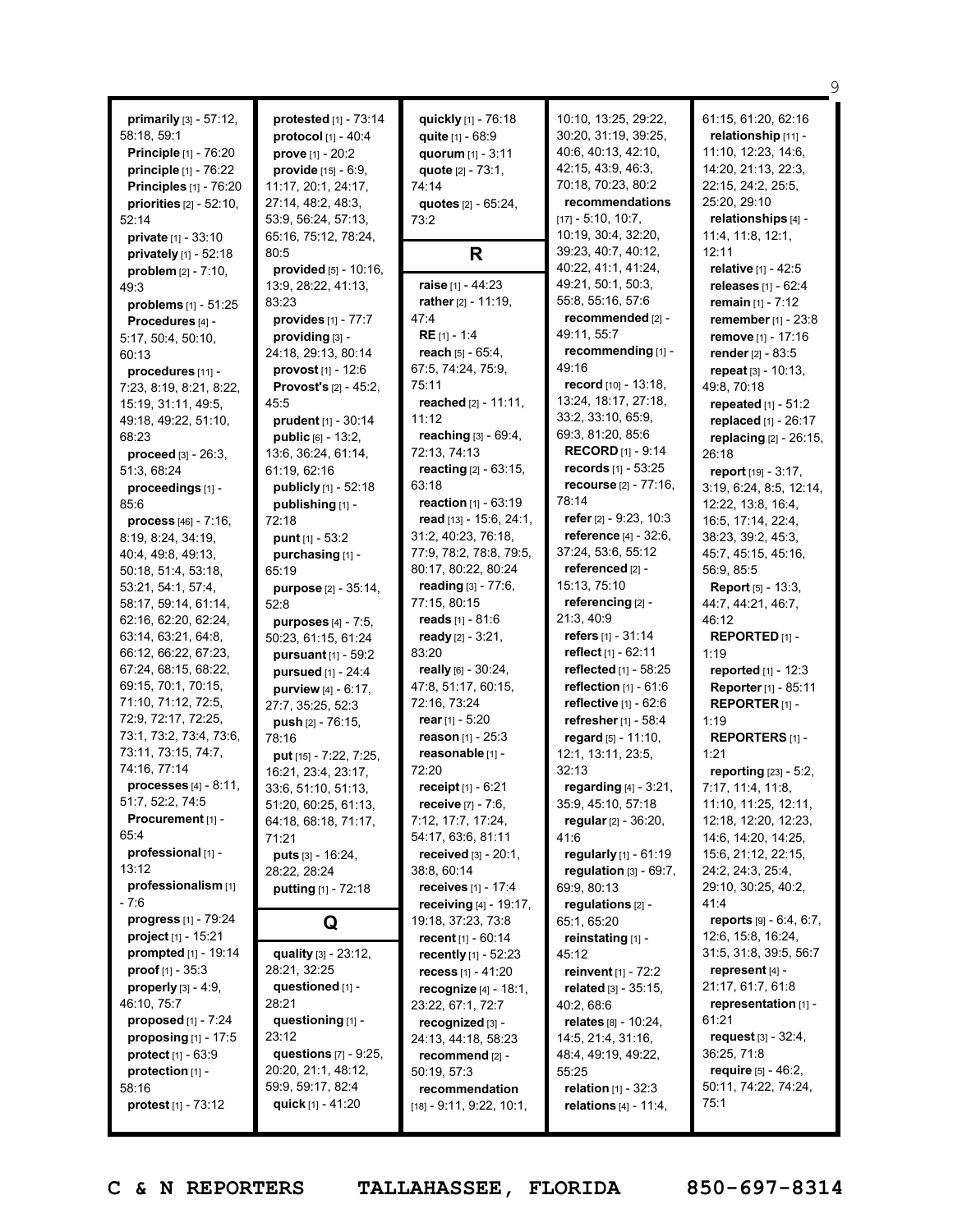**required** [2] - 65:22, 65:23 **requirement** [2] - 7:18, 17:16 **requirements** [1] - 41:5 **requires** [5] - 8:21, 44:15, 82:15, 82:17, 82:22 **research** [5] - 11:12, 11:16, 47:4, 76:17, 77:22 **researchers** [1] - 11:7 **reserve** [1] - 15:17 **respect** [1] - 58:5 **respectful** [1] - 68:14 **respond** [5] - 20:11, 30:15, 32:5, 36:20, 71:18 **response** [5] - 18:12, 21:22, 27:16, 72:19, 79:15 **RESPONSE)** [28] - 2:10, 2:18, 2:24, 3:1, 3:3, 3:5, 3:7, 3:25, 4:13, 4:19, 10:2, 10:21, 14:12, 18:3, 18:5, 38:11, 39:10, 43:21, 44:2, 46:13, 46:18, 53:13, 59:18, 75:18, 75:20, 76:1, 82:5, 84:2 **responses** [5] - 17:4, 72:20, 72:21, 73:9 **responsibilities** [7] - 5:24, 6:20, 6:21, 25:8, 47:11, 48:5, 52:14 **responsibility** [2] - 23:9, 77:3 **responsible** [2] - 6:16, 55:9 **rest** [1] - 78:14 **restate** [2] - 5:7, 38:14 **restraint** [1] - 6:23 **result** [3] - 6:13, 13:4, 35:10 **retain** [2] - 23:7, 23:10 **retention** [1] - 61:22 **review** [8] - 8:18, 8:22, 44:25, 47:19, 49:5, 54:17, 78:13, 80:5 **revising** [1] - 52:4 **revision** [3] - 3:16, 3:19, 44:7 **revisions** [3] - 45:19, 46:6, 46:11

**revisit** [1] - 69:25 **Risk** [1] - 59:5 **risk** [1] - 59:6 **ROBERT** [1] - 1:11 **role** [14] - 21:16, 21:20, 23:8, 23:9, 27:18, 42:8, 42:17, 42:22, 54:15, 54:16, 55:18, 57:2, 58:15, 81:4 **roles** [6] - 30:9, 41:4, 42:19, 47:7, 47:10, 48:5 **roll** [1] - 2:6 **room** [1] - 53:20 **rotation** [1] - 59:24 **RPR** [3] - 1:19, 85:5, 85:11 **RUFUS** [1] - 1:10 **rules** [1] - 68:23 **running** [1] - 71:12 **S safety** [2] - 68:6, 68:7 **sat** [1] - 54:12 **satisfaction** [1] - 33:4 **Saturday** [1] - 26:8 **saw** [1] - 18:1 **scenario** [1] - 15:8 **schedule** [1] - 56:3 **school** [2] - 76:12, 77:19 **schools** [5] - 12:3, 48:25, 50:1, 78:7 **Schools** [2] - 76:21, 78:1 **seat** [1] - 15:15 **second** [11] - 4:8, 24:6, 29:18, 33:17, 35:5, 42:23, 43:2, 46:9, 74:17, 75:4, 75:6 **seconded** [4] - 4:10, 24:8, 46:11, 75:8 **secretary** [1] - 79:22 **Section** [2] - 5:23 **section** [2] - 44:25, 45:11 **secure** [1] - 25:11 **see** [11] - 8:12, 12:5, 14:23, 15:1, 15:2, 20:18, 25:10, 54:18, 56:24, 57:3, 79:5 **seeing** [10] - 4:1, 4:14, 25:10, 30:11, 38:12, 40:24, 43:22, 46:14, 75:21, 84:3 **segue** [1] - 30:19

**select** [1] - 62:16 **selection** [1] - 67:20 **self** [1] - 17:16 **self-serving** [1] - 17:16 **Seminole** [1] - 17:9 **send** [2] - 36:19, 48:21 **senior** [10] - 26:7, 26:13, 28:6, 32:10, 32:19, 32:21, 32:23, 33:6, 37:23, 57:19 **sense** [1] - 67:18 **sent** [1] - 18:8 **sentence** [2] - 45:10, 45:15 **separate** [5] - 9:24, 14:23, 15:1, 15:24, 21:5 **separately** [2] - 10:5, 15:16 **separating** [1] - 13:11 **September** [1] - 85:7 **service** [1] - 15:21 **services** [6] - 21:4, 65:14, 65:16, 65:20, 66:5, 75:13 **serving** [2] - 17:16, 33:7 **session** [2] - 41:23, 57:18 **set** [2] - 13:15, 78:3 **setting** [3] - 77:8, 78:6, 81:2 **seven** [3] - 71:14, 71:15, 71:18 **several** [7] - 7:8, 27:21, 35:19, 36:15, 46:22, 51:15, 55:23 **Shannon** [28] - 2:23, 2:25, 9:16, 9:20, 13:20, 24:11, 24:12, 25:22, 28:17, 39:17, 47:24, 48:15, 48:16, 55:1, 56:17, 56:21, 62:23, 66:17, 66:24, 68:15, 71:3, 71:5, 71:7, 73:16, 80:10, 80:21, 81:18 **SHANNON** [23] - 1:11, 13:22, 24:10, 24:14, 39:15, 39:18, 48:13, 48:16, 48:22, 49:2, 54:25, 66:15, 66:18, 71:2, 71:8, 71:16, 71:23, 72:1, 73:18, 80:8, 80:11, 81:9, 81:13 **Shannon's** [2] -

29:19, 70:13 **shape** [1] - 28:1 **share** [9] - 8:8, 10:24, 21:22, 22:16, 26:6, 28:12, 48:11, 59:13, 78:11 **shared** [8] - 12:10, 22:20, 26:25, 28:5, 33:11, 36:11, 50:21, 78:21 **shares** [1] - 29:6 **sharing** [2] - 20:3, 36:15 **Shira** [3] - 64:23, 65:7, 65:17 **showed** [1] - 12:2 **sign** [5] - 4:15, 39:12, 43:23, 46:15, 75:22 **significantly** [2] - 54:22, 62:9 **signify** [5] - 4:15, 39:12, 43:23, 46:15, 75:22 **similar** [6] - 10:10, 31:15, 33:23, 34:13, 62:20, 63:3 **simple** [1] - 7:16 **simply** [4] - 9:2, 29:7, 29:12, 70:8 **single** [7] - 64:9, 66:12, 67:3, 69:3, 69:12, 69:20, 69:23 **singularly** [1] - 61:25 **site** [2] - 11:24, 12:2 **sits** [1] - 15:15 **situation** [2] - 16:25,  $22.9$ **six** [8] - 10:14, 10:19, 30:4, 40:6, 40:9, 40:12, 41:23, 43:15 **slash** [1] - 76:23 **slight** [3] - 29:22, 33:16, 33:19 **smaller** [1] - 12:20 **soapbox** [1] - 76:11 **sole** [8] - 64:9, 65:2, 66:7, 66:12, 69:4, 69:6, 69:8, 70:5 **solicitation** [5] - 65:23, 66:6, 71:22, 73:6, 73:13 **solicited** [2] - 66:14, 67:18 **someone** [4] - 19:11, 19:13, 29:6, 51:19 **somewhat** [6] - 10:5, 40:1, 40:3, 44:12, 46:23, 72:1 **soon** [2] - 49:20,

74:7 **sorry** [12] - 20:5, 28:5, 32:2, 40:6, 41:10, 41:14, 42:13, 60:4, 69:11, 74:19, 79:17, 82:7 **sound** [2] - 6:21, 24:17 **sounds** [2] - 69:3, 72:8 **source** [17] - 19:6, 19:11, 64:9, 65:2, 66:7, 66:12, 67:3, 69:3, 69:5, 69:6, 69:8, 69:12, 69:21, 69:23, 70:5 **sources** [1] - 19:23 **Southern** [2] - 76:21, 77:25 **speaks** [6] - 8:13, 29:17, 80:25, 81:2, 81:4 **special** [3] - 15:21, 31:17, 70:20 **SPECIAL** [2] - 1:4, 2:1 **Special** [2] - 2:4, 40:10 **specific** [4] - 37:7, 42:8, 42:19, 61:8 **specifically** [10] -9:3, 37:24, 43:14, 63:25, 80:21, 80:25, 81:2, 81:3, 81:4, 83:3 **spelling** [1] - 62:4 **spirit** [1] - 74:22 **SPOKE** [1] - 9:13 **spot** [1] - 83:17 **staff** [3] - 3:21, 11:22, 32:18 **stake** [1] - 82:22 **stakeholders** [2] - 61:5, 61:18 **stand** [4] - 19:24, 41:12, 41:17, 53:20 **standard** [1] - 67:24 **standing** [2] - 31:17, 56:2 **standpoint** [2] - 14:3, 24:25 **start** [2] - 14:9, 44:6 **started** [2] - 5:1, 17:11 **State** [4] - 11:24, 17:9, 51:15, 51:16 **state** [7] - 18:13, 24:17, 49:1, 59:2, 64:3, 65:9, 67:16 **STATE** [1] - 85:3 **statement** [5] -

10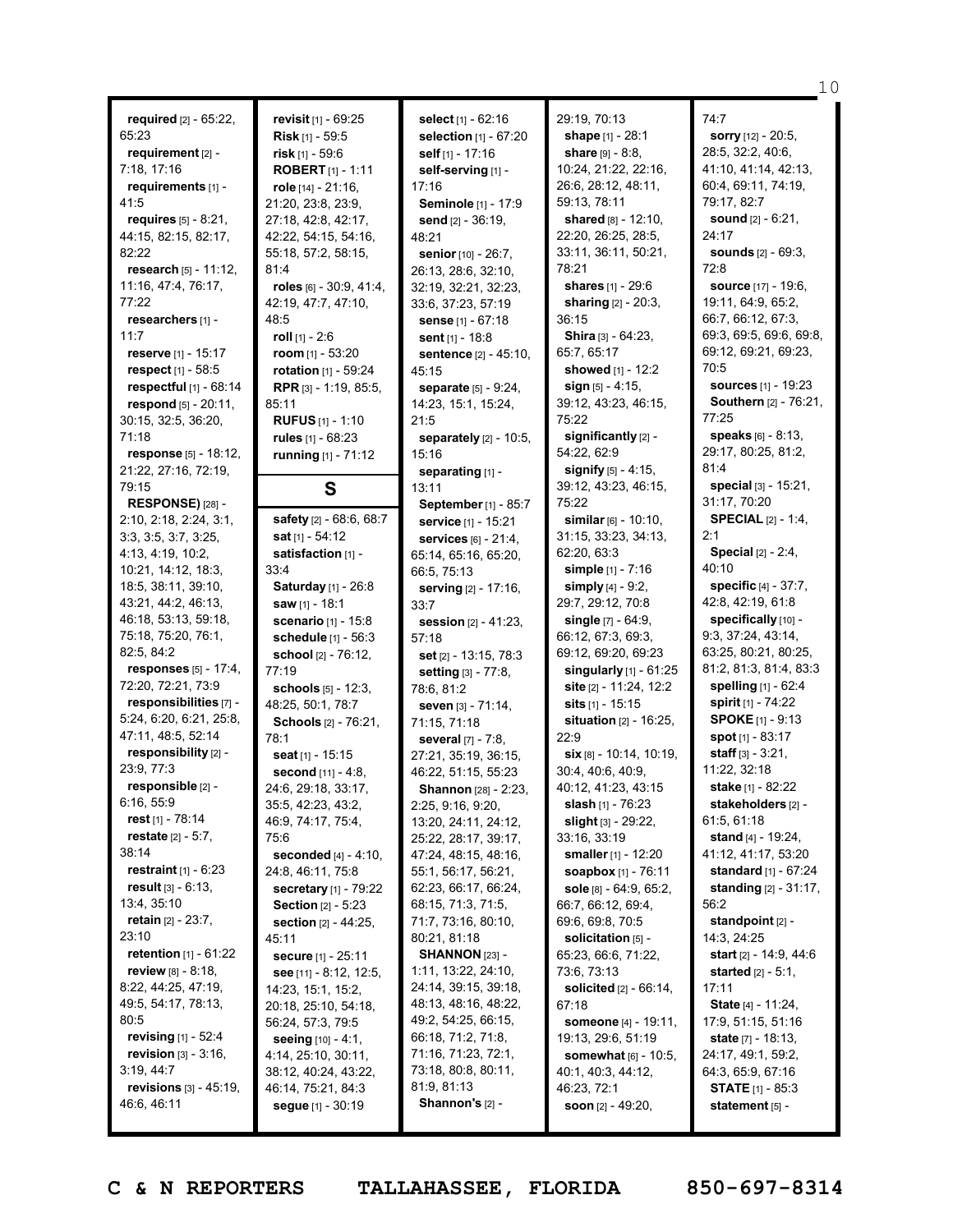18:15, 18:18, 31:10, 40:15, 55:24 **states** [3] - 6:2, 77:17, 78:3 **States** [1] - 58:10 **status** [3] - 17:3, 57:14, 57:21 **statute** [3] - 18:19, 64:3, 80:22 **statutes** [1] - 80:17 **Statutes** [1] - 59:3 **stay** [1] - 27:2 **stead** [1] - 6:25 **stenographic** [1] - 85:6 **stenographically** [1] - 85:5 **steps** [1] - 82:20 **Steve** [1] - 59:4 **still** [5] - 15:22, 60:8, 63:15, 67:5, 69:12 **strategic** [1] - 56:8 **strategies** [5] - 44:23, 44:24, 45:2, 45:5, 61:20 **strategy** [2] - 63:24, 74:6 **stretched** [1] - 68:1 **strikes** [1] - 30:13 **strive** [1] - 51:9 **structure** [9] - 5:2, 8:16, 11:11, 15:6, 15:12, 30:25, 40:2, 42:5, 49:25 **structures** [2] - 47:7, 49:17 **students** [1] - 56:7 **studied** [1] - 51:18 **study** [1] - 12:16 **studying** [1] - 51:14 **subject** [1] - 64:23 **submit** [1] - 71:16 **submitted** [2] - 44:21, 45:13 **substantive** [2] - 44:12, 50:3 **substitute** [1] - 7:24 **successful** [1] - 51:11 **successors** [1] - 49:9 **sue** [1] - 20:17 **sued** [1] - 20:17 **suggest** [1] - 18:25 **suggesting** [2] - 17:10, 23:13 **suggestion** [1] - 23:2 **Sunshine** [3] - 57:6, 58:6, 58:11 **supervisor** [1] - 6:24

**support** [5] - 25:18, 28:25, 43:17, 53:8, 61:17 **supporting** [1] - 20:1 **supposedly** [1] - 18:15 **survey** [1] - 13:2 **surveys** [1] - 13:5 **SUS** [6] - 12:2, 13:7, 21:23, 47:3, 47:8, 48:25 **swim** [2] - 45:12, 45:24 **System** [2] - 11:25, 13:7 **system** [1] - 12:2 **T tackled** [1] - 40:18 **talent** [1] - 68:3 **TALLAHASSEE** [2] - 1:17, 1:22 **team** [23] - 11:12, 26:8, 26:13, 27:20, 28:6, 28:13, 32:11, 32:21, 32:23, 33:1, 33:5, 33:7, 33:25, 34:14, 36:7, 36:12, 36:13, 36:17, 36:19, 37:24, 45:24, 56:5, 64:24 **teams** [1] - 45:12 **technically** [3] - 47:20, 67:5, 74:1 **tee** [1] - 4:21 **teed** [1] - 39:25 **temperature** [1] - 23:24 **template** [1] - 56:12 **ten** [3] - 13:2, 13:6, 51:5 **tenure** [1] - 50:15 **term** [1] - 22:17 **termination** [1] - 28:19 **terms** [12] - 7:23, 15:14, 17:23, 27:8, 52:4, 52:16, 58:13, 59:13, 60:11, 64:7, 64:18, 79:15 **test** [1] - 23:24 **THE** [2] - 9:13, 84:5 **theory** [1] - 11:10 **therefore** [1] - 81:10 **therein** [1] - 81:4 **they've** [1] - 59:11 **thinking** [1] - 11:3 **third** [2] - 5:22, 36:22 **thirdly** [2] - 10:12,

 $10:15$ **Thomas** [3] - 64:23, 71:9, 72:8 **THOMAS** [21] - 65:10, 65:18, 66:2, 66:4, 66:13, 67:8, 67:10, 68:4, 69:6, 69:14, 69:17, 69:22, 70:2, 70:4, 71:13, 71:20, 71:25, 72:11, 72:14, 72:23, 73:4 **thoughts** [2] - 40:21, 48:10 **threat** [2] - 24:22, 28:18 **three** [15] - 55:14, 64:12, 65:4, 65:23, 67:5, 67:6, 72:13, 73:2, 74:13, 74:23, 74:24, 75:1, 75:11, 80:24 **threshold** [3] - 65:6, 72:10, 74:10 **throughout** [3] - 54:1, 58:9, 58:17 **throw** [1] - 9:1 **tied** [3] - 10:5, 14:22, 40:1 **ties** [1] - 10:9 **TIME** [1] - 1:14 **timeline** [2] - 44:24, 69:18 **timelines** [1] - 71:15 **title** [2] - 31:24, 38:17 **TO** [1] - 9:14 **today** [7] - 20:3, 48:7, 57:16, 59:4, 64:4, 70:19, 82:20 **today's** [1] - 55:14 **together**[7] - 10:6, 14:22, 40:16, 42:7, 46:24, 71:22, 72:18 **tomorrow** [8] - 43:9, 46:4, 54:5, 70:19, 79:2, 79:10, 79:20, 83:20 **TONNETTE** [1] - 1:9 **took** [6] - 11:23, 13:1, 30:3, 36:3, 37:12, 40:1 **tool** [1] - 58:3 **top** [2] - 13:2, 13:6 **topic** [6] - 10:17, 11:7, 11:13, 11:19, 78:22, 79:9 **TOREY** [1] - 1:7 **tough** [1] - 23:1 **towards** [1] - 13:14 **traditional** [1] -

63:23 **training** [1] - 47:21 **transactional** [1] - 64:24 **transcript** [1] - 85:6 **transferred** [1] - 50:20 **transition** [3] - 49:13, 50:18, 59:25 **transmit** [1] - 36:25 **treat** [2] - 10:4, 46:24 **tremendous** [1] - 66:19 **tried** [1] - 32:22 **troubling** [1] - 35:11 **true** [2] - 58:17, 85:6 **Trustee** [86] - 2:7, 2:9, 2:11, 2:13, 2:15, 2:17, 2:19, 2:21, 2:23, 2:25, 3:2, 3:4, 3:6, 3:8, 9:19, 9:20, 13:18, 13:20, 16:2, 20:22, 23:22, 24:8, 24:10, 24:12, 25:22, 28:17, 29:19, 29:24, 30:1, 30:16, 31:13, 32:2, 33:16, 33:17, 33:19, 33:23, 34:13, 38:13, 39:7, 39:17, 39:24, 42:3, 42:25, 43:3, 44:22, 45:20, 47:24, 48:14, 48:16, 48:17, 49:10, 49:12, 53:14, 55:1, 55:2, 56:14, 56:16, 56:17, 56:20, 56:21, 57:5, 57:9, 57:24, 58:20, 59:12, 60:4, 60:6, 60:9, 60:18, 62:22, 65:5, 66:16, 66:24, 68:15, 70:13, 71:3, 71:4, 71:5, 71:7, 73:16, 80:9, 80:20, 81:17 **TRUSTEE** [271] - 1:7, 2:3, 2:8, 2:12, 2:14, 2:16, 2:22, 3:9, 3:12, 4:1, 4:7, 4:8, 4:9, 4:14, 4:18, 4:20, 8:2, 9:10, 9:14, 9:15, 10:3, 10:22, 13:16, 13:19, 13:20, 13:22, 13:23, 14:13, 14:14, 14:15, 14:16, 14:18, 14:19, 15:2, 15:4, 15:5, 15:23, 15:24, 16:1, 16:2, 16:3, 16:6, 16:12, 17:25, 18:4, 18:6, 19:1, 19:3, 20:6, 20:13, 20:24, 21:9, 23:21, 23:23, 24:6,

24:7, 24:10, 24:12, 24:14, 25:21, 25:25, 29:21, 30:2, 30:15, 30:17, 30:18, 31:22, 32:1, 32:2, 32:3, 32:8, 33:13, 33:14, 33:21, 33:22, 33:23, 34:6, 34:10, 34:19, 34:24, 35:1, 35:6, 35:20, 35:21, 35:23, 36:2, 37:2, 37:6, 37:9, 37:12, 37:15, 37:16, 37:20, 38:9, 38:12, 38:16, 38:18, 38:22, 38:25, 39:7, 39:11, 39:14, 39:15, 39:16, 39:18, 39:19, 41:9, 41:14, 41:19, 41:22, 42:2, 42:3, 42:4, 42:10, 42:11, 42:13, 42:15, 42:23, 42:24, 43:1, 43:2, 43:4, 43:5, 43:18, 43:22, 44:1, 44:3, 44:18, 45:18, 45:23, 46:1, 46:8, 46:9, 46:10, 46:14, 46:17, 46:19, 46:22, 48:13, 48:14, 48:16, 48:19, 48:22, 48:23, 49:2, 49:3, 50:7, 50:12, 53:11, 53:14, 53:17, 54:2, 54:6, 54:7, 54:10, 54:11, 54:12, 54:23, 54:25, 55:1, 55:3, 55:4, 56:15, 56:16, 56:19, 56:20, 57:22, 57:25, 58:20, 59:15, 59:19, 59:21, 60:1, 60:5, 60:18, 60:23, 62:17, 63:11, 64:1, 65:8, 65:11, 65:25, 66:3, 66:11, 66:15, 66:16, 66:18, 66:23, 67:1, 67:9, 67:11, 68:11, 69:2, 69:8, 69:11, 69:15, 69:19, 69:24, 70:3, 70:6, 70:17, 70:24, 70:25, 71:2, 71:3, 71:4, 71:8, 71:16, 71:23, 72:1, 72:6, 72:12, 72:15, 72:24, 73:16, 73:18, 73:20, 73:22, 74:2, 74:4, 74:9, 74:11, 74:13, 74:15, 74:17, 74:19, 74:25, 75:3, 75:4, 75:6, 75:7, 75:16, 75:17, 75:19, 75:21, 75:25, 76:2,

11

**C & N REPORTERS TALLAHASSEE, FLORIDA 850-697-8314**

76:7, 76:8, 76:9,